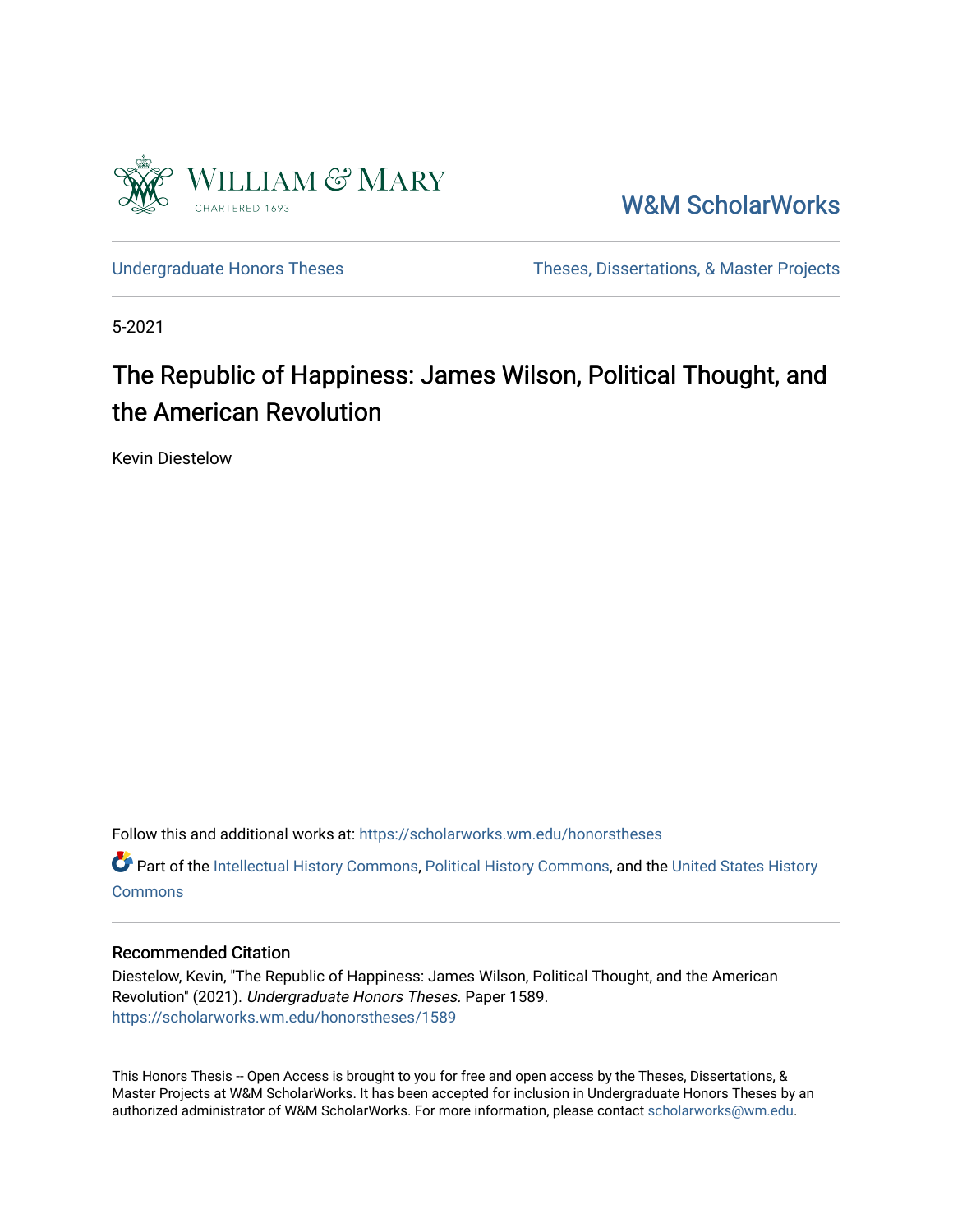The Republic of Happiness: James Wilson, Political Thought, and the American Revolution

A thesis submitted in partial fulfillment of the requirement for the degree of Bachelor of Arts in History from The College of William and Mary

by Kevin Diestelow

Accepted for Highest Honors (Honors, High Honors, Highest Honors)

Simon Middleton Professor Simon Middleton, Director James P. Whittenburg

 $\mathcal{L}_\text{max}$  and  $\mathcal{L}_\text{max}$  and  $\mathcal{L}_\text{max}$  and  $\mathcal{L}_\text{max}$ Professor James Whittenburg

John Lombardini Professor John Lombardini

> Williamsburg, VA May 10, 2021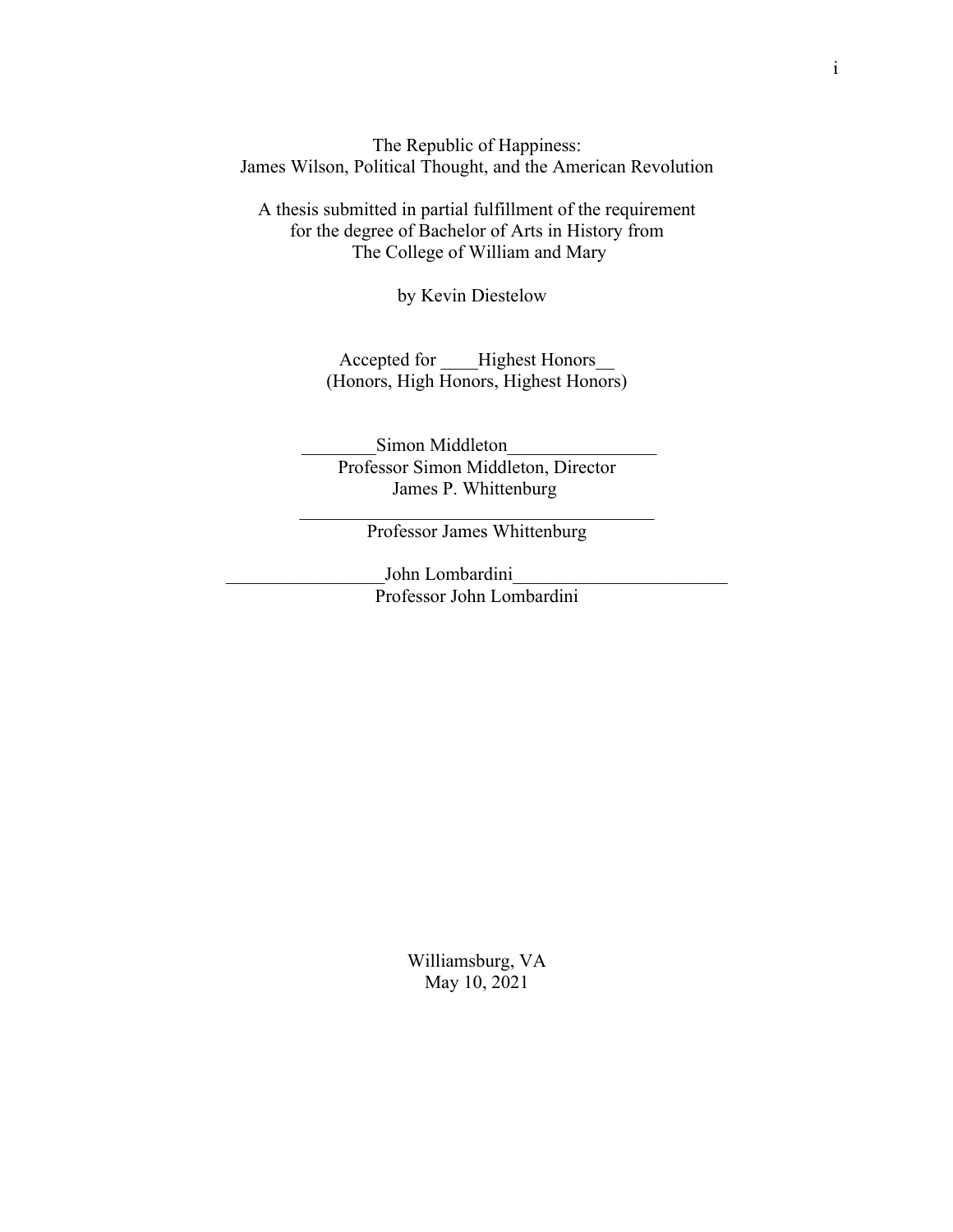## **Table of Contents**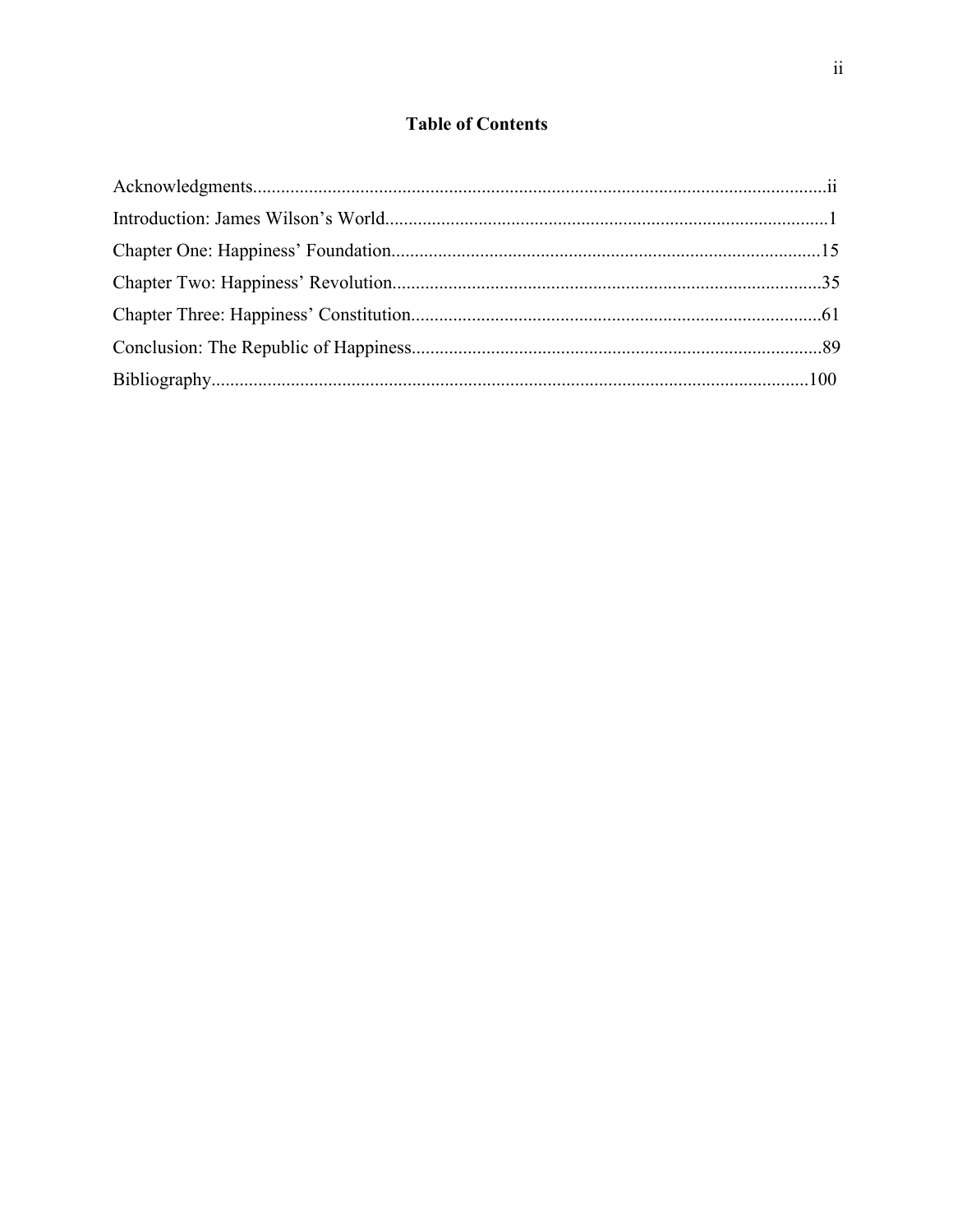#### **Acknowledgments**

Conducting historical research is never a solitary endeavor. Recognizing that fact, I am eternally grateful for the help and encouragement I received while completing this project. Even when sitting alone on my porch last summer, poring over documents and monographs, articles and manuscripts, I was the beneficiary of support which sustained and enriched my research.

I would like to first thank my advisor, Dr. Simon Middleton, and the other members of my committee, Dr. James Whittenburg, and Dr. John Lombardini. The vagaries of life in 2020 and 2021 have meant that, despite completing a major research project under Dr. Middleton's tutelage, we have never actually met in person. Even so, his advice and ideas made this project possible. I enjoyed every Skype call, Zoom meeting, book recommendation, and reminder to always "thump the tub" and elevate my argument above all else.

Dr. Whittenburg supervised the project that first introduced me to James Wilson and has been my advisor since my first semester at William & Mary. His advice and encouragement always brightens my day and pushes me forward. Dr. Lombardini was the first teacher to seriously introduce me to the world of political theory. His class has been invaluable to my academic development and my entry into the world of political ideas.

To all my other history teachers, past and present, thank you for always cultivating my interests in this amazing subject. In particular, I would like to thank Mr. Tom Swift, who has far exceeded the mandate of most eighth-grade history teachers to be a continuing source of inspiration and support, and Ms. Audrey Borowski, who showed me the true vastness of the world of eighteenth century political thought. The ideas we first discussed over coffee in the Queen's College seminar room have provided the foundation to this project.

To the Charles Center, the History Department, and all of the donors, both known and unknown, who supported my project financially, thank you for making it possible to spend an entire summer doing research without worrying about much of anything else. This time, enabled by your generous gifts, made my project feasible.

To my family and parents, especially, thank you for supporting my research in every way possible. A big thank you as well for tolerating the amount of book stacks I have left scattered around our house for the past year. To my friends, thank you for keeping me grounded over the past year and for always at least feigning interest in a subject as riveting as eighteenth-century political thought.

Most of all, thank you to my wonderful girlfriend, Kira Ciccarelli. Kira has read almost every single word I have written since the beginning of high school and this project was no different. My manuscript was dramatically improved by her taste for concision and actual knowledge of the rules governing comma usage. More than that, thank you for your constant encouragement, optimism, and reminders to never get too stinky. It wouldn't have been possible without you.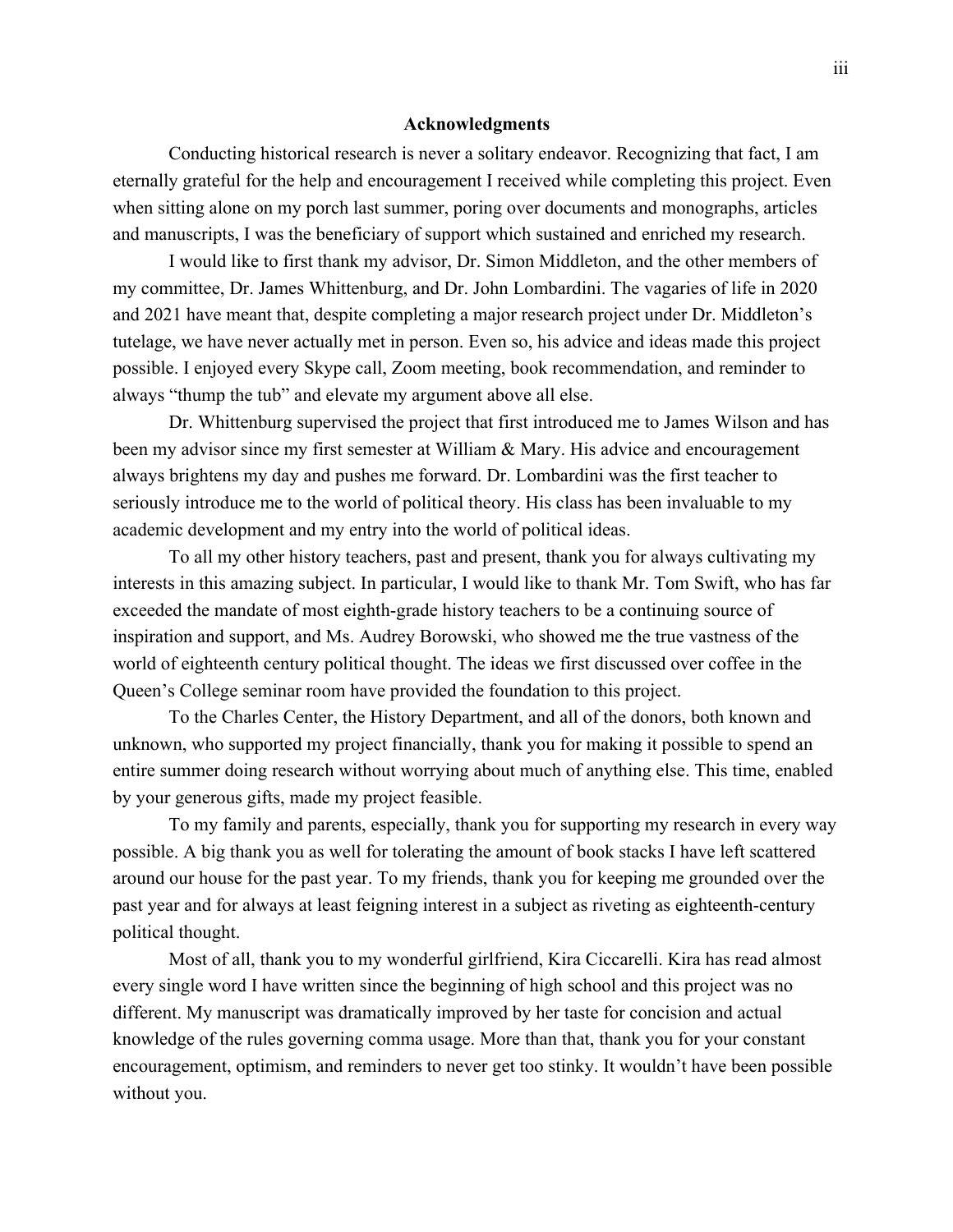#### **Introduction: James Wilson's World**

The struggle to understand and define the American Revolution is as old as the nation it founded. Part of that struggle stems from the Revolution's momentous importance and its status as the primary organizing event around which we consider the purpose and promise of American life. Beyond the weight it holds in contemporary politics and national character, the Revolution's legacy is complicated by the sheer number of experiences it engendered. It impacted people across all levels of society, from enslaved individuals dreaming of freedom, to the King of Great Britain determined to maintain the empire he believed was his divine birthright. It was a military conflict, a political reorganization, an economic exercise and an intellectual exploration. Fields ranging from fashion to philosophy felt its impact. The challenge for historians studying the Revolution is to make sense of all of the different threads which comprise it.

Reflecting on the event in his retirement, John Adams offered a definitive view of what aspects of the Revolution carried import. "The Revolution," he wrote, "was effected before the War commenced. The Revolution was in the Minds and Hearts of the People."<sup>1</sup> To Adams, what was most important was its intellectual dimension: the change in expectations and feeling among citizens who envisioned new ways of thinking about society, about politics, about the very relationship between individuals and the world around them.<sup>2</sup> Had he lived long enough to offer a disinterested reflection on its meaning, it is likely that James Wilson, one of Adams'

 <sup>1</sup> John Adams, "From John Adams to Hezekiah Niles, 13 February 1818," *Founders Online*, National Archives.

<sup>&</sup>lt;sup>2</sup> In *Inventing the People*, Edmund Morgan argues that the success of government depends on the acceptance by the people of a fictitious set of values or beliefs which bind them to the polity. The Revolution successfully shifted the set of values accepted by the American people away from monarchical right and instead emphasized the innate power of the people. Adam's emphasis on intellectual transformation highlights this way of conceptualizing the Revolution. See: Edmund S. Morgan, *Inventing the People: The Rise of Popular Sovereignty in England and America,* (New York: Norton, 1988).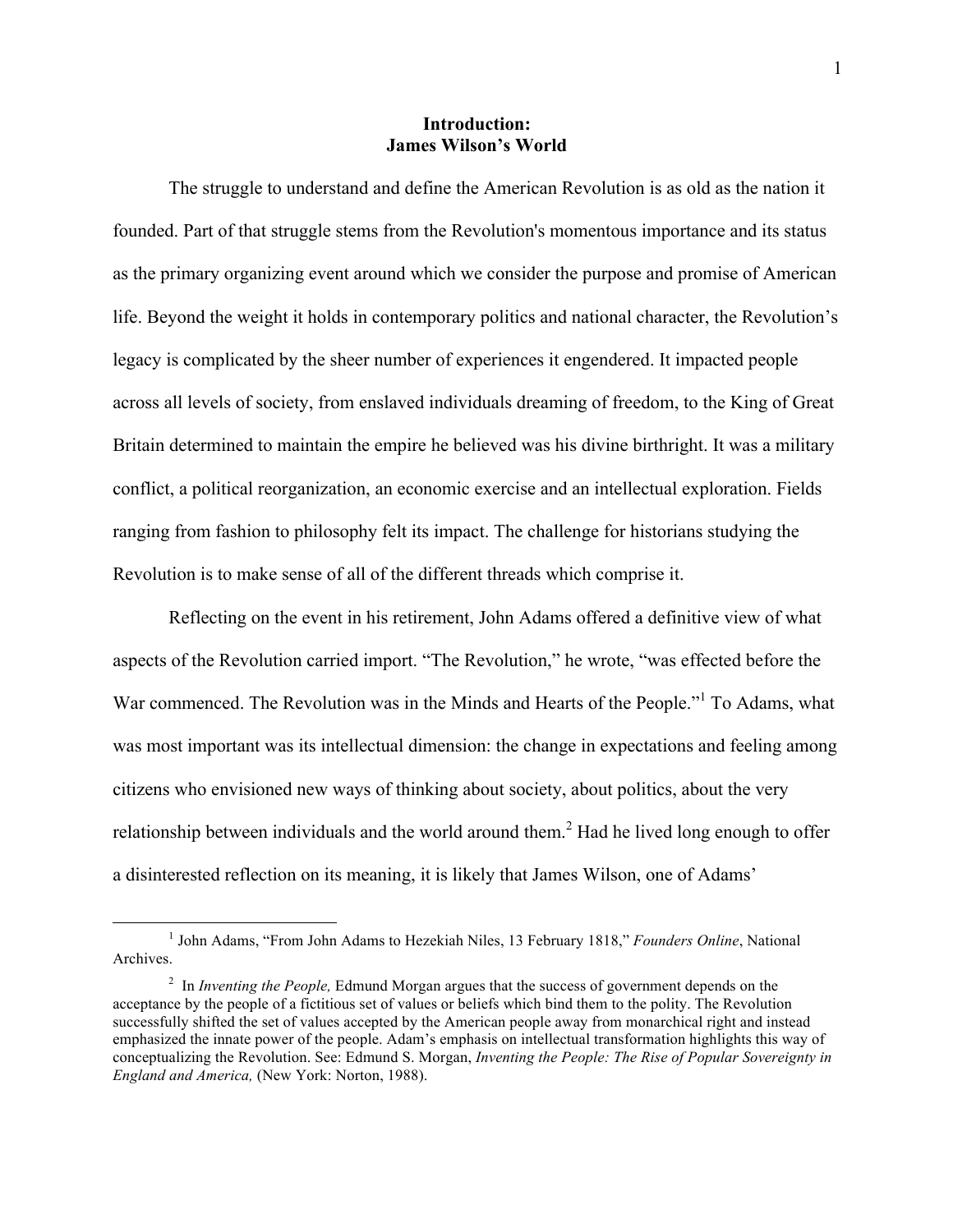contemporaries, would have agreed with him on the importance of the Revolution's intellectual dimension.

James Wilson is an understudied yet intriguing member of the founding generation. Born, raised, and educated in Scotland, he was one of the eight signers of the Declaration of Independence from outside the colonies and one of two who hailed from Scotland. Physically, he was reported to be quite striking. Like George Washington, he was taller than the average person and as noted by his biographer Charles Page Smith, "inclin[ed] a little to stoutness," which made him a commanding presence upon entering a room.<sup>3</sup> Hopelessly nearsighted, he wore a distinctive set of thick spectacles which, perched upon a perfectly coiffed white wig, make him easily recognizable in portraits from the era. Most who commented on his personality mentioned his erudition and rhetorical skill, with John Adams even remarking in a letter to his wife Abigail that his first impressions of Wilson were of his "Fortitude, Rectitude, and Abilities."4 Speaking of him at the Constitutional Convention, fellow delegate William Pierce noted Wilson's "fine genius" and the fact that he was "well acquainted with man and…the passions that interest him." Pierce also noted his aptitude in government while claiming Wilson to be "no great Orator." Instead, "He draws the attention not by the charm of his eloquence, but by the force of his reasoning."5 Another commentator also found Wilson to be "'haughty' and 'aristocratic." Even

 <sup>3</sup> Charles Page Smith, *James Wilson, Founding Father, 1742-1798,* (Chapel Hill: UNC Press, 1956), 202.

<sup>4</sup> "John Adams to Abigail Adams, 23 July 1775," *Founders Online,* National Archives. This letter was written after Wilson first arrived at the Continental Congress as a member of the Pennsylvania Delegation. Interestingly enough, Adams' praise of Wilson was written in comparison to John Dickinson, who taught Wilson the law. Adams' dig towards Dickinson suggests that even at this early date he was already frustrated by Dickinson's characteristic moderation.

 $<sup>5</sup>$  William Pierce, "Notes of Major William Pierce (Georgia) in the Federal Convention of 1787", from the</sup> Avalon Project, https://avalon.law.yale.edu/18th\_century/pierce.asp. By drawing attention to Wilson's connection of man's nature and moral reasoning to political reasoning, Pierce correctly summarized the motivating forces behind Wilson's unique approach to political thought.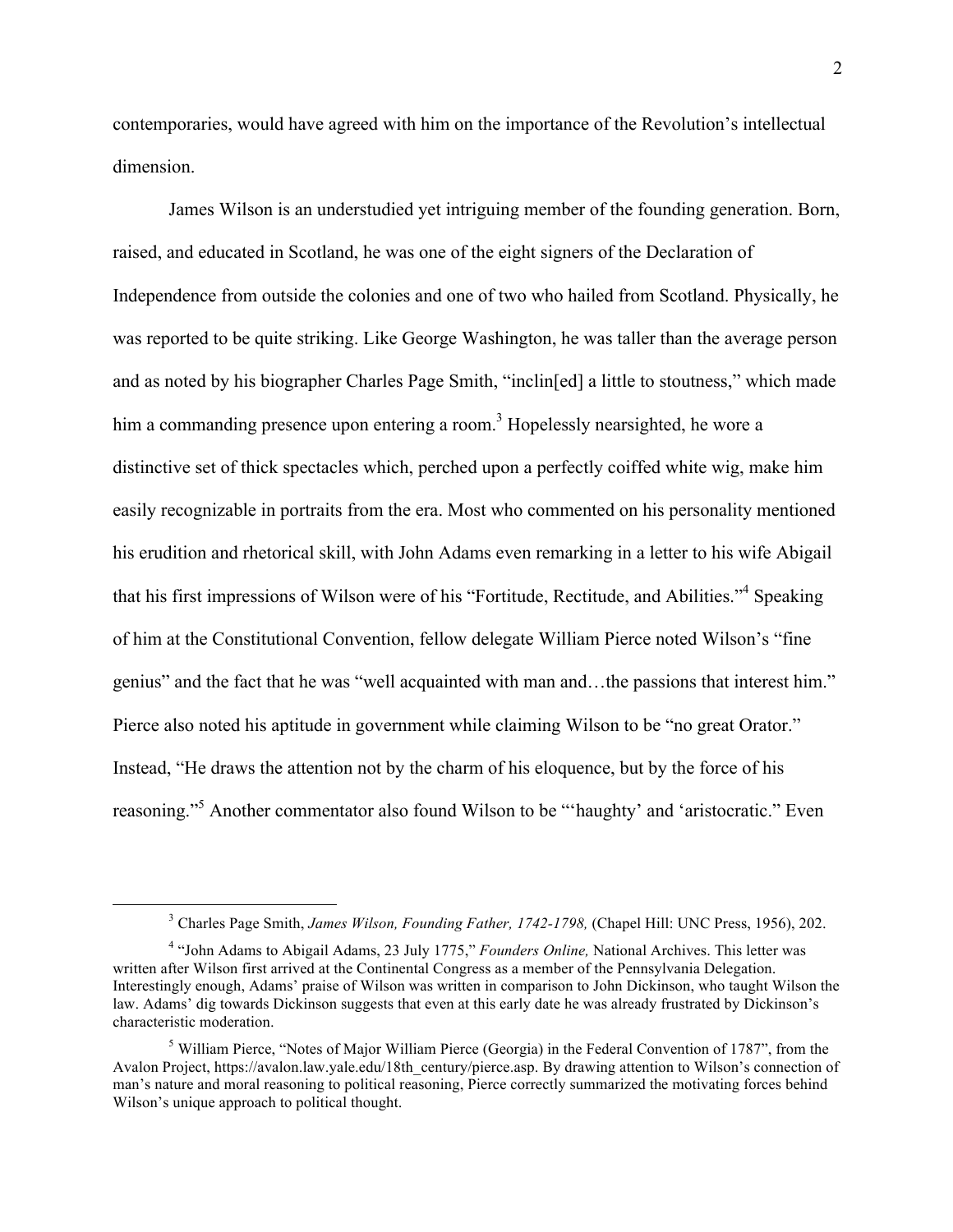so, that writer still labeled him as "intrepid, energetic, eloquent, profound, and artful."<sup>6</sup> James Wilson was all of these things. Across his career, he was recognized as a man of both prodigious skill and great intellect who gained influence through the force of his ideas.

Throughout his life, Wilson held a variety of public offices. He began as a lawyer and then revolutionary organizer on the Pennsylvania Frontier and ended as a Supreme Court Justice. In between he was a representative to the Continental Congress, a signer of the Declaration of Independence, France's Advocate-General in the United States, and perhaps most importantly, a delegate to the Constitutional Convention.<sup>7</sup> Wilson also grew to be considered one of the elite members of Pennsylvania society, holding memberships in many of Philadelphia's most prestigious social organizations and clubs. He also acquired a vast fortune through landholding and speculation although these habits ultimately led to his downfall: Wilson died disgraced and on the run from creditors in 1798.

Wilson's life is best characterized using the words chosen by Page Smith in his biography: "a life of the mind."<sup>8</sup> Wilson was educated in Scotland at the Universities of St. Andrews and Glasgow during the height of the so-called Scottish Enlightenment, making him one of the best-educated men in the founding generation. He thought deeply about political issues and commented not only on the pressing issues of the day but also on wider intellectual frameworks and thought patterns. Although eighteenth-century intellectual life was not segmented into the disciplines we now take for granted, Wilson made meaningful contributions to what would become political science, law, moral philosophy, and the political economy.

 <sup>6</sup> Max Farrand, ed., *The Records of the Federal Convention of 1787*, vol. 3, (New Haven: Yale University Press, 1911), 236.

 $<sup>7</sup>$  Wilson also briefly served as a commissioned militia colonel in Cumberland County militia regiment,</sup> although he never saw service or led his troops in any meaningful way.

<sup>8</sup> Charles Page Smith, *James Wilson, Founding Father*, 205.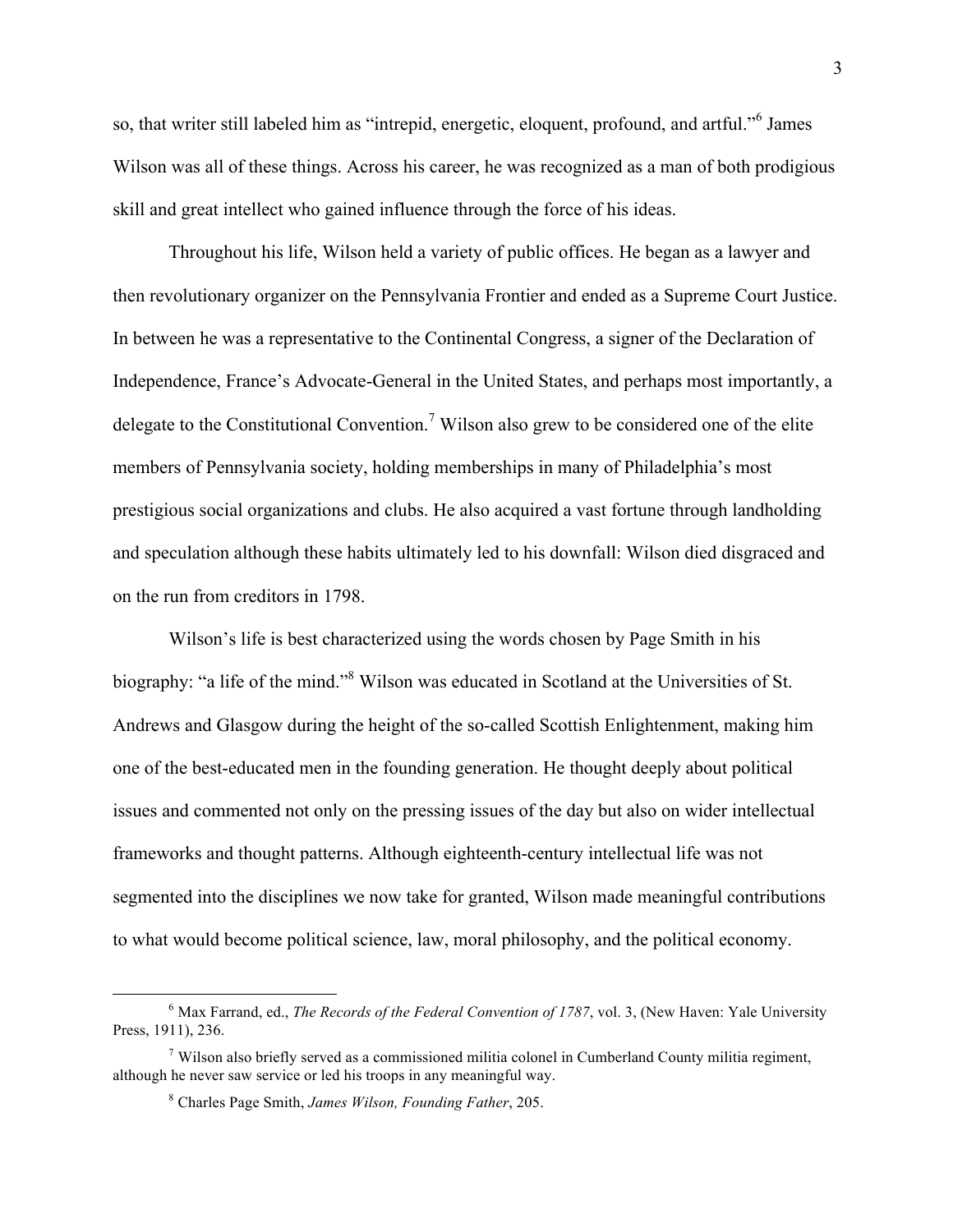Despite his importance to revolutionary thought, historians have given him little attention, especially when compared to his more celebrated contemporaries. The only full-length biography of Wilson was written by Page Smith in the 1950s. Although it contains a thorough treatment of his life events, its dated writing style and sparse analysis limit its utility to modern scholars. At its best, it is a useful starting point for understanding Wilson and for filling in narrative gaps. In place of full treatments, the scholarship on Wilson is defined by a series of articles and chapters which generally only deal with specific elements of his thought including topics like his place in American memory, his use of metaphor as a philosophic device, or his theory of revolution.<sup>9</sup> Although these articles are each interesting in their own right, they limit our ability to draw comprehensive characterizations of Wilson across his long and varied career.

As a result, scholarly consensus on Wilson's thought is remarkably uneven. The fundamental problem is the gap between Wilson's historical reputation and the actual reality of his recorded thought. As a wealthy gentleman and member of the political elite, Wilson moved within the highest circles of Philadelphia Society — leading to charges of anti-democratic and even aristocratic behavior. His closest associate, Robert Morris, was renowned for his opposition to popular democracy and during the tumultuous period in Pennsylvania following Independence, Wilson often found himself in opposition to popular actors and sentiments. As a result, many glancing accounts of Wilson's life and work in less specialized treatments characterize him as both conservative and anti-democratic.<sup>10</sup> Contrary to this record, however, a

 <sup>9</sup> See for example: Nicholas Pedersen, "The Lost Founder: James Wilson in American Memory." *Yale Journal of Law & the Humanities* 22, no. 2 (2010): 257-337.; Stephen A. Conrad, "Metaphor and Imagination in James Wilson's Theory of Federal Union." *Law & Social Inquiry* 13, no. 1 (1988): 1-70.; and George M. Dennison, "The 'Revolution Principle': Ideology and Constitutionalism in the Thought of James Wilson," *The Review of Politics* 39, no. 2 (1977): 157-91.

<sup>10</sup> See for example: Terry Bouton, *Taming Democracy: 'the People', the Founders, and the Troubled Ending of the American Revolution*, (Oxford: Oxford University Press, 2009).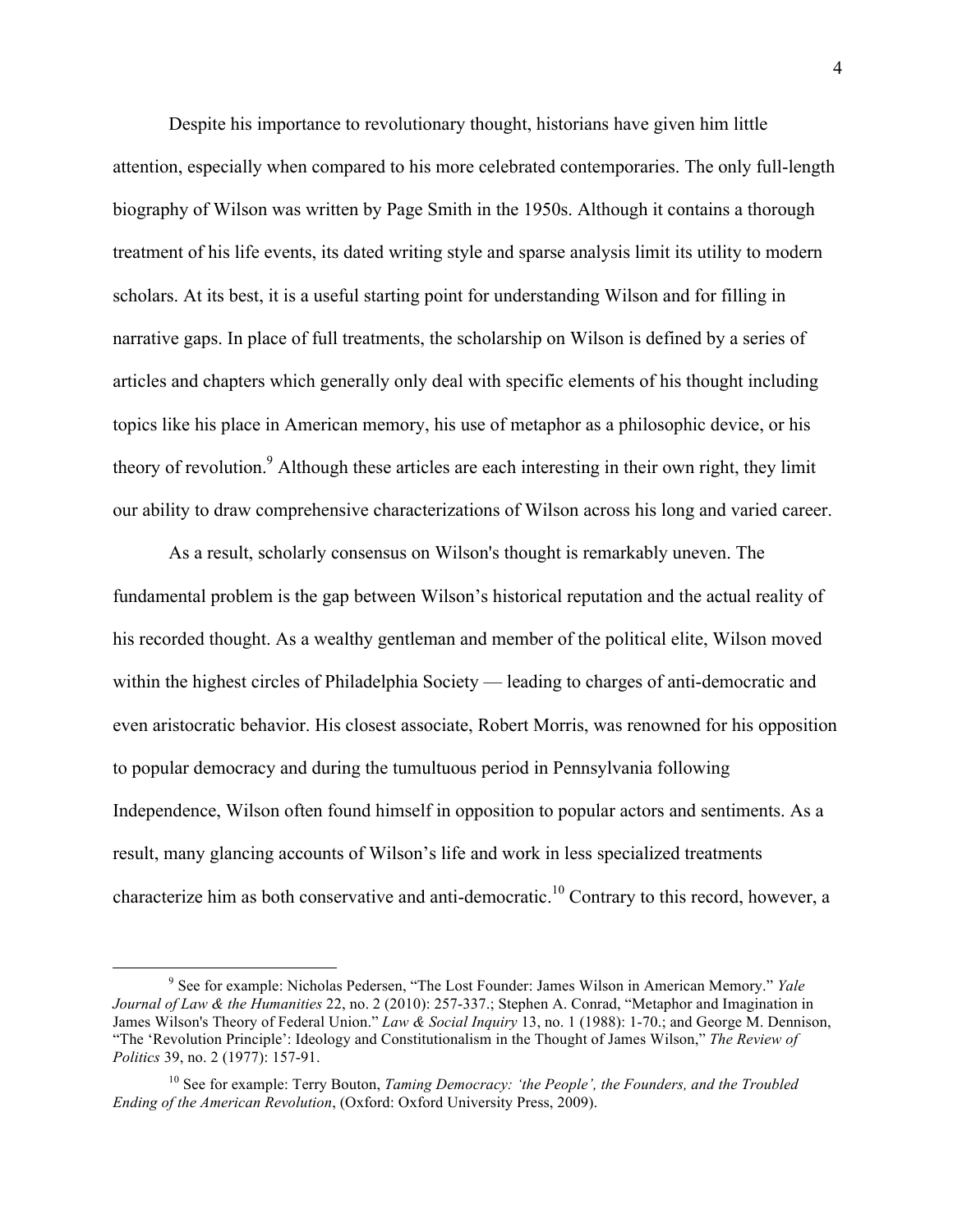careful reading of his thought reveals an inherent "radical democratic streak" that runs in opposition to his historiographical reputation.<sup>11</sup> Those who move beyond the superficiality of his position in society have identified several key traits which shed light on the peculiarities and potential problems at the core of Wilsonian thought.

First, Wilson was uniquely optimistic as a thinker when compared to other prominent members of the Founding Generation. Whereas John Adams possessed a dark dyspeptic outlook on humanity that colored his views of government, Wilson never doubted that humanity was at its heart good and that the human experience trended towards improvement and positivity.<sup>12</sup> This philosophical outlook also separated him from someone like James Madison, a contemporary often compared to Wilson due to their combined influence at the Constitutional Convention. At its heart, Madisonianism carries with it the assumption that different societal interests are irreconcilable and in opposition. Madisonian thought revolves around the careful control and mitigation of those interests through careful institutional design.<sup>13</sup> Wilson rejected that kind of division of society. Instead, in keeping with a characteristically optimistic outlook, he believed in the power of societal improvement to promote virtue, limit vice, and solve the issues that Madison addressed in his own thought.<sup>14</sup>

The philosophical approaches which undergirded Wilson's thought also differed dramatically from many of his contemporaries. It has been said by one modern commentator that

 <sup>11</sup> Aaron T. Knapp, "Law's Revolutionary: James Wilson and the Birth of American Jurisprudence," *The Journal of Law & Politics* 29, no. 2 (2014): 190.

 $12$  For the most thorough treatment of the interaction between Adams' pessimism and his political thought see: Nancy Isenberg, and Andrew Burstein, *The Problem of Democracy: The Presidents Adams Confront the Cult of Personality* (New York: Viking, 2019).

<sup>&</sup>lt;sup>13</sup> Madison's philosophy of interests is best expressed in Federalist no. 10. See: James Madison, "Federalist No. 10," in *The Federalist*, (New York: Barnes and Noble, 2006), 51-59.

<sup>&</sup>lt;sup>14</sup> Aaron T. Knapp, "Law's Revolutionary," 194-198.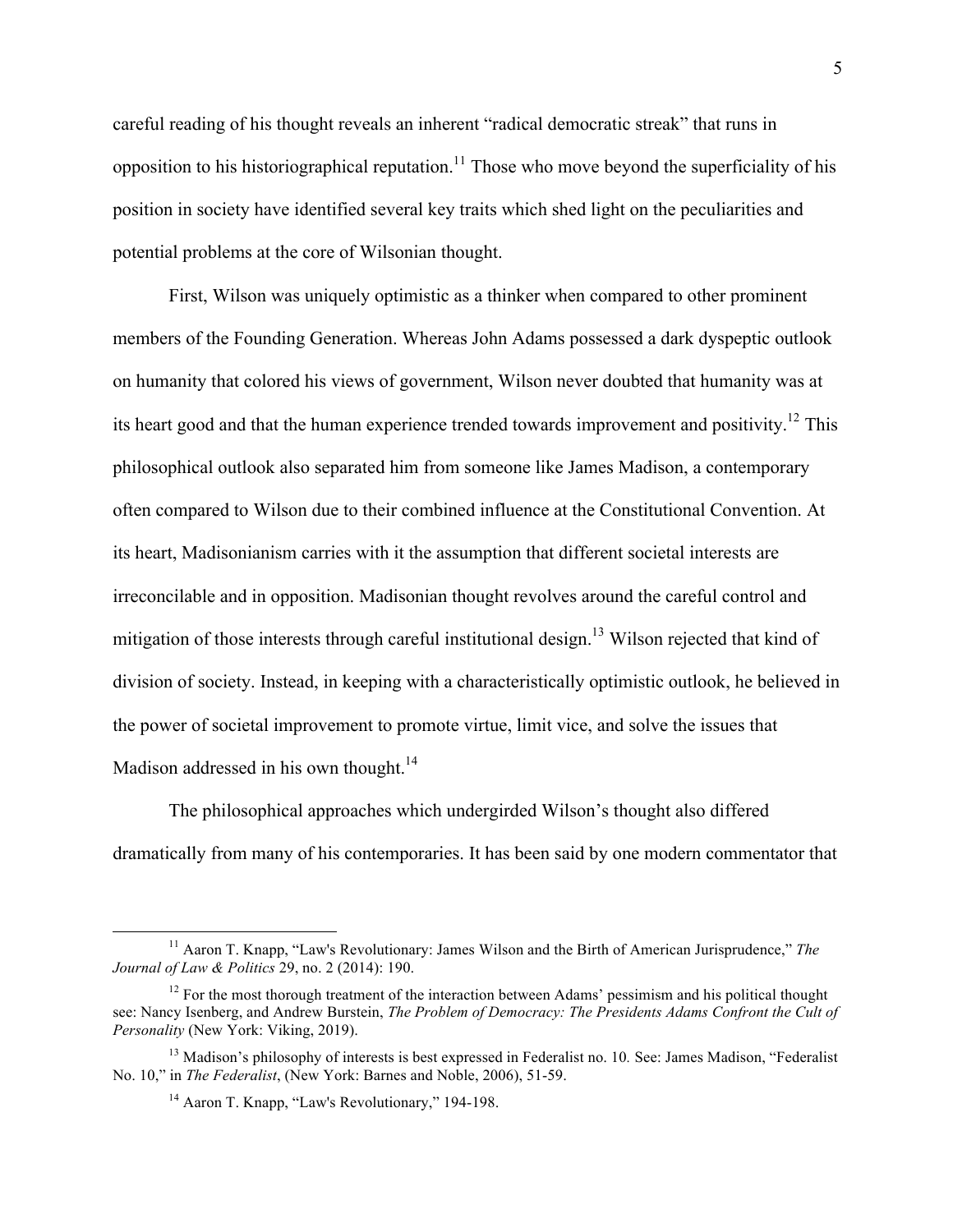the totality of American thought during the Revolution can be traced back to John Locke.<sup>15</sup> While that may be true of certain members of the Founding Generation, it does not accurately reflect Wilson's philosophical origins. Wilson was heavily influenced by the Scottish commonsense school of philosophy and believed strongly that, as phrased by one historian, "a citizenry who have adopted philosophical skepticism will lose their political freedom."<sup>16</sup> In place of philosophical skepticism, he believed that politics derived from moral precepts, and in keeping with the teachings of common sense philosophy, believed that the most important moral precepts could be traced back to first principles and the will of God. This outlook drove Wilson towards a heavy consideration of the power of natural law in political life that colored much of his thought. It also led him to consider the ways in which moral health intersected with political action, leading to what one historian referred to as "polite republicanism."<sup>17</sup> Wilson always viewed politics as a way to fulfill the tenets of natural law through the cultivation of virtue.

Wilson also considered the individual to be the key object of political action. It is again useful to compare Wilson to Adams and Madison, contemporaries with whom he bares superficial similarities, in order to understand Wilson as a thinker. Adams emphasized balancing the three orders of society together through mixed government to ensure harmony and the protection of rights.<sup>18</sup> Madison was primarily concerned with controlling and mitigating faction. By contrast, Wilson, in blending his fundamental optimism with common-sense teachings,

 <sup>15</sup> C. Bradley Thompson, *America's Revolutionary Mind*, (New York: Encounter, 2019), 32-34.

<sup>&</sup>lt;sup>16</sup> Roberta Bayer, "The Common Sense American Republic: The Political Philosophy of James Wilson (1742-1798)," *Studia Gilsoniana* 4, no. 3 (2015): 206.

<sup>&</sup>lt;sup>17</sup> Stephen A. Conrad, "Polite Foundation: Citizenship and Common Sense in James Wilson's Republican Theory," *The Supreme Court Review* (1984): 359-88.

<sup>&</sup>lt;sup>18</sup> The most thorough work analyzing Adams' political philosophy as a whole is Richard Alan Ryerson, *John Adams's Republic: The One, the Few, and the Many*, (Baltimore: Johns Hopkins University Press, 2016).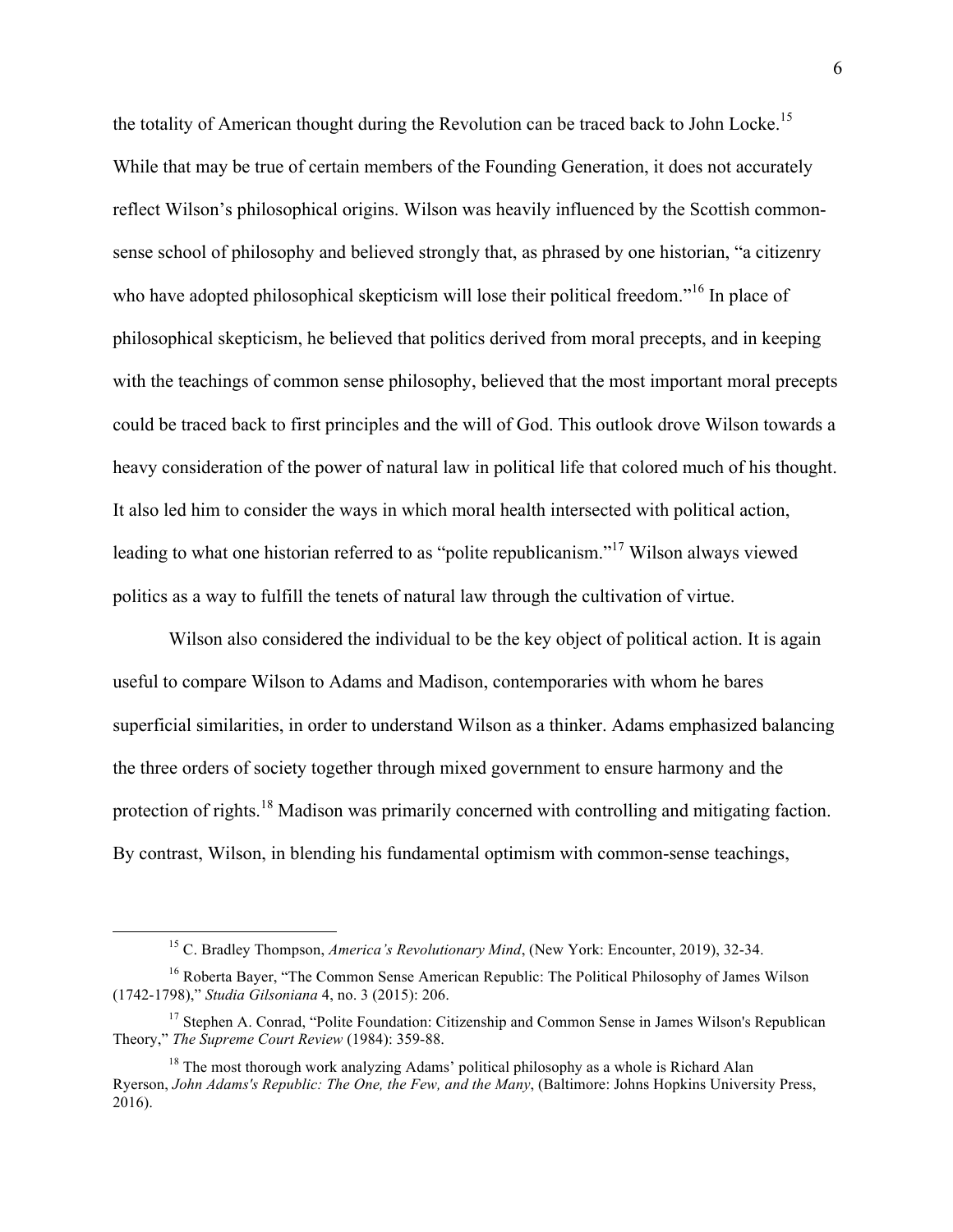looked to the individual as the primary target of political action and his goal was always to promote individual advancement and improvement. This, he believed, would secure the benefits of republicanism while protecting the republic from the dangers of tyranny and internal collapse.

Part of the problem with understanding Wilson lies in the fact that he was not a particularly ideological thinker in a recognizable modern sense. Factionalism and the rise of party politics in the 1790s shifted political culture in a modern direction, making accounting for the movements of political actors prior to this point more difficult for modern historians.<sup>19</sup> Although much work has been done by historians to excavate the ideological minds of early American thinkers, ideology often provides a poor foundation from which to analyze the nature of political discussion in the eighteenth century. The most important consideration we can make is that the seeds of what we now recognize as political science and political theory were planted firmly in the field of moral philosophy. Politics was a moral endeavor, and so to understand Wilson's thought we must approach it in terms of morality.<sup>20</sup>

Several scholars have adopted a moral lens when studying Wilson. These sources add much to our consideration of his thought.<sup>21</sup> They note that Wilson's adoption of common sense philosophy, strong belief in moral improvement and optimistic philosophical outlook provided

 $19$  This tendency is one explanation for the gap between Wilson's action and reputation. Because he derived political beliefs from conceptions of morality and not ideological preferences, modern scholars studying ideology often see contradictions in his thought that could be better resolved by adopting a moral lens.

 $20$  C. Bradley Thompson has argued persuasively for the importance of morality in understanding eighteenth-century politics in *America's Revolutionary Mind.* His method utilizes the connection between moral reasoning, moral principle, motives, and actions to argue that shifts in moral reasoning occasioned shifts in action during the Revolution. Wilson's thought exemplifies his argument.

<sup>&</sup>lt;sup>21</sup> See for example: James R. Zink, and Michelle Schwarze, "James Wilson's Science of Politics and the Moral Psychology of American Constitutionalism," *American Political Thought* 7, no. 4 (2018): 588-613.; Stephen A. Conrad, "Polite Foundation"; Eduardo A. Velásquez, "Rethinking America's Modernity: Natural Law, Natural Rights and the Character of James Wilson's Liberal Republicanism," *Polity* 29, no. 2 (1996): 193-220; and Roberta Bayer, "The Common Sense American Republic."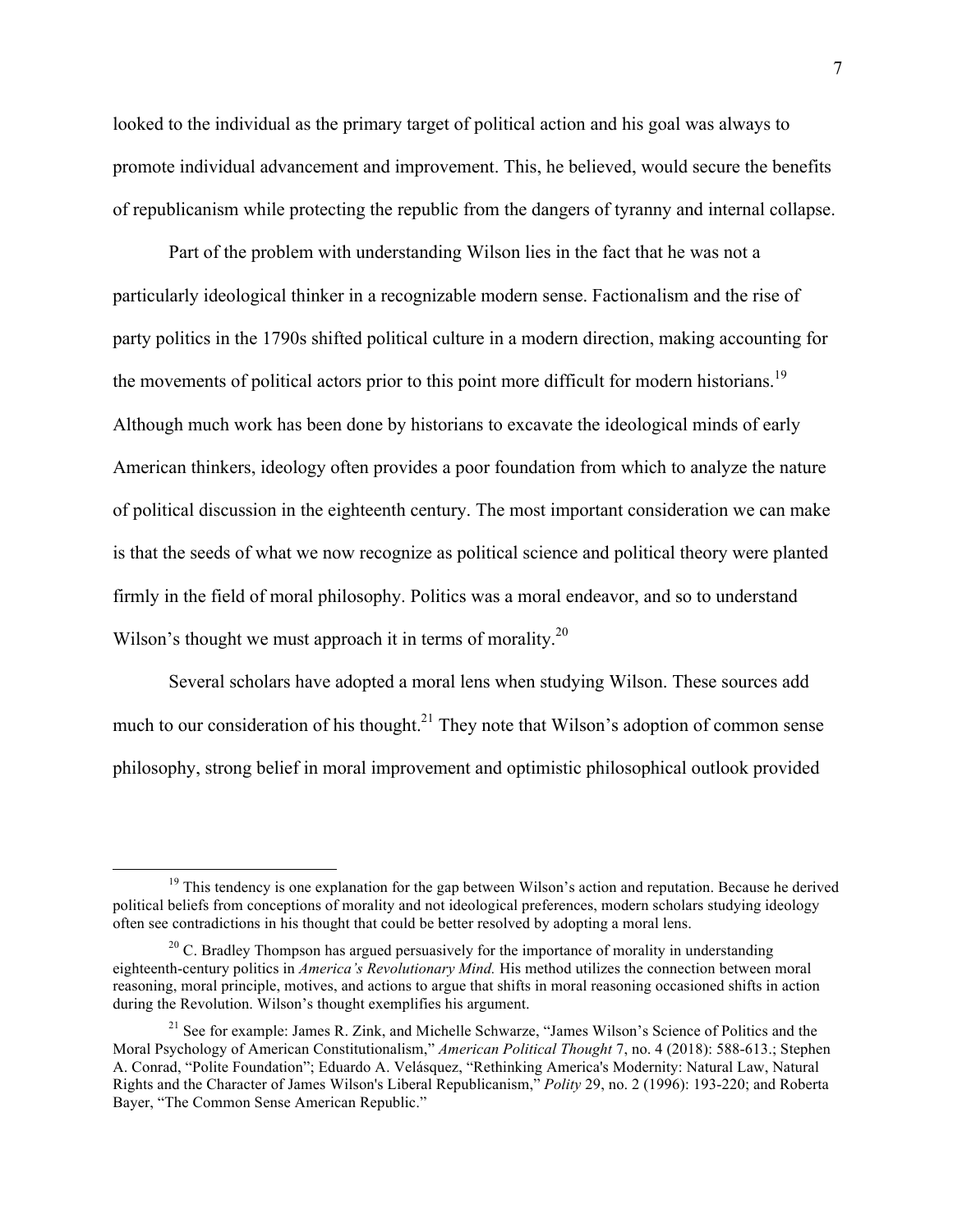critical structure to his politics.<sup>22</sup> One of the most perceptive critiques of how moral philosophy shaped Wilson's thought is offered by Eduardo A. Velásquez, who argues that Wilson's combination of Hobbes' and Locke's emphasis on passion with Scottish notions of sociability led him to create a modern liberal theory of republicanism predicated on the moral health of individuals. The result of this, Velásquez argues, "is a view of the liberal republic as an arena for the activation and expansion of the moral sentiments, not merely as a mechanism for the balancing of interests."<sup>23</sup> Velásquez correctly surmises that Wilson's view of the self differed significantly from his contemporaries, and in accounting for that difference, our understanding of the character and nature of the American republic changes.<sup>24</sup> Attention to Wilson reveals the ways in which the American project was above all else a moral project founded in a strident understanding of natural law. Velásquez's analysis is rooted primarily in Wilson's natural law teachings, which provide an important foundation for understanding him as a moral thinker. By extending this contention to cover Wilson's actions and thoughts across his career, we can gain a stronger understanding of the way moral quantities shaped Wilson's approach to politics. And, above all others, the moral quantity which mattered most to Wilson was happiness.

Happiness was an oft-used term in eighteenth-century thought, so much so that it is often difficult to track exactly what a writer meant when invoking the term because its use required little explication for contemporary readers. Its most famous usage during the period, at least to present-day readers, came in the Declaration of Independence which labeled its pursuit an unalienable right alongside life and liberty.<sup>25</sup> But Jefferson was not the only writer to invoke the

<sup>&</sup>lt;sup>22</sup> James R. Zink, and Michelle Schwarze, "James Wilson's Science of Politics," 592-598.

<sup>23</sup> Eduardo A. Velásquez, "Rethinking America's Modernity," 193.

<sup>24</sup> Eduardo A. Velásquez, "Rethinking America's Modernity," 194-197.

<sup>&</sup>lt;sup>25</sup> Although many scholars have conflated Jefferson's pursuit of happiness with Lockean notions of property, this is inappropriate. See for example: William B. Scott, *In Pursuit of Happiness: American Perceptions of*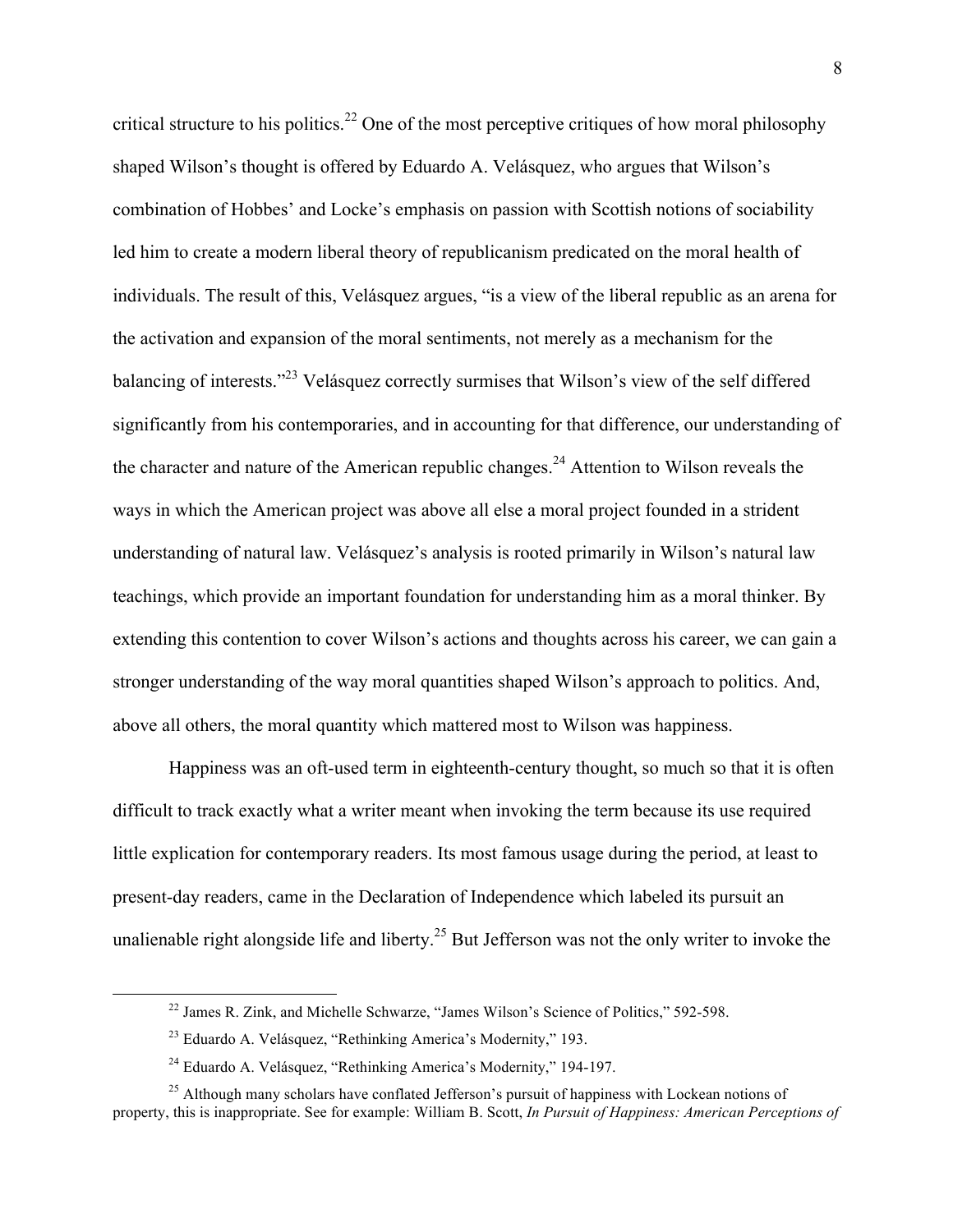term. It has been argued persuasively that rather than being characterized as 'the age of reason' the eighteenth-century intellectual world ought to be characterized as the 'age of happiness,' given its centrality to thought at the time.<sup>26</sup> Rather than being primarily concerned with abstract rationality, thinkers were concerned with the improvement of the human condition. "The pursuit of happiness," one historian writes, "was the overriding purpose of enlightened thought."<sup>27</sup> Through happiness, enlightened eighteenth century thinkers hoped to craft a better world.

In modern terms, happiness usually refers to a glancing or temporary feeling of emotional contentment. When eighteenth-century thinkers invoked the term, they referred to several conjoined ideals that carried a much deeper meaning. First, philosophically the idea of happiness was tied closely to natural law and the pursuit of virtue.<sup>28</sup> It was widely accepted that God, in creating humans, made "happiness" the chief end of their existence and that to be happy meant one was living in accordance with the will of God. Said the famed English jurist William Blackstone, "[the Creator] has…so inseparably interwoven the laws of eternal justice with the happiness of each individual, that the latter cannot be attained but by observing the former."<sup>29</sup> To be happy was to be at peace with one's surroundings through the sound application of virtuous conduct. As the century progressed, natural law philosophers extended this contention to make

 $\overline{a}$ 

*Property from the Seventeenth to the Twentieth Century, (Bloomington: Indiana Press, 1977). Scott argues that* Jefferson used happiness to largely mean property, but that he substituted happiness to add a moral dimension to the discussion, largely as a response to slavery. While property plays an important role in happiness, eighteenth-century understandings of the term did not reduce it to only property. Jefferson's use of the more expansive "happiness" in place of a term like property with a more restrictive definition challenges us to consider its meaning in a much wider context.

<sup>26</sup> Ritchie Robertson, *The Enlightenment: The Pursuit of Happiness 1680 – 1790,* (New York: Harper, 2021), Preface and Chapter I.

<sup>27</sup> Ritchie Robertson, *The Enlightenment,* xvii.

<sup>&</sup>lt;sup>28</sup> See Carli N. Conklin, *The Pursuit of Happiness in the Founding Era*, (Columbia: University of Missouri Press, 2019).

<sup>29</sup> William Blackstone, quoted in Carli N. Conklin, *The Pursuit of Happiness*, 13.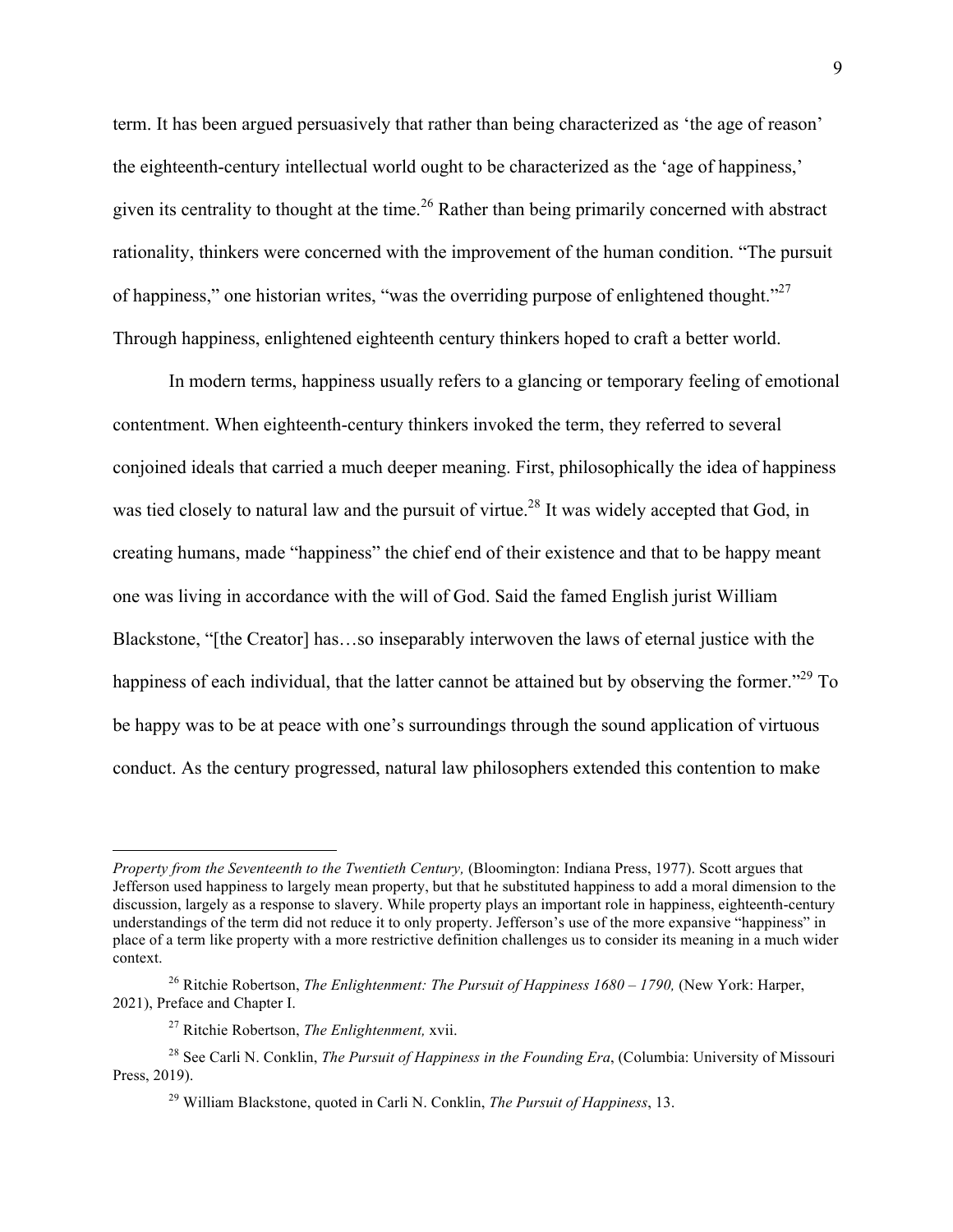critiques about the relationship between government and society, arguing that attaining happiness necessitated the alignment of government action with natural law.

Happiness also had more physical meanings as well and encompassed both mental contentment and material prosperity. When one was happy, they possessed the "security, stability, and peace" needed to prosper. To prosper on an individual level was to possess "serenely balanced intellectual moral faculties," "to advance in the earthly realm" (meaning to achieve material success or achievement), and to "experience happiness around the domestic hearth." In short, for eighteenth-century beings, earthly happiness was nothing less than "a glimpse of the eternal happiness of heaven."30 In less optimistic terms, happiness' physical dimension could be tied to the pursuit of individual interest. As developed by historian David Wootton, one of the primary hallmarks of enlightenment thought was the progressive subjectivizing of previously rigid terms like happiness.<sup>31</sup> Wootton argues that happiness began to be associated purely with the real experience of pleasure. This stands in contrast to the classical understanding of happiness, closely associated with the Greek concept of *Eudaimonia*, which associated pleasure with virtue. In practice, this meant that people began to define happiness not along abstract notions but rather along what interested them.<sup>32</sup> Thus, happiness could take a variety of forms according to one's tastes, ranging from the hedonistic accumulation of wealth for the merchant to virtuous poverty for the religious ascetic.

<sup>&</sup>lt;sup>30</sup> Caroline Winterer, *American Enlightenments: Pursuing Happiness in the Age of Reason*, (New Haven and London: Yale University Press, 2016), Introduction.

<sup>31</sup> David Wootton, *Power, Pleasure, and Profit: Insatiable Appetites from Machiavelli to Madison,*  (Cambridge: Belknap, 2018).

<sup>&</sup>lt;sup>32</sup> David Wootton, *Power, Pleasure, and Profit*, Chapter 3-4. Wootton argues that this shift correlated with the logic of capitalistic markets to imbue the spirit of competition and endless pursuit into understandings of happiness.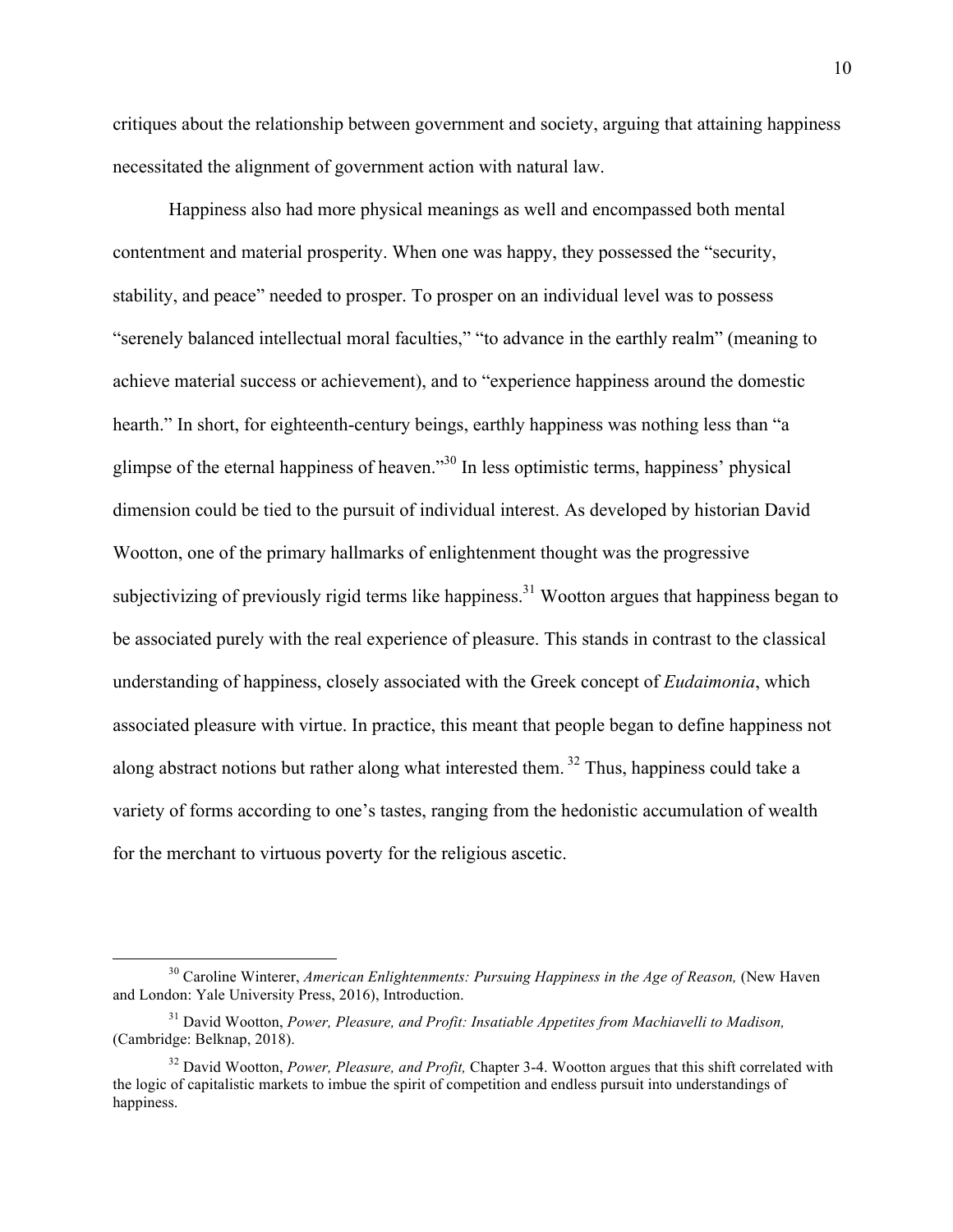Conceptions of happiness also intersected with the unique development of a republican political culture and economy. It has been persuasively argued that the evolution of economic concerns as a result of the commercial revolution helped drive a wedge between Britain and the colonies.33 Part of that process involved the development of a distinct approach to political economic concerns which fused enlightened beliefs in the power of commerce to reform manners and promote virtue with the need for virtue to sustain a republican polity.<sup>34</sup> Although much emphasis has been placed on Jeffersonian republicanism in this context, Wilson's thought illustrates how active government could be made to support the cultivation of manners in the citizenry of a commercial republic. In the intellectual world of the eighteenth century, economic concerns were considered as moral issues. Happiness, as an intellectual quantity existed at this intersection point and provides an innovative way to consider the republic the founders struggled to create.

Wilson engaged with happiness in all of these fashions albeit with unequal weight. Like other eighteenth century political theorists, Wilson subscribed to the idea that happiness was both the end of government and the end of society more generally.<sup>35</sup> He believed strongly that

 <sup>33</sup> T. H. Breen, *The Marketplace of Revolution: How Consumer Politics Shaped American Independence,* (New York: Oxford University Press, 2004).

<sup>34</sup> Drew R. McCoy, *The Elusive Republic: Political Economy in Jeffersonian America,* (Chapel Hill: University of North Carolina Press, 1980). The commercialization of society engendered strong responses from eighteenth century intellectuals ranging in extremes from denunciations of its degrading effects to strong assertions of support which eroded the distinction between vice, virtue, and morality. See for example: François Fénelon, *Telemachus* (1699), Patrick Riley ed., (Cambridge: Cambridge University Press, 1994).; and Bernard Mandeville, *Fable of the Bees* (1723), F.B. Kaye ed., (Oxford: Clarendon Press, 1924; repr. Indianapolis, 1988). In the American context, the founders largely chartered a middle ground, recognizing the necessity of commercial society and the benefits it could provide, while also taking steps to ensure that the constitutional structure they devised would limit its pernicious effects. This was certainly true of Wilson's thought. For an example of this kind of approach see: Adam Ferguson, *An Essay on the History of Civil Society* (1767), F. Oz-Salzberger, ed. (Cambridge: Cambridge University Press, 1995).

<sup>&</sup>lt;sup>35</sup> This point was repeated constantly in Wilson's written works beginning when he was a young man and continuing through his law lectures, delivered near the end of his life when he was a Supreme Court justice and one of the most eminent jurists in the country.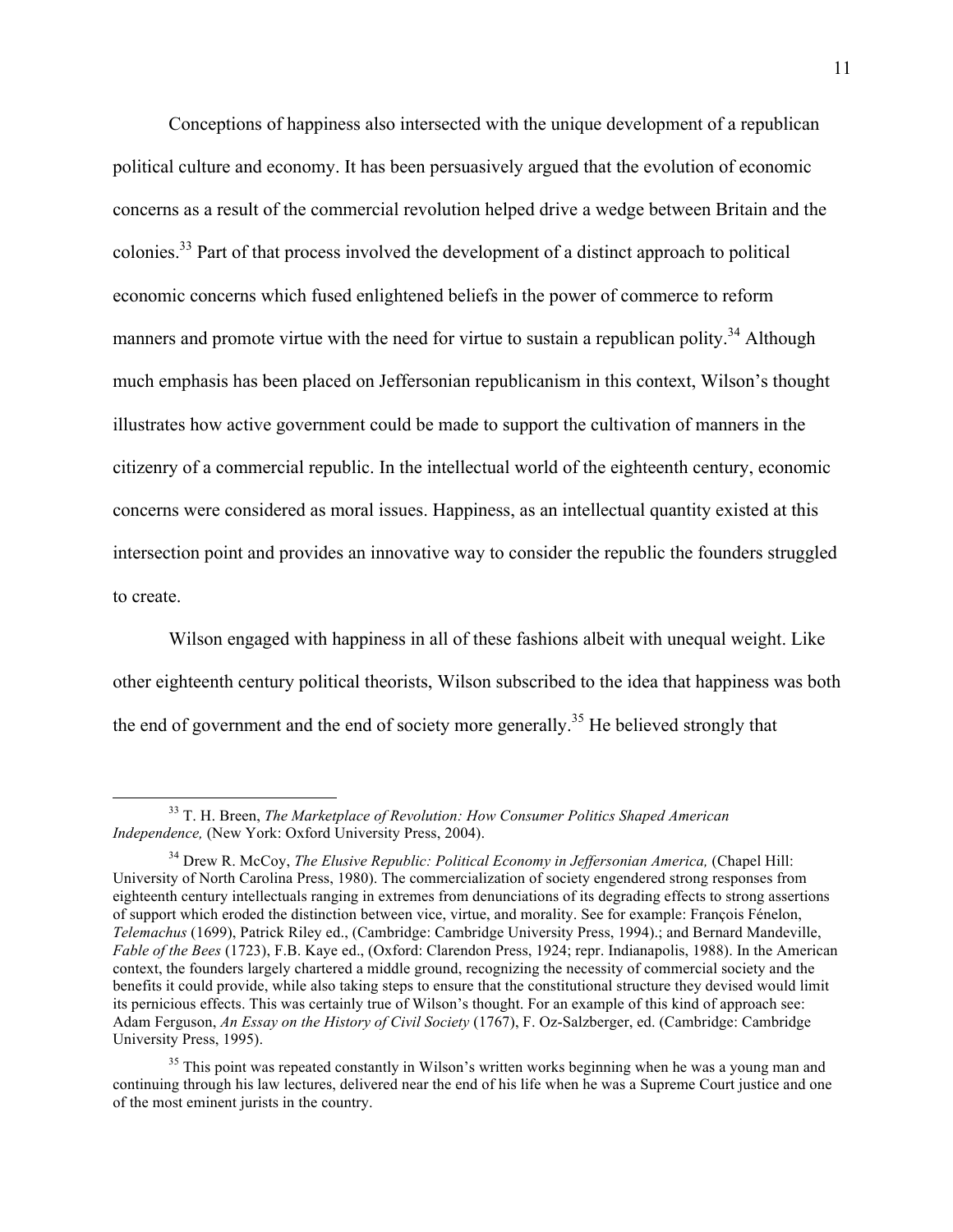happiness was derived from virtuous conduct and that to be happy one needed to cultivate their sense of morality. He also recognized that virtuous conduct resulting in happiness did not come naturally but could be instilled, refined, and improved by "habit and by frequent exercise."<sup>36</sup> Although he emphasized the role cultivating virtue played in happiness, he did not hold that happiness referred exclusively to virtue. Instead, it can be said that Wilson viewed happiness in terms of individual improvement in all areas: to be happy was to continually strive to be better and more prosperous.<sup>37</sup> It is also clear that in his private life, as a merchant, politician, and leading citizen of Philadelphia, he exhibited the kind of worldly attention to the material that Wootton placed at the heart of happiness. Most importantly for our consideration, each of these feelings influenced the way he approached government and the development of republican society, and in following these strands, Wilson ascribed properly designed government a major role in promoting happiness. This relationship is crucial to any understanding of Wilson's thought.

The goal of this thesis is to demonstrate the ways in which James Wilson's understanding of happiness fundamentally shaped his political thought. As he placed happiness at the pinnacle of the human experience, it is not surprising that he developed his theories of political life to be in service to the pursuit of happiness. Chapter One will explore Wilson's upbringing, education, and philosophical outlook on life in order to establish an understanding of his motivations and the basic underpinnings of his thought. Wilson's Scottish education led him to a philosophical

 <sup>36</sup> James Wilson, "Of the Law of Nature," in *Collected Works of James Wilson,* Kermit L. Hall and Mark David Hall, ed. (Indianapolis, Ind.: Liberty Fund, 2007), 512. This belief drove Wilson to heavily consider the prospect of individual improvement as a part of republican government. Government was always intended to be in the service of individual citizens and that meant providing for their moral improvement.

 $37$  This vision of happiness shared much with Adam Ferguson's view that happiness consisted of exerting one's energy to achieve one's full potential and aid one's community. Adam Ferguson, *An Essay on the History of Civil Society* (1767), Section VII-VIII. See also: David Wootton, *Power, Pleasure, Profit,* 124-125.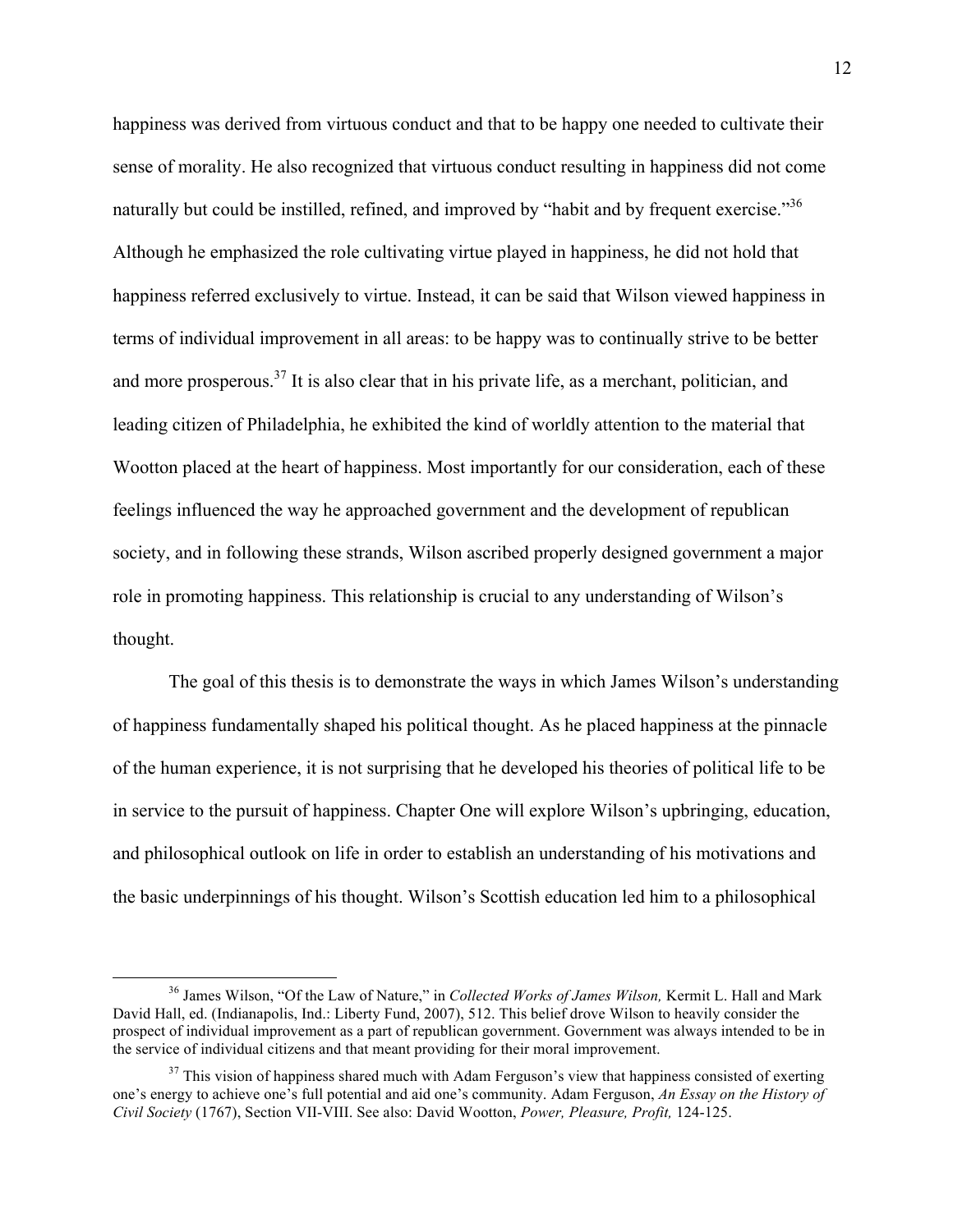outlook that differed from many of his colleagues and certainly diverges from popular understandings of revolutionary thought today. Any grappling with Wilson as a thinker must therefore begin at this basic level.

Chapter Two will apply Wilson's philosophical outlook to his work as a thinker and pamphleteer during the Imperial Crisis, illustrating that his attachment to happiness drove his personal theory of revolution. Much attention has been paid by scholars to the coming of the Revolution and many theories for why the event occurred have been offered.<sup>38</sup> By foregrounding happiness in Wilson's thought, I show that his motivation for revolution was driven not only by the violation of colonial rights by the British Government but also by the British Government's failure to actively promote colonial interests and development. In advocating for revolution, Wilson argued not for the negative restriction of government but rather for the positive advancement of a specific kind of government grounded in a unique republican approach to political economy and his own conception of happiness.

Chapter Three develops the lasting cornerstone of Wilson's career: his attention to constitutional theory. Beginning in Pennsylvania and then moving forward to the national stage, Wilson worked to translate the kind of government he had envisioned during the Revolution into reality. More than any other delegate save James Madison, the final Constitution bears Wilson's fingerprints.<sup>39</sup> Wilsonian constitutionalism, dedicated to the promotion of happiness, was

<sup>&</sup>lt;sup>38</sup> These theories are generally ideological in nature and focus on the constitutional dispute over rights between colonists and mother country. More recent work has also incorporated politico-economic arguments as well, arguing that the revolution began largely as a specific critique of their place in the empire by American colonists. Wilson's attention to morality could easily be seen as a philosophic reflection of the critiques profiled by these imperial minded economic historians: what was important was not only that the British government was restricting their rights, but also that they were not doing enough to actively promote colonial interests.

 $39$  It should also be noted that since the ratification of the constitution both law and popular sentiment have moved away from Madison and towards Wilson especially on crucial matters like the direct election of senators and the election of the president through the Electoral College.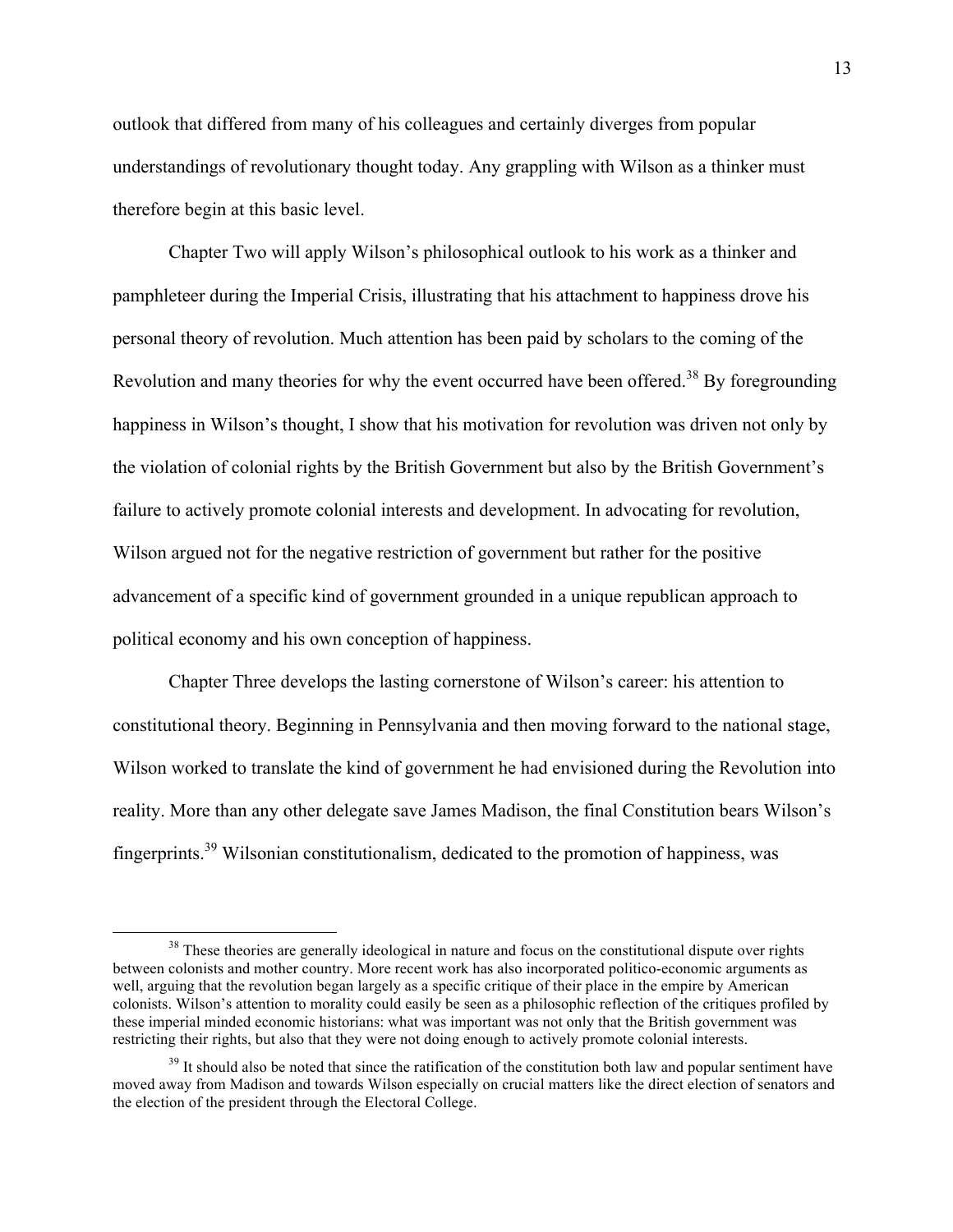premised on individual consent, active government, and the ability of individuals to improve both their physical condition and mental capabilities through participation in republican government. Enshrined at the heart of the Constitution, yet underappreciated by scholars, is Wilson's devotion to a republic based on happiness.

Uncovering Wilson's "republic of happiness" allows for a reconsideration of the Revolution as a whole. Popular understanding of the Revolution often hinges on its supposed libertarian qualities: the shackling of government in order to promote the freedom of man. This was not Wilson's revolution. Rather than being devoted to limiting government, Wilson's revolution was devoted to empowering government in specific ways. Rather than seeking to liberate man through the promotion of the detached pursuit of self-interest, Wilson sought to improve man's condition by attaching him to the common good and to a common understanding of morality consistent with natural law. Attendance to James Wilson's political thought reveals the ways in which the founders envisaged that republican government would lift up the conditions of those who participated in it. Wilson believed that "peace and [the] order of society, can be obtained only by a system of government.<sup>340</sup> To reach these lofty aspirations, it was necessary that government be properly designed, and above all else, be devoted to "the final end of our existence": happiness.<sup>41</sup>

 <sup>40</sup> James Wilson, "Of Government," in *Collected Works,* 690.

<sup>41</sup> "For the Pennsylvania Chronicle. The Visitant" *Pennsylvania Chronicle,* February 1, 1768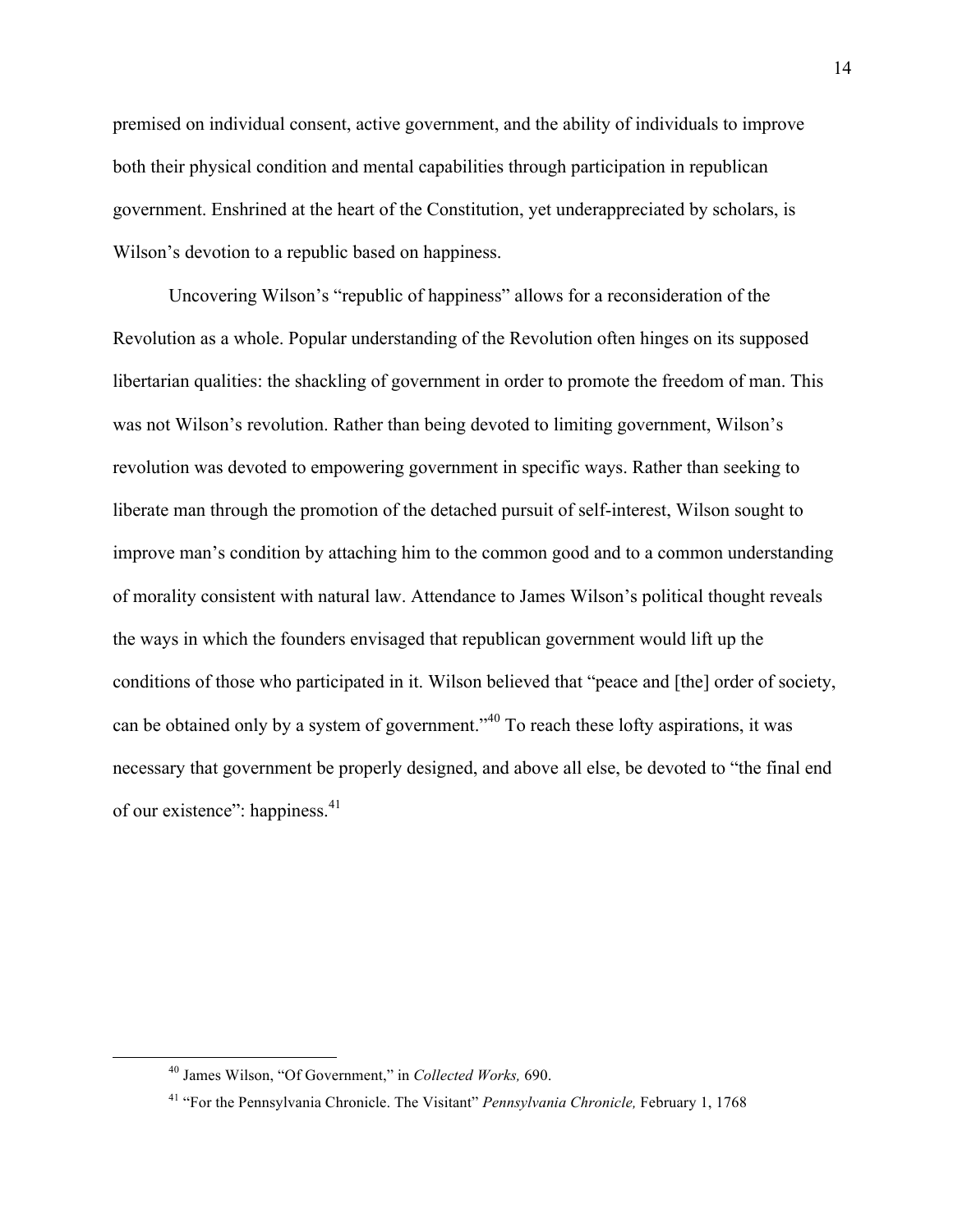### **Chapter One: Happiness' Foundation**

James Wilson was born in the hamlet of Carskerdo in Fifeshire, Scotland in 1742 and remained there until 1765 when, aged 23, he departed for Pennsylvania and a new life in the colonies. During his time in Scotland, he came of age and through his education formed a hardened approach intellectual life. This worldview colored his thought long after he had emigrated to the colonies and attained prominence. While a student at the University of St. Andrews and then the University of Glasgow, Wilson gained access to the vibrant intellectual culture of the Scottish Enlightenment which fundamentally shaped his thought and work during the American Revolution. Understanding the intellectual world of James Wilson therefore requires an understanding of the Scottish world in which he was trained. The curriculum he encountered in Scotland gave Wilson a far different philosophical base than many of his contemporaries; one based in common sense philosophy, a particular conception of natural law, and above all, a belief in the power of happiness. Throughout his life, he remained devoted to these ideals and it is through them that Wilson's thought is best synthesized.

The most frequently cited account of Wilson's upbringing and education comes from Charles Page Smith's 1956 work. With descriptive language verging on the romantic, it emphasizes the religious element of Wilson's early life and erroneously claims that Wilson's only university training was at the University of St. Andrews.<sup>1</sup> According to Smith, Wilson's formal education was devoted to preparing for the ministry and he states that it was because of the death of his father that he ceased his religious studies and pursued an alternative employment

 <sup>1</sup> Charles Page Smith, *James Wilson, Founding Father, 1742-1798,* (Chapel Hill: UNC Press, 1956,), Chapter 1. Smith's biography utilizes a style which is far heavier on narrative construction and embellishment of detail than it is on rigorous application of analytical historical methods. It also contains a false story that Wilson's father was a leader in a breakaway movement from the Scottish Kirk which Smith uses to make many of his assumptions about Wilson's faith.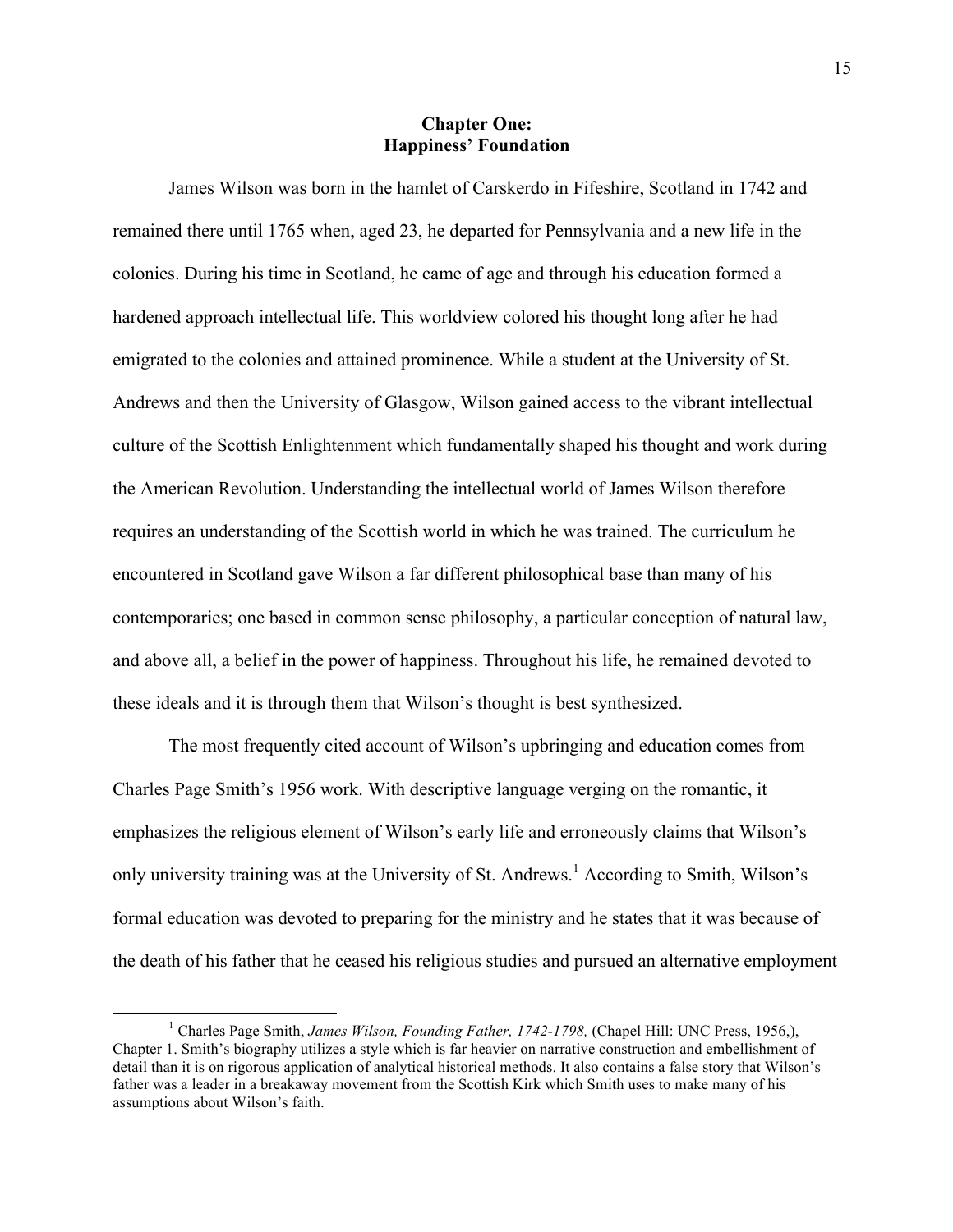path. Smith's account relies almost entirely on one source: a letter from Wilson's cousin Robert Annan which was sent to Wilson's son Bird in 1805.<sup>2</sup> Given that Annan described events which had transpired almost 60 years before and that he had departed for America before Wilson left St. Andrews, it is unsurprising that the letter contained inaccuracies. Recent scholarship has painted a far different picture of Wilson's life and education in Scotland.

Wilson's education was both more intensive and far-reaching than what was relayed in Smith's narrative, a fact which greatly impacts how scholars must consider Wilson as a thinker.<sup>3</sup> More recently discovered evidence reveals that Wilson attended not only St. Andrews, but also the University of Glasgow before emigrating to the colonies.<sup>4</sup> His background was also far more steeped in legal training and natural law philosophy than Smith's religious narrative portrayed. This previously unknown educational chapter of Wilson's life suggests he possessed a far more developed understanding of moral and natural law philosophy prior to his emigration to America.

The scholarly environment of Glasgow exposed Wilson to a broader range of professors and courses than he would have experienced at St. Andrews. While the full record of what he did as a student there remains unknown, it is clear that he took classes in divinity, the humanities, and natural philosophy.<sup>5</sup> In particular, the books he is recorded as signing out suggest he studied two philosophical domains which influenced his later thought: Thomas Reid's Common Sense

<sup>&</sup>lt;sup>2</sup> Robert Annan, "Letter to Bird Wilson", May 16, 1805, Benjamin Rush Papers, 43:133, Historical Society of Pennsylvania, Philadelphia.

<sup>3</sup> Martin Claggett, "James Wilson—His Scottish Background: Corrections and Additions," *Pennsylvania History: A Journal of Mid-Atlantic Studies* 79, no. 2 (2012): 154-76.; and William Ewald, "James Wilson and the Scottish Enlightenment," *University of Pennsylvania Journal of Constitutional Law* 12, no. 4 (2010): 1053-1114.

<sup>&</sup>lt;sup>4</sup> Martin Claggett, "Scottish Background," 164-166. Claggett offers signature analysis of the University's library lending lists and stent rolls to show that Wilson attended classes in Glasgow from 1763 into 1765. Claggett also notes that it is likely that Wilson served as a clerk in an Edinburgh merchant house, which was also previously unknown.

 $<sup>5</sup>$  Martin Claggett, "Scottish Background," 166-173. We do not know Wilson's exact course through</sup> Glasgow. After two years of study, students were entitled to attend any lectures free of charge. As a result, book receipts and examination fees become a less reliable way to track Wilson's movements after his second year.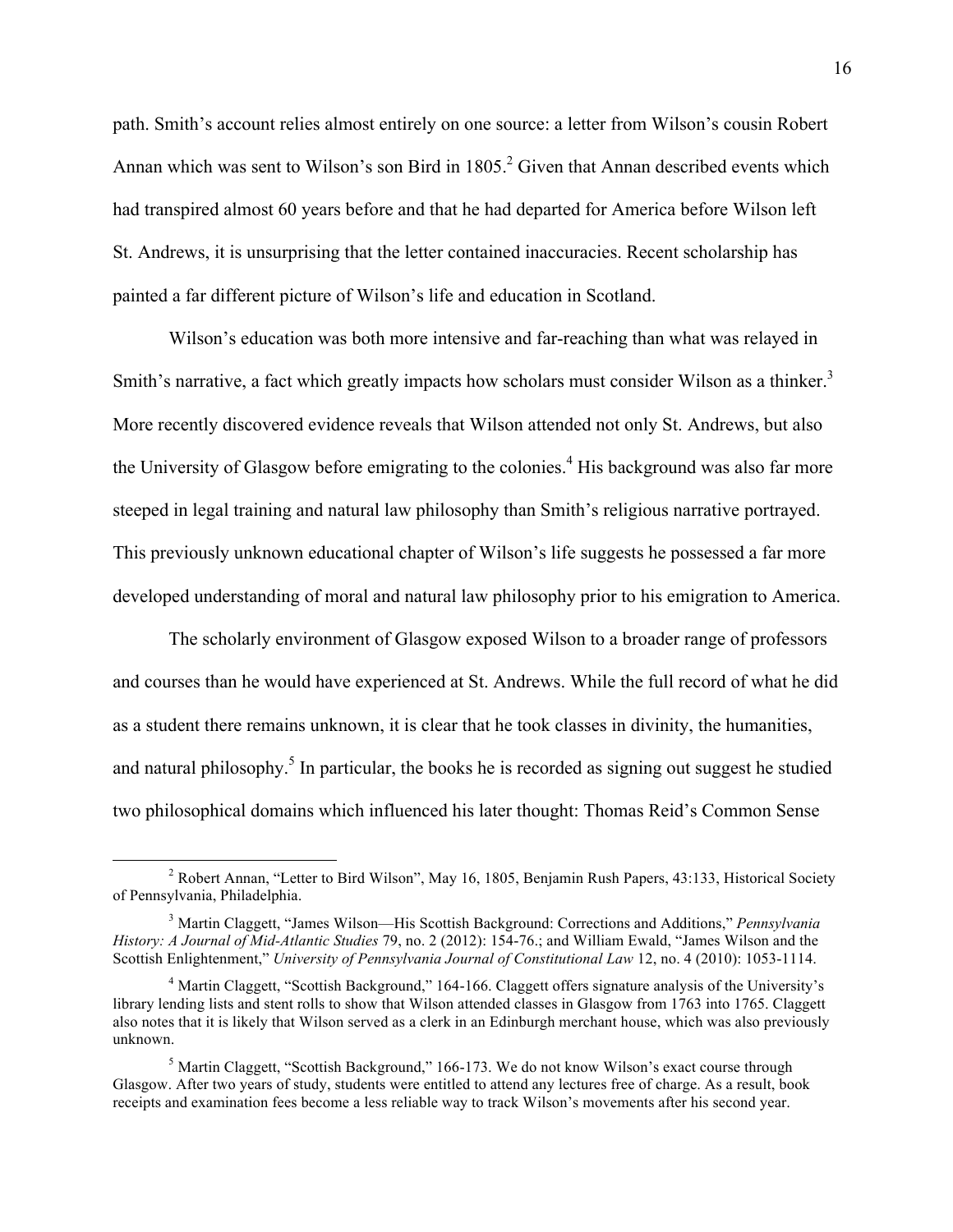school of moral philosophy and natural law philosophy. It is even possible that Wilson attended lectures given by Reid, who was on the faculty during a portion of his time at the university. Even if he did not attend classes with Reid, it is clear that the foremost thinkers of the Scottish Enlightenment weighed directly on Wilson's formative training.

The Scottish Enlightenment was one of many regional variations which comprised the general corpus of thought now commonly referred to as "the Enlightenment."<sup>6</sup> More than other geographically segmented "enlightenments", the situation of Scotland in the early years of the eighteenth century greatly influenced the course of intellectual life in the country.<sup>7</sup> Because of Scotland's poor geographic situation and because of its integration into Britain at the beginning of the century, Scottish thought had a strong practical bend to it. Thinkers were highly concerned with societal improvement and professionalization, particularly with regards to the political economy so as to maximize the prosperity of their country.<sup>8</sup> In political economy, and in moral philosophy, historiography, religious study, and even geography, the progression of both individuals and of society was always Scottish thinkers' principle goal, something which is clearly reflected in the later work of James Wilson.

Wilson's training in moral philosophy exerted the greatest influence on his career. The dominant school taught in the Scottish universities was the Common Sense school advanced by Thomas Reid. Common Sense philosophy was derived from the "moral sense" philosophy of

 <sup>6</sup> Although historians in recent years have questioned the utility of using "the Enlightenment" as an encompassing term for a diverse range of philosophical opinions and approaches, I use it here for ease of reference and because I share the conviction that although the Enlightenment proceeded differently in different geographic localities, the overarching cosmopolitan nature of the 'republic of letters' warrants consideration under a single framework. See: Ritchie Robertson, *The Enlightenment: The Pursuit of Happiness 1680 – 1790,* (New York: Harper, 2021), xix; and 41. For a full contextualization of Scottish thought during the Enlightenment see: *The Cambridge Companion to the Scottish Enlightenment*, Alexander Broadie, ed., (Cambridge; New York: Cambridge University Press, 2003).

<sup>7</sup> Alexander Broadie, "Introduction," in *Cambridge Companion,* 2-4.

<sup>8</sup> Alexander Broadie, "Introduction," in *Cambridge Companion,* 3.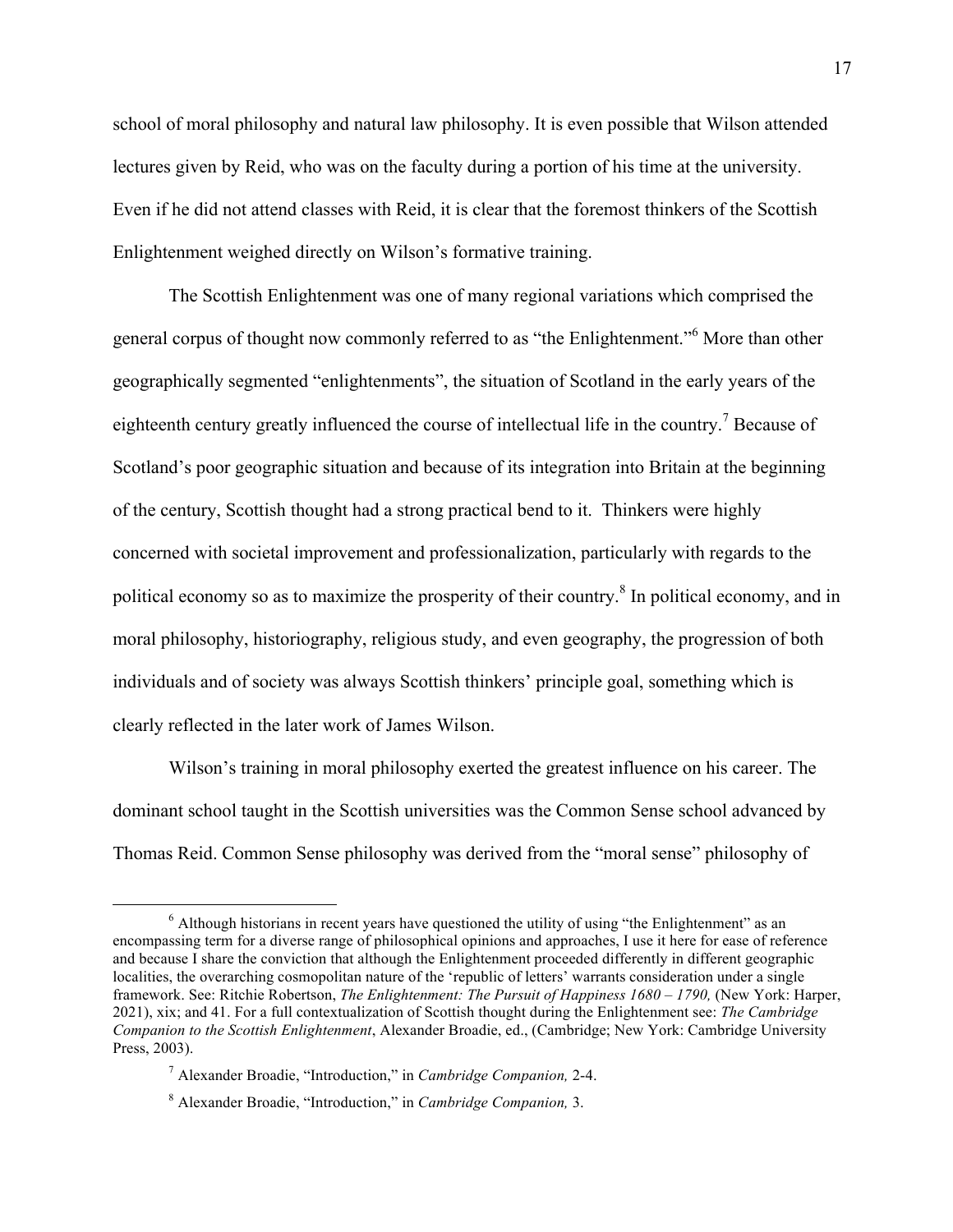Francis Hutcheson. Drawing on a set of influences including the Earl of Shaftesbury and Lockean empiricism, Hutcheson argued that humans possess an innate moral sense (treated similarly to the physical senses) which allows one to feel pleasure from virtuous conduct.<sup>9</sup> It is from this moral sense that human beings derive their ideas of virtues, rights, and even natural law. Although not strictly a Common or moral sense theorist, Adam Smith's system of morals based on sympathy shares a similar epistemological base to Hutcheson's moral sense and provided a social justification for the emergence of moral value. Smith established moral conduct as the result of a natural desire to "procur[e] pleasure and avoid pain" by "becoming the proper objects of…respect," in the eyes of contemporaries.<sup>10</sup> Such esteem is best won through the virtue of prudence which leads to "health, fortune, rank, and reputation," and forms the basis of human happiness.<sup>11</sup> Given that he held the chair of Moral Philosophy for the first two years of Wilson's time in Glasgow, it is likely that Wilson was familiar with Smith's theories.

Thomas Reid, Smith's successor as the chair of Moral Philosophy, further developed Common Sense philosophy, and his body of thought highly influenced James Wilson. Common sense, according to Reid, referred to "certain principles…which the constitution of our nature leads us to believe and which we are under a necessity to take for granted in the common concerns of life."<sup>12</sup> Contrary to the skepticism of philosophers like Hume, Reid felt that reason

 <sup>9</sup> This characterization derives from Luigi Turco, "Moral Sense and the Foundation of Morals," in *Cambridge Companion,* 136-141.

<sup>10</sup> Adam Smith, *The Theory of Moral Sentiments*, (Digireads, 2010), 146.

<sup>&</sup>lt;sup>11</sup> Adam Smith, *The Theory of Moral Sentiments*, 147. Within this section, Smith also develops the idea that government needs to play a positive role in cultivating these conditions. This is a sentiment that would later be reflected in Wilson's own work.

<sup>&</sup>lt;sup>12</sup> Thomas Reid, "An Inquiry into the Human Mind on the Principles of Common Sense," in Reid, Thomas, *Inquiry and Essays,* Ronald E. Beanblossom and Keith Lehrer, eds. (Indianapolis: Hackett, 1983), 20. One interesting element of Reid's philosophical method is that he rejects the elitism which normally underscored philosophic inquiry at that time. Instead, he argued that his "common sense" theories were how ordinary people (or "the vulgar") experienced philosophical concepts like reason and morality. This relative sympathy to non-elite actors would be reflected in Wilson's more permissive approach to direct democracy later in his career.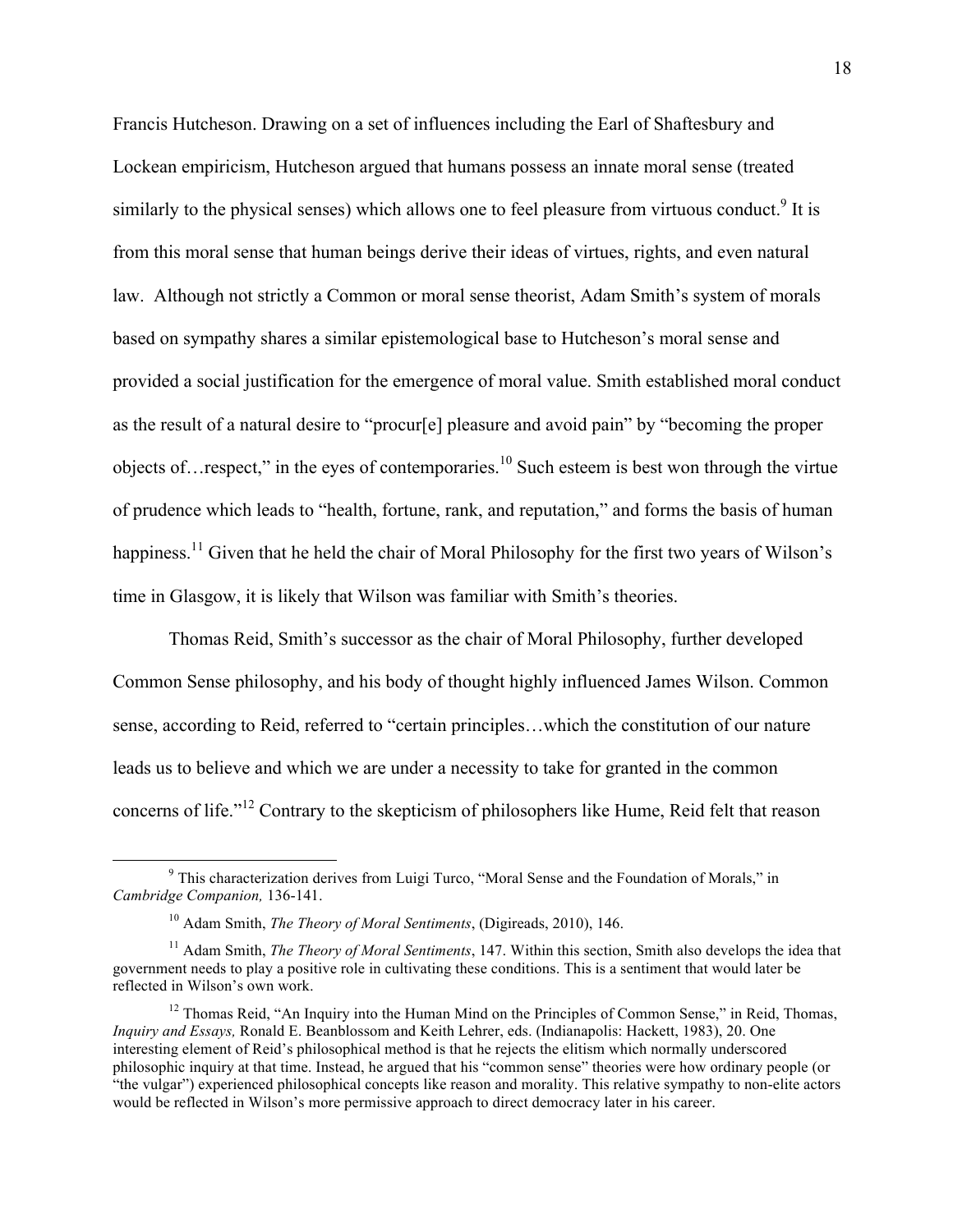could build on these principles in order to acquire complex moral knowledge, provided that "all reasoning" remain consistent with "first principles."13 "Morals like all other sciences," Reid wrote, "must have first principles on which all moral reasoning is grounded."<sup>14</sup> Reid held that the first principles of morality are simple maxims, similar to self-evident mathematical postulates which are innately part of human nature and knowledge. In particular, he argued that these senses reflect both the will of God and natural law. "Our moral judgement," stems "from an imperceptible seed planted by our Creator."<sup>15</sup> Furthermore, because moral understanding derives from God, it is moral, according to Reid to obey the law of nature as humans understand it.<sup>16</sup> Thus, moral conduct should align human action with the law of nature and the intentions of the Divine in the long-run.

Reid developed his idea of virtuous conduct by drawing on his theory of common sense morality, as well as the connection of morality to God and natural law. He stated that virtue "consists in living in all good conscience that is, in using the best means in our power to know our duty, and acting accordingly."17 "Duty" in his quote above refers to what most other philosophers might call "moral obligation," which is again an innate part of our moral sense. To Reid then, moral action was a question of reasoning — conduct is judged as either right or wrong based on known common principles. That judgment precedes conduct and ultimately ties together moral agent and action in a simple system of morality.<sup>18</sup> Because morality is a process

<sup>&</sup>lt;sup>13</sup> Thomas Reid, "An Inquiry," 57.

<sup>14</sup> Thomas Reid, "Of Morals," in *Inquiry and Essays,* 351.

<sup>&</sup>lt;sup>15</sup> Thomas Reid, "Of Morals," 358.

<sup>&</sup>lt;sup>16</sup> Thomas Reid, "An Inquiry," 57.

<sup>17</sup> Thomas Reid, "Of Morals," as quoted in *Cambridge Companion*, 150.

<sup>18</sup> Luigi Turco, "Moral Sense," in *Cambridge Companion,* 150-152.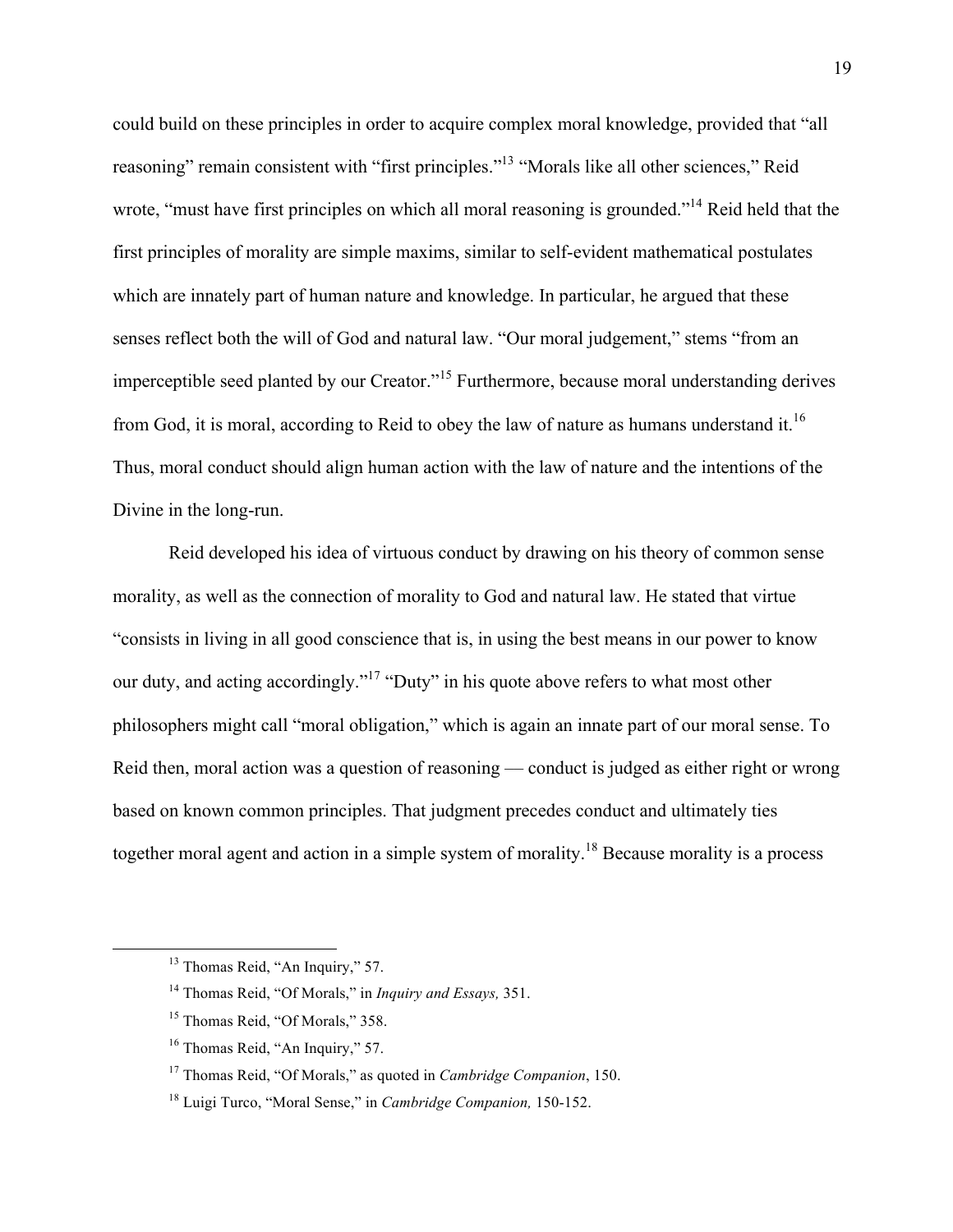of reason, Reid also held that it "by use… gathers more strength and feels more vigour."<sup>19</sup> Like any other skill, it could be improved by instruction and exercise.<sup>20</sup> That morality could be learned and practiced provided an important part of differentiation — it implies that steps should be taken to help individuals master moral conduct. As seen in his later work, this drive for moral improvement strongly influenced the ways in which Wilson considered government and its purpose.

In addition to learning Reidian common sense, Wilson also absorbed the teachings of Jean-Jacques Burlamaqui and incorporated Burlamaqui's notions of happiness and natural law into his own understanding of moral philosophy. Burlamaqui's popularity in moral philosophy and natural law curricula at the time, along with Wilson's frequent citation of him in even his earliest published works suggests that Wilson read him as part of his education. Burlamaqui thought deeply about the nature of happiness and afforded it a place of prominence in his system of moral reasoning. The enduring presence of Burlamaqui in Wilson's references is a testament to the influence that the Swiss thinker had on Wilson's thought.

In his *Principles of Natural and Politic Law,* a popularly assigned textbook at the time, Burlamaqui established "true and solid happiness" as the ultimate end of life on Earth.<sup>21</sup> Although peons to happiness were commonplace in eighteenth century rhetoric, Burlamaqui's emphatic placement of happiness as the pinnacle of the human condition elevated it within his thought to a place of even greater prominence: "everything [man] does is with a view of happiness."<sup>22</sup> Furthermore, the way in which he joined happiness together with natural law and

<sup>&</sup>lt;sup>19</sup> Thomas Reid, "Of Morals," 359.

<sup>20</sup> Thomas Reid, "Of Morals," 353.

<sup>&</sup>lt;sup>21</sup> Jean-Jacques Burlamaqui, *The Principles of Natural and Politic Law*, Petter Korman, ed. (Indianapolis: Liberty Fund, 2006), 31.

<sup>22</sup> Jean-Jacques Burlamaqui, *Principles,* 65.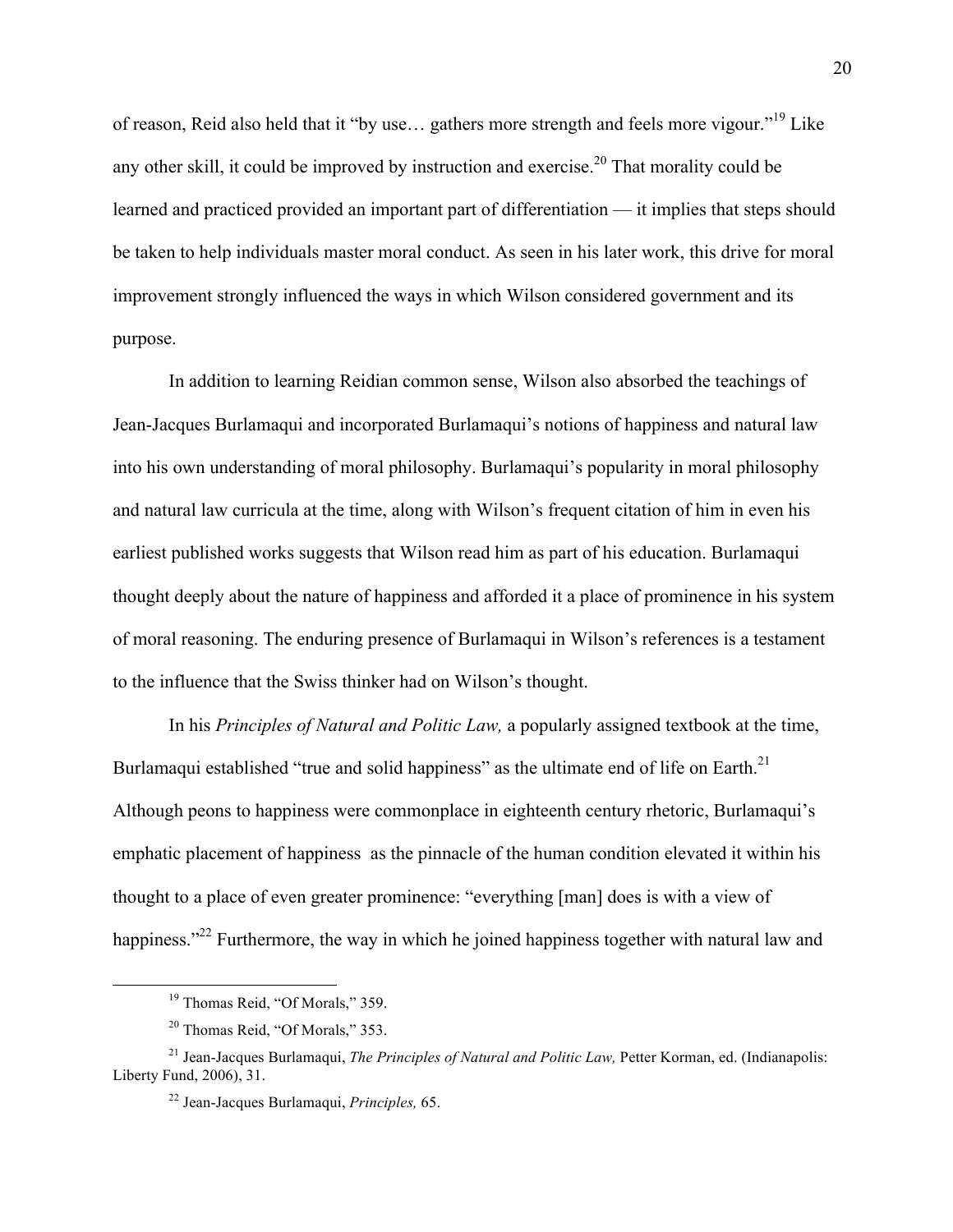political action further differentiates him and makes him especially relevant when piecing together Wilson's own thoughts on these matters.

According to Burlamaqui, happiness referred to "internal satisfaction of the mind, arising from the possession of good [meaning] whatever is suitable or agreeable to man for his preservation, perfection, convenience, or pleasure." <sup>23</sup> From this definition, we can draw out several important elements. First, happiness, rather than being a fleeting emotional condition, is instead a more permanent state, defined by a sense of "internal satisfaction" or contentment. Second, that state of satisfaction is defined in moral terms drawn from the moral quantity "good." Based on the characteristics he associates with good, happiness can be split along different dimensions: one in more metaphysical terms based on the idea of moral perfection, and the other in more tangible terms associated with self-preservation and the pursuit of pleasure.<sup>24</sup> Thus, according to Burlamaqui, happiness remained both an individual moral quantity as well as a condition that could be fully realized in society only as society exists in the moment.<sup>25</sup>

The way Burlamaqui believed individuals can achieve happiness drew on philosophical assumptions similar to those expressed in Reid's Common Sense theories. First, Burlamaqui recognized that as happiness is deemed by God to be man's ultimate end, the pursuit of happiness must be consistent with natural law, which he defines as "a law that God imposes on all men… [which they know] by the sole light of reason, and by attentively considering their

 <sup>23</sup> Jean-Jacques Burlamaqui, *Principles,* 40. Unlike many other writers who referenced "happiness" without definition, Burlamaqui provides a succinct and direct definition of the term which is enormously useful in understanding its eighteenth-century usage.

 $^{24}$  Burlamaqui gives room for the expression of self-love within his conceptions of pleasure and happiness. Although he does not take a full Mandevillian stance that self-love is an absolute good, he does avoid the harsh criticism often direct towards the concept by many eighteenth-century thinkers. Instead, he recognizes that self-love is imparted to man by the Creator and is thus incorporated into natural law. See: Jean-Jacques Burlamaqui, *Principles,* 66.

<sup>25</sup> Jean-Jacques Burlamaqui, *Principles,* 152.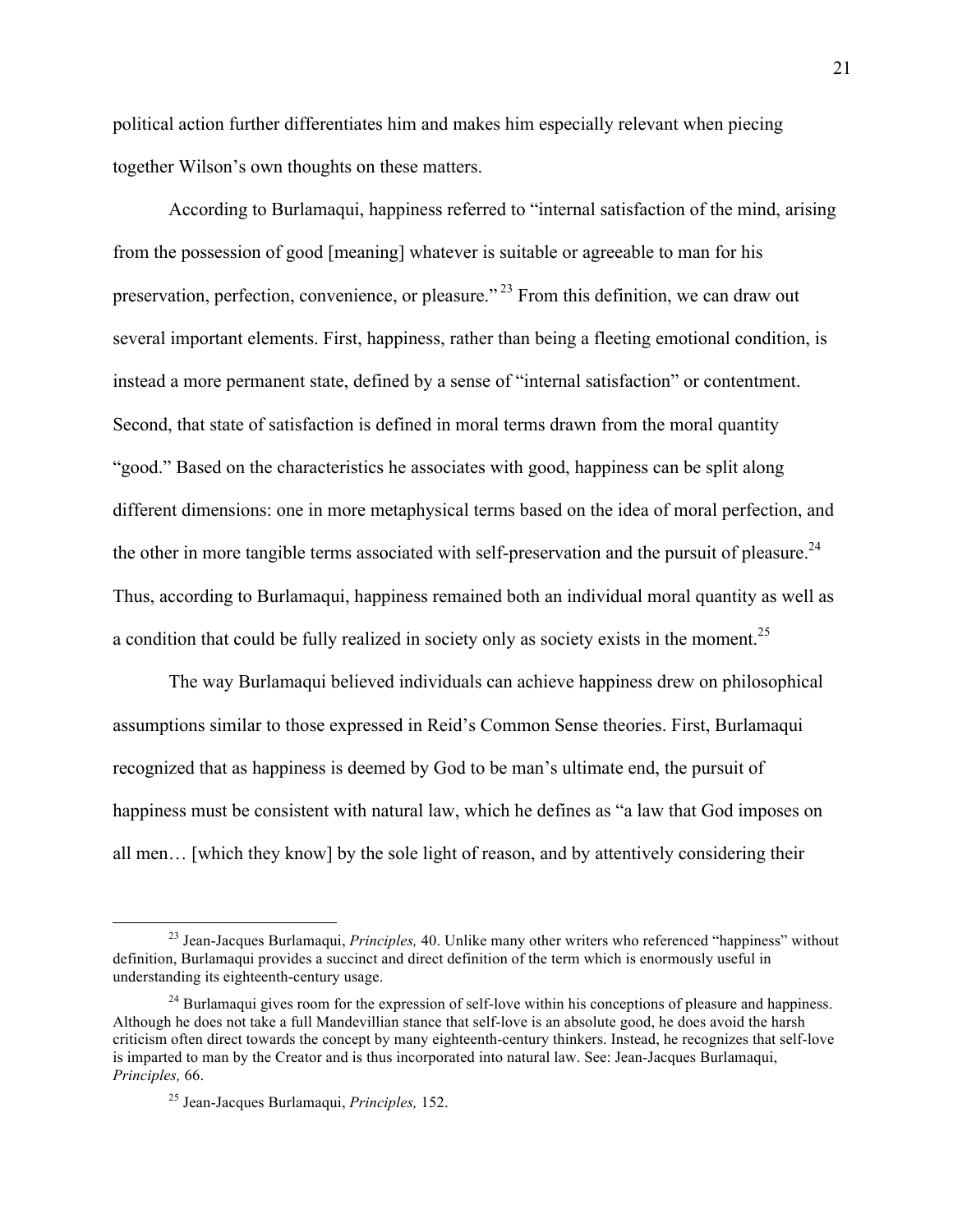state and nature."<sup>26</sup> At the individual level. Burlamaquian natural law morality coincides with Reid's general concept of morality. Like Reid, Burlamaqui believed man is equipped with an innate moral sense which "imprint[s] within us a sense or taste of virtue or justice."<sup>27</sup> Reason exists as a further refinement of the moral sense that improves one's ability to discern the true principles of natural law.<sup>28</sup> These principles of natural law, like common sense principles, should be "simple, clear, sufficient, and proper."<sup>29</sup> Burlamaqui also advocated for the individual ability to increase their happiness through improved moral reasoning.<sup>30</sup> He felt that the most direct way for individuals to achieve lasting happiness was to align their actions with natural law as discovered through moral instinct and right reason.

Burlamaqui did, however, add a complicating element to this basic conceptualization of the moral quantity of happiness by noting that self-love plays an important role in securing individual happiness. Self-love, he wrote, "may serve for the first principle with regard to the duties which concern man himself."<sup>31</sup> While many eighteenth-century philosophers decried the corrosive force of self-love in society and only a small number cheered its influence, Burlamaqui's position is shaded with subtlety; self-love can play an important role in securing happiness, but only to the degree that "it is directed by right reason, according to... our nature and state."32 The need for preservation and pleasure necessitates some degree of self-interest in human conduct and also introduces the possibility that societal gain (understood largely through

 <sup>26</sup> Jean-Jacques Burlamaqui, *Principles,* 123.

<sup>27</sup> Jean-Jacques Burlamaqui, *Principles,* 140.

<sup>28</sup> Jean-Jacques Burlamaqui, *Principles,* 142.

<sup>29</sup> Jean-Jacques Burlamaqui, *Principles,* 145.

<sup>30</sup> Jean-Jacques Burlamaqui, *Principles,* 151.

<sup>31</sup> Jean-Jacques Burlamaqui, *Principles,* 150.

<sup>32</sup> Jean-Jacques Burlamaqui, *Principles,* 150-151.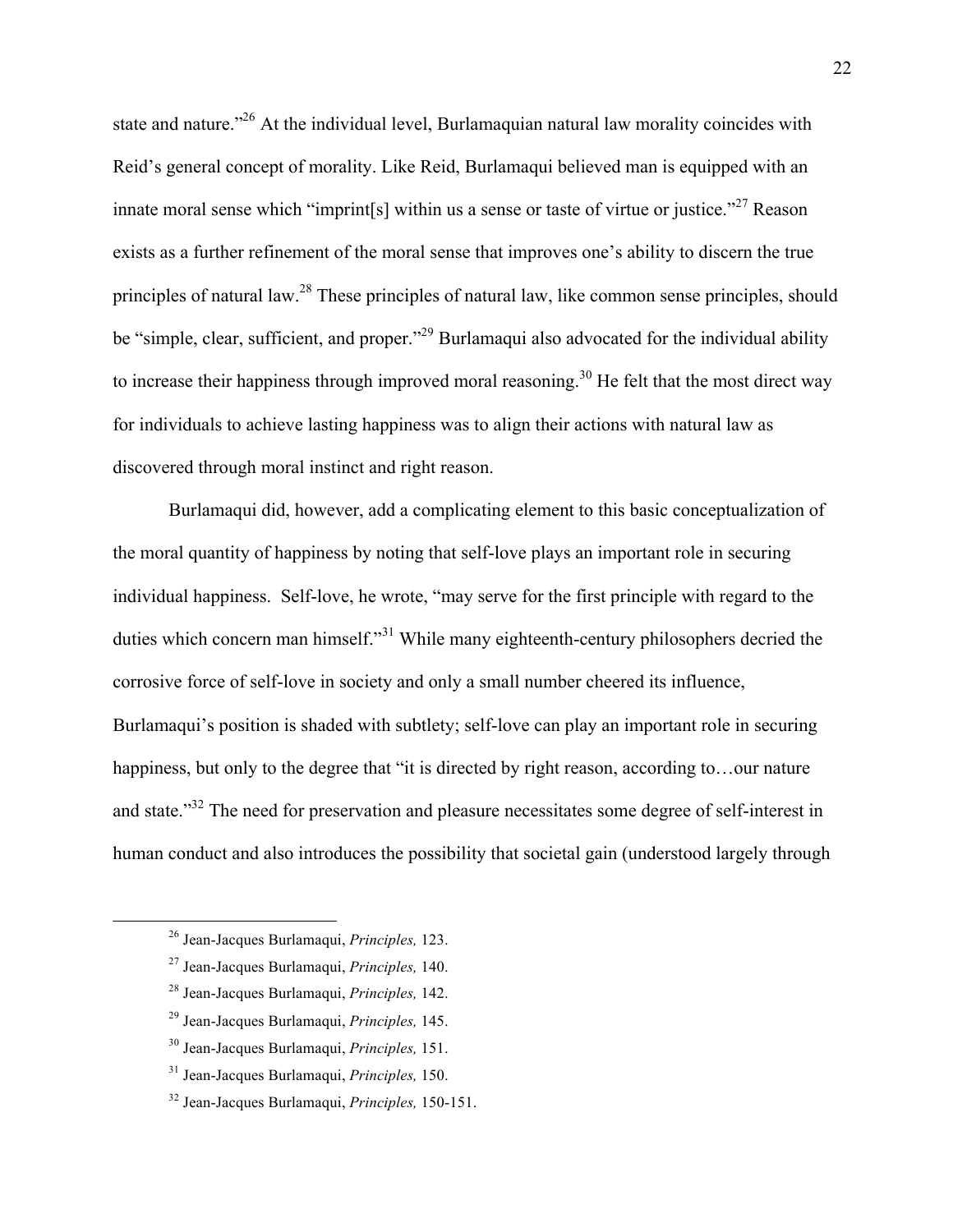the accumulation of property) plays a role in the continuation of happiness. This only holds, however, for as long as self-interest does not conflict the established tenants of natural law.

In Burlamaqui's system, society also played an important role in the realization of man's happiness. He began by demonstrating the ways in which man's nature is necessarily suited to living in a society. As a result of this natural dependence, "out of society [man] could neither preserve his life, nor display and perfect his faculties and talents, nor attain any real and solid happiness."<sup>33</sup> In order to obtain happiness then, man must act with the virtues of "sociability," or "benevolence towards our fellow creatures."<sup>34</sup> The collective nature of happiness is often overlooked when considering the topic. In order to fulfill the tenants of natural law and achieve the status of mind that Burlamaqui considered "happy," one must "never pursue their private advantage to the prejudice of the public." Instead, "the public good should be the supreme rule of their conduct."35 Man must act in a benevolent way which benefits the common good, so long as doing so does not harm his immediate self. Doing so is the key to lasting happiness.

Burlamaqui thought deeply about how society and government should interact to support man's happiness. According to him, government existed to give structure to the law of nature and societal happiness formed the root of political obligation.  $36$  A superior can govern, he said, "only in order to render [their subjects] happy."<sup>37</sup> Without that dedication to happiness, no lasting obligation can be formed. Although much attention is given to the role of liberty in eighteenth century political thought, especially with regards to the American Revolution,

 <sup>33</sup> Jean-Jacques Burlamaqui, *Principles,* 152.

<sup>34</sup> Jean-Jacques Burlamaqui, *Principles,* 155.

<sup>35</sup> Jean-Jacques Burlamaqui, *Principles,* 156.

<sup>36</sup> Jean-Jacques Burlamaqui, *Principles,* 193-200.

<sup>37</sup> Jean-Jacques Burlamaqui, *Principles,* 158.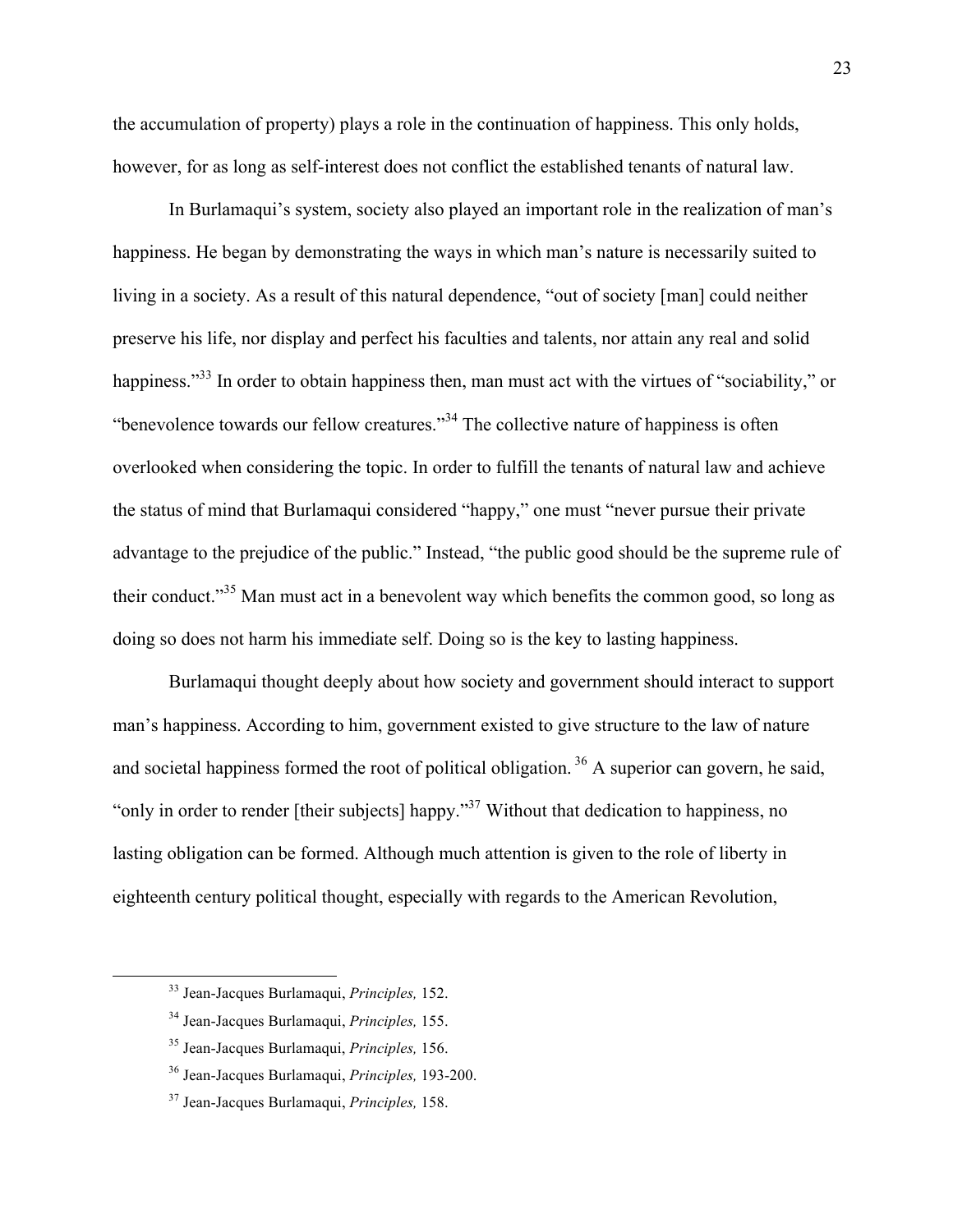Burlamaqui establishes liberty as a means and not as an end: "the maintenance and security of the liberty of mankind," is beneficial because it allows man to "enjoy a solid happiness."<sup>38</sup> Given that Burlamaqui had formulated the concept of happiness in moral terms, his declaration that the end of politics must be happiness suggests that politics should be understood in moral terms. And, just as individuals should strive to improve their moral reasoning, and as society should strive to fully support individuals' moral fitness, so too should politics be a force for moral improvement.

Over the course of his education, Wilson gained access to some of the most relevant intellectual work available and developed a specific intellectual approach which married together general Enlightenment principles with the specific concepts of common-sense moral reasoning and natural law theory as exemplified by thinkers like Thomas Reid and Jean-Jacques Burlamaqui. Emphasizing this philosophical basis provides a more innovative framework for considering Wilson's later work beyond commonly cited works often associated with the political theory of the American Revolution and theories of American Constitutionalism. Wilsonian politics, with common sense philosophy and natural rights jurisprudence at its core, centered on the advancement of individuals as the prime goal of political life. Wilson saw politics as a force for moral improvement and believed that a carefully crafted republic would best support the individual pursuit of happiness. His devotion to this specific formulation of politics is evident in his published works as well as in his actions as both a revolutionary and a framer of governments throughout the 1770s and 80s.

Wilson's first published pieces, the "Visitant Essays*,*" provide a fascinating insight into

 <sup>38</sup> Jean-Jacques Burlamaqui, *Principles,* 283-284.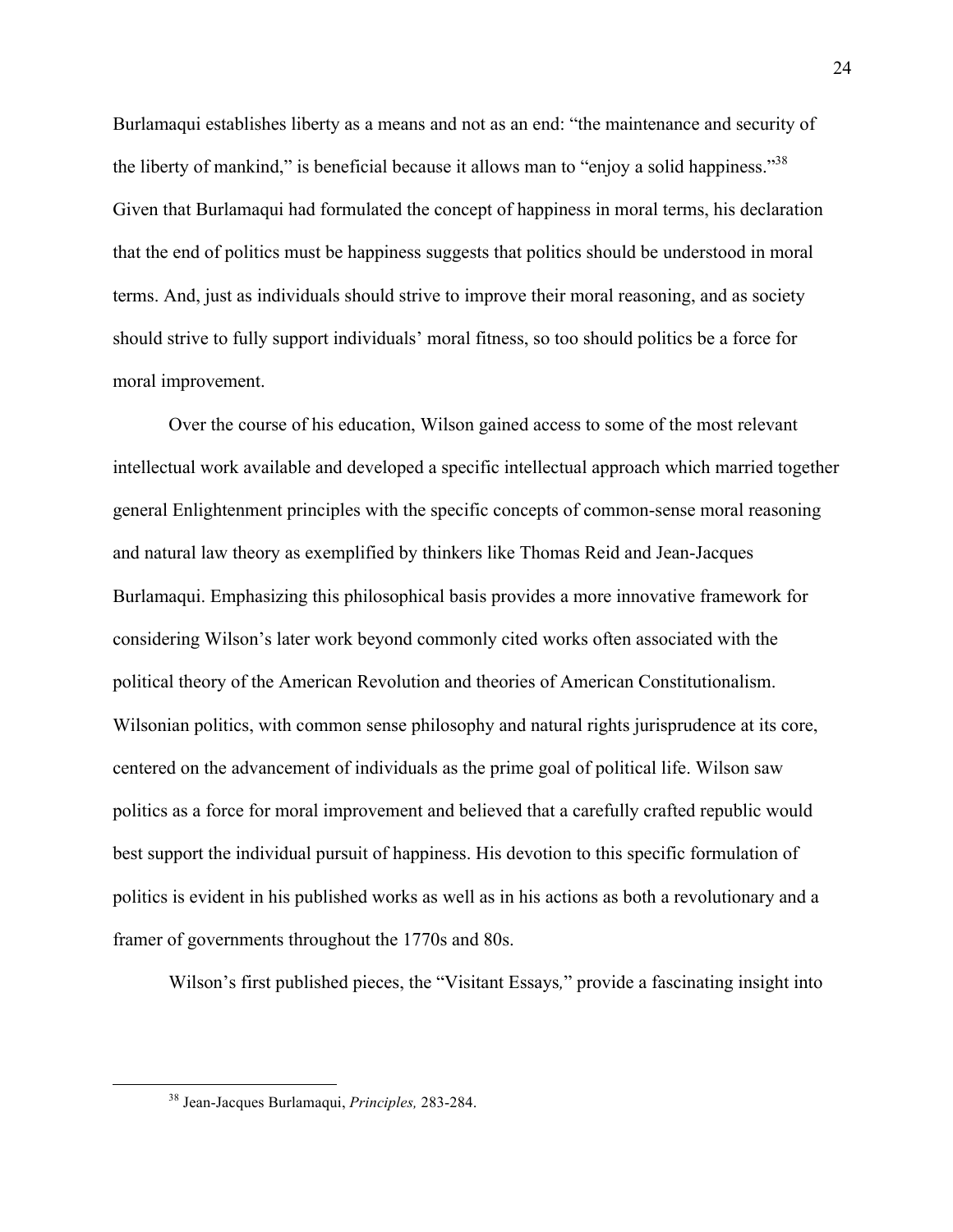how his education shaped his worldview.<sup>39</sup> Written for the *Pennsylvania Chronicle* in 1768, the essays can be stylistically compared to more popular works like Addison's *Spectator* essays and even Franklin's "Silence Doogood Letters." They are presented from the point of view of the eponymous "Visitant" character offering advice and proffering views to readers, and touch on subjects ranging from morality, law, and politics to sociability and gender.<sup>40</sup> Wilson-as-the-Visitant is a fundamentally optimistic figure, "inclined," in his own words, "to view everything in the most agreeable light."41 Like others who wrote similar columns, Wilson relied heavily on a particular constructed notion of gentility, composed of "an agreeable mixture of sense and delicacy" when crafting his character. At times playful (such as when he claims to "prefer the conversation of a fine woman to that of a philosopher") and at other times scholarly, the Visitant essays bear the mark of a man still seeking to define himself in the world –– possessing the intellect and ambition of a serious thinker yet still touched with the enjoyment and worldly fascination of youth.

Although the subject matter of the essays vacillates between lighthearted reflections on life and more serious scholarly explorations, Wilson established a view of man and of morality which fundamentally mirrored his education. In the first essay, published on February 1, 1768,

<sup>&</sup>lt;sup>39</sup> Wilson co-authored the essays with his friend William White. As it is accepted that they wrote the pieces cooperatively and there is no way to distinguish either's individual contributions, I will largely refer to the ideas of the essays as "Wilson's" to maintain ease of style.

<sup>&</sup>lt;sup>40</sup> Wilson's treatment of gender in the Visitant essays is particularly interesting. In general, he is far more supportive of the "Fair Sex," than his contemporaries, and noted that they are a source of "great improvement, as well as pleasure" for society. These sentiments have even led one scholar to suggest Wilson was a "feminist," although the infancy of that term leads him to decline to label Wilson explicitly. (See: Nicholas Pedersen, "The Lost Founder: James Wilson in American Memory," *Yale Journal of Law & the Humanities* 22, no. 2 (2010): 259.) While this is likely an overblown assertion (Wilson shared many common stereotypes of the time which denigrated women) his relatively liberal stance on gender issues points to his liberal and optimistic approach to human nature in general. For Wilson's own views see "For the Pennsylvania Chronicle. The Visitant" *Pennsylvania Chronicle,*  February 15, 1768.

<sup>41</sup> "For the Pennsylvania Chronicle. The Visitant" *Pennsylvania Chronicle,* February 1, 1768.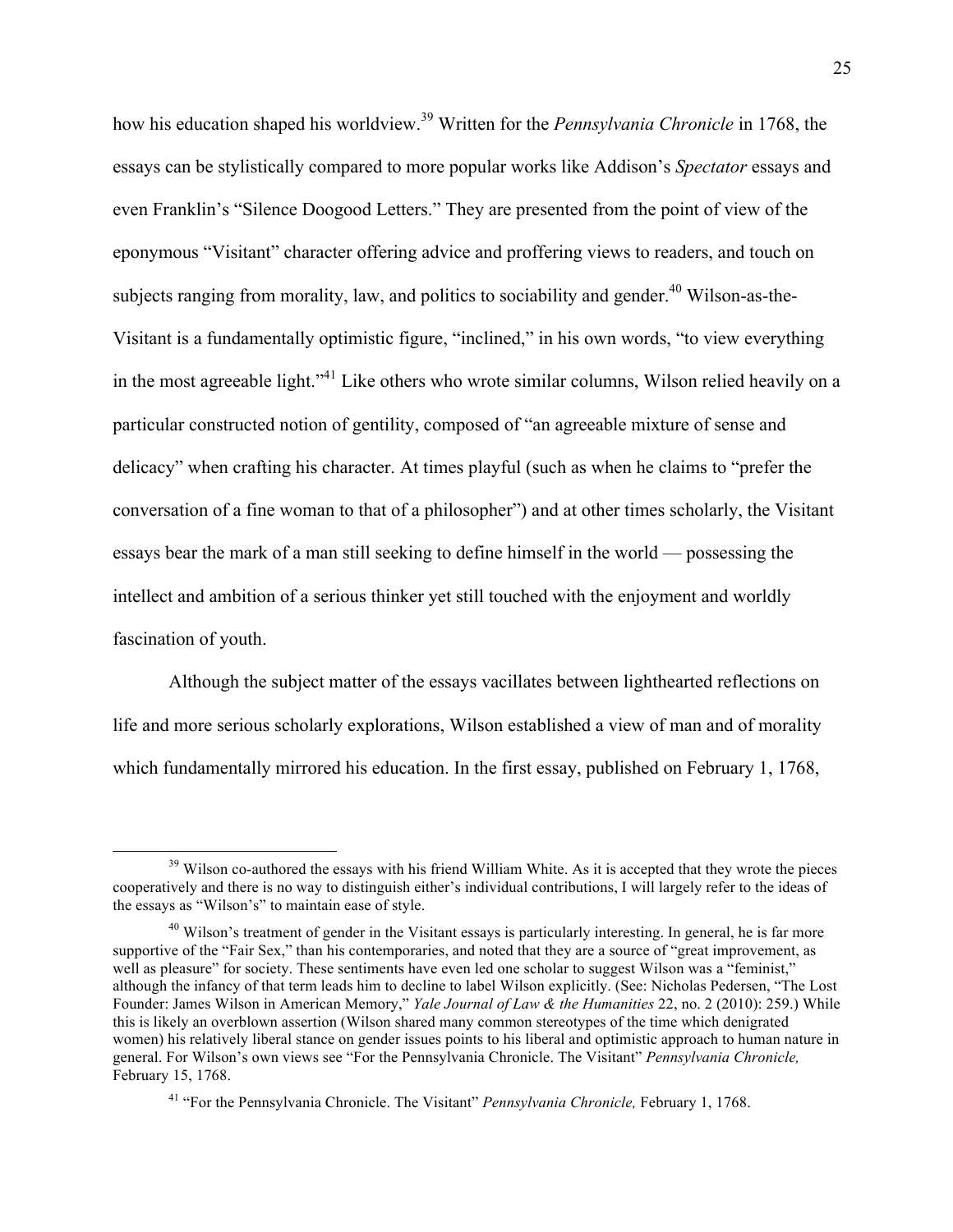the Visitant established "happiness," as "the final end of our existence."42 Like Reid and Burlamaqui, the Visitant equated happiness with morality and virtue discovered through "the conduct and sentiments of a good man."<sup>43</sup> Although not expressed in as detailed a manner, this phrasing mirrored Burlamaqui's own assertion that happiness is equated with "living good" as directed by natural law. The Visitant's approach to moral reasoning, and thus happiness and natural law, remained Reidian in outlook — although he held that many moral truths are complex facts only arrived at through a less than perfect process of reasoning, he maintained that "the *most important* moral truths are discovered not by *reasoning*, but by that act of the mind which I have called perception," meaning Reid's common moral sense.<sup>44</sup> At a basic level, the Visitant's view of moral philosophy hewed closely to the values Wilson learned in Scotland.

In developing a specific theory of virtue, he further clarified the moral conduct at the heart of happiness. The Visitant defined virtue as socially constructed, and to him, the archvirtue was "politeness," or "*the natural and grateful expression of the social virtues.*" By politeness, he referred to a combination of agreeable traits including modesty, discretion, honesty, and sympathy.<sup>45</sup> In crafting the relationship between politeness, society, and happiness, he drew on both Burlamaqui and Adam Smith's notions of human nature. "Men are not naturally wolves to men," he insisted and, paralleling Smith's idea of sympathy, he claimed "they were made to assist...one another."<sup>46</sup> Moral conduct, according to the Visitant, consisted of a pattern

 <sup>42</sup> "For the Pennsylvania Chronicle. The Visitant" *Pennsylvania Chronicle,* February 1, 1768.

<sup>43</sup> "For the Pennsylvania Chronicle. The Visitant" *Pennsylvania Chronicle,* February 1, 1768.

<sup>44</sup> "For the Pennsylvania Chronicle. The Visitant" *Pennsylvania Chronicle,* April 25, 1768.

<sup>45</sup> "For the Pennsylvania Chronicle. The Visitant" *Pennsylvania Chronicle,* February 22, 1768. Together these traits comprise a particular notion of gentility. The Visitant rejects the idea of mere fashion as gentility and instead states that gentility is related to moral quality and action: "when a fashion is used by people of quality, we think it genteel."

<sup>46</sup> "For the Pennsylvania Chronicle. The Visitant" *Pennsylvania Chronicle,* February 22, 1768.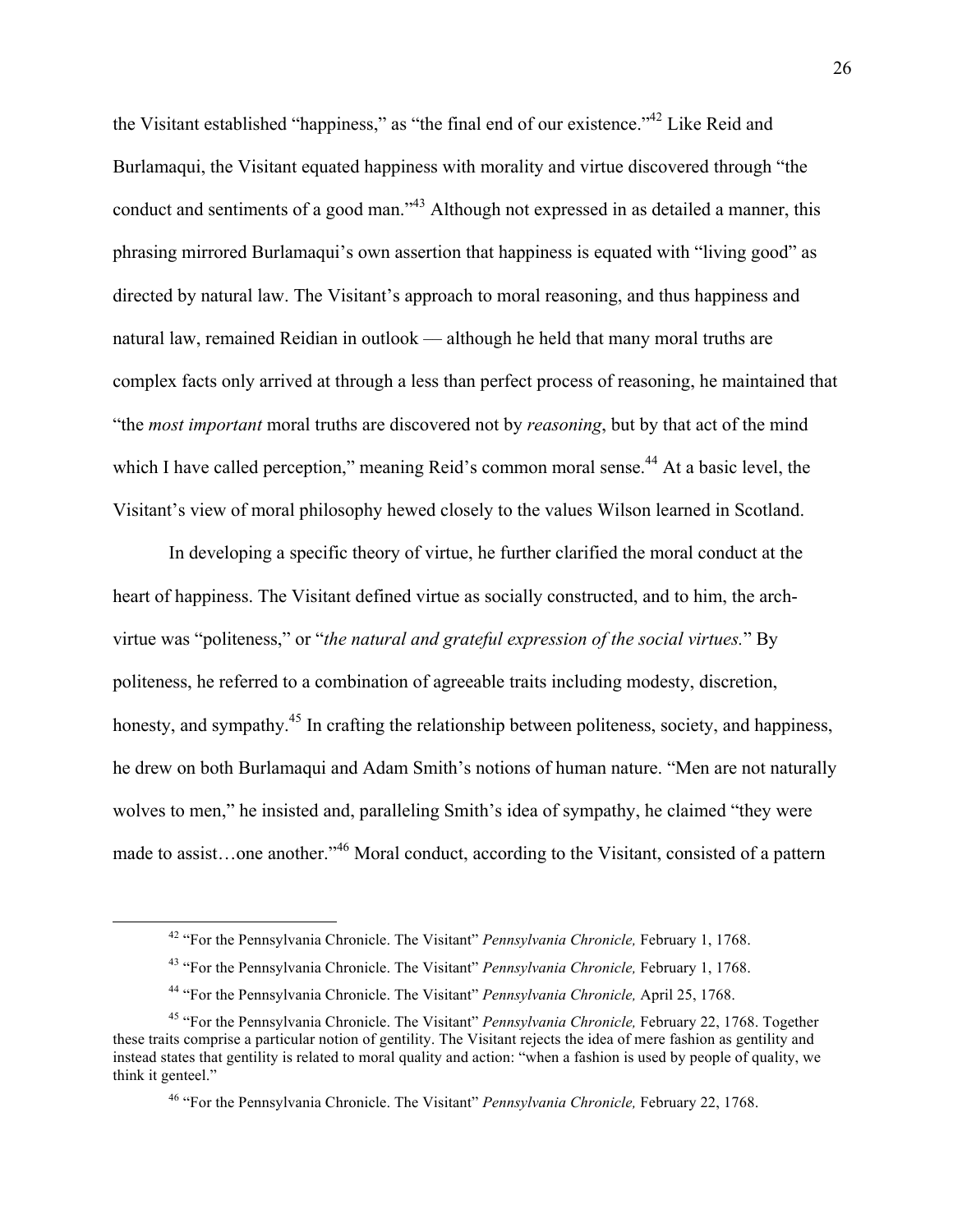of action towards fellow men; a recognition and fellow-feeling for the shared sentiments of others coupled with discrete social interactions meant to express empathy for those conditions. By acting with sympathy toward one another, human being's "enjoyments might be multiplied; and the pleasure which arises from them, might be increased."47 Here, Wilson identified a connection between virtuous conduct and the enjoyment of human happiness: it is natural, he wrote, for human nature to be "formed for society." Therefore, human pleasures must be realized through society.<sup>48</sup>

Wilson's essays reveal how he applied the values of his education to the society he lived in as well as how those values related to wider intellectual movements during the eighteenth century. He shared much with eighteenth-century sentimentalists who constructed an understanding of the world based on perception, the sympathetic self, and the intertwinement of reasoning and emotion.<sup>49</sup> In the Visitant, Wilson acknowledged that happiness (through moral knowledge) "cannot be obtained without being acquainted with...sentiments and affections" while "insensibility degrades [human] nature, by preventing the exertion of some of [humanity's] best affections."<sup>50</sup> Wilson's thought evoked the arguments made by a class of eighteenth century thinkers identified as "sentimentalists." During the Revolution, sentimentalists utilized their

 <sup>47</sup> "For the Pennsylvania Chronicle. The Visitant" *Pennsylvania Chronicle,* February 22, 1768.

<sup>&</sup>lt;sup>48</sup> In one sense, Wilson follows the tradition of thinkers like Mandeville who cast human society as the arena in which happiness could be realized. However, Wilson differs sharply from the Mandevillean approach by recognizing empathy between persons as well as the impact society could and should have on individual virtue. These positions kept Wilson from articulating a vision of happiness entirely predicated on self-interest.

<sup>49</sup> Sarah Knott, *Sensibility and the American Revolution*, (Chapel Hill: UNC Press, 2008), 5. Knott argues that sentimental thinkers utilized the Imperial Crisis to make arguments for societal reformation in order to better serve the self. Although far more political than the sentimentalists tracked by Knott, Wilson shared a similar outlook on the potential of the Revolution for crafting newly improved patterns of self-refinement.

<sup>50</sup> "For the Pennsylvania Chronicle. The Visitant" *Pennsylvania Chronicle,* February 1, 1768.; "For the Pennsylvania Chronicle. The Visitant" *Pennsylvania Chronicle,* April 18, 1768.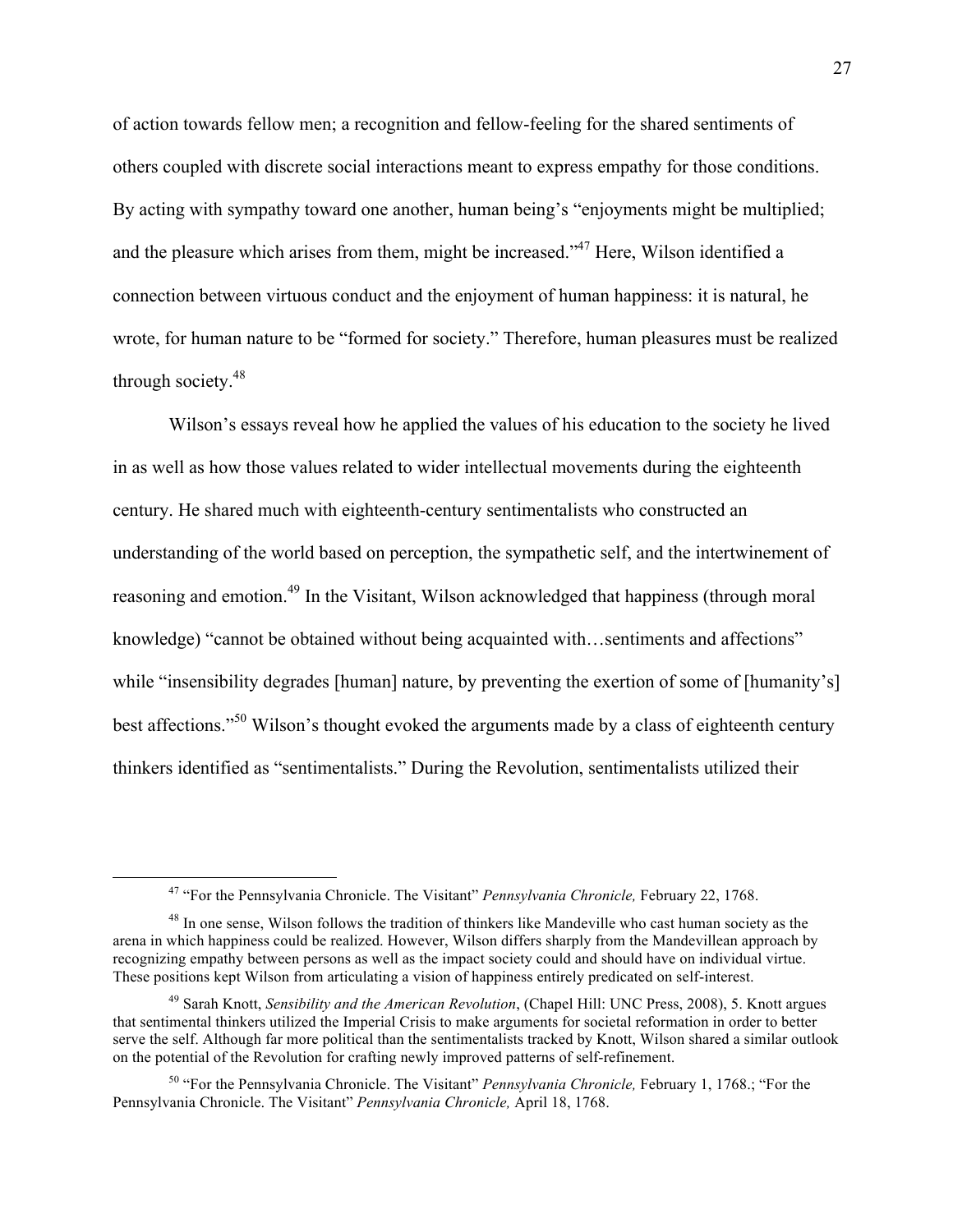particular sense of the self to argue for societal reform.<sup>51</sup> The overarching goal of sentimental thought was to respond to the pressures of commercial society in the eighteenth century in order to improve mankind's sociability and sense of virtue. Although the essays do not directly advocate those positions, Wilson adopted sentimentalist outlooks and language and shared their thirst for human improvement. Throughout his career, his approach to politics and the law mirrored this vision of moral improvement through the cultivation of the individual.

While the ideas present in the Visitant series are somewhat unrefined, Wilson's construction of a system of moral reasoning illustrates how he approached the nature of man, morality, and society. It is clear that he fully adopted much of what he was taught in Scotland; sharing key assumptions about the nature of moral philosophy from the common-sense school as well as from Burlamaqui's marriage of morality, happiness, and natural law. He was fundamentally optimistic in outlook, believing man to be generally good and capable of moral improvement. By locating virtue in societal action through the concept of politeness, Wilson suggested that virtue and by extension happiness are realized as part of a societal process. These concepts are not politicized in the essays, and in fact Wilson and White make little mention of politics throughout them. However, they do provide a foundational understanding of the world which Wilson politicized during the Revolution through a particular skein of republicanism devoted to the promotion of individual moral improvement and happiness. In the Visitant essays, Wilson's intellectual devotion to happiness is clearly evident.

If the Visitant essays illustrate the ways in which Wilson's education immediately shaped his interactions with the world, then his law lectures, which represent the culmination of his intellectual work, are illustrative of the ways in which his education molded his intellectual

 <sup>51</sup> Sarah Knott, *Sensibility and the American Revolution,* 15-22.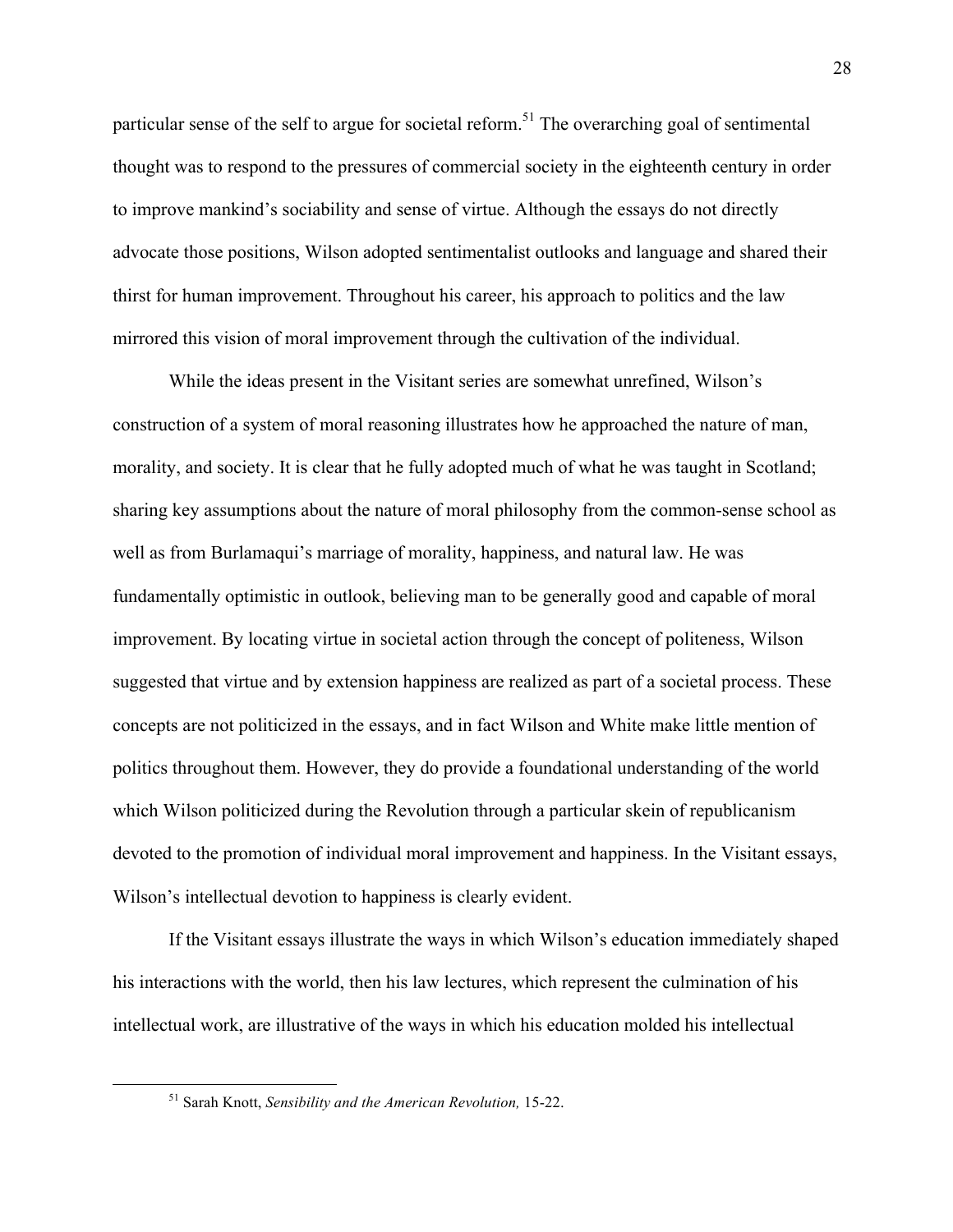approach across his career.<sup>52</sup> The lectures were designed by Wilson to be published as a foundational exploration of American law, in order to make him an "American Blackstone."<sup>53</sup> To facilitate their publication, Wilson edited and compiled final drafts of each lecture after he delivered them to his students.<sup>54</sup> The lectures touched on a variety of subjects, including moral philosophy and natural law, criminal and civil law, and a comparative history of American constitutionalism. Although they were not published until after his death, Wilson's law lectures represent the most comprehensive articulation of his thought, providing us with a clear picture of how his understanding of happiness and moral philosophy remained foundational to his work.

As with the Visitant essays, the philosophical approach evident in the law lectures clearly bears the mark of his education in Scotland. Both Reid and Burlamaqui are cited heavily throughout the sections on the nature of man and natural law respectively and, moreover, Wilson continued to adopt their fundamental approaches in his own exploration of related issues. This is not to say that Wilson offers nothing original, but rather acknowledging this relationship grounds our understanding of Wilson's work in the wider context of his education and the ideas he adopted from it so as to fully appreciate the web of influence he operated in.

Common Sense philosophy continued to influence his thought. During his lecture on natural law, he instructed his students that moral philosophy stems from an innate moral sense "capable of culture and improvement by habit, and by frequent and extensive exercise."<sup>55</sup> From

 $52$  Wilson's law lectures were delivered beginning in 1790 at the College of Philadelphia (today's University of Pennsylvania) while Wilson served on the Supreme Court.

<sup>53</sup> Mark David Hall, "Bibliographical Essay History of James Wilson's Law Lectures," in *Collected Works of James Wilson,* Kermit L. Hall and Mark David Hall, ed. (Indianapolis, Ind.: Liberty Fund, 2007), 401. Despite his hopes for their reception, Wilson's ignominious death combined with the decline of Federalist politics blunted any hope for their impact. They were published quietly in 1804 by Wilson's son Bird.

<sup>54</sup> Mark David Hall, "Bibliographical Essay," in *Collected Works,* 401-413.

<sup>55</sup> James Wilson, "Of the Law of Nature," in *Collected Works,* 512.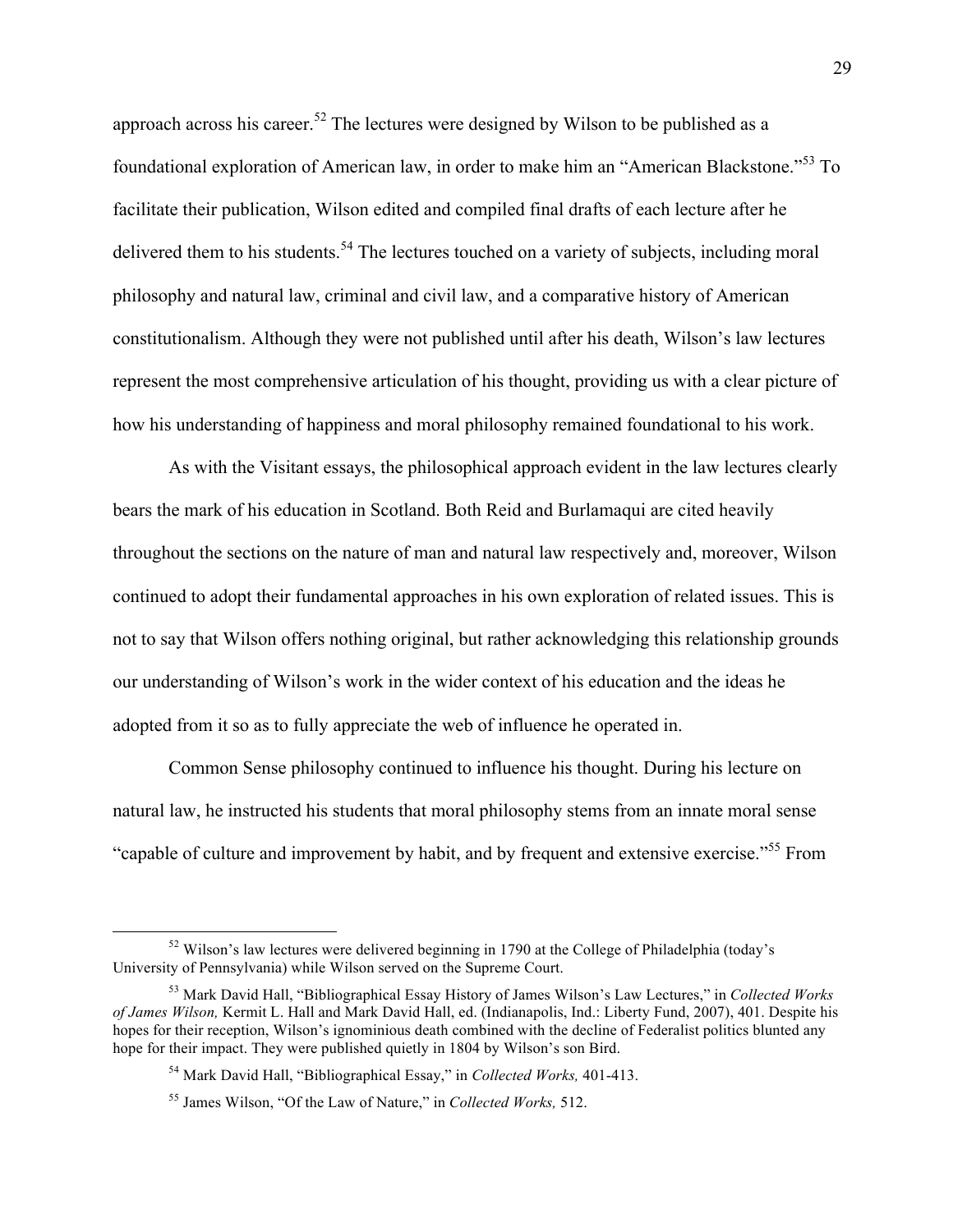this moral sense, "first principles, which derive not their evidence from any antecedent principles" are isolated to form the basis of moral conduct. The entire process, he said, is more analogous "to the perceptions of sense than to the conclusions of reasoning."<sup>56</sup> These were fundamentally Reidian notions. However, as evidenced by the specific lecture in which Wilson delivered these sentiments, he follows Burlamaqui and ties moral philosophy to man's Godgiven nature and thus identifies moral conduct with natural law.<sup>57</sup> Wilson felt that natural law was the clearest source of obligation that humanity must obey.<sup>58</sup> Thus, political obligation and laws made by men must always be made in accordance with natural law. By equating moral philosophy with the natural law, he suggests that political institutions must be in accordance with the tenets of morality and must share their end. That prime end of both moral reasoning and human life is, of course, the pursuit and realization of human happiness.

Throughout the law lectures, Wilson dealt more forcefully with the idea of happiness, which while clearly important to his philosophical beliefs (given that he cites it as man's ultimate end) received glancing coverage in the Visitant essays. Wilson primarily accounted for individuals realizing their own happiness through actions taken in society –– "take away society, and you destroy the basis, on which the preservation and happiness of human life are laid."<sup>59</sup> This basis is generally provided by the "mutual services and sympathetic pleasures," generated by society, which give man the security and peace needed for further refinement and

 <sup>56</sup> James Wilson, "Of the Law of Nature," in *Collected Works,* 513.

<sup>57</sup> James Wilson, "Of the Law of Nature," in *Collected Works,* 517.

<sup>58</sup> James Wilson, "Of the Law of Nature," in *Collected Works,* 500.

<sup>59</sup> James Wilson, "Of Man, As a Member of Society," in *Collected Works,* 631.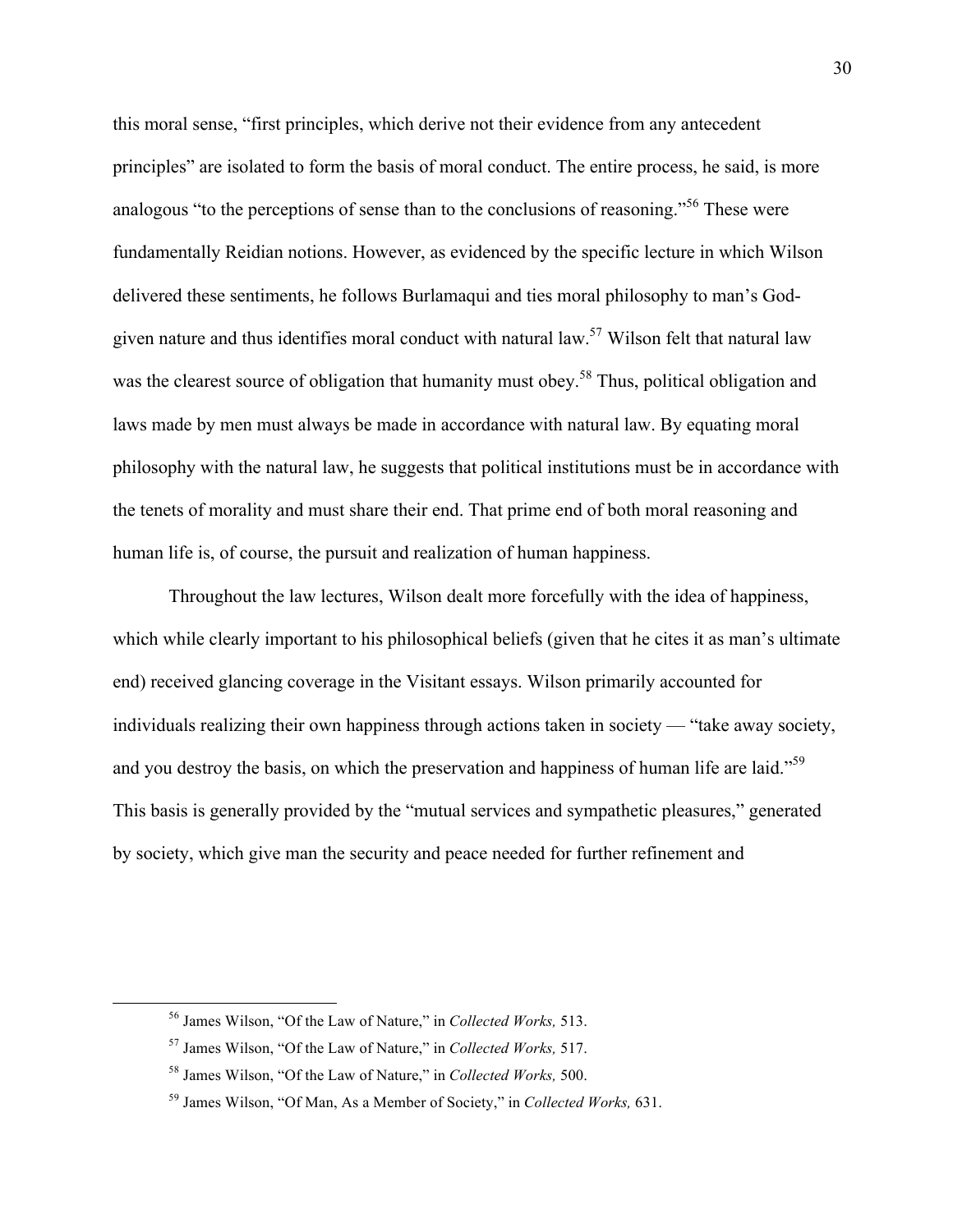perfection.60 Private happiness was, for Wilson, primarily about internalizing these virtues. To be happy was to live a life according to these first principles of virtue.

Wilson acknowledged both private and public forms of happiness tied to virtue and individual character. Private happiness resulted from acting with character and cultivating a strong sense of virtue at the individual level. Public happiness was the result of a government founded on virtue, fostering virtue in individuals, and giving individuals the needed freedom and latitude to pursue virtuous living. To be happy in the mind of James Wilson was to live in accordance with natural law which would ultimately lead to prosperity in life. The "glorious destiny of man" says Wilson, "is to be always [progressing]" towards this perfection.<sup>61</sup> The progressive nature imbued into his thought by the implications of natural law as a theoretical term is typical of the enlightenment spirit and gives meaning to the "pursuit" of happiness well outside the bounds of self-interest often cited by historians when addressing that phrase.

He also interacted more directly with moral philosophy and happiness as politicized concepts than he did in the Visitant essays. In order for society to exist and fulfill its purposes, he noted, government is required. Although Wilson believed society to be antecedent to government, he also believed government played an important role in the success of society.<sup>62</sup> Government primarily exists to provide a framework to support the conditions needed for society to successfully function. Because the primary end of society is happiness, "the promotion of publick happiness [was] the end originally proposed by the people" for government.<sup>63</sup> "Without"

 <sup>60</sup> James Wilson, "Of Man, As a Member of Society," in *Collected Works,* 630-633. This phrase also implicitly reveals much about what Wilson cast as the purpose of government. Existing in a state of security and peace were the most basic ingredients of the pursuit of happiness. Thus, for government to ensure individual happiness, government needed to provide security and peace.

<sup>61</sup> James Wilson, "Of the Law of Nature," in *Collected Works,* 524.

<sup>62</sup> James Wilson, "Of Government," in *Collected Works,* 690-717.

<sup>63</sup> James Wilson, "Of Government," in *Collected Works,* 692.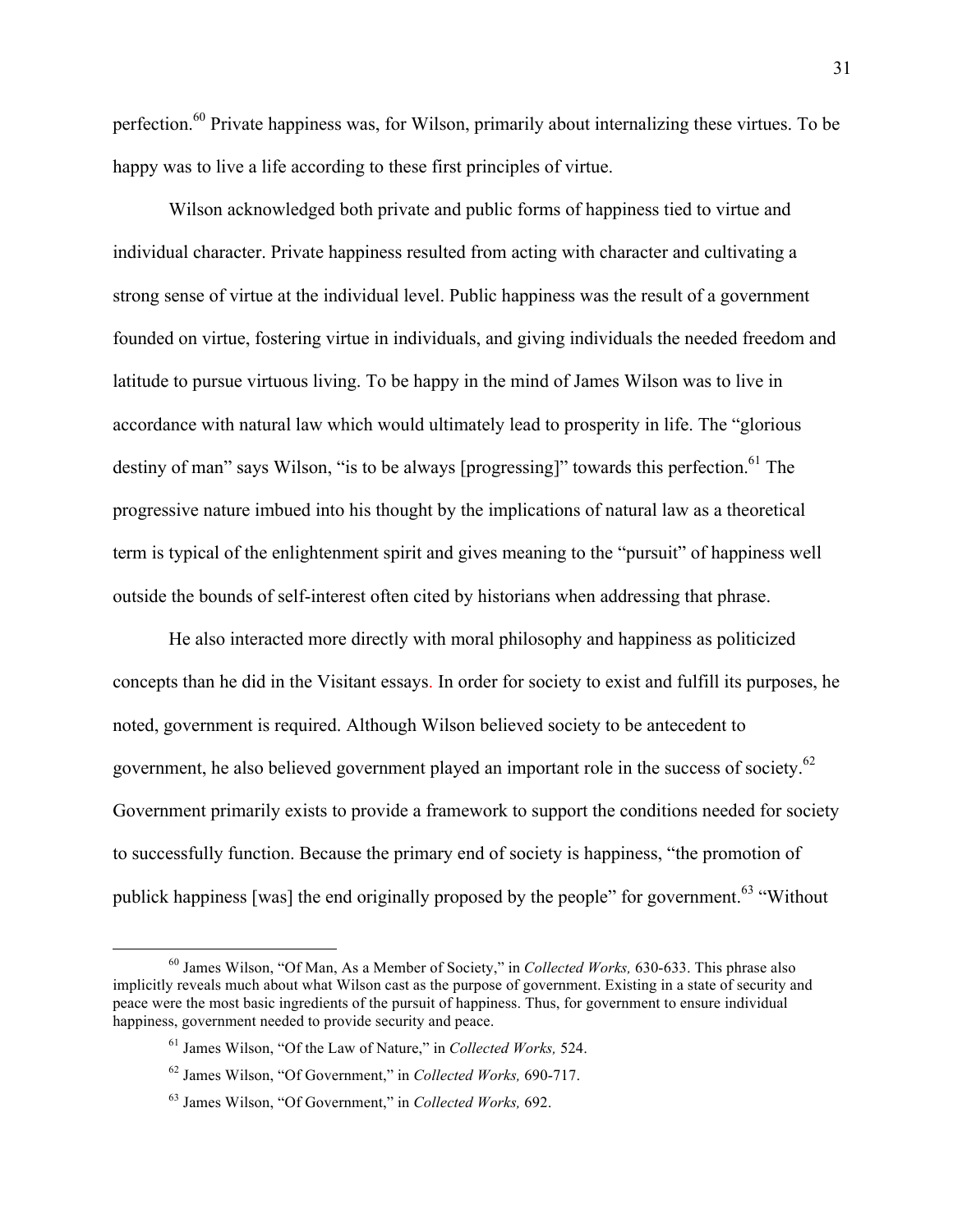government," Wilson determined, "society in the present state of things, cannot flourish, far less can it reach perfection," meaning that experiencing happiness is heavily linked to government.<sup>64</sup>

The politicization of happiness, by ascribing the success or failure of happiness in society to government, shaped the way Wilson approached political problems. If societal happiness could not exist without government, and if societal happiness depended on the cultivation of individual virtues, then government must be designed to cultivate virtue within individual citizens in order to survive. The reverse of this process, that degeneracy in government would lead to a "consequent degeneracy of the people," highlights the profound relationship Wilson developed between governmental form and happiness and the reciprocal relationship between good government and public happiness.<sup>65</sup> Wilson thought deeply about politics and that thought was profoundly shaped by his conception of happiness. An understanding of Wilsonian political theory must stem from an understanding of happiness as he conceptualized it.

Perhaps because of its importance to his thought, Wilson recognized that the situation of happiness was precarious. He knew that the blessings of good government could easily be destroyed by lack of "education, by prejudice, by interest, by ambition."<sup>66</sup> However, Wilson also remained optimistic for the American future. As a lawyer and legal theorist heavily trained in the natural law, Wilson adopted a conception of happiness closely linked with natural law.<sup>67</sup> He believed universal first principles of morality derived from natural law and when acted upon, stimulated happiness. Virtuous conduct resulting in happiness did not come naturally but could

 <sup>64</sup> James Wilson, "Of Government," in *Collected Works,* 690.

<sup>65</sup> James Wilson, "Of Government," in *Collected Works,* 692.

<sup>66</sup> James Wilson, "Of Government," in *Collected Works,* 692.

<sup>67</sup> For more on this specific relationship in the eighteenth century, see: Carli N. Conklin, *The Pursuit of Happiness in the Founding Era*, (Columbia: University of Missouri Press, 2019).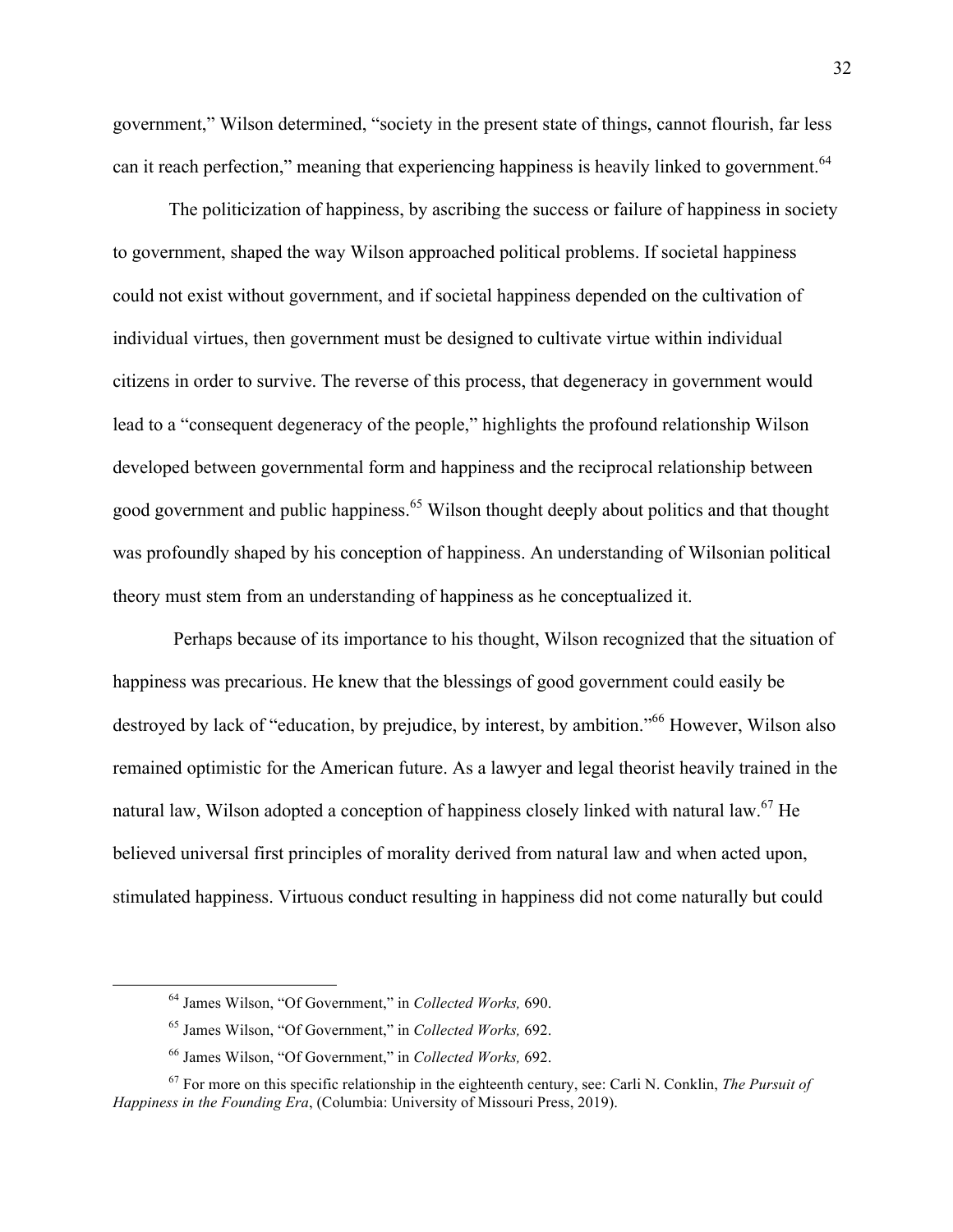be instilled, refined, and improved through moral conduct and education.<sup>68</sup> Most importantly, these conditions would result from a properly devised republican government giving men the freedom "to pursue [their] own perfection and happiness"<sup>69</sup> Because of the blessings of republican government, he saw reason to think that each of the threats to happiness could be surmounted and that the American republic would provide the platform for the continued progression of happiness.

To say that Wilson believed the support of happiness was the supreme purpose of government suggests that republican government should be centered on individual improvement and perfection. In keeping with his adherence to common sense philosophy, happiness and morality were treated by Wilson as objective quantities with defined meanings. These meanings provided the baseline for what government should be and do. Utilizing these baselines, and understanding government as predicated on happiness leads to far different conclusions about government than if the baselines of libertarian sensibilities of freedom or the safeguarding of liberty through the expulsion of corruption are adopted.

James Wilson's education was primarily grounded in moral philosophy and the study of natural law. Through his study at the University of St. Andrews and the University of Glasgow, he was exposed to influential ideas including Thomas Reid's theories of common sense and Jean-Jacques Burlamaqui's conception of natural law. These ideas continued to provide a foundation to Wilson's writing throughout his life. As a result, it is important to consider his later work in the Revolution within this lens of influence. Foregrounding happiness as a political virtue allows us to see a different path for the intellectual elements of the Revolution not

 <sup>68</sup> James Wilson, "Of the Law of Nature," in *Collected Works,* 512.

<sup>69</sup> James Wilson, "Of the Law of Nature," in *Collected Works,* 503.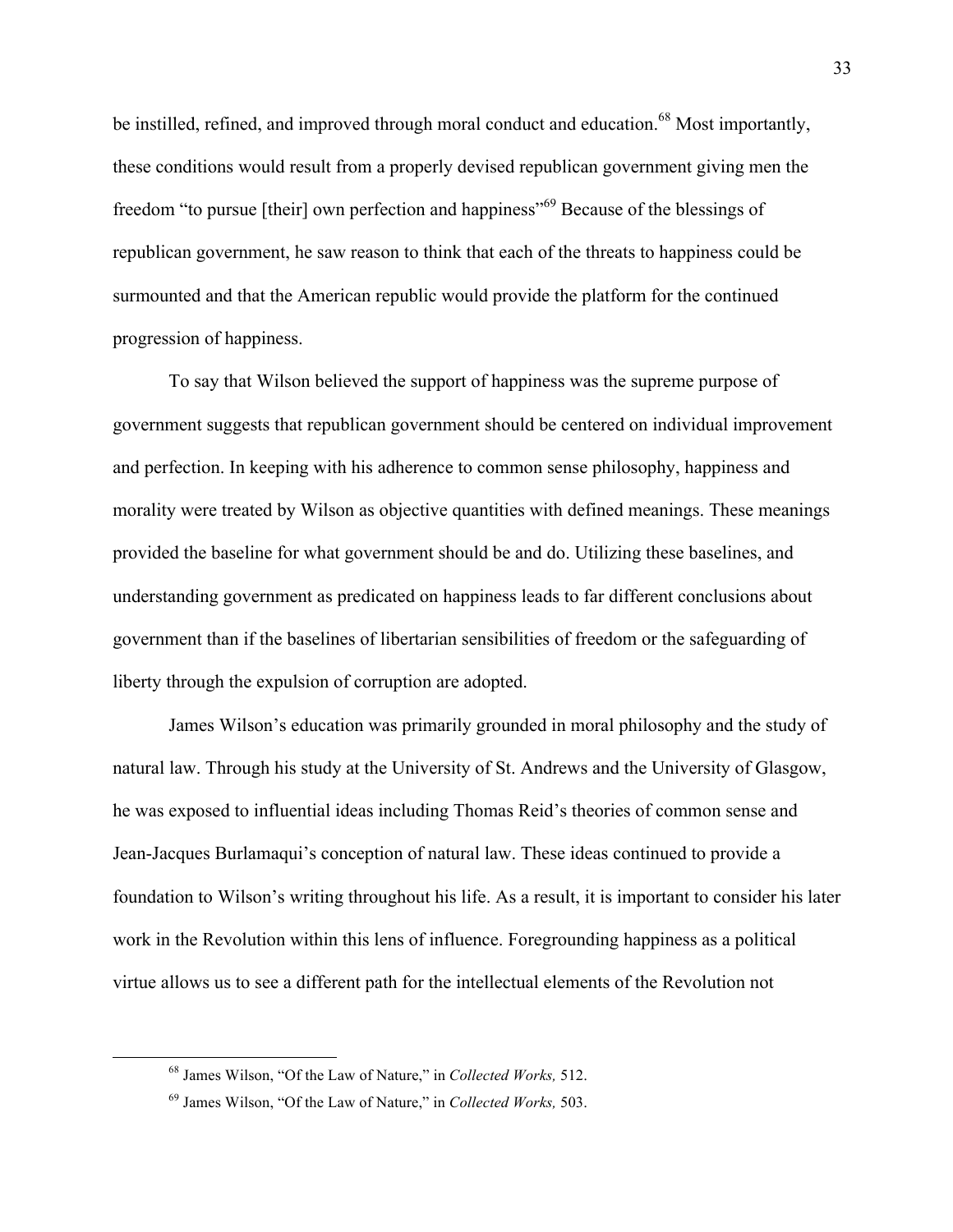captured by traditional approaches. This new path is replete with different goals and definitions of success. Following it gives us a better appreciation for what it means to be citizens within a republic. It provides a different context of understanding for political aspirations and outcomes than those so often associated with the American experience: uncontrolled individual freedom, rampant individualism, and the self-interested pursuit of near limitless property. At its heart, Wilsonian republicanism, through happiness, is centered on the improvement and advancement of the individual so as to live in harmony with the laws of nature.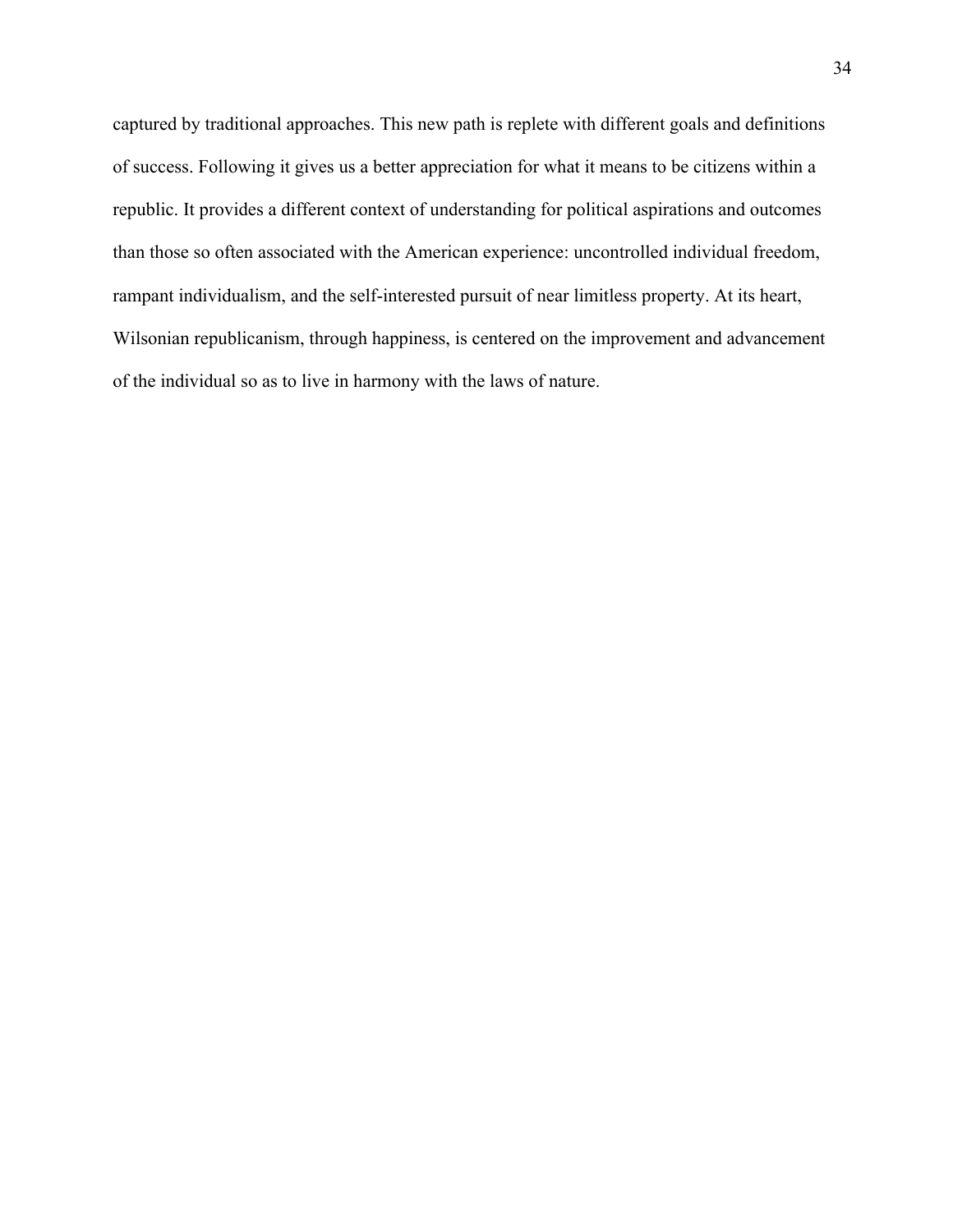## **Chapter Two: Happiness' Revolution**

James Wilson emigrated to America in the fall of 1765. In the ten years following his arrival, he grew from new immigrant and humble law student to become one of the leading spokespersons for the American cause. Although he served as a revolutionary organizer, delegate to the Continental Congress, and even for a brief time as a militia colonel in Cumberland County, he was most successful as a rhetorician and political and legal theorist.<sup>1</sup> As one of the best educated and most scholarly-inclined members of the Founding generation, Wilson thought deeply about the political changes occurring around him and the philosophy of revolution he offered in response to those changes provides considerable insight into both his own mindset and to the Revolution more generally.

At a fundamental level, his work during the Imperial Crisis and Revolution was grounded in the intellectual framework he had developed in Scotland. His theory of revolution and expectations for government were developed in accordance with his thoughts on natural law and human society. Both were dictated by his understanding of happiness. To comprehend why James Wilson became a revolutionary, one must incorporate his understandings of happiness into his political writings. Doing so adds new context to his writings and challenges certain interpretations of both his work at an individual level and of the Revolution more generally.

Wilson's role in the Revolution is understudied and underappreciated. In less specialized works, Wilson appears as the "great footdragger" of independence" — referring to his late support of Independence without considering the theoretical underpinnings of that decision.<sup>2</sup> Of

 $<sup>1</sup>$  Like most major world events, the Revolution proceeded along a number of dimensions including</sup> economic, societal, and intellectual. This chapter, because of Wilson's own focus, considers the evolution of political thought as the locus of revolutionary activity.

<sup>&</sup>lt;sup>2</sup> Pauline Maier, *American Scripture: Making the Declaration of Independence*, (New York: Vintage, 1998), 27. This kind of coverage parallels Wilson's undeserved historiographical reputation as an anti-democratic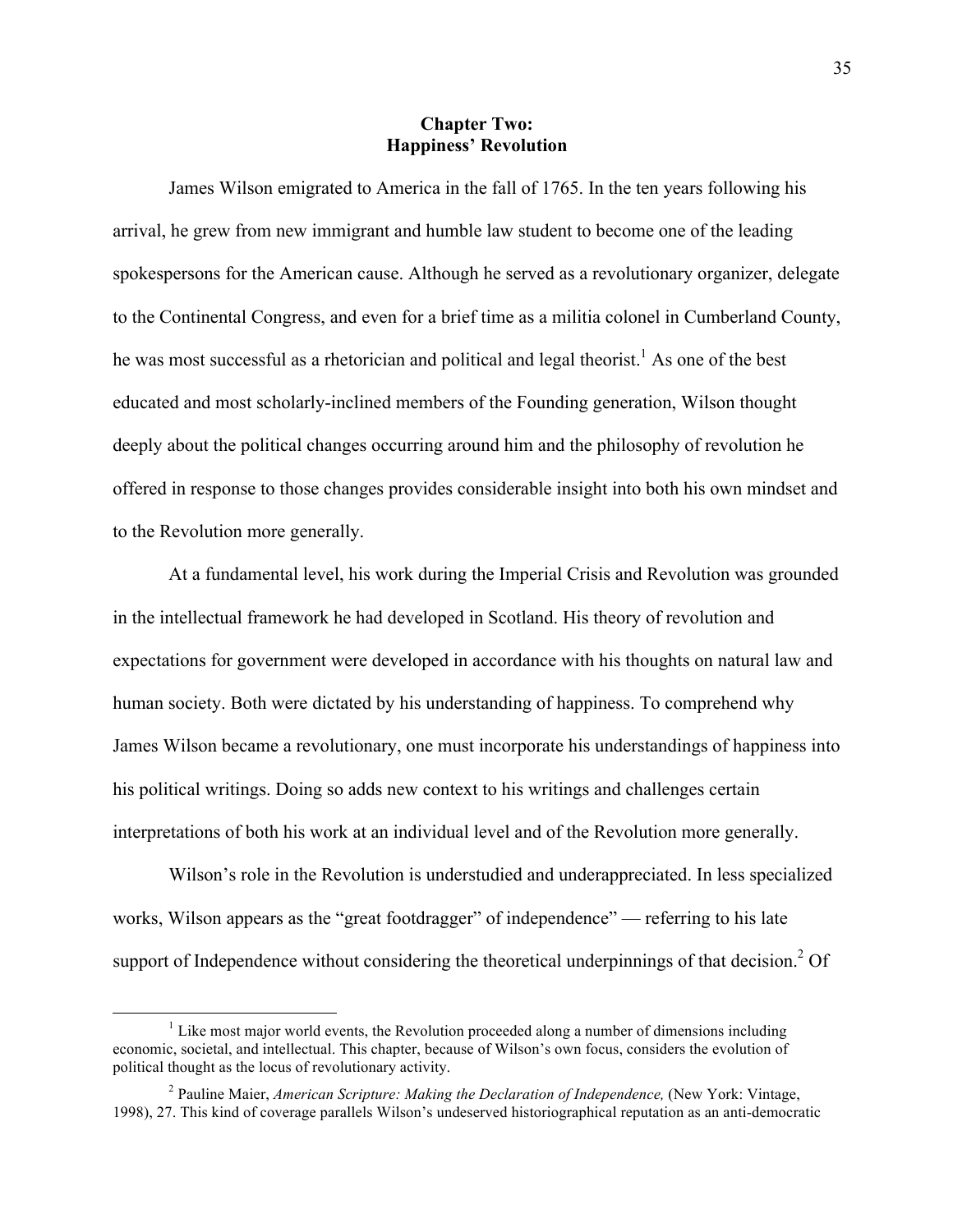the frameworks formed from specific facets of Wilson's thought, only one, developed by George Dennison, directly tackles Wilson's conception of "revolution" as a theoretical concept. The article notes the importance that revolutionary theory held in Wilson's intellectual world, while arguing that his notion of "consent" drove his intellectual approach to revolution. The logic behind this relationship stems from his conception of man and society: society and government are formed for man's benefit. When they do not meet that purpose (and thus people do not consent to them), people have a right to overthrow that government and institute new forms.<sup>3</sup> Dennison argues that this theory holds the key to understanding Wilsonian thought throughout the Revolutionary period.

While this framework has merit, substituting the concept of happiness raises questions regarding its more legalistic conclusions. Within Wilsonian political thought, happiness provides the most effective window through which to understand the intellectual outcomes of the American Revolution. Thus, understanding connections between revolution and securing happiness has considerable import when analyzing the American struggle for independence and shifts attention from the limiting language of protection of rights to a more expansive consideration of the ways in which government can positively influence its citizens' lives.<sup>4</sup> This relationship provides a new avenue for understanding not only the causes of the Revolution, but also its ultimate outcomes and purpose.

 $\overline{a}$ 

conservative. The pattern of thought which underlay his decisions in Congress leading up to the vote on independence will be covered in the latter portion of this chapter.

<sup>&</sup>lt;sup>3</sup> George M. Dennison, "The 'Revolution Principle': Ideology and Constitutionalism in the Thought of James Wilson," *The Review of Politics* 39, no. 2 (1977): 157-91.

<sup>&</sup>lt;sup>4</sup> While certainly important, the concept of liberty and the protection of personal freedoms have received almost monopolistic coverage in revolutionary historiography, particularly in more popular accounts. This has been a detriment to both understandings of other elements of the revolutionary experience and to understandings of the event as a whole.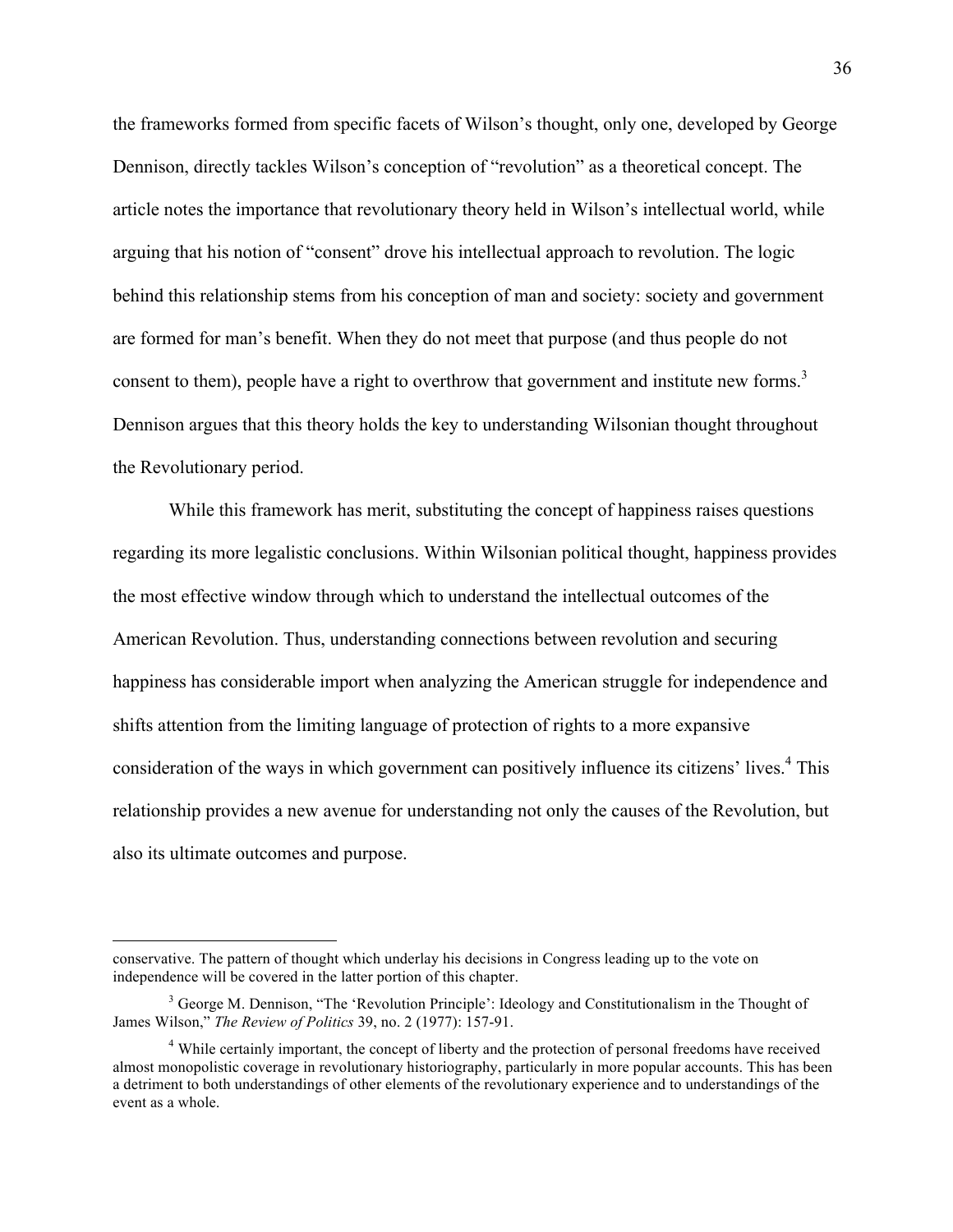Questions of causality remain at the heart of Revolutionary historiography. Much of that intellectual work has utilized the approach found in Bernard Bailyn's *Ideological Origins of the American Revolution* and the "republican synthesis" that it engendered.<sup>5</sup> Bailyn's revisionary treatment drew upon earlier consensus histories and sought to return to the world of ideas by carefully reading Revolutionary rhetoric and taking it as a genuine statement of colonial beliefs.<sup>6</sup> In doing so, Bailyn came to see the Revolution as "above all else, an ideological, constitutional, political struggle and not primarily a controversy between social groups."<sup>7</sup> The concept of ideology was crucial to Bailyn's analysis and he defines ideology as the matrix through which ideas are given meaning.<sup>8</sup> According to Bailyn, it was colonial development of ideologies divergent from those found in Britain which drove the revolution.

Those who utilize an ideological lens generally cite two competing ideologies, classical republicanism and liberalism, as defining Revolutionary-era thought. The contours of classical republicanism in its American context were laid out by Bailyn and developed by other associated

 <sup>5</sup> For works representative of the "republican synthesis" see: Pauline Maier, *From Resistance to Revolution: Colonial Radicals and the Development of American Opposition to Britain, 1765-1776,* (New York: Knopf, 1972).; Robert E. Shalhope, "Toward a Republican Synthesis: The Emergence of an Understanding of Republicanism in American Historiography." *The William and Mary Quarterly* 29, no. 1 (1972): 49-80.; and Gordon S. Wood, *The Creation of the American Republic, 1776-1787,* (Chapel Hill: University of North Carolina Press, 1969.)

 $6$  For a full discussion of the American Revolution's historiography, see Michael Hattem, "The American" Revolution's Historiography," *Journal of the American Revolution*, August 27, 2013. As he notes, consensus historians, writing within the context of the Cold War, generally reacted negatively to the conflict-driven style of earlier progressive historians. Instead, they looked for points of agreement among the revolutionary generation. One particularly relevant contribution from the consensus era is the emphasis placed on the political philosophy of John Locke. See: Louis Hartz, *The Liberal Tradition in America: An Interpretation of American Political Thought Since the Revolution*, (New York: Harcourt, Brace, and World, 1955). For examples of progressive-style arguments see: Charles A. Beard, *An Economic Interpretation of the Constitution of the United States,* (New York: Macmillan Co., 1913).; and Arthur M. Schlesinger, *The Colonial Merchants and the American Revolution,* (New York: Longmans, Green, and Company, 1917).

<sup>&</sup>lt;sup>7</sup> Bernard Bailyn, *The Ideological Origins of the American Revolution*,  $50<sup>th</sup>$  Anniversary ed., (Cambridge: Belknap, 2017), xxviii.

<sup>8</sup> Bailyn's definition of ideology largely followed that articulated by anthropologist Clifford Geertz. See: Clifford Geertz, "Ideology as a Cultural System," in David Apter, ed. *Ideology and Discontent* (Free Press, 1964), 47-56.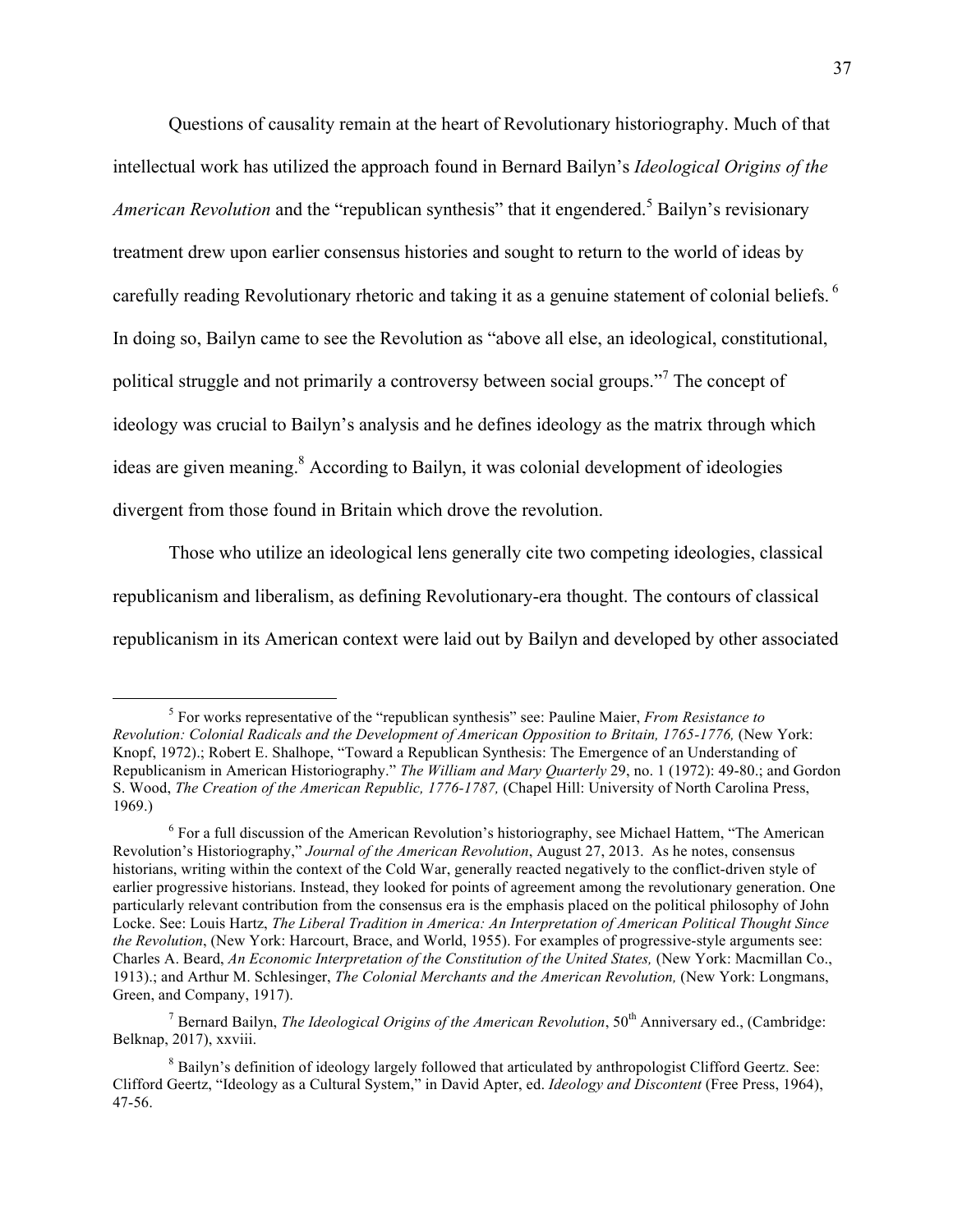historians.<sup>9</sup> They argue that above all, the revolution was driven by classically inspired fears that corruption and conspiracy in Britain were eroding the moral health of the American body politic in order to "enslave" the colonies and deprive them of their liberty. In contrast, liberalism, as developed by historians like Joyce Appleby, is described largely as an ideological outgrowth of the formation of capitalist economic structures. This development created a "disjuncture in colonial life in the second half of the eighteenth century" which gave rise to a "frenzied apprehensiveness to Parliamentary efforts to enforce imperial controls, and [also explains] why liberalism with its core affirmation of the individual's claim upon society to protect his natural rights could so easily have displaced the devotion to order which animated colonial life a half century earlier."<sup>10</sup> In contrast to republicanism, those who argued that the Revolution was primarily liberal in character cited a desire to protect individual liberties as well as a move towards democratic capitalist society as its primary features.

The intellectual debate between republicanism and liberalism ended in a soft consensus. Classical republican notions persisted into the supposedly liberal Early Republic and nascent liberal thought lived happily in the classical republican world of the seventeenth and early eighteenth century. Given that both ideologies existed at the time, and were available for use by thinkers, the idea of a hard distinction between republicanism and liberalism can no longer be maintained. Rather than conceptualizing ideology as a series of discrete categories, it is better to utilize a "sliding scale model," which recognizes that individual thinkers adopted elements of both traditions into their philosophical visions. In recent years, some historians have declared

<sup>&</sup>lt;sup>9</sup> Although Bailyn was the first to heavily apply these ideas to the American situation, he himself drew on the work of a number of other scholars who studied Early Modern Britain and Europe. See: Robert Shalhope, "Toward a Republican Synthesis," 51-56.

<sup>&</sup>lt;sup>10</sup> Joyce Appleby, "Liberalism and the American Revolution," *The New England Quarterly* 49, no. 1 (1976), 7. See also: Joyce Appleby, *Liberalism and Republicanism in the Historical Imagination*, (Cambridge: Harvard University Press, 1992).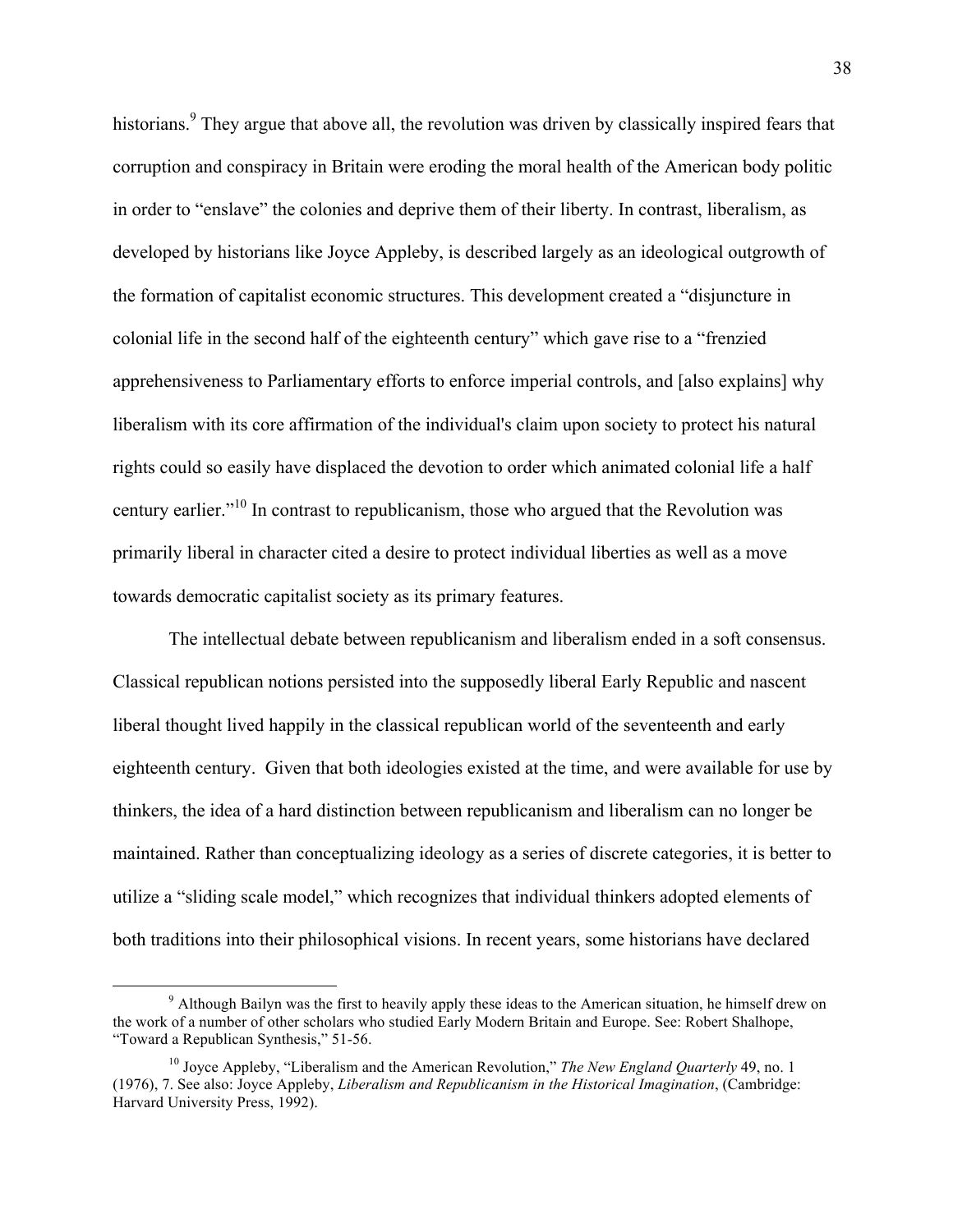republicanism and liberalism "dead" as useful terms for analysis of the Revolution.<sup>11</sup> While this position is overstated, it does point to problems with the republicanism-liberalism split and suggests a need for new frameworks to understand the true causes of the Revolution.

More recent works that explore the intellectual dimension of the Revolution provide these new insights and a much-needed intervention into the dominant ideological interpretation by focusing on how understandings of morality shaped the Revolutionary process.<sup>12</sup> As noted by C. Bradley Thompson, "the history of human events is, for better or worse, the history of men and women acting according to a conception of what they think is good, right, just, and true."<sup>13</sup> To fully understand what drove people to act during the Revolution, it is critical that one understands not only their ideals and political allegiances but also the moral principles and world views which spawned them. The argument Thompson makes is deceptively simple yet satisfyingly complex: at an intellectual level, the American Revolution was moral in character and moral reasoning and principles like happiness were an essential factor in its progression. Colonists, Thompson argues, evolved a particular sense of morality, (heavily influenced by the Enlightenment and, according to Thompson, especially John Locke) centered around the ideas of equality and natural rights.<sup>14</sup> This new conception of morality then became a vardstick against which British conduct was judged during the imperial crisis and an ideal around which the

<sup>&</sup>lt;sup>11</sup> Max M. Edling, *A Revolution in Favor of Government: Origins of the U.S. Constitution and the Making of the American State* (New York: Oxford University Press, 2003), 39.

<sup>12</sup> See: C. Bradley Thompson, *America's Revolutionary Mind: A Moral History of the American Revolution and the Declaration That Defined It*, (New York: Encounter Books, 2019)*,* Craig Bruce Smith, *American Honor: The Creation of the Nation's Ideals during the Revolutionary Era,* (Chapel Hill: University of North Carolina Press, 2018).; and Sarah Knott, *Sensibility and the American Revolution*, (Chapel Hill: UNC Press, 2008). Smith and Knott, while making important contributions, fail to offer a unified theory for revolutionary behavior. Instead, they illustrate how specific patterns of thought (honor and sentimentalism) developed during the Revolution and how those patterns of thought contributed to particular facets of the revolutionary experience.

<sup>13</sup> C. Bradley Thompson, *America's Revolutionary Mind,* 8.

<sup>14</sup> C. Bradley Thompson, *America's Revolutionary Mind,* various, see esp.: Chapter 1: 11-14 and 32-34.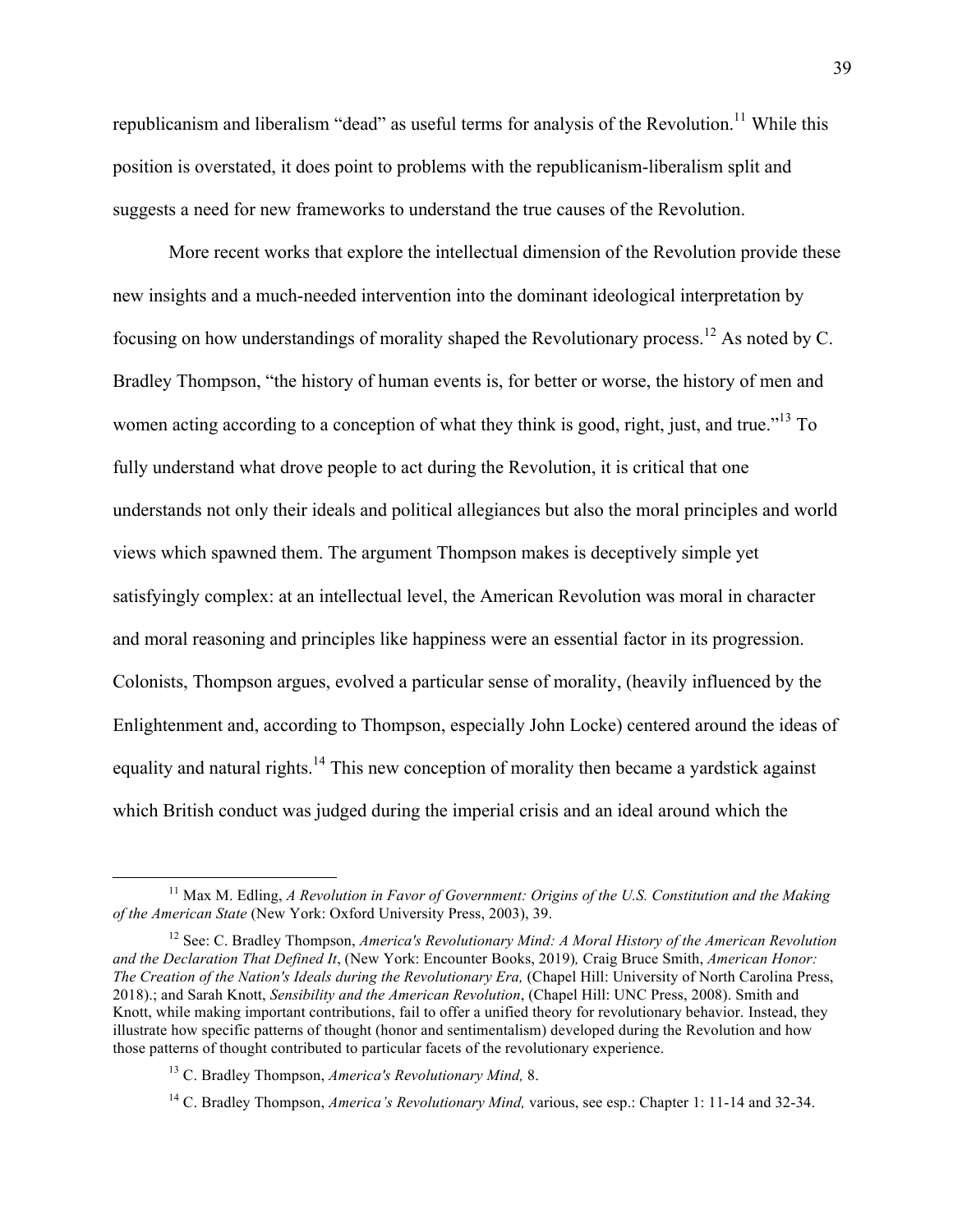founders structured the New Republic.15 As they continued to find that Britain's conduct clashed with their new conceptions of morality, nascent revolutionaries agitated for reform and then finally for separation from Britain. To evaluate this process, Thompson utilizes what he calls the "new moral history" method which centers discussion on intellectual development from moral reasoning to moral principles, to motives, and finally, to action.<sup>16</sup> He argues that this chain of intellectual output to tangible outcomes is essential to understanding the wider contours of the period. Where Thompson errs, however, is in his insistence that this revolutionary mind was singularly devoted to the protection of individual rights through the limitation of government power. In limiting the Enlightenment mind to Locke, Thompson minimalizes the numerous ways in which thought was devoted to human improvement.<sup>17</sup> By supplementing Thompson's argument with a careful reading of Wilson's thought it can be shown that the "moral revolution" could also be used to support an active government — one which acted and intervened to aid the individual pursuit of happiness.

This new moral lens does not fully contradict the work of scholars like Bailyn. Understanding ideological forces and the language Bailyn uncovered is still a critical part of evaluating political phenomena. However, the moral approach to the Revolution does open new avenues for study and offers new insights into the intellectual aspects of the Revolution. It shifts our focus from the strong neo-Whig emphasis on classical virtue and deep-seated fears of conspiracy to a more universalized discussion of man, nature, their relationship, and the laws that

 <sup>15</sup> C. Bradley Thompson, *America's Revolutionary Mind,* xi-9; 80-83.

<sup>16</sup> C. Bradley Thompson. "The American Revolution and the New Moral History." *American Political Thought (Chicago, Ill.)* 8, no. 2 (2019): 175-201.

 $17$  It has been argued persuasively by Ritchie Robertson that happiness provides the best overarching metric for evaluating the Enlightenment. See: Ritchie Robertson, *The Enlightenment: The Pursuit of Happiness 1680 – 1790,* (New York: Harper, 2021), Preface and Chapter I.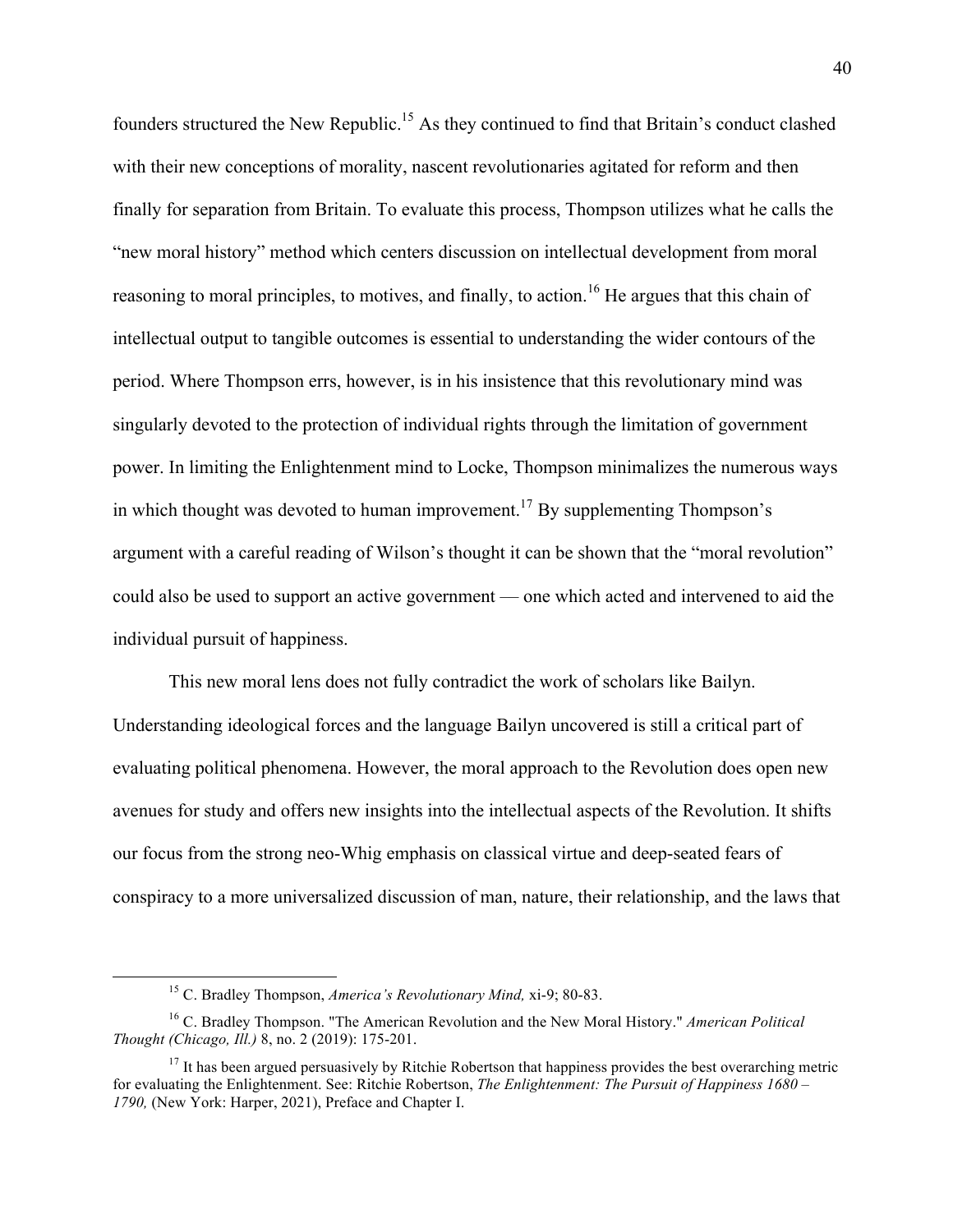held the entire system together. Such an approach offers historians an understanding of the Revolution's meaning which better connects the causes, course, and consequences of revolutionary activity. Following the idealistic strands inherent in the Revolution allows one to see the connective tissue between the descent into revolution in the 1760s and the emergence of a new republican society in the 1780s, 1790s, and beyond. In short, it makes a holistic evaluation of the Revolution's purpose and proceedings both easier and more meaningful.

Raised and educated in the crucible of the Scottish Enlightenment, James Wilson's theory of revolution is best understood utilizing this new moral paradigm rather than Bailyn's ideological lens. In fact, Wilson is an exemplar of the shortcomings of ideology as an analytic lens. The ideological tenor of his thought has often proved beguiling to those who have studied him. At different times, Wilson has been characterized as variously "nationalist or conservative or democrat…radical, moderate, liberal, aristocrat, pragmatist, realist, optimist, and combinations thereof."18 Part of this semantic confusion emanates from Wilson's varied career, which encompassed events in both local and national contexts and stretched across the majority of the revolutionary period. However, such facts also describe the careers of many of the founders –– John Adams and Thomas Jefferson are excellent exemplars –– who can be more reliably labeled on an ideological axis. Wilson's thought reads as from a lost intellectual world, one where politics was still considered to be a moral science and one where thinkers still sought to uncover the hand of God in the universe by uncovering universal principles and systems. In order to fully understand him, one must move beyond ideology and instead consider the world as

 <sup>18</sup> Morton M. Rosenburg, "In Search of James Wilson" in *Pennsylvania History: A Journal of Mid-Atlantic Studies*, Vol. 55, No. 3 (July, 1988), 108.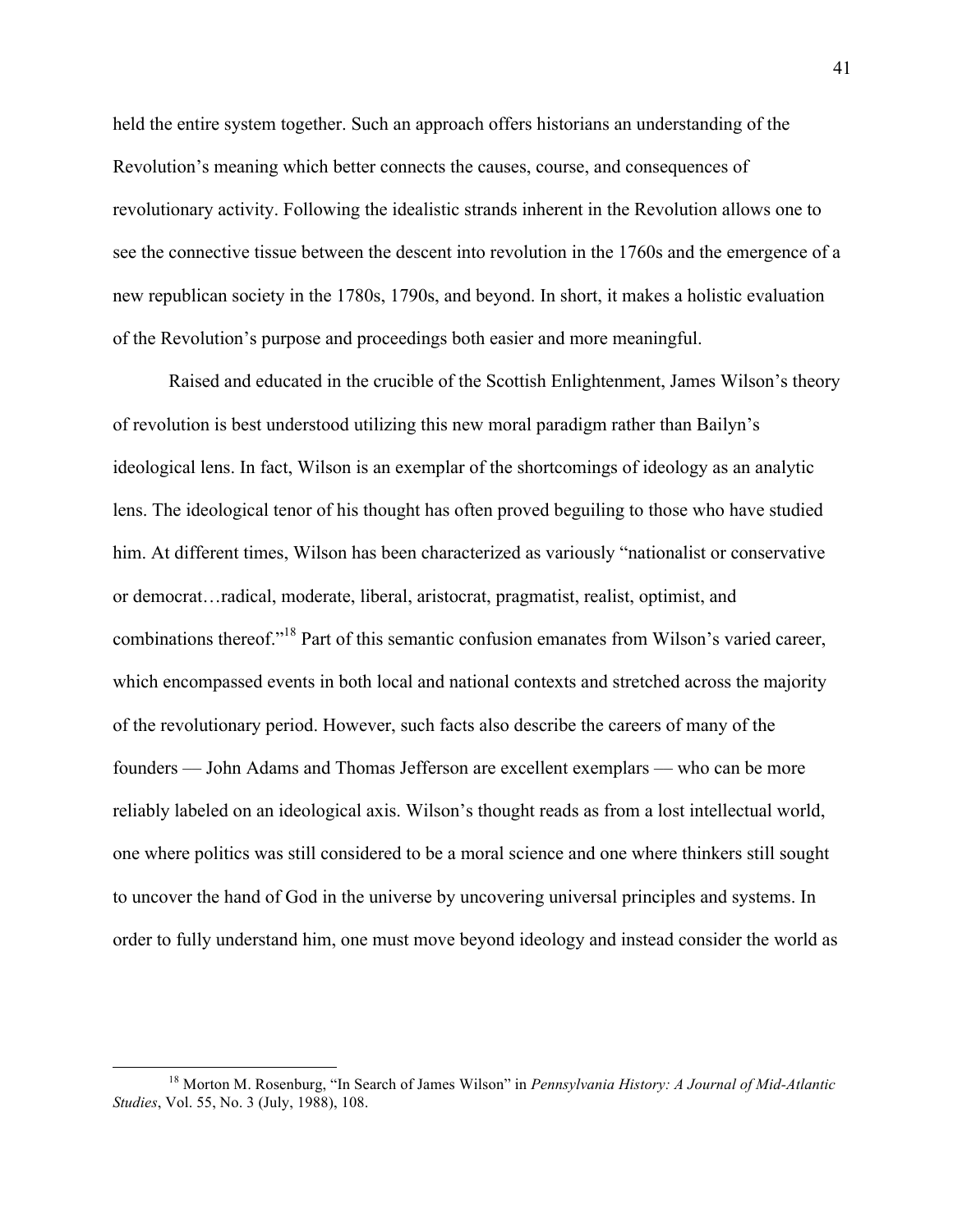James Wilson was taught to: in moral terms. Doing so opens new approaches to synthesizing his work in a meaningful way.

The years following Wilson's arrival in the colonies were some of the most pivotal in all of American history. In 1763, two years before Wilson arrived, the end of the Seven Years War ushered in a new era of British imperial organization wherein its government sought to exert greater direct control over colonial policy in order to generate increased revenues for a depleted imperial treasury.<sup>19</sup> Just prior to Wilson's arrival in 1765, news of the Stamp Act arrived in the colonies, igniting a torrent of debate and calls for imperial reform from the colonies.<sup>20</sup> Although Parliament repealed the Stamp Act after a flurry of colonial protests, the decay of Anglo-American relations continued until the Declaration of Independence was passed in July  $1776$ <sup>21</sup> Over that eleven-year period, subsequent pieces of legislation, including the Declaratory Act, the Townshend Duties, and the Coercive Acts, as well as events including the Boston Massacre, the burning of HMS Gaspée, and the Boston Tea Party inflamed tensions and drove the colonies further from Great Britain. As part of that process, colonists began discussing and reconsidering the constitutional nature of their place in the Empire as well as wider topics including man's natural rights and the role and purpose of revolution in public life.

<sup>&</sup>lt;sup>19</sup> Numerous histories have chronicled the events prior to the Revolution. For a particularly innovative study of the ways in which Britain reorganized its relationship to the colonies following the Seven Years War see: S. Max Edelson, *The New Map of Empire: How Britain Imagined America Before Independence,* (Cambridge: Harvard University Press, 2017). Edelson uses extant maps from the British Board of Trade to illustrate how Britain sought to reorient colonial organization to be more amenable to British needs and interests.

<sup>&</sup>lt;sup>20</sup> See for example: Daniel Dulany, "Considerations on the Propriety of Raising Taxes in the British Colonies," in Jensen, Merrill, ed., *Tracts of the American Revolution, 1763-1776,* (Indianapolis, Indiana: Hackett, 2003), 94-107. Dulany's work was widely republished and discussed, even in England, where it was cited by William Pitt in debate over repeal of the Stamp Act.

 $2<sup>1</sup>$  This is not to say that this process was inevitable. There were numerous occasions when it is conceivable that the colonies and Britain could have been reconciled. Because no such reconciliation occurred, however, such speculation must remain hypothetical.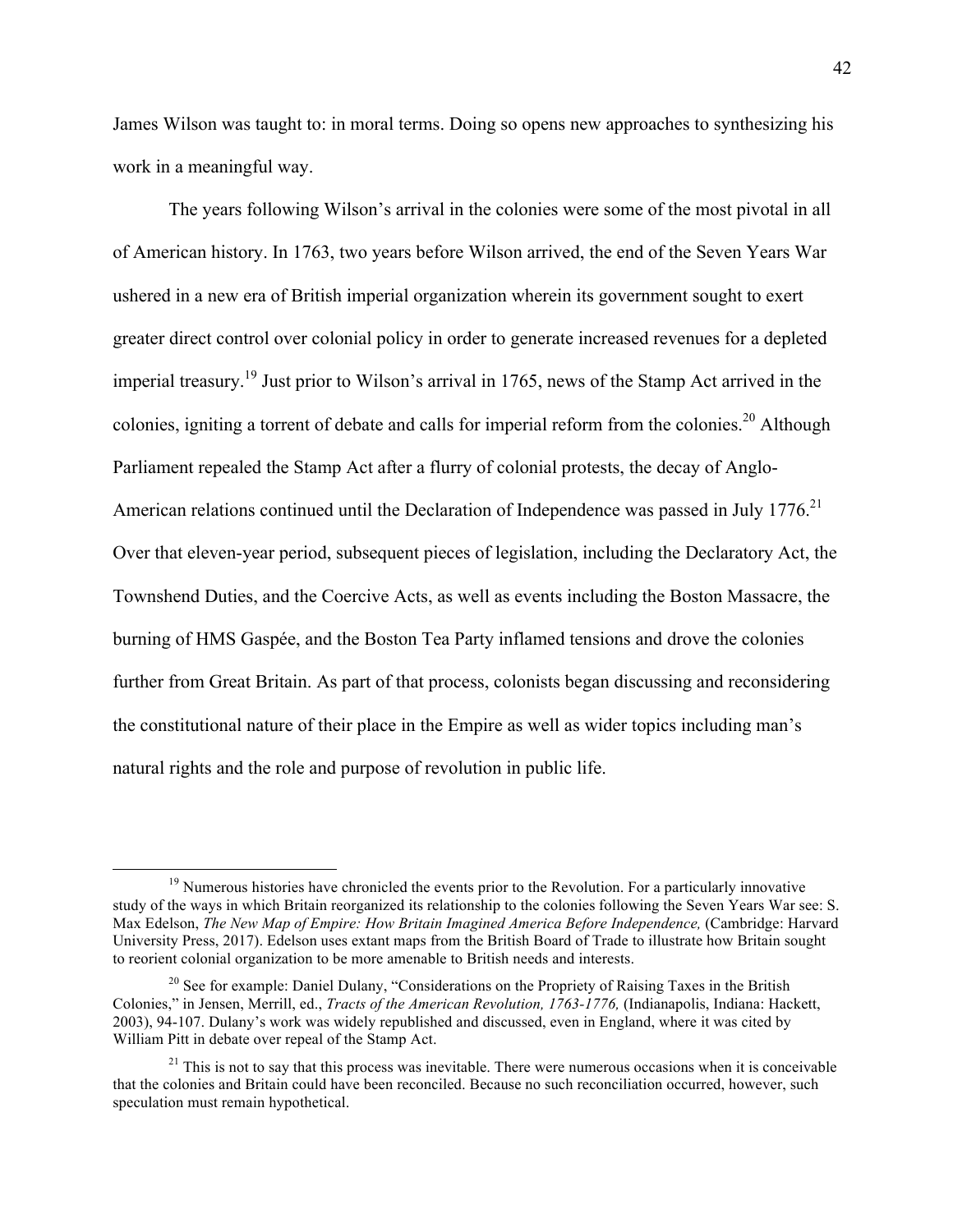Wilson's first major contribution to those discussions came in the form of a pamphlet: "Considerations on the Nature and Extent of the Legislative Authority of the Parliament of Great Britain." Although published in 1774, the bulk of it was written six years earlier in 1768. The pamphlet was well received when published, but by that point the arguments it made were already generally agreed upon by many in the colonies. Had it been published at the time it was written, it would have been much more explosive and could have marked Wilson as one of the furthest-thinking advocates for America active at the time. Because of this potential, and because he was still in a precarious societal position working to establish himself as a lawyer, Wilson followed the advice of those he asked to read the piece and decided against immediately publishing it.<sup>22</sup> Even so, its emergence in 1774 brought Wilson renown as a rhetorician and built his status within patriot circles.

As the title suggests, Wilson set out to understand whether Parliament had any claim of authority within the colonies and if it did, to mark the extent of that authority. He began by laying out an overarching organizing principle: government power must support the ultimate ends of government action. If power "would, in any instance, destroy instead of promoting, that end, it ought, in that instance, to be rejected."<sup>23</sup> This simple maxim provided the motivation for his theory of revolution: "all lawful government is founded on the consent of those who are subject to it," and people are free to withdraw their consent when government is not fulfilling its purpose.<sup>24</sup> Although this logic could theoretically support a fairly unlimited theory of revolution,

<sup>&</sup>lt;sup>22</sup> William White, "Letter to James Wilson," November 27, 1768, Gratz Collection, Historical Society of Pennsylvania.

 $^{23}$  James Wilson, "Considerations on the Nature and Extent of the Legislative Authority of the Parliament of Great Britain," in *Collected Works of James Wilson*, Kermit L. Hall and Mark David Hall, ed. (Indianapolis, Ind.: Liberty Fund, 2007), 4.

<sup>24</sup> James Wilson, "Considerations," in *Collected Works,* 4.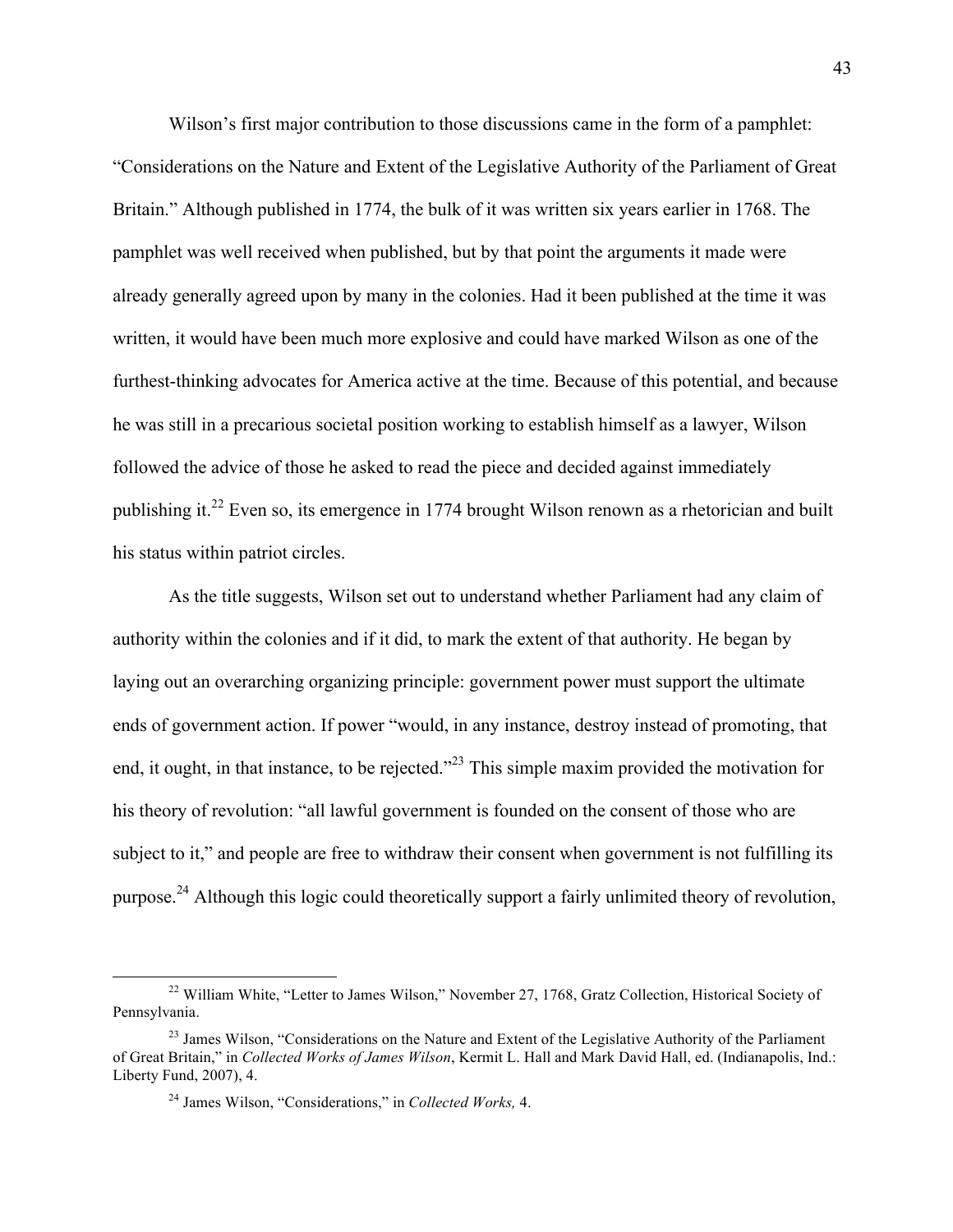Wilson bounded it by carefully expounding on the ends of government. "Such consent to form government," he noted, "was given with a view to ensure and increase the happiness of the governed." Wilson generalized even further: "the happiness of the society is the first law of every government."<sup>25</sup> From the beginning, therefore, Wilson established happiness as the ultimate arbiter for revolutionary action in his thought.

According to Wilson, happiness represented the values at the core of good government. The rule of happiness is "founded on the law of nature" and "it must control every political maxim: it must regulate the legislature itself." Where defenders of parliament pointed to the principles of parliamentary sovereignty at the heart of the British constitution as the fount of political power, Wilson, drawing on his previous training, reached for a higher power enshrined within natural law and moral philosophy. All political power, he declared, must be "attended with a right of insisting upon [government] making good use of their authority...with a moral security that this right will have its effect.<sup>226</sup> The presence of this moral security, of happiness, as promised in natural law creates civil liberty. Without it, a population is reduced to slavery.<sup>27</sup>

Wilson evaluated the legitimacy of the British government in the colonies by asking a simple question: does "it ensure and increase the happiness of the American colonies, that the parliament of Great Britain should possess a supreme irresistible, uncontrolled authority over them?"<sup>28</sup> Within his theory of revolution, happiness was the yardstick by which the events of the

 <sup>25</sup> James Wilson, "Considerations," in *Collected Works,* 5.

<sup>26</sup> James Wilson, "Considerations," in *Collected Works,* 5.

 $27$  Like most others at the time, Wilson referred to slavery as a political state wherein one is dependent on the will of another. Like most others, he made reference to the potential enslavement of the colonies with little to no acknowledgement of the enslaved individuals living and working in the colonies. Wilson's engagement with the issue was complex –– he enslaved one individual (who he freed in 1794) while also speaking out against slavery in a limited fashion. His full views on slavery will be discussed in Chapter Three.

<sup>28</sup> James Wilson, "Considerations," in *Collected Works of James Wilson,* 5.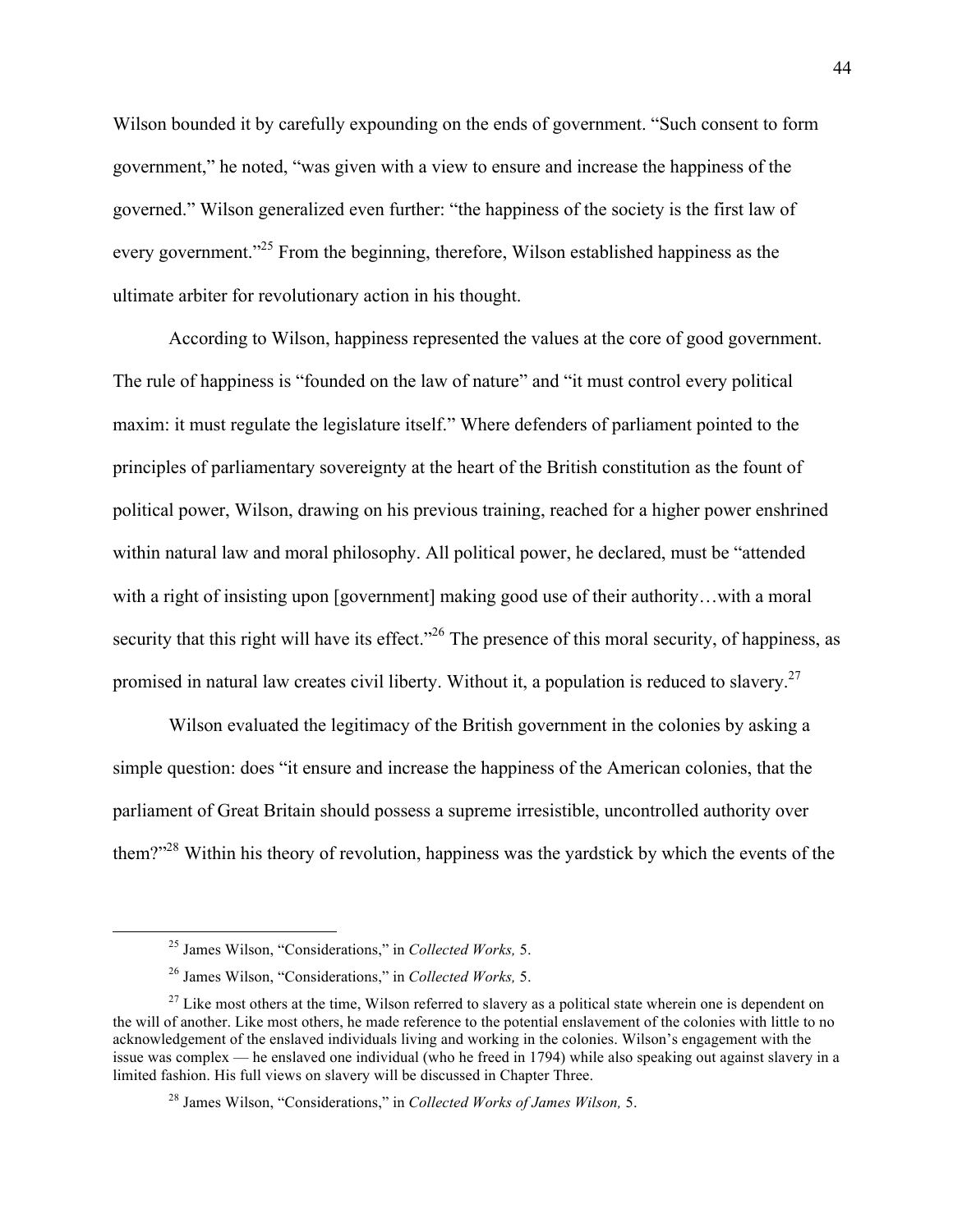Imperial Crisis were judged Although Wilson certainly expressed belief in the grand conspiracy against American liberties cited by Bailyn and others, the placement of happiness within his system makes it clear that maximizing happiness was Wilson's ultimate aspirational goal. The subjugation of American liberty was important to him because it influenced Americans' pursuit of happiness. Given that evaluative function of happiness, it is important to push forward and understand the specific judgments Wilson made about British actions. These judgments ground our understanding of how he conceptualized happiness in the context of the events he lived through and also better inform our comprehension of what the Revolution meant to him.

Wilson engaged in theoretical discussion under the assumption that "colonists are entitled to all the privileges of Britons," for colonists "have committed no crimes to forfeit them."<sup>29</sup> The first privilege he noted is the right to participate in elections and thus consent to government. Such consent is an essential element of free government "justly deemed the strongest bulwark of the British liberties."<sup>30</sup> Without the power of consent, a dependency is created, for if colonists "are not capable of exercising [their] will," then they must fundamentally depend on the will of another akin to a state of slavery. Wilson went on to detail the ways in which elections, the renewal of parliaments, and freedom to consent to government are enshrined as the "first principles…of perpetuating the liberties of a state."<sup>31</sup> Such a conclusion draws from his basic definition of natural law: "that all power is derived from the people — that their happiness is the end of government."<sup>32</sup>

 <sup>29</sup> James Wilson, "Considerations," in *Collected Works*, 6.

<sup>30</sup> James Wilson, "Considerations," in *Collected Works,* 6.

<sup>31</sup> James Wilson, "Considerations," in *Collected Works,* 7-9.

<sup>32</sup> James Wilson, "Considerations," in *Collected Works,* 9.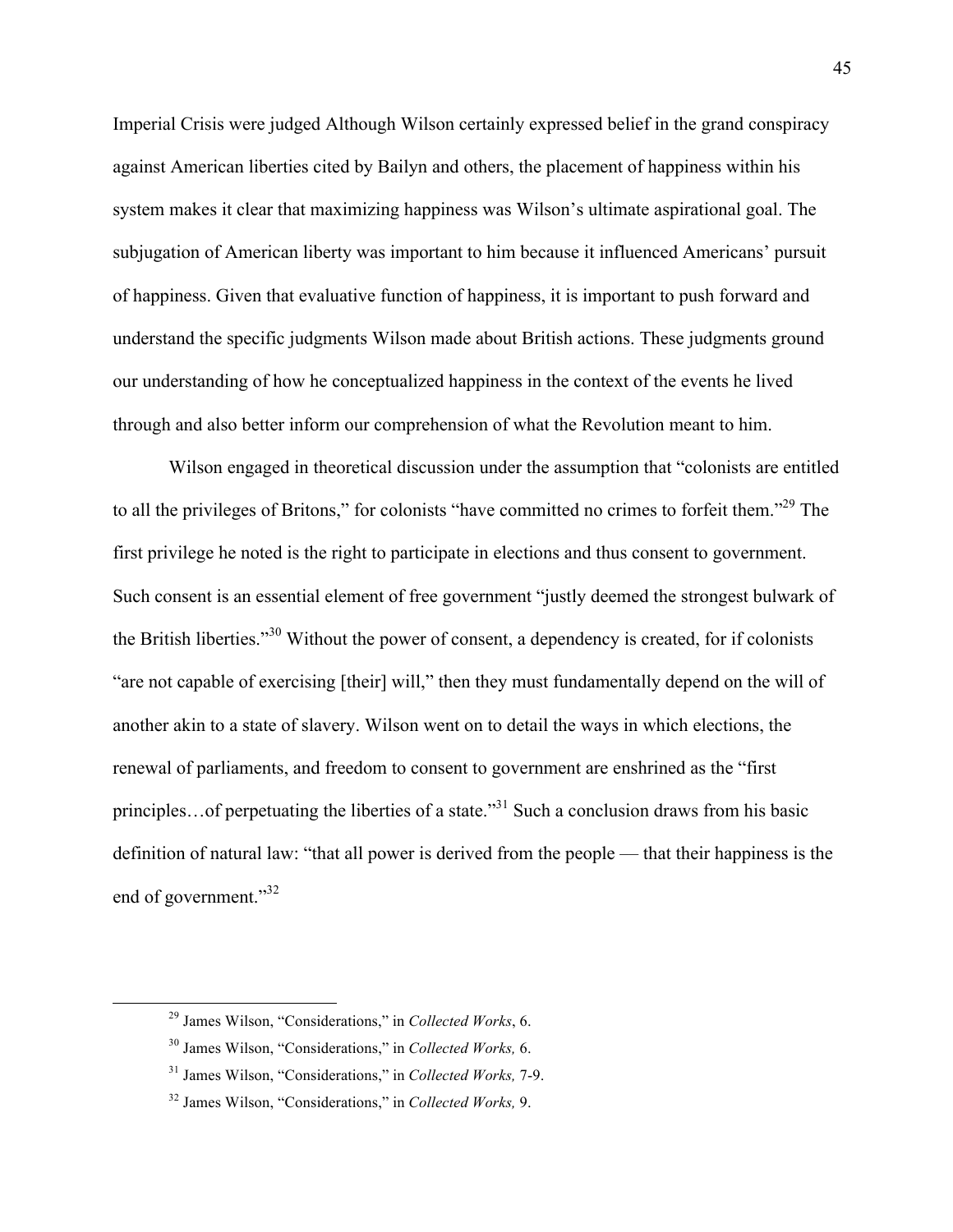Wilson then connected the theoretical to the tangible: "are the representatives of the commons of Great Britain the representatives of the Americans? Are they elected by the Americans? ... [Do they] pursue the interest of the Americans?"<sup>33</sup> On a basic level, he assumed, the answer must be no. The electoral power of the British commons did not extend to American colonies and as such, "those who embark freemen in Great Britain disembark slaves in America."<sup>34</sup> Such a situation placed "those rights 'which every man is entitled to enjoy," (meaning the natural rights of mankind), on tenuous ground in America.<sup>35</sup> The lack of "that check which interest puts upon the members of parliament" then made it likely that "it may become popular and reputable at home to oppress us."<sup>36</sup> Without a proper voice in government, Wilson reasoned, rights were not secure, and without secure rights, there could be no true liberty. Without liberty, the ends of government, the promotion of happiness, could not be fulfilled.

This discussion led Wilson to his conclusion regarding the status of British authority in the colonies. As he notes, "parliamentary authority is derived solely from representation."<sup>37</sup> The active consent of the people is the only true foundation of governmental authority and political obligation. Thus, "if a person is bound only because he is represented it must certainly follow that wherever he is not represented he is not bound."38 This formed the heart of colonial complaints against Britain. Because they could not express their interests in any official capacity, they had no safeguard with which to protect their rights. As a result, they could not claim liberty or happiness. This state contradicted Wilson's first maxim of government and led him to

 <sup>33</sup> James Wilson, "Considerations," in *Collected Works,* 15.

<sup>34</sup> James Wilson, "Considerations," in *Collected Works,* 16.

<sup>35</sup> James Wilson, "Considerations," in *Collected Works,* 15.

<sup>36</sup> James Wilson, "Considerations," in *Collected Works,* 17.

<sup>37</sup> James Wilson, "Considerations," in *Collected Works,* 19.

<sup>38</sup> James Wilson, "Considerations," in *Collected Works,* 20.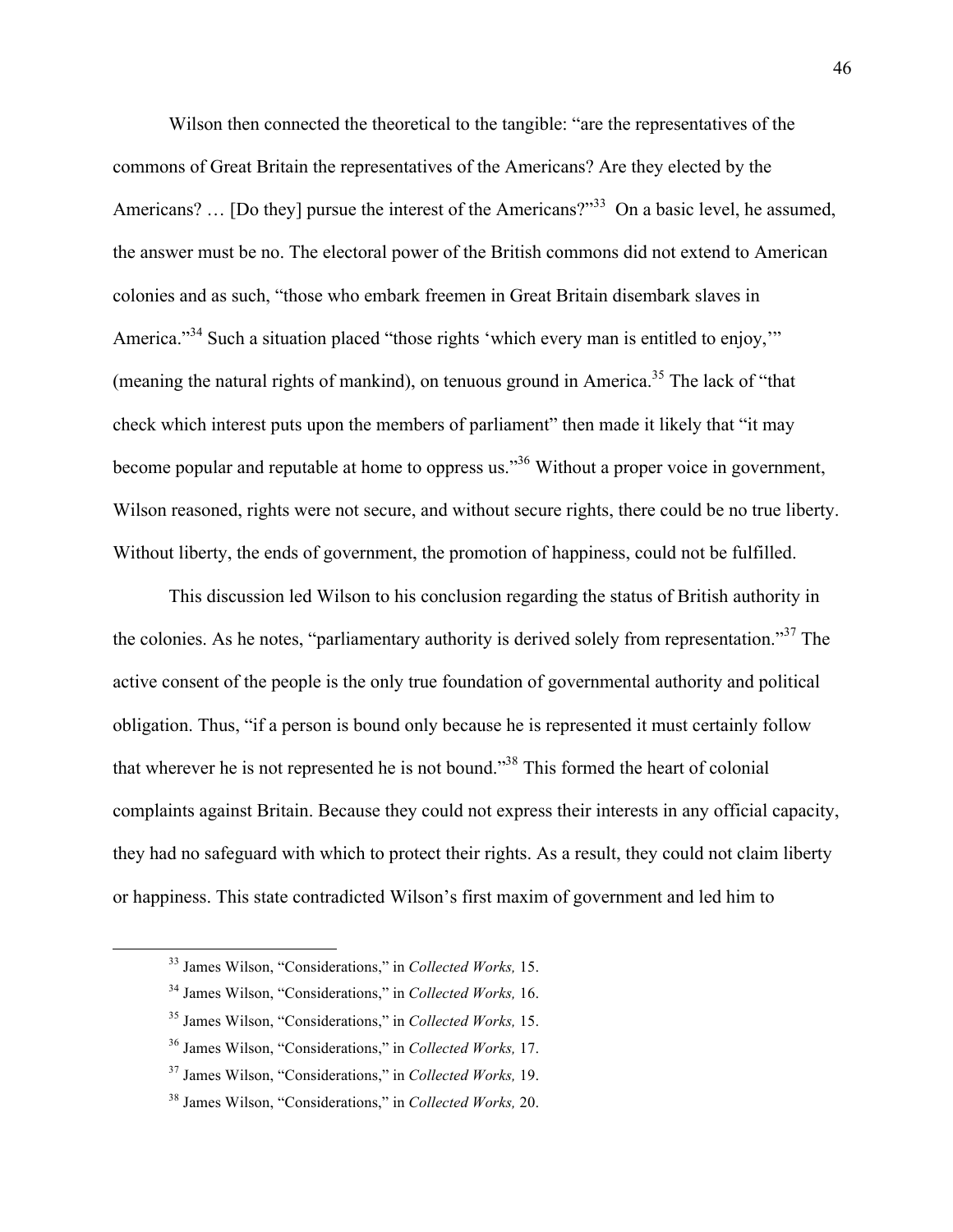conclude that, in order to protect their happiness, the people were justified in seeking a new form of government through revolution.

Even as he denied that parliament holds any authority in the colonies, which when written in 1768 was a radical claim, Wilson did not advocate for a complete separation from Britain.<sup>39</sup> "A denial of the legislative authority," he maintained, "is by no means inconsistent with that connection which ought to subsist between the mother country and her colonies."<sup>40</sup> He endeavored to show throughout that the colonists maintain the "warmest sentiments of loyalty to their sovereign."41 Wilson drew a meaningful distinction between allegiance to George III and allegiance to parliament. In part, this distinction stemmed from his notions of consent and political autonomy which makes the pursuit of happiness possible. Colonial connections to the monarchy derived from historical precedent; as a result of the constitutional reform of the 17<sup>th</sup> century, Wilson argued that a properly structured relationship between King and colonies should not have threatened their fundamental rights. Their relationship with parliament, however, was fundamentally different and created "a dependence…slavish and unaccountable, or accounted for only by principles that are false and inapplicable" precisely because a parliament unaccountable to colonial control had the power to degrade colonists' fundamental rights.<sup>42</sup> A revolution against this power was, according to Wilson, fully warranted by the principles of good government and

 <sup>39</sup> For an example of the radicalness of this claim, consider that Dickinson's celebrated *Letters from a Farmer in Pennsylvania*, written around the same time as Wilson's first draft in 1768 only denied Parliament's taxing power. It was not until 1774, the same year that Wilson published, that celebrated writers like Jefferson (in *A Summary View*) adopted the idea that Parliament had no authority at all in the colonies.

<sup>40</sup> James Wilson, "Considerations," in *Collected Works,* 25.

<sup>41</sup> James Wilson, "Considerations," in *Collected Works,* 24.

<sup>42</sup> James Wilson, "Considerations," in *Collected Works,* 28.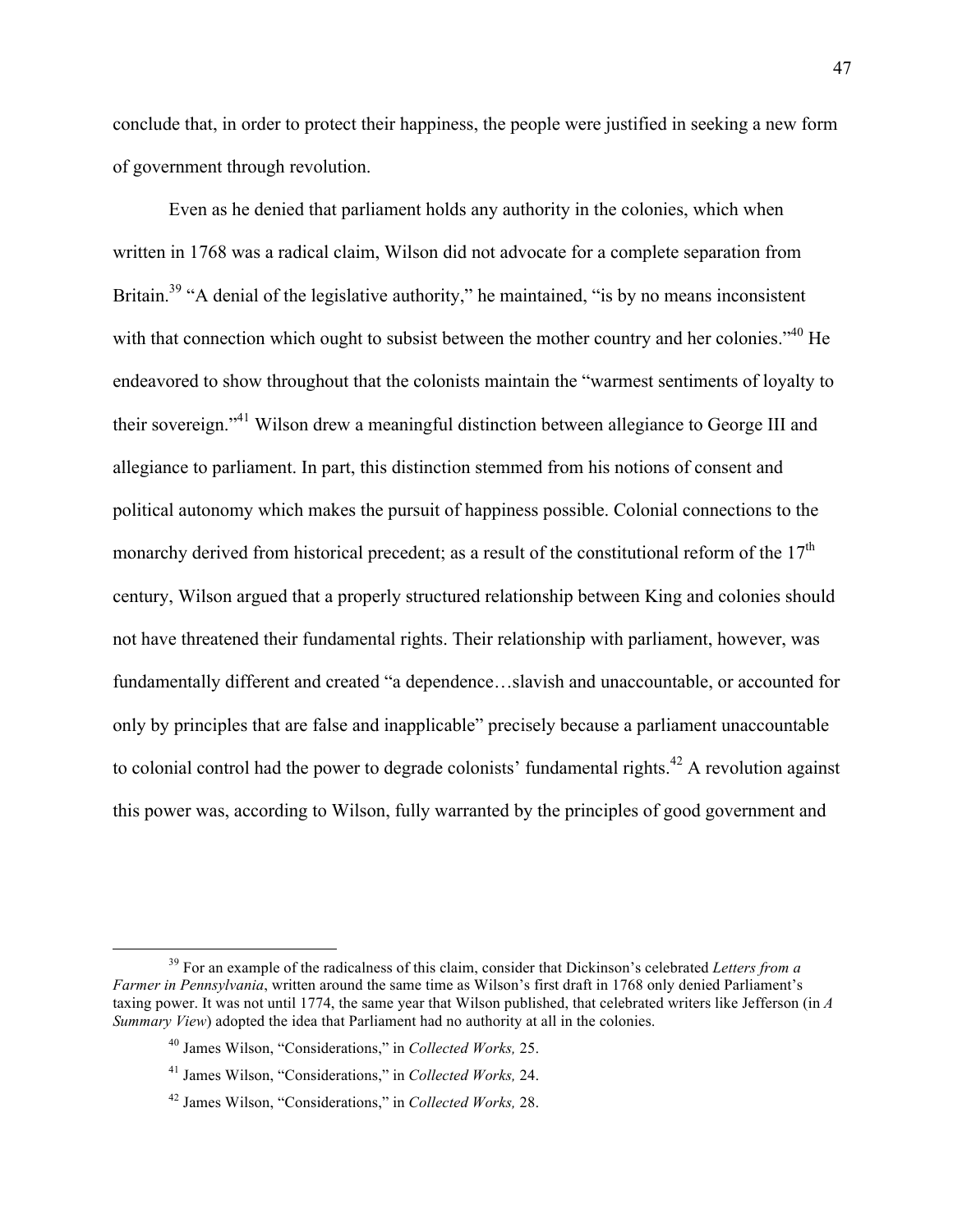natural law. In drawing that distinction, Wilson maintained a theory of revolution "founded upon the principles of reason, of liberty, and of law. $143$ 

The base assumptions and structure of Wilson's argument in this pamphlet illustrate how philosophical notions of happiness intersect with revolutionary theory. Happiness in the revolutionary context begins with political autonomy. At this level, happiness intertwines with liberty and the two are mutually supportive. In order to support happiness, government must support citizens' rights and citizens must have a say in how they are governed. When these conditions are not met, political revolution is justified and government must be reformed to better support its ultimate purpose.

The response to this pamphlet increased Wilson's reputation both as a theorist and as a political actor and he soon became a leading figure in Pennsylvania's revolutionary movement. A short time later, in January 1775 at a convention held in Philadelphia, Wilson was chosen to give an oration on the colonial cause to the delegates, which reflects his increased standing. This speech gave Wilson the opportunity to expand on the theory of revolution he had begun to develop in his first pamphlet. Within this address he was far more concrete than in his pamphlet, offering a running narrative of the various events that had defined imperial-colonial relations since 1763. Wilson was also far more indignant in this speech than he was in his pamphlet which parallels the marked decline in the possibility of reconciliation after 1774.<sup>44</sup> Even so, he maintained that the actions of the colonists consisted of "virtuous opposition" which betrayed

 <sup>43</sup> James Wilson, "Considerations," in *Collected Works,* 28.

<sup>44</sup> Mary Beth Norton, *1774: The Long Year of Revolution*, (New York: Knopf, 2020). Norton argues persuasively that the "Long 1774" was the critical year for the Revolution in which a final ossification of political identities occurred.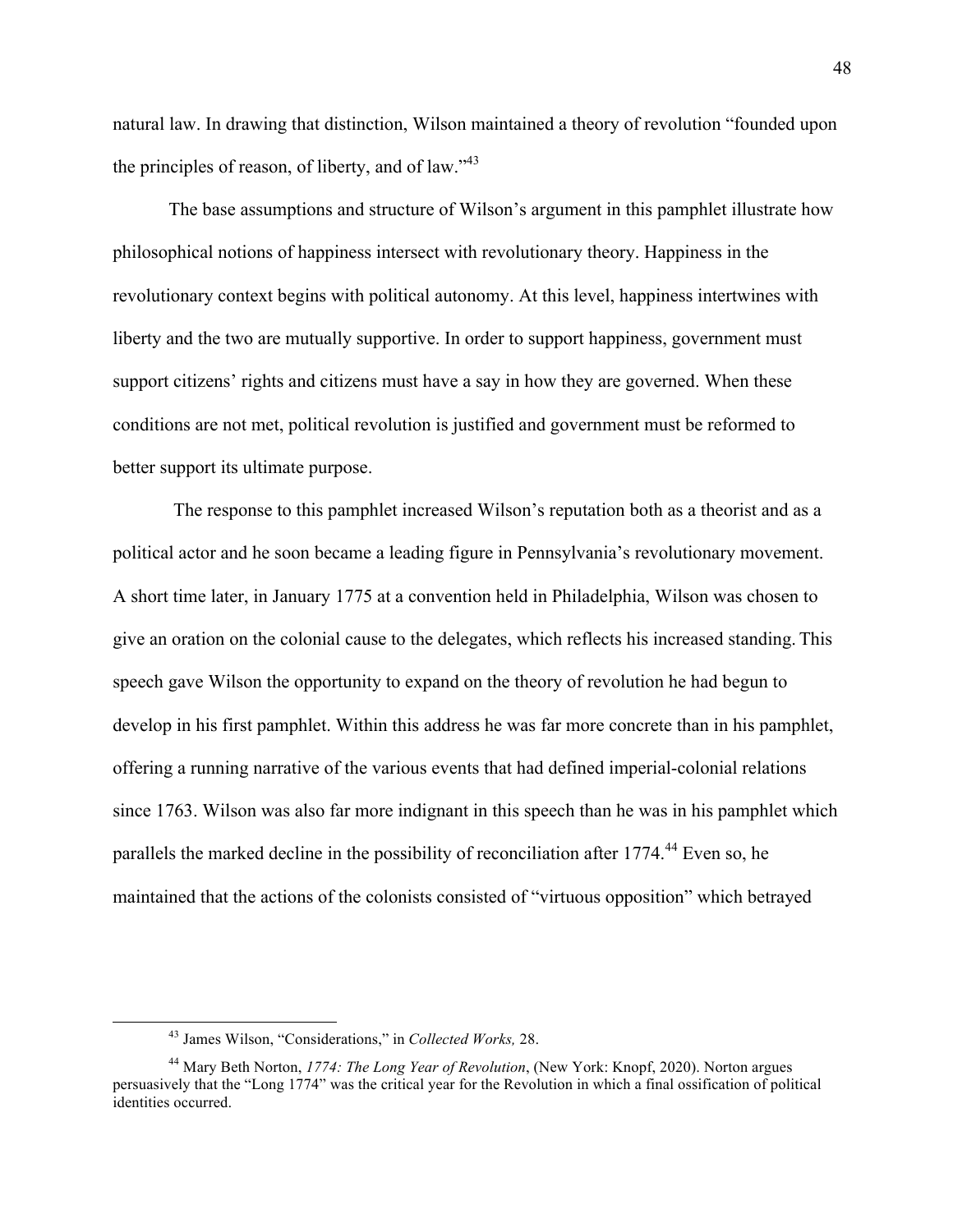neither "want of loyalty to our sovereign," nor "want of affection to our brethren in Britain."<sup>45</sup> Despite the earnest nature of colonial resistance, Wilson noted, the colonies still faced a "scheme depriving us of our property without our consent" which justified the extralegal measures taken to safeguard their "freedom and [their] safety."<sup>46</sup>

Whereas "Considerations" engaged with government at a theoretical level, using its supreme purpose as a way to structure a conversation on natural rights, his speech at the convention grounded conversation squarely within the realm of the political economy.<sup>47</sup> By discussing the efforts of the British "ministry...to enslave and to ruin us," Wilson debated the place of the colonies in the British empire.<sup>48</sup> Throughout his speech he raised concerns about issues ranging from the protection of property, to trade regulation, to the duty of higher political powers to only exercise those powers for their subjects' benefit. Concerns like these have led scholars to argue that inherent in colonial protest rhetoric was a positive articulation of government power through empire and not solely a negative reaction against government power.49 What mattered most to colonists was the government met their interests; had colonists judged that British power was acting to promote their interests following the Seven Years' War, a strong critique of that power may have never materialized. In political economic terms,

<sup>&</sup>lt;sup>45</sup> James Wilson, "Speech Delivered in the Convention for the Province of Pennsylvania, Held at Philadelphia in January 1775" in *Collected Works,* 33.

<sup>46</sup> James Wilson, "PA Convention Speech," in *Collected Works,* 33-34.

<sup>47</sup> James Wilson, "PA Convention Speech," in *Collected Works,* 33.

<sup>48</sup> James Wilson, "PA Convention Speech," in *Collected Works,* 34.

<sup>49</sup> This interpretation stems from: Steven C. A. Pincus, *The Heart of the Declaration: The Founders' Case for an Activist Government*, (New Haven: Yale University Press, 2016).; and Justin A. Du Rivage, *Revolution Against Empire: Taxes, Politics, and the Origins of American Independence*, (New Haven: Yale University Press, 2017). This interpretation reminds us that not only were the members of provincial conventions and the Continental Congress the intellectual elite of their societies, but they were also members of the economic elite who were concerned about the organization of the economy as well. As such it is important to consider the ways in which the intellectual melds with the economic. "Happiness" as a metric provides an ideal paradigm through which to approach that intersection.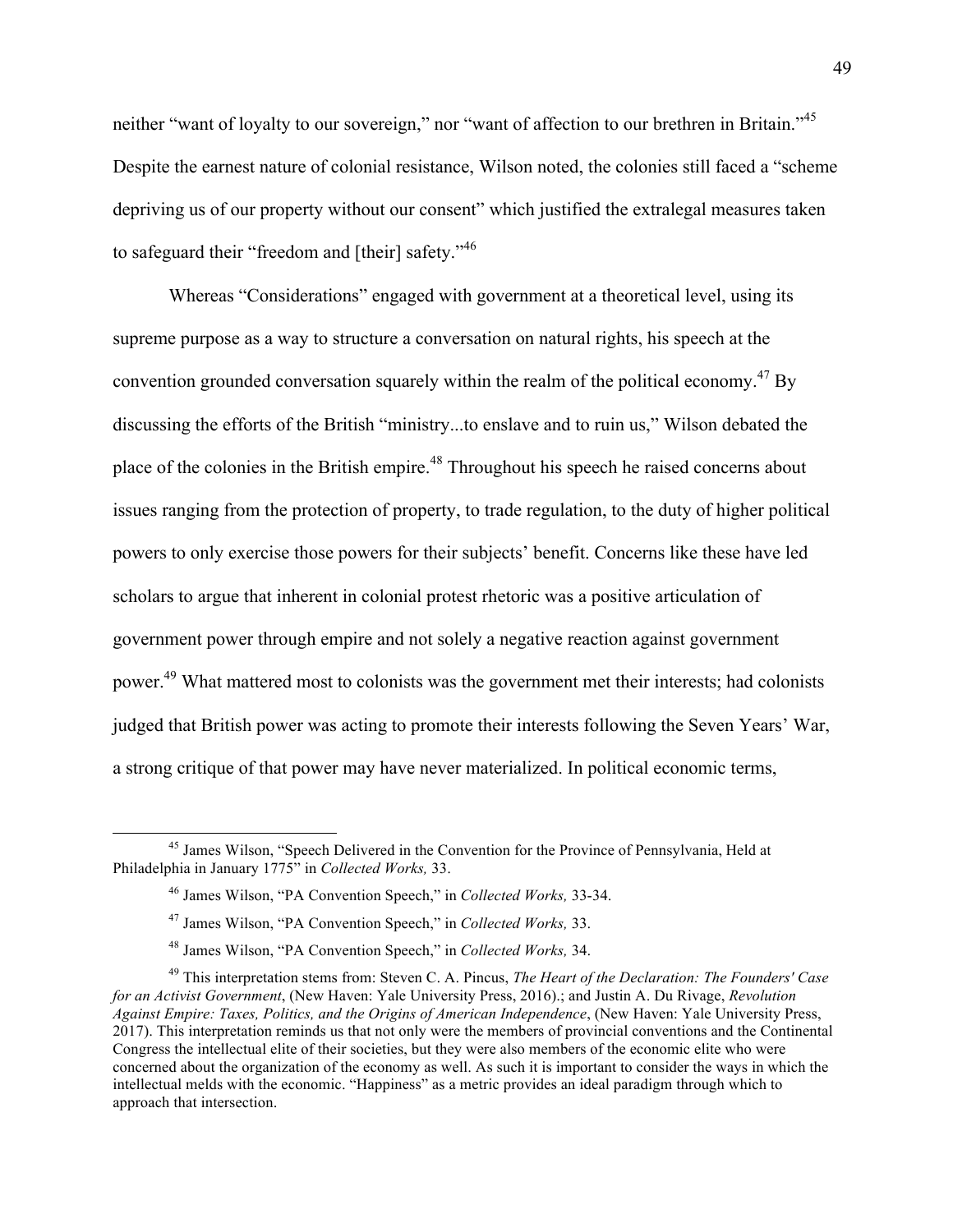historians argue that colonial protestors heavily criticized the authoritarian reform of the British Empire and instead advocated for a "radical Whig" notion of political economy centered on the public good and the development of consumer interests.<sup>50</sup> Wilson's revolutionary critiques, grounded in the promotion of happiness exemplify this approach to economic reform. Although this focus on material interest seems at odds with other intellectual approaches to the Revolution, Wilson's foregrounding of happiness provides an avenue through which the two strands of revolutionary motivation can be unified.

Focusing on this material side of happiness also points to the ways in which the beginnings of the Revolution and the revolutionary theory developed at that time are tied to its tangible outcomes. Even before the colonies fully separated from Britain, forward-thinking patriots envisioned a new future for society organized around new principles of human life. James Wilson clearly had this future in mind as he spoke, prefacing the rhetorical climax of his address with the disclaimer that "the fate of us, the fate of millions now alive, the fate of millions yet unborn," would be determined by the actions of the revolutionaries.<sup>51</sup> Eventually that vision would manifest itself in Wilson's constitutional vision which sought to enshrine philosophical happiness both as a means for individual moral improvement and for individual material prosperity within the very fabric of government. The fact that the structure of government as it existed for colonists in the 1770s could not deliver those ends is what ultimately alienated men like Wilson from the status quo and drove them towards revolutionary activity.

Following the Pennsylvania Convention, Wilson continued to gain fame as a politician, orator, and advocate for America. In May 1775, Wilson joined the Pennsylvania delegation to

 <sup>50</sup> Justin Du Rivage, *Revolution Against Empire,* Chapter One.

<sup>51</sup> James Wilson, "PA Convention Speech," in *Collected Works,* 39.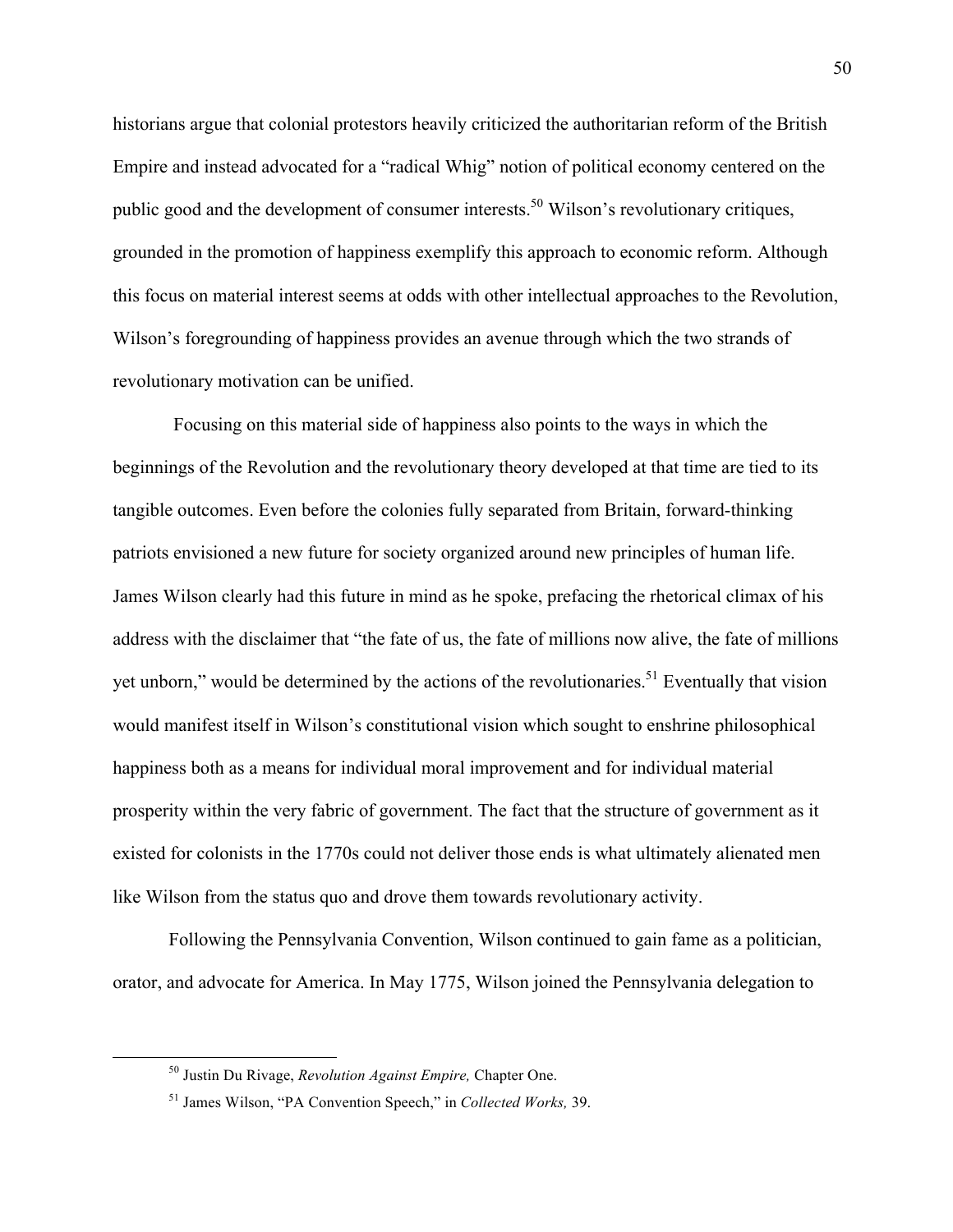the Second Continental Congress. Wilson soon distinguished himself as a delegate and was appointed to a series of key committees, first to answer a call from Massachusetts for greater national support, then to deal with problems related to currency supply, and then to handle Indian affairs.52 This committee work was generally well-received, and gained Wilson esteem in the chamber. In January of 1776, however, Wilson angered radical delegates when he made a motion for Congress to disavow the King's claim that the revolutionary movement sought total independence. To do so, Wilson called for a committee to draft a statement to Congress's "Constituents and the World" to make their intentions clear. When the plan was approved, Wilson was appointed to the committee and tasked with drafting the statement.<sup>53</sup>

Wilson's prior published pieces on the crisis were either in line with or ahead of public opinion. "An Address to the Inhabitants of the Colonies" however was a conservative document designed to build sentiment for independence without fully advocating for separation. Within it, Wilson offered a rearguard defense of colonial action. He asked those judging the Congress's actions to consider a simple question:

When the forms of our Government are, by those entrusted with the Direction of them, perverted from their original Design; ought we to submit to this Perversion? Ought we to sacrifice the *Forms,* when the Sacrifice becomes necessary for preserving the *Spirit* of our Constitution? Or ought we to neglect and neglecting, to lose the Spirit by a superstitious Veneration for the Forms? $54$ 

Wilson, of course, answered in the negative. "We regard those Forms," he wrote, "and wish to preserve them as long as we can consistently with higher objects."<sup>55</sup> The higher objects Wilson cited here refer to the operations of natural law. Such principles extend beyond the reach of

 <sup>52</sup> Charles Page Smith, *James Wilson, Founding Father,* 65-67.

<sup>53</sup> Charles Page Smith, *James Wilson, Founding Father,* 74-75.

<sup>54</sup> James Wilson, "An Address to the Inhabitants of the Colonies," in *Collected Works*, 52.

<sup>55</sup> James Wilson, "An Address to the Inhabitants of the Colonies," in *Collected Works,* 52.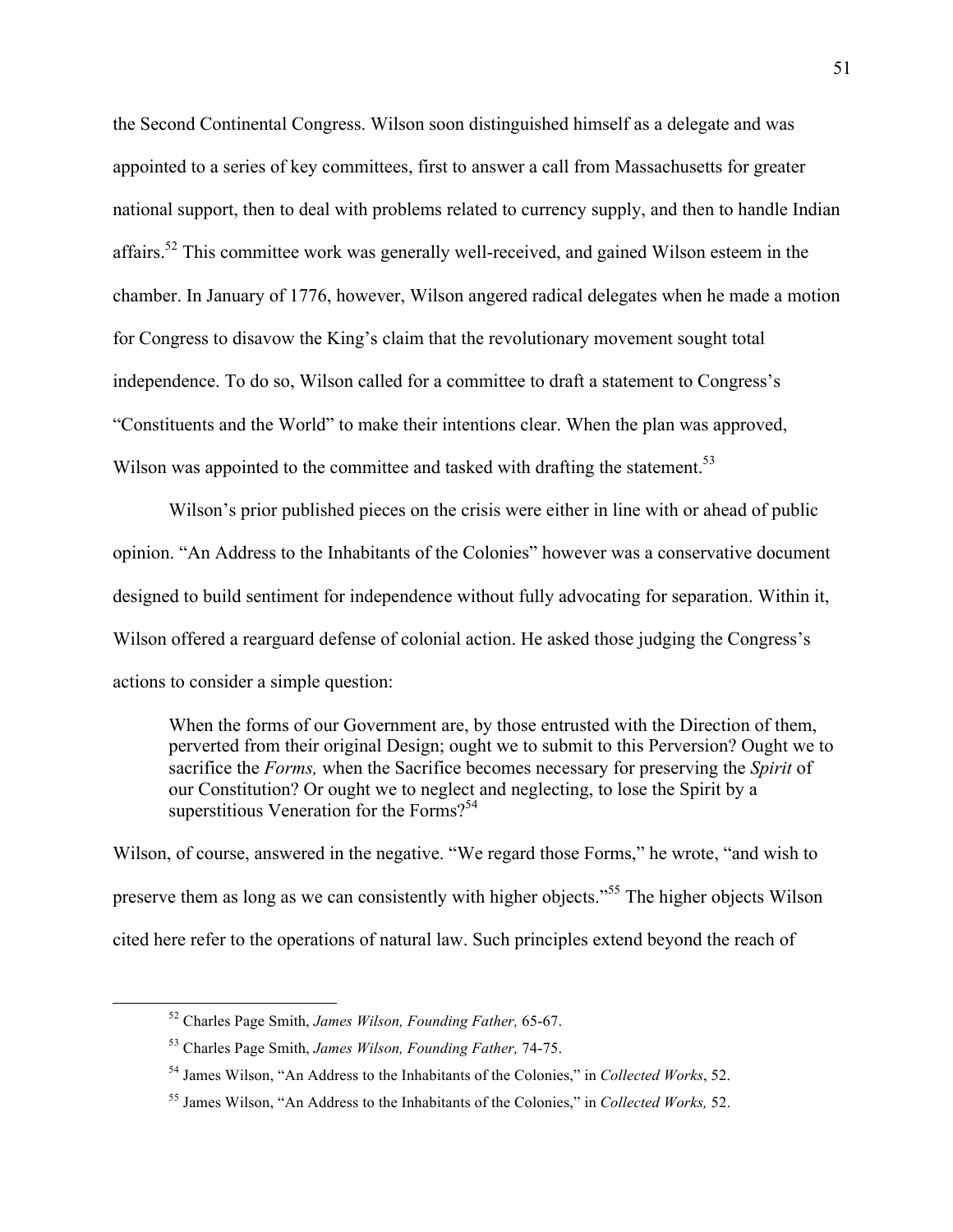statute legislation and the authority of the British Constitution. When coupled "*with the sacred Authority of the people, from* WHOM *all* LEGITIMATE AUTHORITY *flows,*" the principles of natural law gave Congress the right to "have exercised legislative, executive, and judicial powers." This was done "for [the] Safety and Happiness [of the colonists.]" rather than "for the Purpose of establishing an independent Empire."<sup>56</sup> The purpose was always "*the Defence and the Re-establishment of the constitutional rights of the Colonies*" and, implicitly, the restoration of their happiness. 57

This argument, coupled with the development of individual liberty and property rights in his previous works, represents the progression of the moral revolution in the mind of James Wilson. Fidelity to moral principle and natural law drove his convictions. Such principles were antecedent to politics yet entered political discussion as the criterion by which government's ends should be determined and evaluated. At each turn, he cited philosophical notions of happiness as the key reason for the divide between Great Britain and her colonies. While he was fully cognizant of the material "Advantages which have resulted to the Colonies…from the Connexion which has hithero subsisted," he downplayed the role in which material concerns played into colonial-imperial relations. Instead, mutual benefit should be seen as deriving from a broader array of concerns including: "Religion, Laws, Manners, Customs and Habits." These principles were threatened by the "Arbitrary Exertions of Power on the Part of Britain." which meant by extension that "the Freedom, Happiness, and Glory," of all citizens of the British Empire were threatened. <sup>58</sup> Wilson argued that this problem could be solved by restoring "to both countries those important Benefits that Nature seems to have intended them." Doing so would

 <sup>56</sup> James Wilson, "An Address to the Inhabitants of the Colonies," in *Collected Works,* 53.

<sup>57</sup> James Wilson, "An Address to the Inhabitants of the Colonies," in *Collected Works,* 53.

<sup>58</sup> James Wilson, "An Address to the Inhabitants of the Colonies," in *Collected Works*, 56.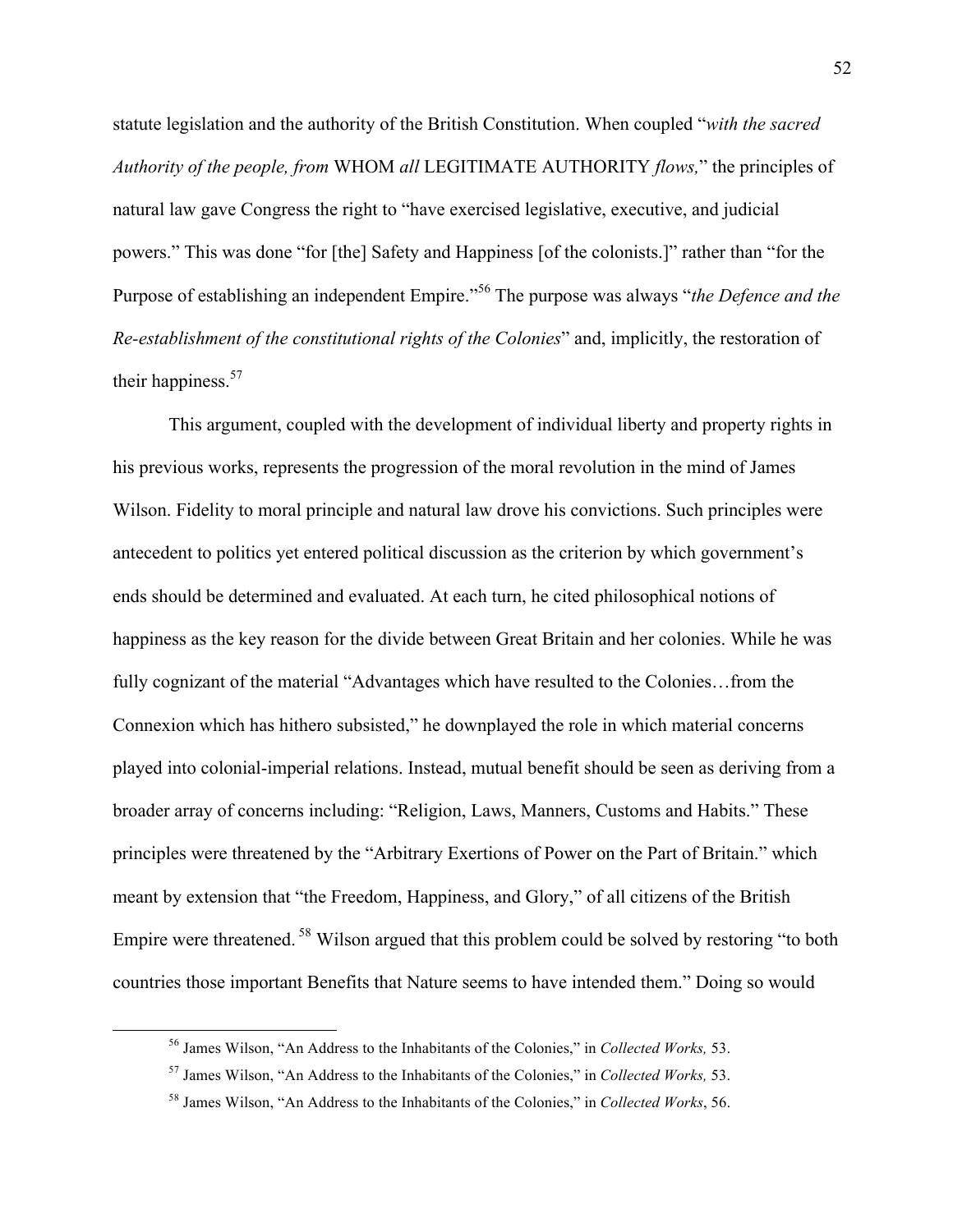"secure the Continuance and the Encrease of those Benefits to numerous succeeding Generations."59 In short, Wilson believed the Revolution to be for nothing short of the moral and physical prosperity, or happiness, of the colonists. The intellectual world of the eighteenth century was uniquely moral, and so it is fitting that Wilson cast the Revolution in moral terms.

Before Wilson's "Address" could be published, the context of events made it irrelevant. When Wilson had introduced his motion in December of 1775, it could have reasonably been argued that public sentiment was undecided regarding the question of independence. As Wilson wrote his address however, sentiment dramatically changed. First, the continued evolution of events out of doors, especially regarding the armed conflict in Boston, effected a de facto separation between Britain and the colonies. Second, and most importantly, in January of 1776, Thomas Paine published the pamphlet *Common Sense.* Compared to the lawyerly precision and restrained opulence of Wilson's prose, *Common Sense* struck like a lightning bolt, energizing the cause for independence and severing "the last psychological and constitutional connection" between England and America.<sup>60</sup> In place of Wilson's carefully constructed attempts to salvage "the venerable Model of British Liberty" through reasoned reform, Paine offered Americans the "power to begin the world over again."<sup>61</sup> This is not to say that Wilson was not fully devoted to the American cause –– he carefully maintained that Congress's "first [desire] is that America may be Free" –– but Paine's polemics resonated in a way Wilson's argument did not, and he advanced arguments that Wilson, writing in an official capacity, could not.<sup>62</sup> Wilson's "Address"

 <sup>59</sup> James Wilson, "An Address to the Inhabitants of the Colonies," in *Collected Works,* 57.

<sup>60</sup> C. Bradley Thompson, *America's Revolutionary Mind,* 313.

<sup>61</sup> James Wilson, "An Address to the Inhabitants of the Colonies," in *Collected Works,* 46. Thomas Paine, "Common Sense," in *Rights of Man, Common Sense, and Other Political Writings,* (Oxford: Oxford University Press), 53.

<sup>62</sup> James Wilson, "An Address to the Inhabitants of the Colonies," in *Collected Works,* 58.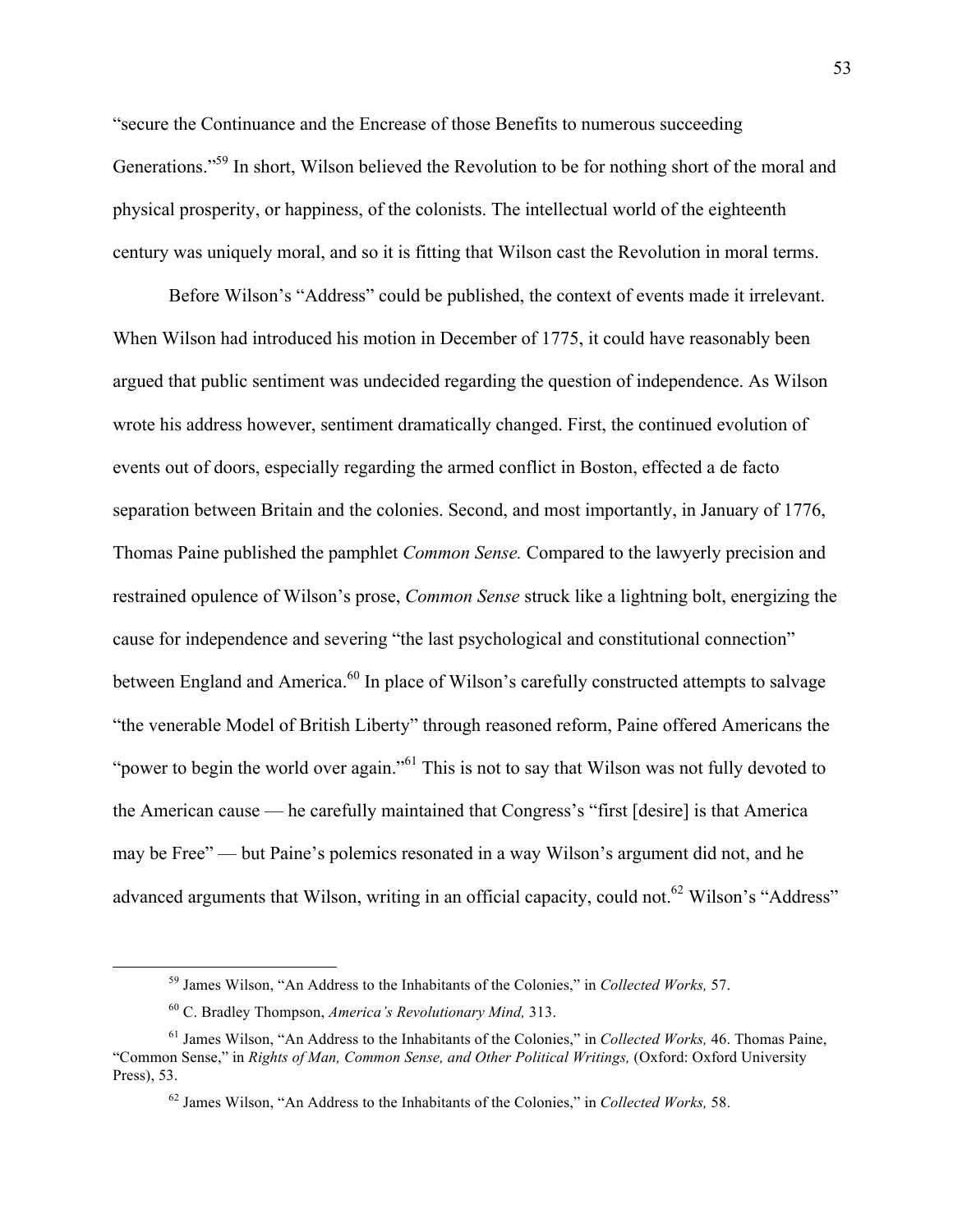was entered into the journal of proceedings and then "Ordered to lie on the table."<sup>63</sup> Despite the fact that it was never published, the "Address" still represents the culmination of Wilson's pre-Independence theoretical work and conveys the way in which, working within the confines of the actions of the British government and patriots outside of doors, he constructed a theory of revolution devoted to the principles of natural law and the moral condition of happiness.

In the spring of 1776, attention within Congress turned towards independence. Though more radically minded delegates like the Adamses of Massachusetts had been advocating for independence for some time, Congress consistently avoided the issue to placate moderate and conservative-minded delegates. Public opinion shifting vocally towards independence coupled with the impending invasion of New York by a large British fleet made this strategy impossible. Pennsylvania's delegation was split on independence. At least initially, Wilson followed the lead of his former law tutor John Dickinson, and voted against independence. In the final vote, however, Wilson switched his vote in order to deliver Pennsylvania for the side of independence. Historians have often pointed towards this seeming ambivalence towards independence along with his standing as one of the most influential Federalists during the drafting and ratification of the Constitution to argue that there is an inherently conservative and anti-democratic streak within Wilson's political philosophy. However, this does not conform to a close reading of his theoretical work. Instead, coupling his political action on the question of independence with the theory of revolution detailed in his pre-Independence public works further elucidates the mechanisms of that theory as well as the set of values at its heart.

 <sup>63</sup> Worthington Chauncey Ford, ed., *Journals of Continental Congress, Edited from Original Records in Library of Congress,* vol. 4, (Washington: GPO, 1906), 146.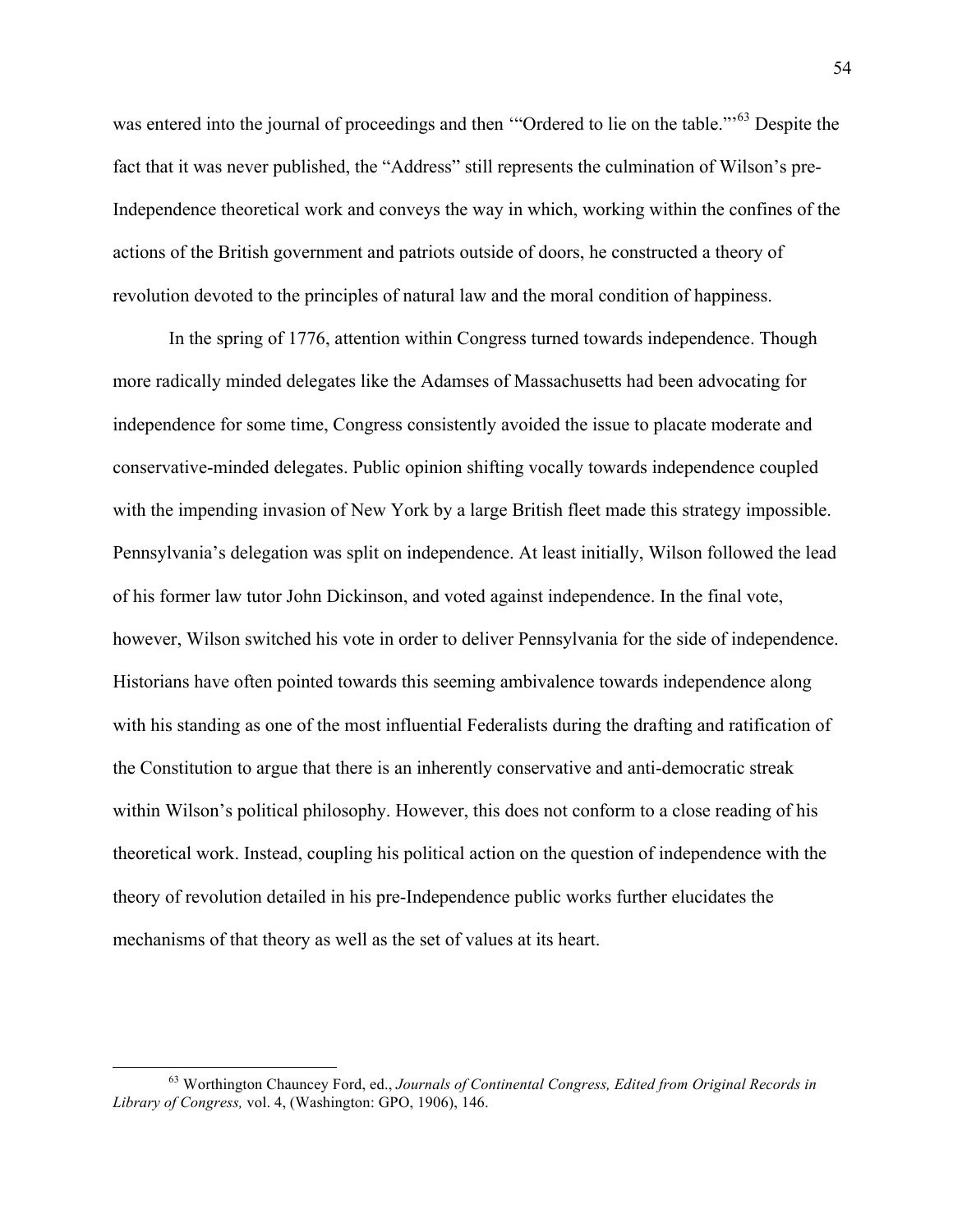Understanding the context of the vote for independence is crucial.<sup>64</sup> Throughout 1775 and 1776, the political situation in Pennsylvania shifted dramatically as the old provincial order slowly collapsed. During that time, a series of ad-hoc committees began to supplant the colony's Assembly as the main source of political power. Even as this occurred, the elected assembly was still responsible for selecting and directing the delegates to Congress. The instructions they gave "enjoined" the delegates to "utterly reject any propositions…that may cause or lead to a separation from our Mother Country, or a change in the form of this Government."<sup>65</sup> Because the Assembly was a generally conservative body it was highly unlikely that those instructions would be changed in the absence of a wholesale overhaul of Pennsylvania's political structure.

Regardless of his personal feelings towards independence, Wilson was generally skeptical of radical efforts to completely overturn the political balance in the colony. Within Congress he took steps to both delay the vote on independence and delay issuing instructions to the colonies to replace their old colonial governments with new republican forms.<sup>66</sup> It is likely that Wilson hoped that impending elections, coupled with an expansion of seats in the more radical Western portions of the colony would deliver a pro-independence majority in the Assembly and solve the problem through regular order. This did not occur and under radical pressure, business in the assembly ground to a halt. One of the few acts they were able to pass during this time did amend the instructions to the delegates in Congress, giving them open-ended

 $64$  The overarching story is covered in a variety of diverse sources far better than I could offer, so here I will only cover the essentials as pertains to Wilson. For a more detailed narrative see: Pauline Maier, *American Scripture,* Chapter I.

<sup>65</sup> Peter Force, ed., *American Archives,* vol. 4, (Washington D.C.: M. St. Clair Clarke and P. Force, 1843), 1793.

 $66$  These efforts engendered a firestorm of criticism of Wilson which labeled him as an enemy of independence and of popular sentiment more generally. This criticism was virulent enough that the Congress issued a declaration supporting his conduct and conscience, entitled, "Defense of Wilson," signed by many of the staunchest advocates for independence including John Hancock, Thomas Jefferson, and both John and Samuel Adams.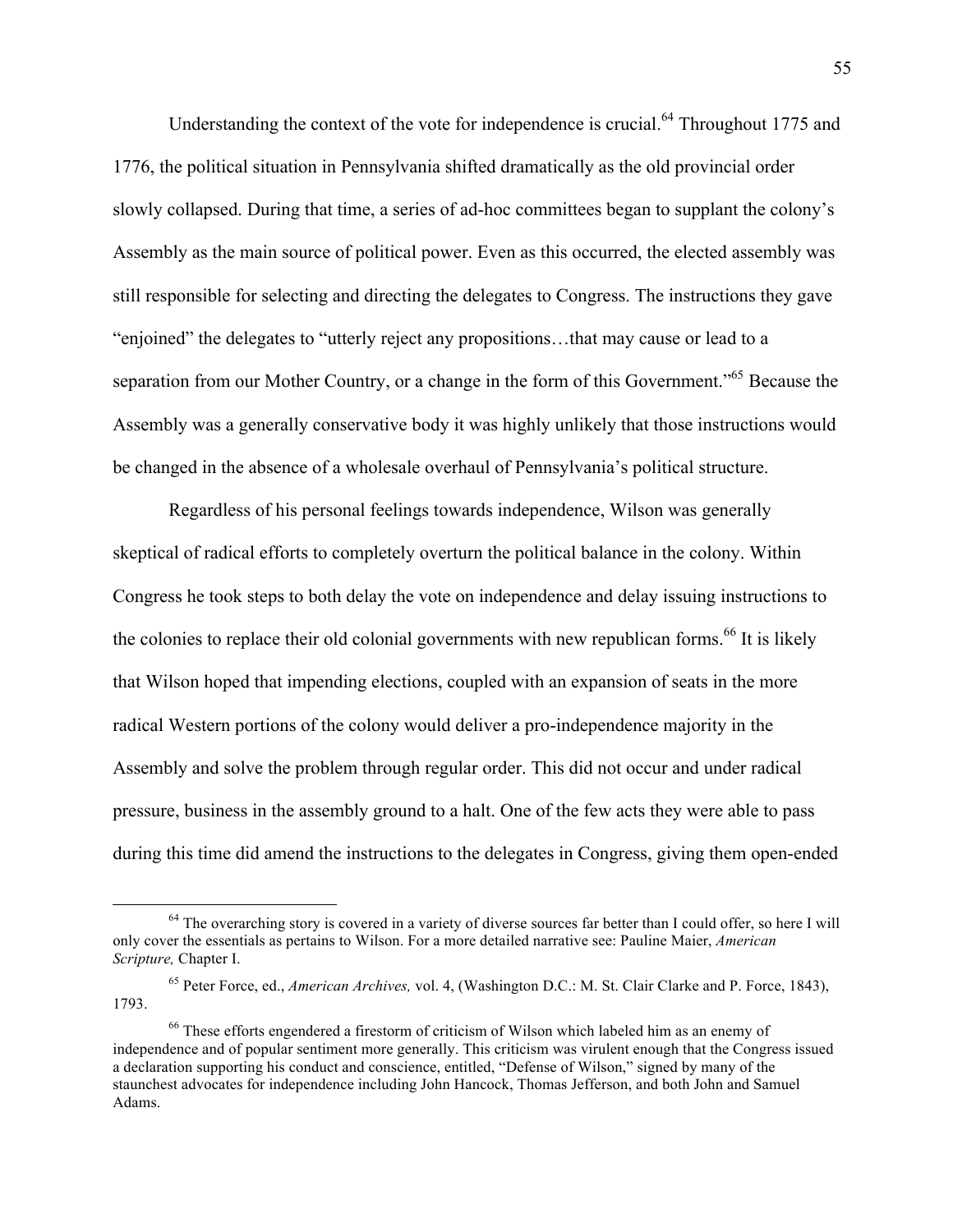instructions to "promot[e] the liberty, safety, and interests of America."67 After an extra-legal convention replaced the provincial government with a new Assembly elected by a much wider segment of the population, those instructions were further amended to allow the delegates to vote to support independence.<sup>68</sup> Thus freed, Wilson became a swing vote for independence in the Pennsylvania Delegation. When the final vote was taken on July  $2<sup>nd</sup>$ , Wilson's vote delivered the state in favor of independence.

His conduct throughout this process tells us several things. First, labeling Wilson as a cautious political actor is entirely appropriate. He hesitated when presented with radical crowdgenerated solutions to political problems and instead favored moderate solutions that preserved as much regular order as possible.<sup>69</sup> It is irresponsible, however, to read that predilection as blanket conservatism. Instead, the theoretical framework of revolution Wilson developed throughout his treatises and speeches provides a more grounded explanation for his conduct.

His theory of revolution hinges on two related suppositions: first, that the formation, continuation, and abolition of government must only stem from the consent of those governed, and second, that government's end must be the happiness and prosperity of its citizens or subjects. When government does not meet that end, citizens have a right to withdraw consent from the government and formulate a new one which better serves their happiness.<sup>70</sup> This belief helps to explain Wilson's hesitancy to support efforts to replace the elected assembly. While he

 <sup>67</sup> Peter Force, *American Archives,* vol. 4, 755.

<sup>68</sup> Charles Page Smith, *James Wilson, Founding Father,* 87.

 $69$  His actions also support the idea, present in both contemporary and modern depictions of Wilson, that he was a highly academic and rigid thinker.

 $70$  This theory of government and revolution was shared by many in the Revolutionary generation, albeit with different emphases. For example, while I argue that enlightened notions of happiness best explain Wilson's revolutionary theory, both Adams and Jefferson shared a similar conceptual framework, Adams emphasized virtue and Jefferson favored individual liberty. The most famous expression of consent-based revolution and reformation of government is found in the Declaration of Independence.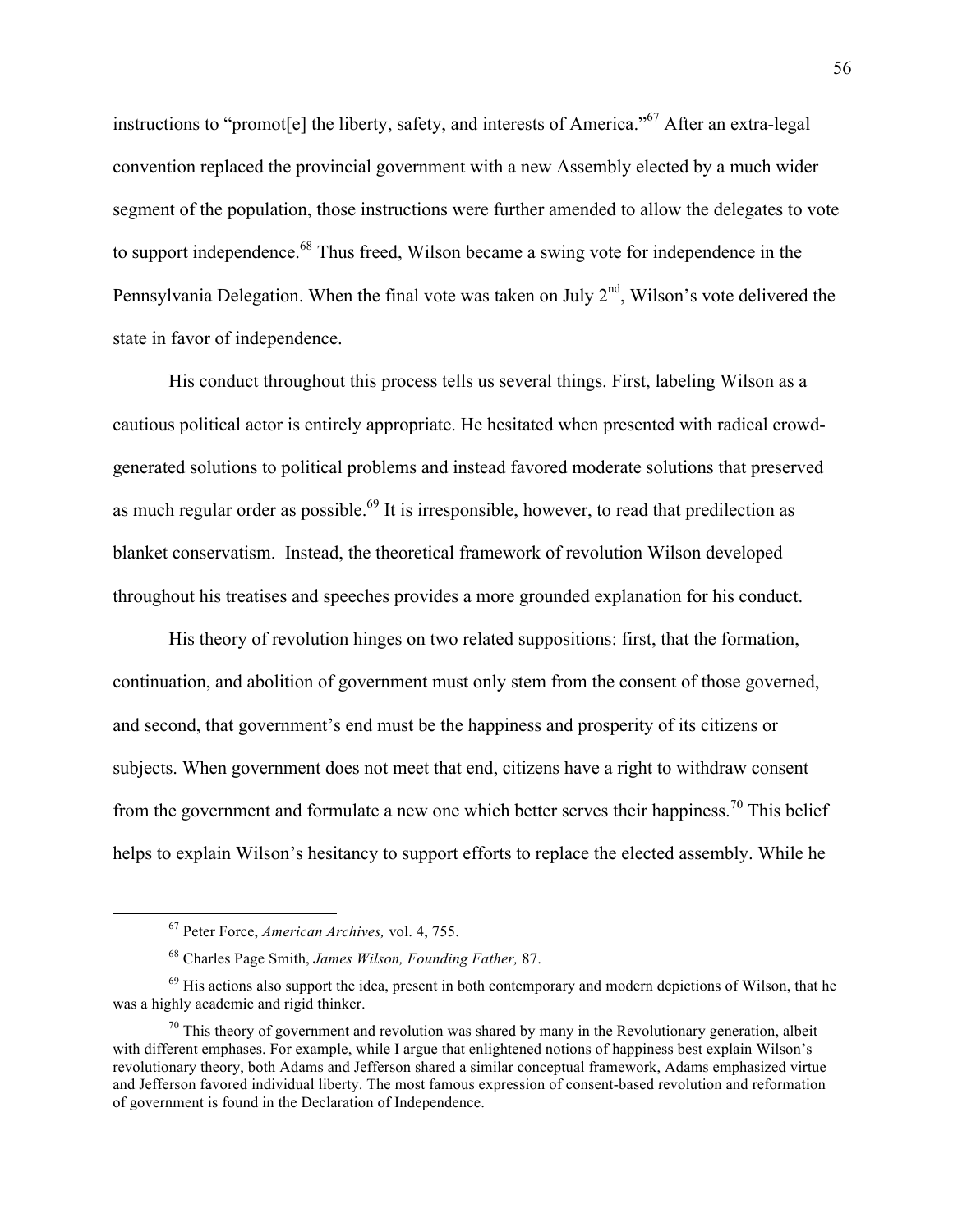readily criticized Britain's government for suppressing colonist's rights, and proclaimed that a failure to reform would engender a separation from that government, he likely felt differently about Pennsylvania's assembly.<sup>71</sup> During the colonial period, Pennsylvania was regarded to be one of "the freest, most ethnically diverse, religiously open societies" earning it the moniker "the best poor man's country" in the world. <sup>72</sup> It is generally felt that Pennsylvania's government acted in the interest of its citizens during much of the Imperial Crisis until colonial-imperial relations truly broke down in the mid  $1770s$ .<sup>73</sup> Wilson therefore questioned whether it was necessary to completely overthrow this government. Was it threatening the happiness of its citizens? Perhaps, but not to the degree that the system could not be reformed. For much of the conflict, Wilson looked to reform rather than complete overthrow of the established order of power in order to make government more representative

Second, the emphasis on consent in Wilson's revolutionary theory explains a deeper problem he had during discussions over independence. The most recent instructions offered to Wilson by the elected representatives who sent him to Philadelphia as a delegate ordered him to oppose separation from Britain. Although sentiment out-of-doors had clearly evolved, for an institutionally-minded and formally rigid thinker like Wilson, the instructions remained the clearest and only valid way to interpret popular sentiment because it was the only way public opinion could be translated through institutional means into a mandate. Without a change in

 $71$  Wilson's criticism of Britain's government and warning of the consequences should there be no reform can be found, usually at the conclusion, of each of his three major early works.

<sup>&</sup>lt;sup>72</sup> Richard Beeman, *The Varieties of Political Experience in 18th century America*, (Philadelphia: University of Pennsylvania Press, 2004), 205.; The term "best poor man's country" is derived from James T. Lemon, *The Best Poor Man's Country a Geographical Study of Early Southeastern Pennsylvania*, (Baltimore: Johns Hopkins Press, 1972). The democratic character of Pennsylvania's colonial government has long been noted with Richard Ryerson referring to it as "the most vibrant participatory democracy in the world." Richard Alan Ryerson, *The Revolution is Now Begun: The Radical Committees of Philadelphia, 1765-1776.* (Philadelphia: University of Pennsylvania, 1978), 5.

<sup>73</sup> Richard Beeman, *Varieties of Political Experience,* Chapter 8.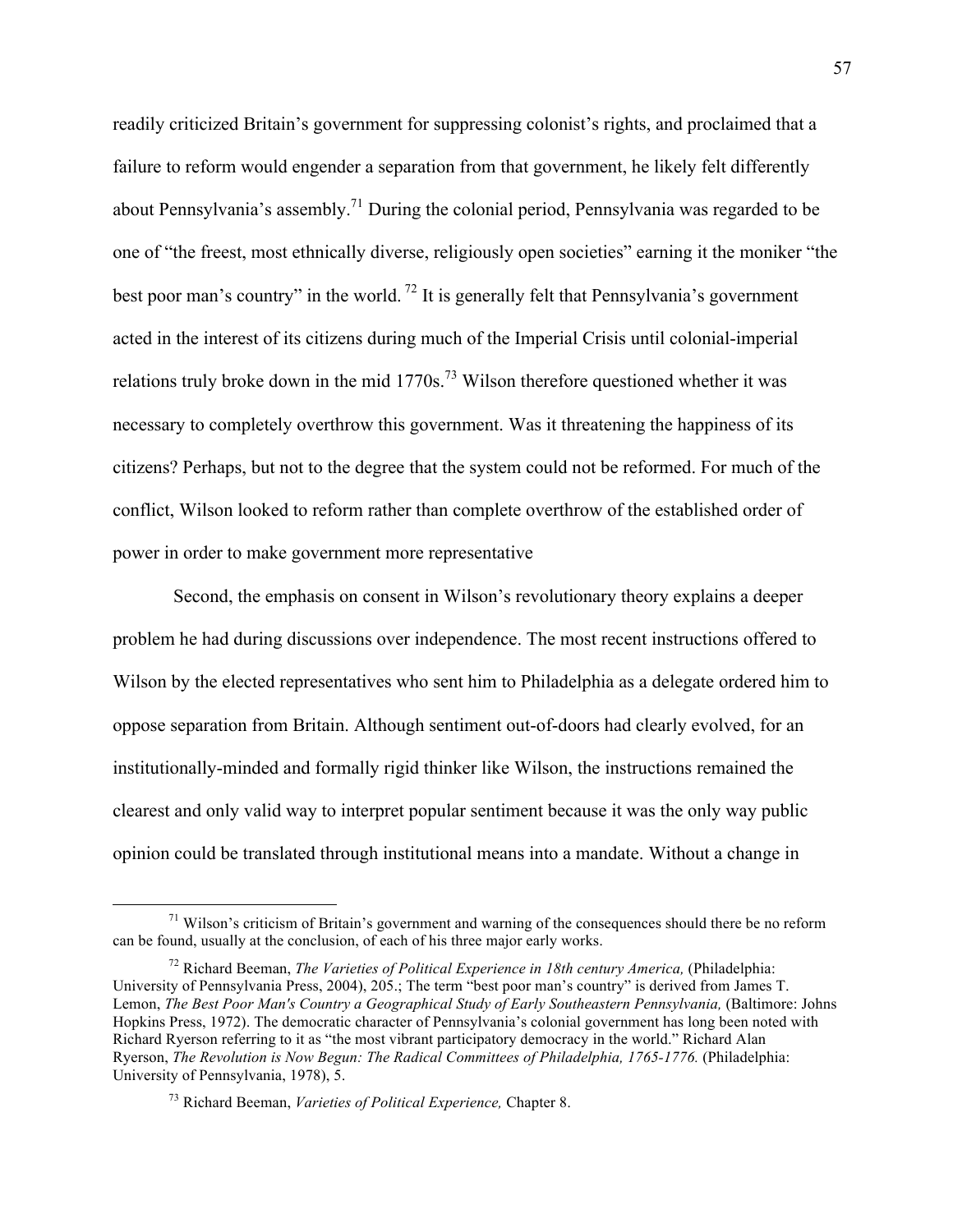those instructions, Wilson likely felt bound to oppose the question. Wilson's colleagues shared this view in the "Defense of Wilson" memorial, writing that:

Mr. Wilson...believed a majority of the people of Pennsylvania were in favor of independence, but that the sense of the Assembly (the only representative body then existing in the Province) as delivered to him by their instructions, was against the proposition, that he wished the question to be postponed, because he had reason to believe the people of Pennsylvania would soon have an opportunity to express their sentiments upon this point, and he thought the people ought to have an opportunity given them to signify their opinion in a regular way upon a matter of such importance.<sup>74</sup>

That he shifted his support for independence as the instructions changed corroborates the idea that he personally supported independence but was waiting for the people to voice similar approval through official mechanisms. Independence was a weighty question, and even after the change in instructions, had he personally opposed independence, he could have recused himself for the vote. This was done by both his former mentor John Dickinson and his friend and future business partner Robert Morris.<sup>75</sup> That Wilson did not follow their lead and instead offered his positive support for independence suggests that by the spring and summer of 1776 he personally supported independence and awaited positive confirmation that the people did too before acting. Rather than illustrating conservative anti-democratical thought, it illustrates his theory of revolution, predicated on a government of happiness via consent, translated into practice.

Surveying the whole of his intellectual and political work prior to July of 1776, what can we say of Wilson's approach to revolution? First, his formal training in the context of the

 <sup>74</sup> "A Defense of Wilson" as quoted in Burton Alva Konkle, "James Wilson and the Constitution" (Philadelphia, 1907).

 $75$  Despite the fact that Wilson broke with both Dickinson and Morris here, Wilson's political identity is often retrospectively assumed to be dominated by Dickinson and Morris. This is repeated in a diverse set of sources ranging from the musical "1776," which depicted Wilson as Dickinson's dithering disciple, to academic treatments of Wilson. See for example: Terry Bouton, *Taming Democracy: 'the People', the Founders, and the Troubled Ending of the American Revolution*. (Oxford: Oxford University Press), 2009, Chapter 3. Bouton refers to the combination of political interests among men like Wilson and Morris as "the gospel of moneyed men" and of Wilson notes only that he was a "lawyer suspected of wartime profiteering and aiding the British."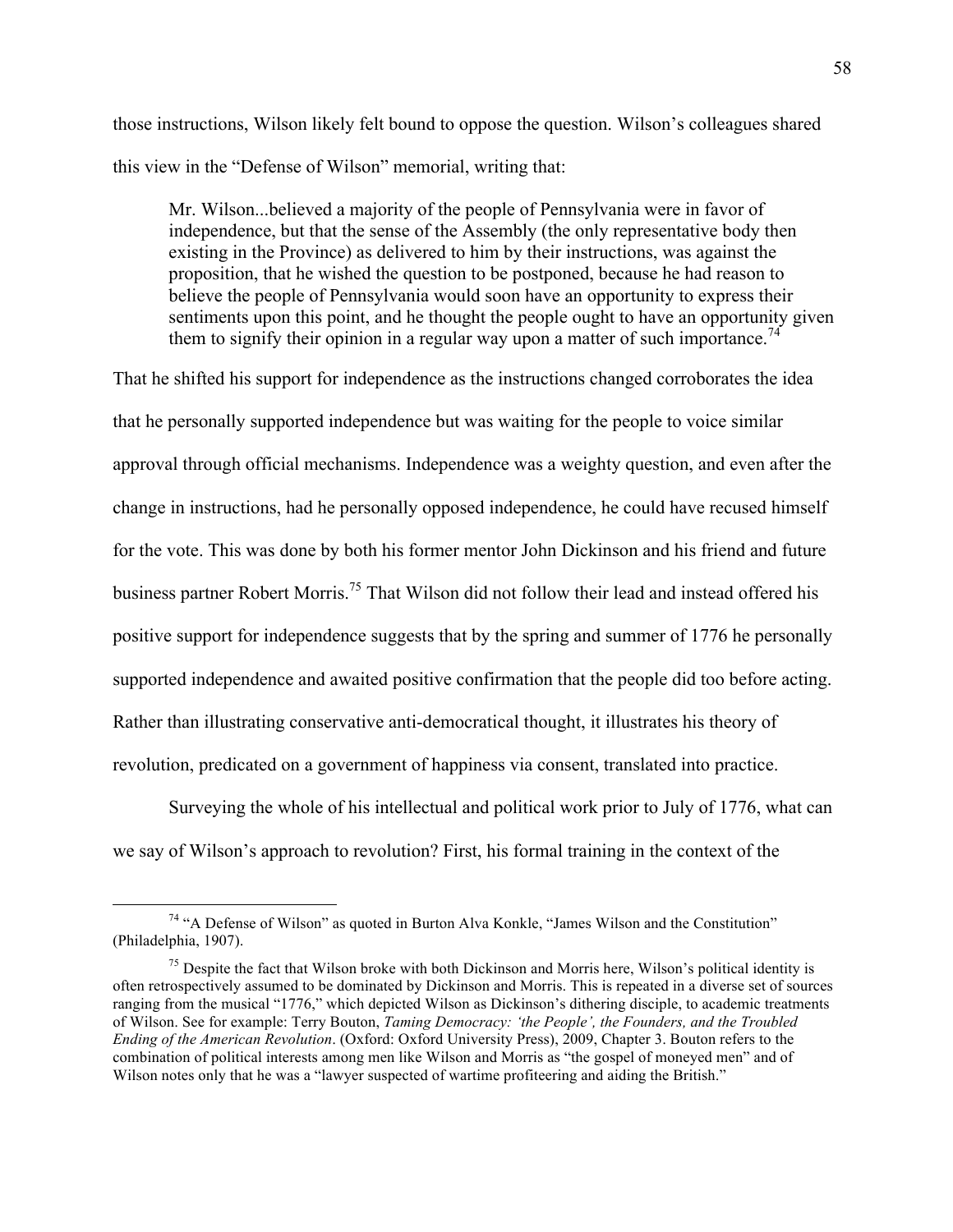Scottish Enlightenment clearly grounded his approach. While he certainly engaged with the series of events unfolding in America and the wider Atlantic world during the late 1760s and 1770s, he did so within the context of a formalized framework of thought. That framework structured his theories and motivated his political actions. Wilson evaluated government through this framework, utilizing happiness as a metric. According to Wilson, happiness, which encompassed an individual's moral and material wellbeing, was government's great end. In order to secure happiness, the people, as the source of political power, must actively consent to a government which represents their interests. When government did not represent their interests and threatened their happiness, people had a right to revolution via withdrawing consent and instituting new forms of government to better meet their needs. In total, these principles put human life in accordance with the precepts of natural law in order to support human flourishing.

Foregrounding the idea of happiness in the political thought of James Wilson offers a new avenue for understanding the Revolution. It shifts our attention away from the constraint of power and the deification of individual freedoms and instead demands that government ought to play a positive role in ensuring individual well-being of citizens. The common belief of the period is often summarized using a quote from Thomas Paine's *Common Sense*: "Society is produced by our wants, and government by our wickedness; the former promotes our happiness POSITIVELY by uniting our affections, the latter NEGATIVELY by restraining our vices."<sup>76</sup> Wilson offers a different wisdom. He believed that government should promote societal happiness as well as protect societal interests. "Without government," Wilson wrote in the law lectures he delivered in the 1790s, "society in the present state of things, cannot flourish; far less

 <sup>76</sup> Thomas Paine, "Common Sense," in *Rights of Man, Common Sense, and Other Political Writings,* 5. Paine's divergence from Wilson can be clearly seen in this passage, wherein he cites "security" as the "true design and end of government."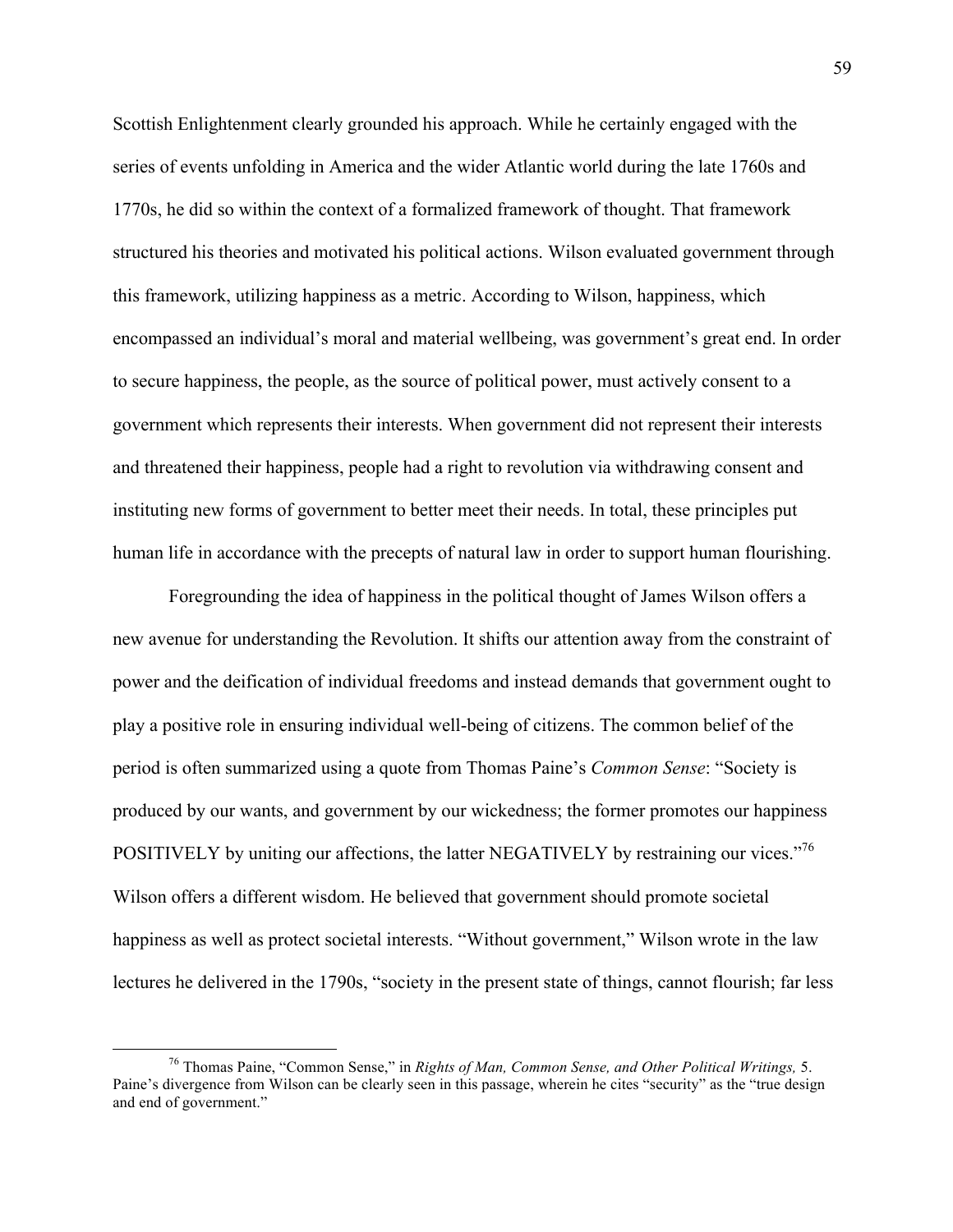can it reach perfection."<sup>77</sup> That belief was clearly reflected in his theory of revolution. Once independence was declared, however, attention turned to translating these philosophical ideals into reality in order to support a republic of happiness. As the Revolution continued, Wilson sought to enshrine his vision of happiness as exemplified in his theory of revolution into a tangible system of government. In doing so, he built on the logic that led him to revolution in the first place: that government ought to be designed to promote individual happiness and foster individual moral improvement.

 <sup>77</sup> James Wilson, "Of Government," in "Lectures on Law, Chapter X" in *Collected Works,* 690.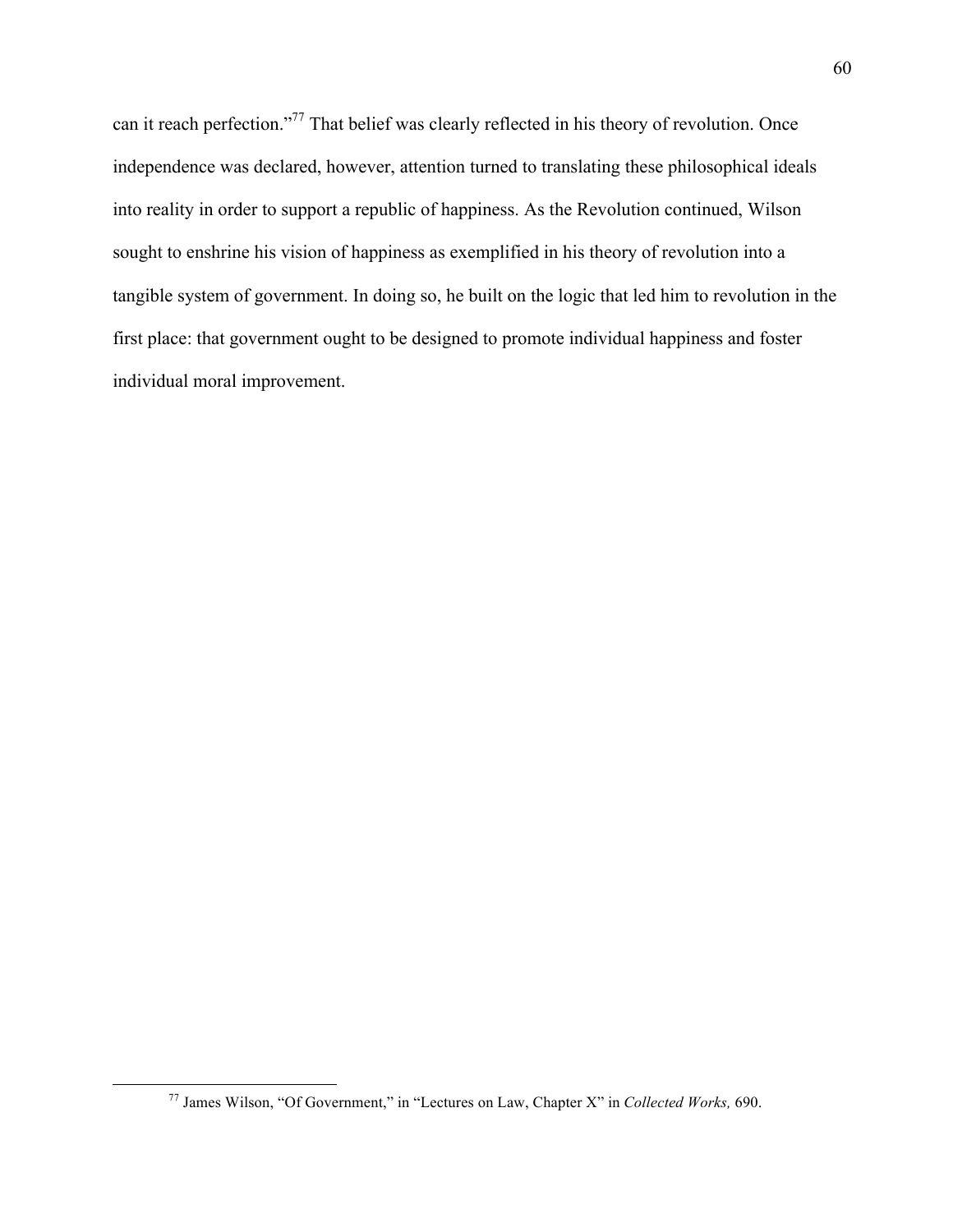## **Chapter Three: Happiness' Constitution**

James Wilson's most lasting contribution to American political thought was to constitutional theory. Throughout the late 1770s, 1780s, and 1790s, Wilson devoted himself to solidifying the laws and institutions of the nascent United States through constitutional design and interpretation. First as a citizen of Pennsylvania, and then as a delegate to the Constitutional Convention and Federalist leader during Ratification, he became an authority on constitutional theory and made invaluable contributions to the development of a unique American constitutional vision. He was heavily involved in the drafting of three constitutions: Pennsylvania's first state constitution in 1776, the Federal Constitution in 1787 and the second Pennsylvania state constitution in 1790. This chapter compares the first Pennsylvania state constitution with the federal constitution in order to craft an understanding of Wilson's approach to constitutional design.<sup>1</sup>

Wilson's thought is often cited as an example of high Federalism because of his embrace of a strong centralized national government. Categorizing Wilson as a Federalist is accurate; he valued preserving the federal union and he was a consistent advocate for government power. In this sense, Wilson's thought is consistent with scholars who argue that at the Convention, Federalists attempted to craft the United States into a modern fiscal-military state.<sup>2</sup> However, while Wilson certainly favored institutions like a central bank cited by these scholars, by utilizing happiness to frame his constitutional thought, we can better understand not only the specific constitutional provisions Wilson advocated for, but also of the reasoning behind his

 $<sup>1</sup>$  The second state constitution is generally regarded to be an extension of the principles of the Federal</sup> Constitution and so does not provide as vivid a contrast as the first two constitutions Wilson engaged with.

<sup>2</sup> Max M. Edling, *A Revolution in Favor of Government: Origins of the U.S. Constitution and the Making of the American State* (New York: Oxford University Press, 2003).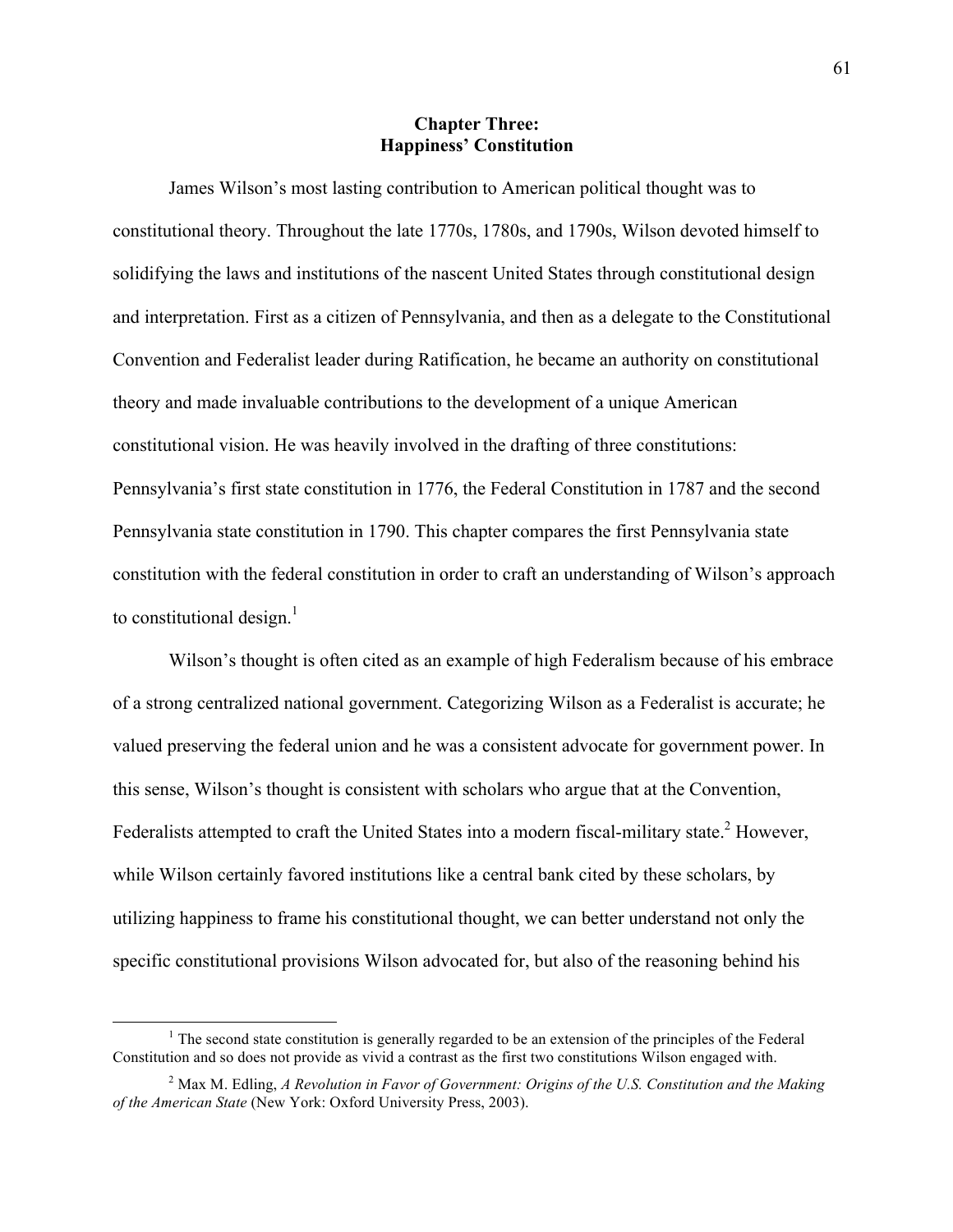advocacy and the promise he saw for the new nation. Wilson favored a strong government because he believed government ought to play an important role in supporting individual advancement on both material and moral levels. Without "energy" in government, he noted at the Pennsylvania Ratification Convention, "the advantages of society [would be] lost."3 He supported constitutional provisions like "the necessary and proper clause" which would give government the necessary latitude to act in favor of its citizens so that government could fulfill its role as a support for happiness.<sup>4</sup> He advocated for provisions like the direct election of senators and the president because he believed that direct participation in republican government would craft citizen's moral sensibilities and virtues.<sup>5</sup> His overarching devotion to happiness therefore provides the conceptual key to understanding the whole of his constitutional vision.

Wilson's first engagement with constitutional theory occurred at the state level in Pennsylvania. Although generally used to paint Wilson as anti-democratic, Wilson's objections to the 1776 constitution demonstrate the ways in which his basic approach to government drove his constitutional vision. He would eventually apply the theories he developed in 1776 at the Federal Convention in 1787. As such, to understand his work on the federal constitution, it is

 <sup>3</sup> James Wilson, "Remarks of James Wilson in the Pennsylvania Convention to Ratify the Constitution of the United States, 1787," in *Collected Works of James Wilson,* Kermit L. Hall and Mark David Hall, ed. (Indianapolis, Ind.: Liberty Fund, 2007), 252.

 $4$  This provision grew directly out of his revolutionary critiques of imperial policy — by giving Congress wide latitude to act, he hoped to empower the new national government to directly support citizen's in a way that the British empire failed to in the 1760s and 1770s.

<sup>&</sup>lt;sup>5</sup> James R. Zink and Michelle Schwarze note the importance of moral philosophy to understanding Wilson's view of institutions in their article on his constitutional thought. They argue that Wilson's thought represents a synthesis of Madisonian and Jeffersonian notions of republicanism through the combination of Jefferson's belief that institutions reflect and shape people's principles with Madison's structure of institutional checks and balances. Where their analysis falls short is in its failure to fully consider Wilson's thought as its own unique strand and their contention that Wilson fully adopted Madison's belief that the primary purpose of government was to regulate people's negative tendencies. By utilizing happiness as a metric to ground Wilson's political thought we can see both how Wilson developed innovative constitutional theories and how he developed a specific positive role for government within those theories. See: James R. Zink, and Michelle Schwarze, "James Wilson's Science of Politics and the Moral Psychology of American Constitutionalism." *American Political Thought* 7, no. 4 (2018): 588-613.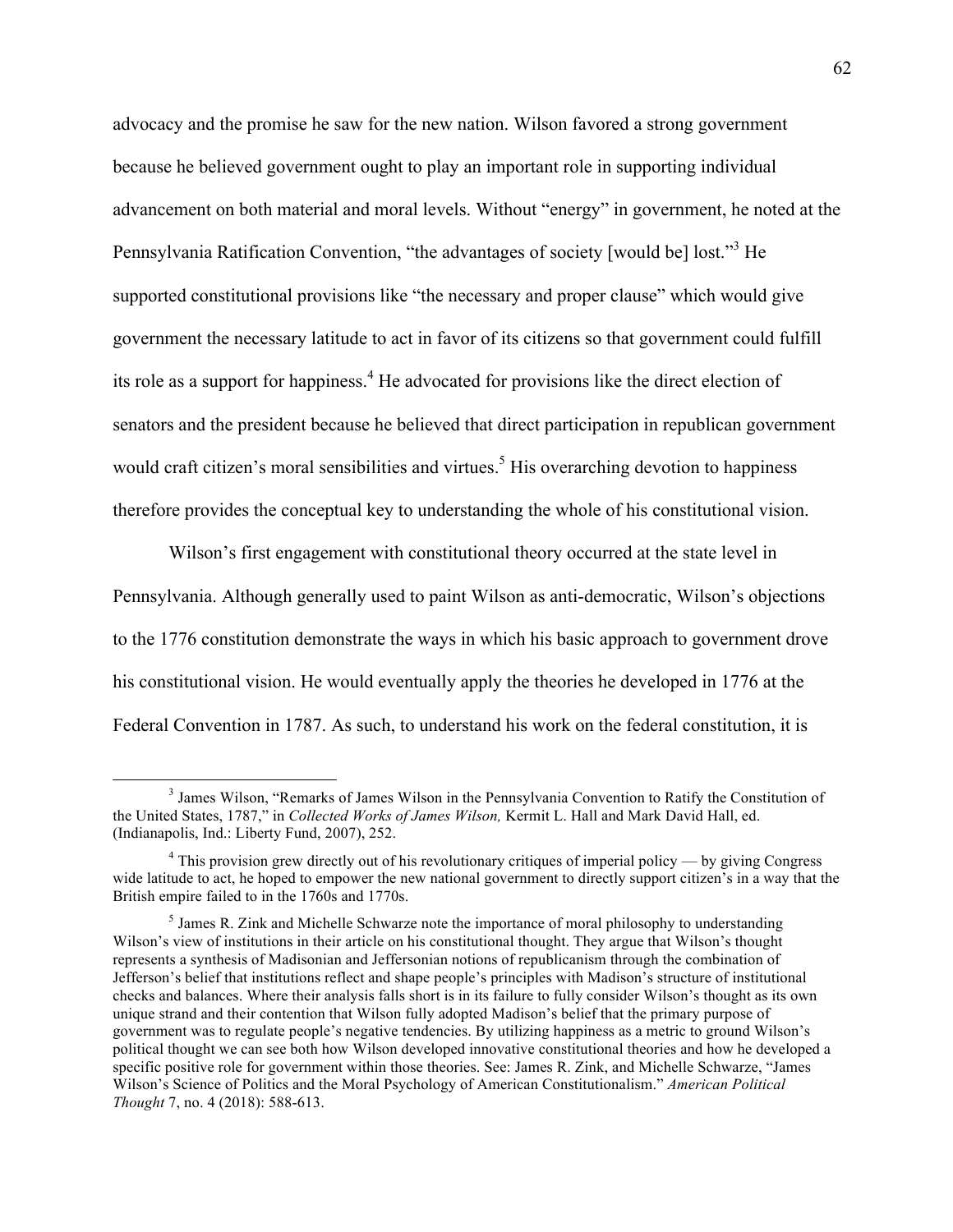critical to first understand his critique of the 1776 Pennsylvania constitution. Written soon after independence was declared, it embraced the democratic egalitarianism of Thomas Paine's *Common Sense*. <sup>6</sup> Under the new constitution, Pennsylvania's government consisted of a single unicameral legislature, a pluralistic executive council elected by that legislature, and a judiciary appointed for a fixed term. The constitution removed property requirements for voting and gave the franchise to all taxable male inhabitants over the age of 21, provided that they signed a loyalty oath to the new government. Finally, the Constitution provided for its own amendment via a "council of censors" which would meet every seven years to assess and update the provisions of the constitution.7 Pennsylvania's new constitution translated the furthest reaching elements of revolutionary rhetoric into reality, making good on revolutionary appeals to man's inherent equality as well as the virtue of simplistic government in what one scholar has labeled, "a radical experiment in politics."<sup>8</sup>

Wilson soon became one of the active leaders of a group of prominent citizens who vehemently opposed the new constitution. Branding themselves first as "anti-constitutionalists" and then as "the Republican Society," members tended to be wealthy and well-connected, but it should be noted that there were exceptions to this rule and the Republican Society's membership did represent something of a cross-section of Philadelphia's middling and upper strata.<sup>9</sup> Critics of

<sup>&</sup>lt;sup>6</sup> Although Paine's plan contains only the most basic sketch of a government, it was influential in Constitutional thought. It included such features as annually elected state assemblies and a Continental Congress with a presiding officer chosen by lot requiring  $3/5$  of states to agree in order to pass legislation. Thomas Paine, "Common Sense," in Merrill Jensen, ed., *Tracts of the American Revolution, 1763-1776* (Indianapolis, Indiana: Hackett Publishing Company, 2003), 432-433.

<sup>7</sup> *Pennsylvania Constitution of 1776*, from The Avalon Project. http://avalon.law.yale.edu/18th\_century/pa08.asp.

<sup>8</sup> Gordon Wood, *Creation of the American Republic*, (Chapel Hill: University of North Carolina Press, 1969), 226.

<sup>&</sup>lt;sup>9</sup> For an analysis of membership in the Republican and Constitutional Societies, see: A. Kristen Foster, *Moral Visions and Material Ambitions,* (Lanham: Lexington Books, 2004), 116-121.; and Steven Rosswurm, *Arms,*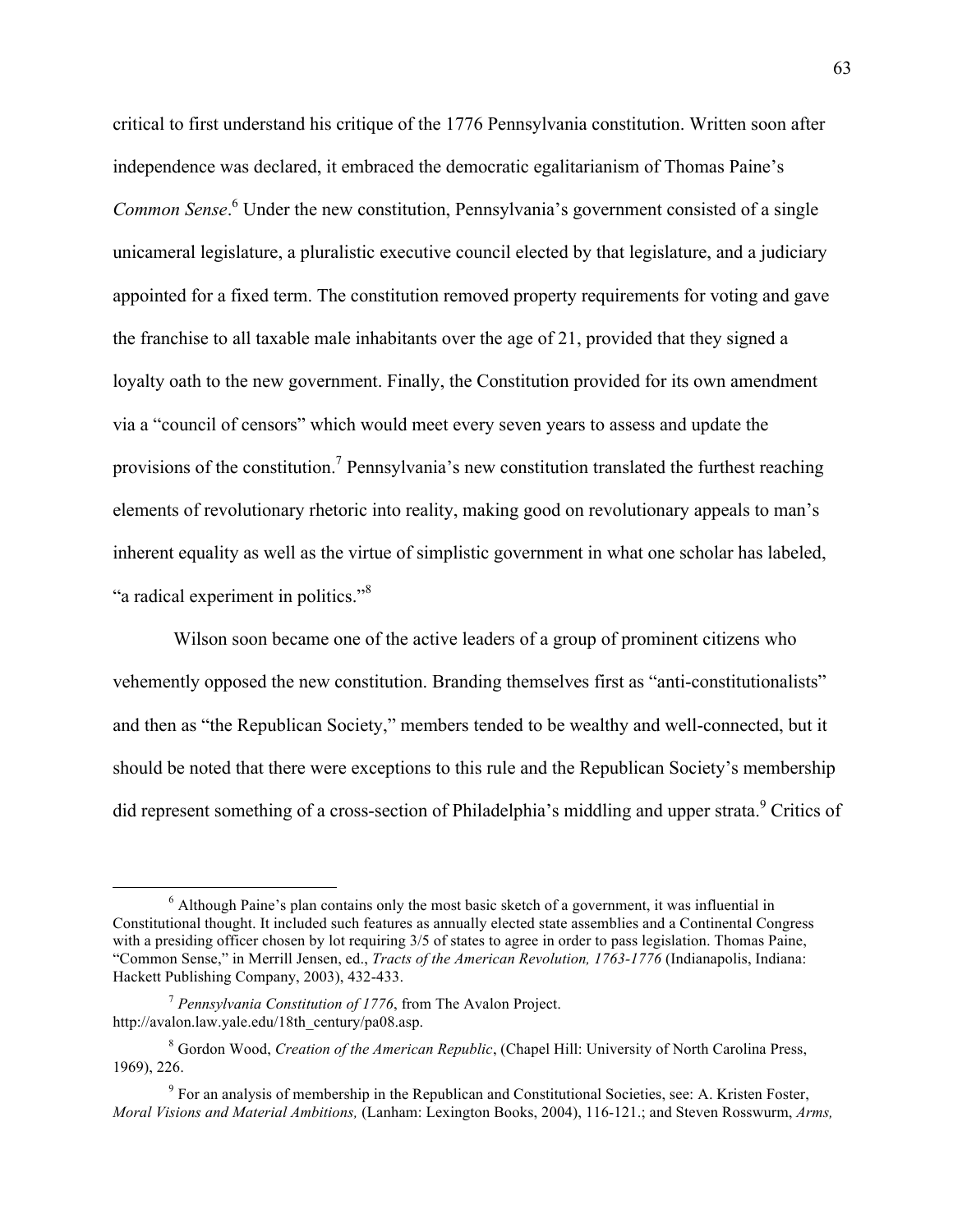this organized opposition often deride their work as anti-democratic conservatism.<sup>10</sup> Because of the preponderance of merchants amongst the members, it is often assumed that they acted out of pure economic interest or that their desire was to install themselves as a new American aristocracy. Treating his opposition as an expression of blanket conservatism or naked selfinterest does a disservice to Wilson's more nuanced thought. Attention to his arguments elucidates his concerns regarding the document: they stemmed from his conception of government and his own hope for the promise of republicanism in America.

On March 24, 1779, the *Pennsylvania Gazette* featured a proclamation "To the Citizens of Pennsylvania" which detailed Wilson's thinking.<sup>11</sup> The missive outlined the philosophical lines along which Wilson judged the document. Unsurprisingly, Wilson stated that the supreme purpose of the Republican society was to support "the liberty and happiness of Pennsylvania."<sup>12</sup> The basic argument he made against the constitution stems from this desire: rather than protecting the freedoms gained from separating from English tyranny, the new constitution's "general tendency and operation will be to join the qualities of the different extremes of bad government" and "introduce the same monster, so destructive of humanity, among ourselves."<sup>13</sup>

Moving point by point through the Constitution, Wilson contended that its strictures would cede Revolutionary gains. He first took issue with the idea of a unicameral legislature.

 $\overline{a}$ 

*Country, and Class: The Philadelphia Militia and "Lower Sort" During the American Revolution, 1775-1783,* (New Brunswick NJ: Rutgers University Press 1987), 176-177.

 $10$  This is true of Wilson's contemporaries and modern historians. See for example: Robert L. Brunhouse, *The Counter-revolution in Pennsylvania, 1776-1790.* (Harrisburg: Pennsylvania Historical Commission, 1942).; and Terry Bouton, *Taming Democracy: 'the People', the Founders, and the Troubled Ending of the American Revolution*, (Oxford: Oxford University Press, 2009).

 $11$  Although signed jointly, authorship of this document was attributed to Wilson by Charles Page Smith based on its style as well as a contemporary attribution from Timothy Matlack. Charles Page Smith, *James Wilson, Founding Father, 1742-1798*, (Chapel Hill: UNC Press, 1956), 400.

<sup>12</sup> *The Pennsylvania Gazette,* "To the Citizens of Pennsylvania," March 24, 1779.

<sup>13</sup> *The Pennsylvania Gazette,* "To the Citizens of Pennsylvania," March 24, 1779.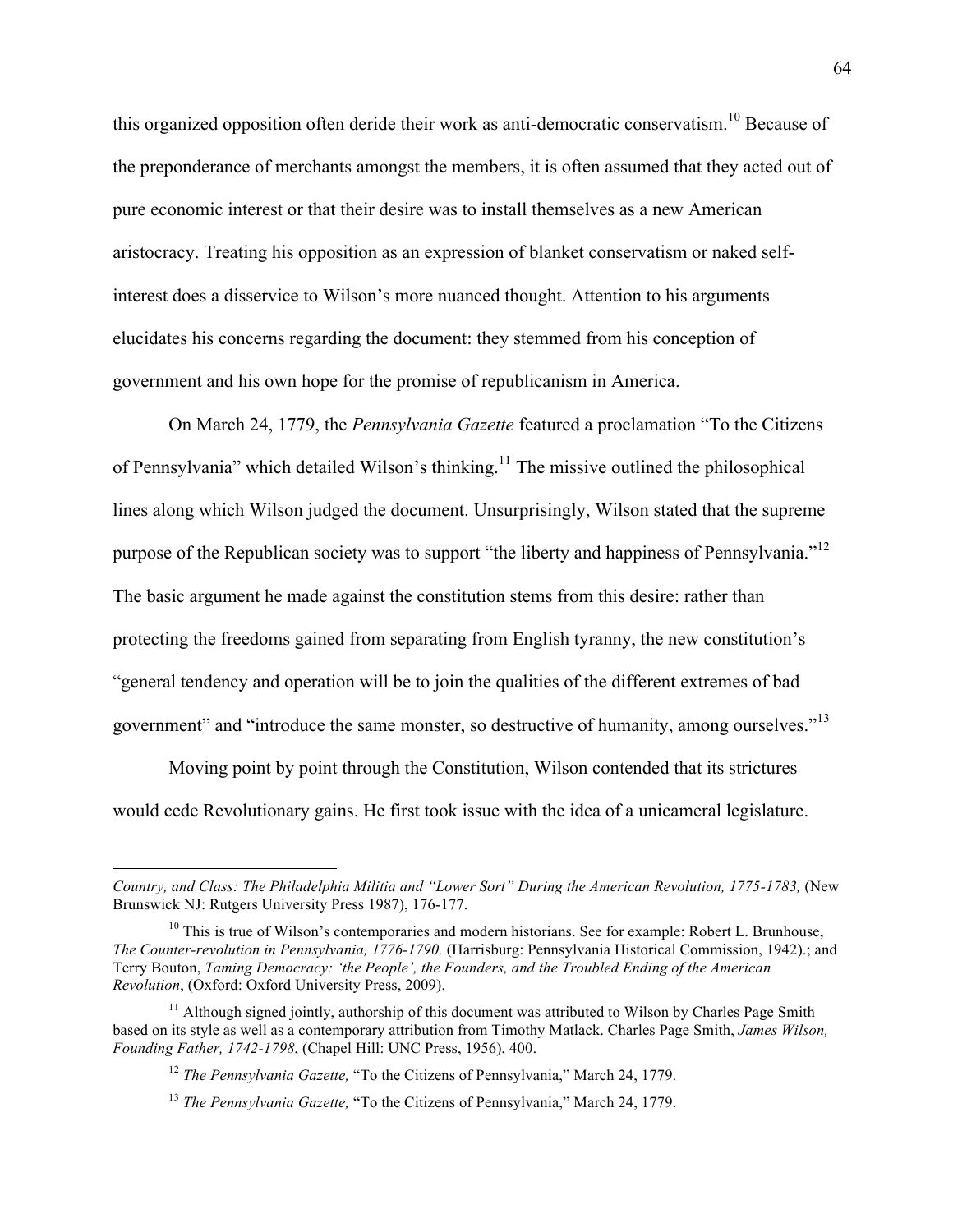Such a body, he wrote, possesses a "natural tendency towards despotism" because "there is no power that can confine it within its proper bounds" should the legislature act tyrannically.<sup>14</sup> Wilson's solution, intuitively enough, was to install an upper chamber in the legislature as a stronger check to halt tyranny. Anticipating a common critique of that system, that supporters of an upper house were only interested in installing an American aristocracy, Wilson argued that a senate would not lead to aristocracy because elections would retain the people as "the fountain of all [political] authority."15 The argument that rigorous application of popular sovereignty would ensure republican efficacy, once refined, would become the heart of Wilsonian constitutionalism. At the national convention in 1787, Wilson expanded this idea across the full system of government. In 1776, however, he used it simply to defend the contention that a more complex governmental structure could still foster republican values.

Wilson also heavily criticized the loyalty oaths citizens were required to take in order to "exercise the first right of freemen — choosing their legislators."<sup>16</sup> A mixture of freedom of conscience with popular sovereignty played a vital role in Wilson's constitutional theory and in his overarching theory of government and happiness. Because of this, Wilson found loyalty oaths to be especially repugnant. Wilson's critiques are underrepresented in critical appraisals of the 1776 constitution. In a rush to confirm the document as a paragon of democracy, supporters (both past and present) elide the disenfranchisement of a diverse group of citizens including Tories, Quakers, and even men like Wilson, who while fully supportive of the American cause, did not believe in the new constitution and would not sign the loyalty oaths required to vote. As noted by Robert F. Williams, the 1776 constitution assumed a homogeneity of opinion within the

 <sup>14</sup> *The Pennsylvania Gazette,* "To the Citizens of Pennsylvania," March 24, 1779.

<sup>15</sup> *The Pennsylvania Gazette,* "To the Citizens of Pennsylvania," March 24, 1779.

<sup>16</sup> *The Pennsylvania Gazette,* "To the Citizens of Pennsylvania," March 24, 1779.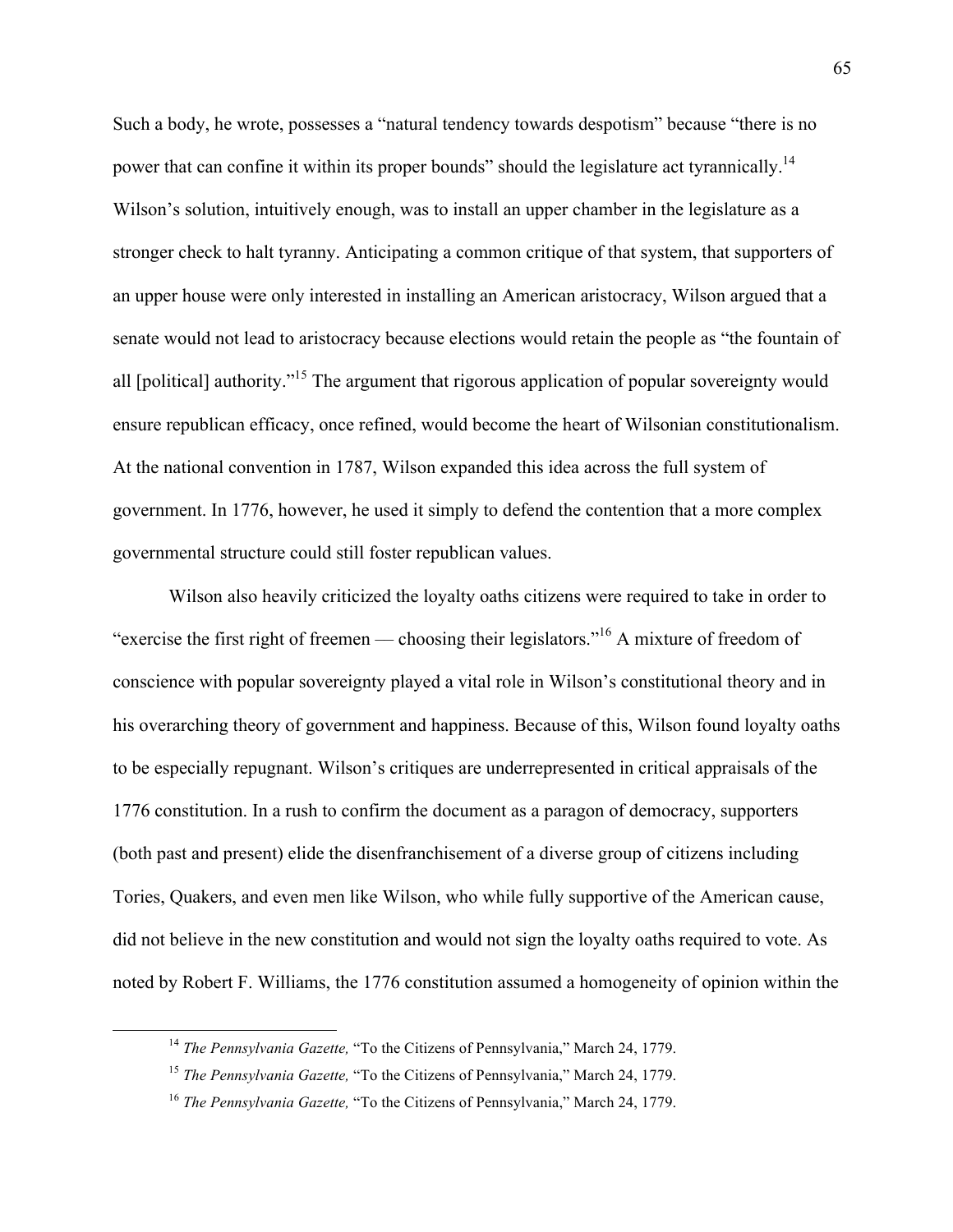population not reflected in reality.<sup>17</sup> Instead, the constitution disenfranchised some citizens while giving those who remained the chance for self-aggrandizement. Taken together, Wilson's critiques culminate in the argument that ultimately, "continuing the present constitution" would feed political actors with an "ambition to tyrannize over their fellow citizens" and could not be supported.<sup>18</sup>

Although the arguments advanced in "To the Citizens" were mainly theoretical, practical evidence also convinced Wilson that the state constitution did not support the happiness of Pennsylvanians. As he noted in "To the Citizens," "while the other States enjoy happiness and tranquility under the governments, Pennsylvania exhibits mournful scenes of weakness and distraction."<sup>19</sup> Pennsylvania's post-independence position, beset by invasion, occupation, infighting, and economic catastrophe, did little to convince men like Wilson that their government was effective and deserving of support. The problems faced by the state, and especially the city of Philadelphia were complex and wound together constitutional, economic, and factional strife, to demonstrate the necessity of a strong constitutional structure for stability. While it's true that any government in power would have likely struggled to manage the crises, the weakly empowered state government provided for by the 1776 constitution was particularly ineffective, which convinced Wilson that the constitution was not meeting the needs of its citizens.

Runaway inflation and an inability to control the prices of essential goods was one of the most severe issues Pennsylvania faced. Exacerbated by British invasion and occupation through

 $17$  Robert F. Williams. "The Influences of Pennsylvania's 1776 Constitution on American Constitutionalism during the Founding Decade" in *PMHB*, Vol. 112, No. 1 (January 1988), pp. 25-48.

<sup>18</sup> *The Pennsylvania Gazette.* "To the Citizens of Pennsylvania," March 24, 1779.

<sup>19</sup> *The Pennsylvania Gazette.* "To the Citizens of Pennsylvania," March 24, 1779.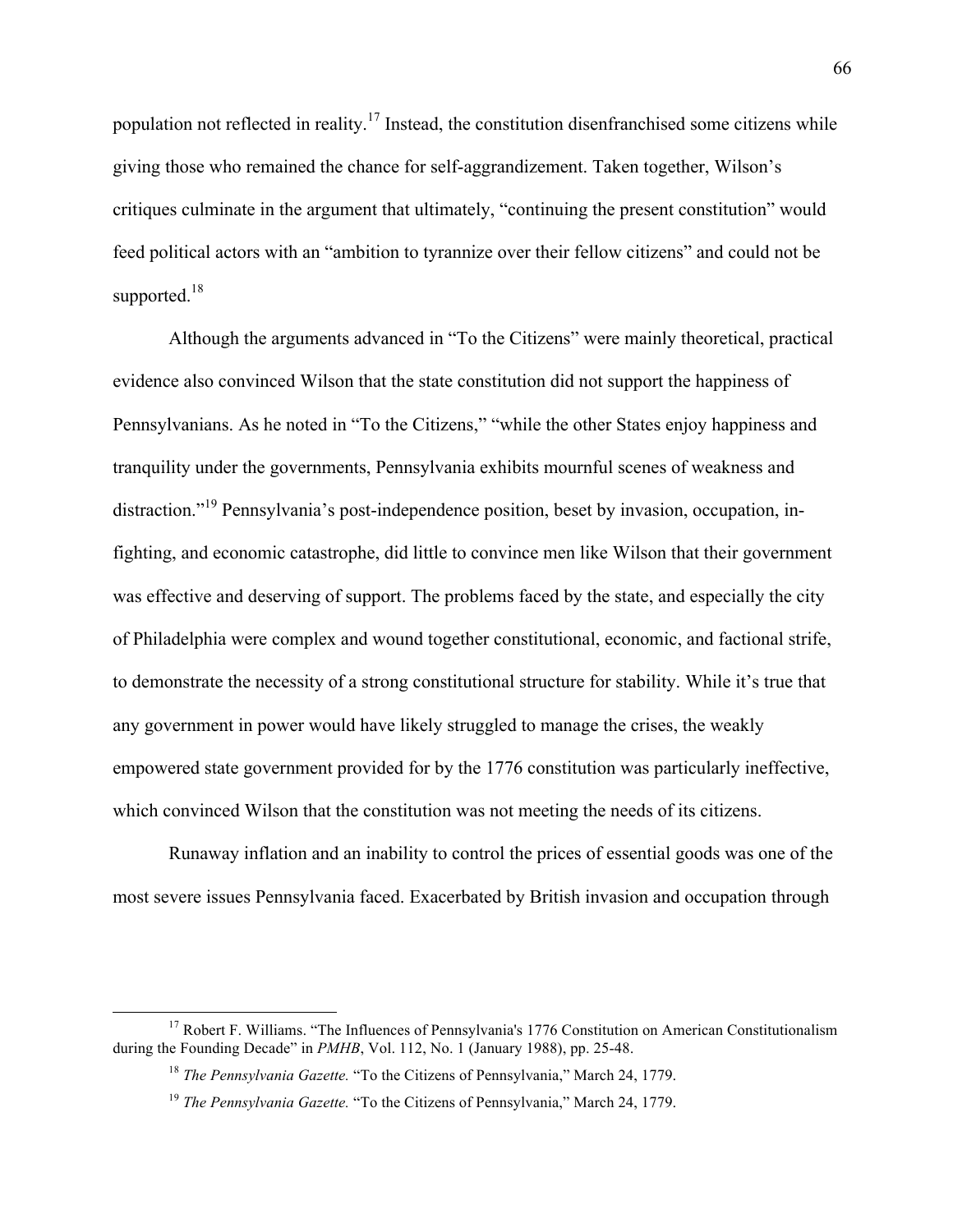1777 and 1778, by 1779 the problem ballooned into a general catastrophe.<sup>20</sup> To solve the problem, they enabled an ad-hoc committee to take charge of prices. That committee worked for most of the summer of 1779 while warning residents that the "rage for raising prices will, unless it be put a stop to, become the ruin both of those who contrived it, and those who follow it."<sup>21</sup> To solve the problem, however, they could do little more than issue notices and lean on the city's merchant elite to lower prices themselves. Absent any real formal political power, they admitted defeat in September of 1779 and declared there to be "no eligible method but to endeavor to keep matters as they were, until the meeting of the Assembly, before whom we have laid the business."22

At the same time the committee offered ineffectual solutions, the situation in Philadelphia's streets slowly deteriorated. In December of 1778, an anonymous letter published in the Pennsylvania Packet, titled "A Hint," warned Philadelphia's elite that "Hunger will break through stone walls, and the resentment excited by it may end in your destruction." By late May 1779, the discord in the city made many citizens "apprehensive of a mob rising" and two days later residents were scared by the appearance of "threatening handbills."<sup>23</sup> These broadsides, titled "For Our Country's Good!" and signed "Come on Cooly," highlighted the plight of the lower classes in Philadelphia and warned that "We have turned out against the enemy and we

<sup>&</sup>lt;sup>20</sup> Pennsylvania's economic problems were compounded by both the government's inability to function properly, the general pressure placed on colonial currencies by separation from Britain, and by wartime invasion. From September of 1777 to June of 1778, Philadelphia and its surrounding environs were occupied by the British. For more, see: Paul Langston, ""A Fickle, and Confused Multitude": War and Politics in Revolutionary Philadelphia, 1750-1783," PhD diss., University of Colorado, 2013.

<sup>21</sup> *Pennsylvania Packet,* June 29, 1779.

<sup>22</sup>*Pennsylvania Packet,* September 24, 1779.

<sup>23</sup> Elizabeth Drinker. May 22, 1779 and May 24, 1779 in *The Diary of Elizabeth Drinker,* ed. Crane, Elaine Forman, (Boston: Northeastern University Press, 1991).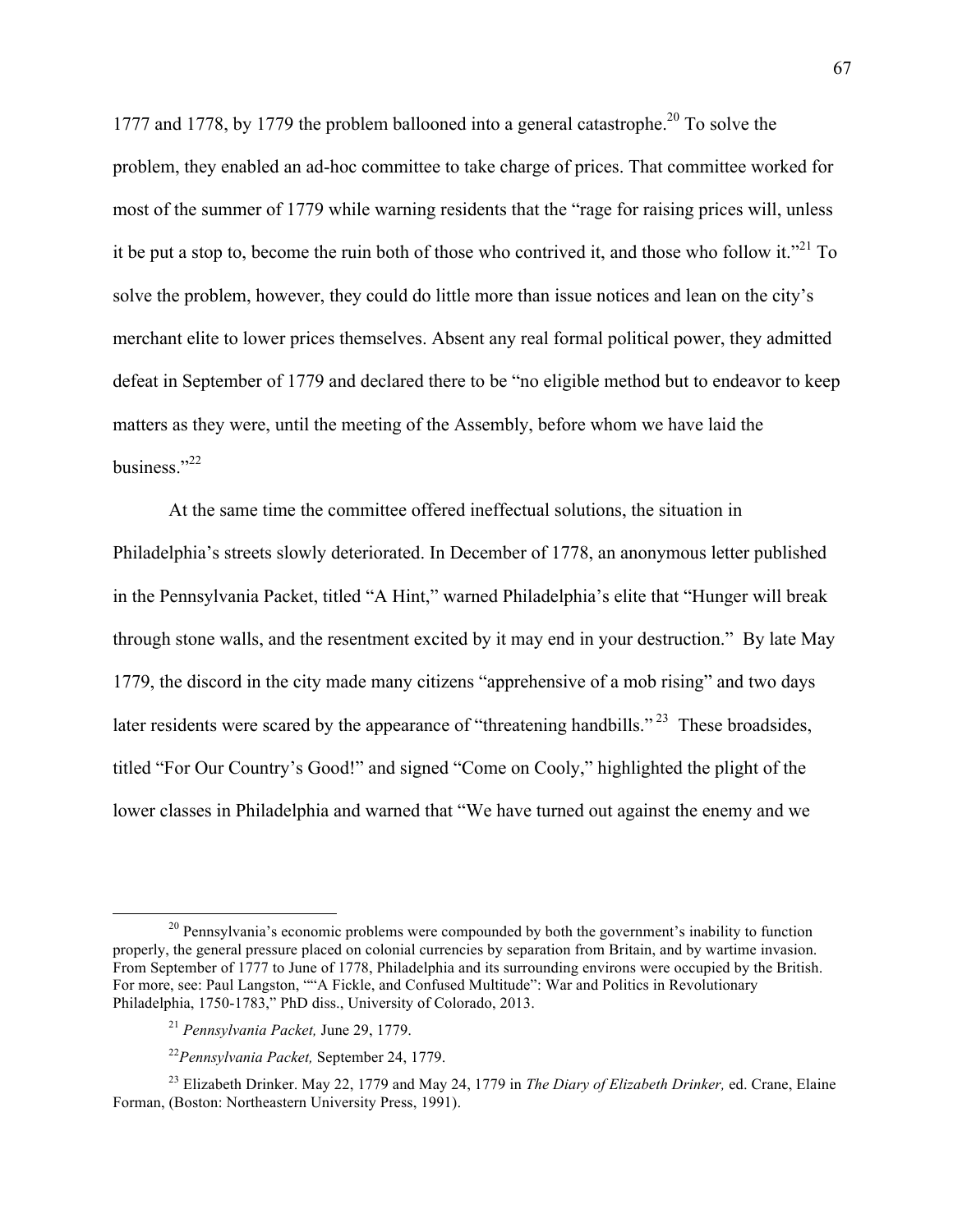will not be eaten up by monopolizers and forestallers."<sup>24</sup> At the end of August, a second broadside, signed "Come on Warmly" to reflect the escalation of tempers, was posted. In charged language, it called for the punishment of "overbearing Merchants," the "swarm of Monopolizers and Speculators," and the "infernal gang of Tories," keeping prices high and working against the Constitution.<sup>25</sup> Continued crowd action threatened violence should their demands be unmet.

On October  $4<sup>th</sup>$ , 1779, the tensions that had been building for most of the year exploded during an event now referred to as the Fort Wilson Riot.<sup>26</sup> That day, a large crowd gathered at a local tavern in order to drive several prominent Tories from the city. As their anger intensified, calls rang out to "get Wilson," likely because of his merchant connections and defense of accused Tories at treason trials the previous Spring, and the crowd began to march towards Wilson's house at the intersection of Third and Walnut Streets. Notified of the movements, Wilson and a group of other prominent citizens retreated inside the house. As the crowd demonstrated outside, a shot rang out and both sides began to trade volleys. The crowd attempted to force entry into the house until they were dispatched by Philadelphia's City Light Cavalry, led by the President of Pennsylvania, Joseph Reed. When the smoke of the conflict cleared, one man

 <sup>24 &</sup>quot;For Our Country's good!" May 23, 1779, in Steven Rosswurm, *Arms, Country, and Class*, 178.

<sup>25</sup> "Gentlemen and Fellow Citizens," August 29, 1779, in Steven Rosswurm, *Arms, Country, and Class,*  205-206.

<sup>&</sup>lt;sup>26</sup> For the best descriptions of the "riot" see: detailed primary source accounts including: "Journal of Allen McLane," in *The Spirit of Seventy-Six: The Story of the American Revolution as Told by Participants* vol. 2, Henry Steele Commager and Richard B. Morris, eds., (New York: Bobbs-Merrill, 1958). and Horace Edwin Hayden, ed., "The Reminiscences of David Hayfield Conyngham, I750-1834." in Wyoming Historical and Geological Society, Proceedings and Collections, vol. 8, 208-215. See also: John K. Alexander. "The Fort Wilson Incident of 1779: A Case Study of the Revolutionary Crowd," *William and Mary Quarterly*, Volume 31 Number 4 (October 1974), 589- 612.; C. Page Smith, "The Attack on Fort Wilson," *Pennsylvania Magazine of History and Biography,* Vol. 78, No. 2 (April 1954), 177-188; A. Kristen Foster, *Moral Visions and Material Ambitions*, 121-124; and Steven Rosswurm, *Arms, Country, and Class,* Chapter 7, esp. 210-217.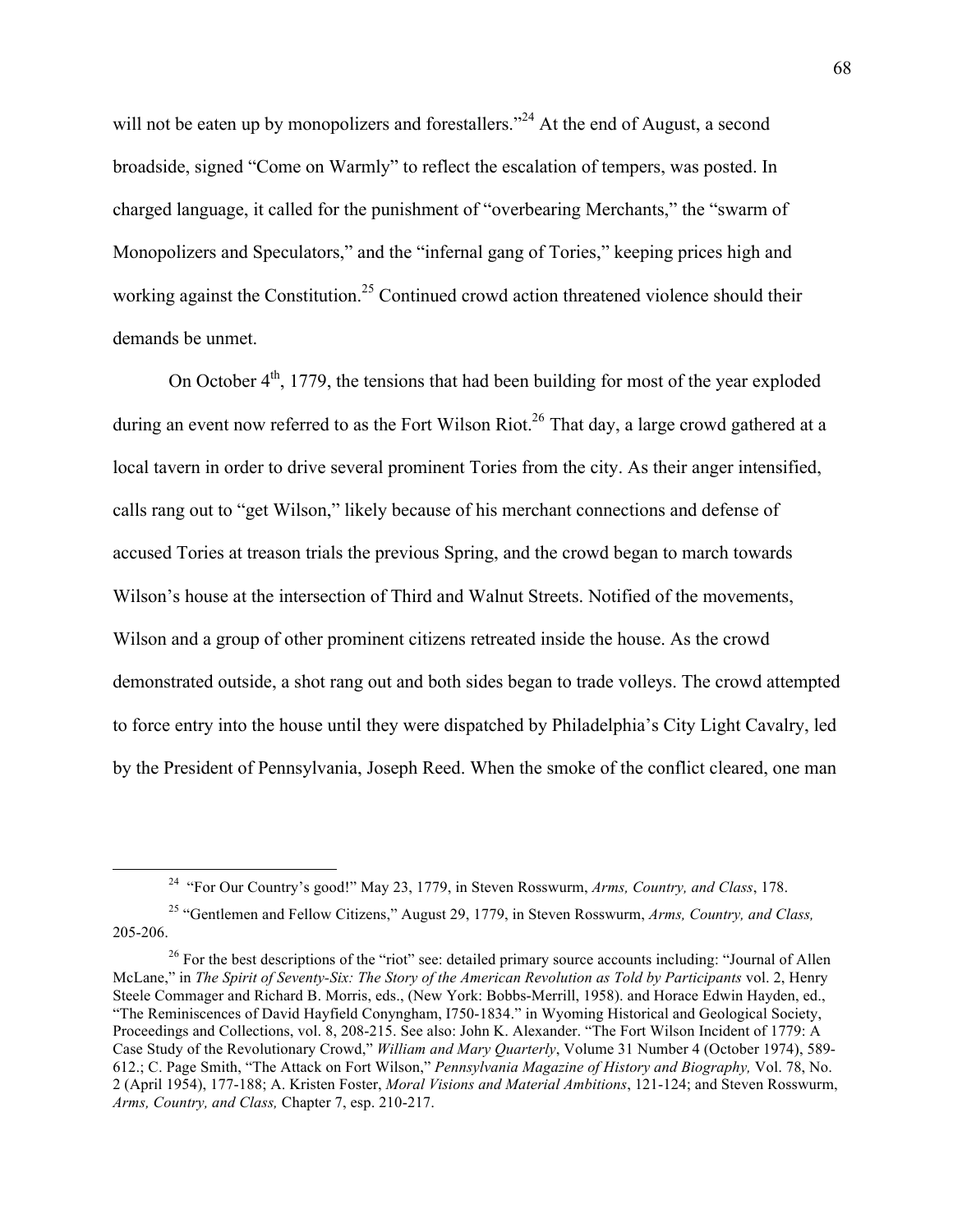inside the house and several outside were dead. Wilson fled the city and remained in hiding until the legislature and courts successfully resolved the conflict. $27$ 

The Fort Wilson Riot vividly illustrated the importance of stability in republican governments as a prerequisite for the pursuit of happiness to Wilson. Whereas he had advocated revolution because the British government's actions negatively restrained the ability to pursue happiness, in Pennsylvania, the problem was reversed. In Wilson's opinion, Pennsylvania's government, weakly structured and wracked by partisan in-fighting, could not positively influence individual happiness, or in the case of Fort Wilson, even maintain a modicum of order. More than self-interest or a desire to limit democratic participation, higher aspirations for government drove Wilson's opposition to the state constitution. He utilized this experience to articulate a more rigorously designed constitutional framework to support happiness for the citizens of America. In 1787, he entered the federal convention as one of the most nationallyminded delegates and stridently advocated for policies consistent with his vision of happiness.

The Constitutional Convention, and the document it produced, are two of the most studied aspects of early American political history. Conventional literature heralds the convention as a uniquely "Madisonian Moment" and the Constitution is regarded as a uniquely Madisonian triumph.28 This results in part because James Madison did play an essential role in the proceedings, but more importantly it is a reflection of the fact that Madison monopolized procedural information through his highly detailed notes on the convention. <sup>29</sup> He also dominates

 $27$  In March 1780, the Assembly issued a general pardon for all involved in the riot. They also introduced a slate of bills designed to mollify the crowd that marched against the Fort.

<sup>&</sup>lt;sup>28</sup> Jack Rakove, *Original Meanings: Politics and Ideas in the Making of the Constitution*, (New York: Vintage 1996).

 $^{29}$  Historians have recently argued that much of Madison's historiographical influence stems from his control of information both during the convention through his notes and during ratification through *The Federalist.*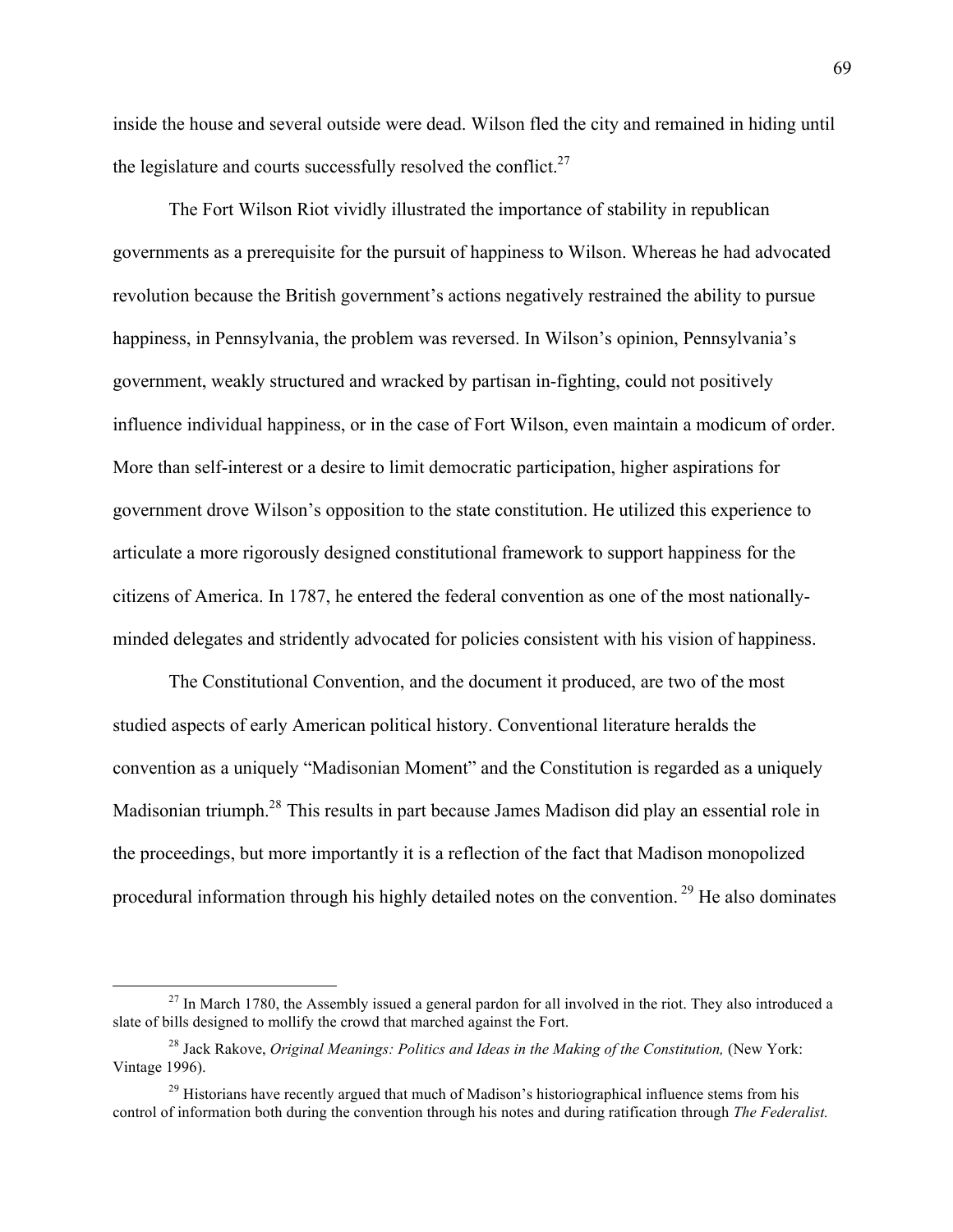historiographical interpretation of the document through the pages of *The Federalist*. From this stilted view, it is surmised that the primary concerns of the Constitution are the diffusion of power to protect liberty and the balancing of interests and protection of rights within an enlarged commercial republic.<sup>30</sup> Although these themes are certainly important, it is unfair to reduce the Constitution to only these purposes, and expanding our view of its creation to include figures like James Wilson reveals a far more diverse philosophical basis for consideration.

The convention was Wilson's professional apex and he likely played a bigger role than any delegate besides Madison in determining the final product. In contrast to Madison's more pessimistic focus on the balancing of interests, Wilsonian constitutionalism offers a more organic and positive approach to government.<sup>31</sup> Whereas Madison privileged property and interests as fundamental political units, for Wilson, the individual human being remained the sole unit of politics.<sup>32</sup> At the convention, Wilson's devotion to popular sovereignty and a more actively empowered government led him to make prescient arguments which presaged the great constitutional questions and developments which have influenced American thought since the passage of the constitution.<sup>33</sup> Each of these issues stem from his philosophical attachment to

See: Mary Sarah Bilder, *Madison's Hand: Revising the Constitutional Convention*, (Cambridge: Harvard University Press, 2015).

<sup>&</sup>lt;sup>30</sup> This conception is developed extensively in numerous sources related to the Constitution but is most forcefully expressed in Rakove's *Original Meanings*. For further developments of Madisonian thought see for example two recent works: Jeff Broadwater, *Jefferson, Madison, and the Making of the Constitution,* (Chapel Hill: UNC Press, 2019) for a discussion on how Madison, in concert with Jefferson developed a consistent approach to republican thought in response to the crises of the 1780s.; and Thomas Ricks, *First Principles: What America's Founders Learned from the Greeks and Romans and How That Shaped Our Country,* (New York: Harper Collins, 2020), 193-216 for an exploration of how Madison engaged with classical thought to solve long standing problems with republican thought. Ricks argues that virtue as a political force played little influence in the final outcome of the convention, a contention which is rebutted by Wilson's thought.

<sup>31</sup> William Ewald, "James Wilson and the Drafting of the Constitution," *University of Pennsylvania Journal of Constitutional Law* 10, no. 5 (2008), 916-925.

<sup>32</sup> James Wilson, "Remarks in the Federal Convention of 1787," in *Collected Works,* 115. See also: William Ewald, "James Wilson and the Drafting of the Constitution," 978.

<sup>&</sup>lt;sup>33</sup> William Ewald, "James Wilson and the Drafting of the Constitution." Ewald's analysis is replete with examples of Wilson's prescience, including on the popular election of U.S. Senators, the usage of the "necessary and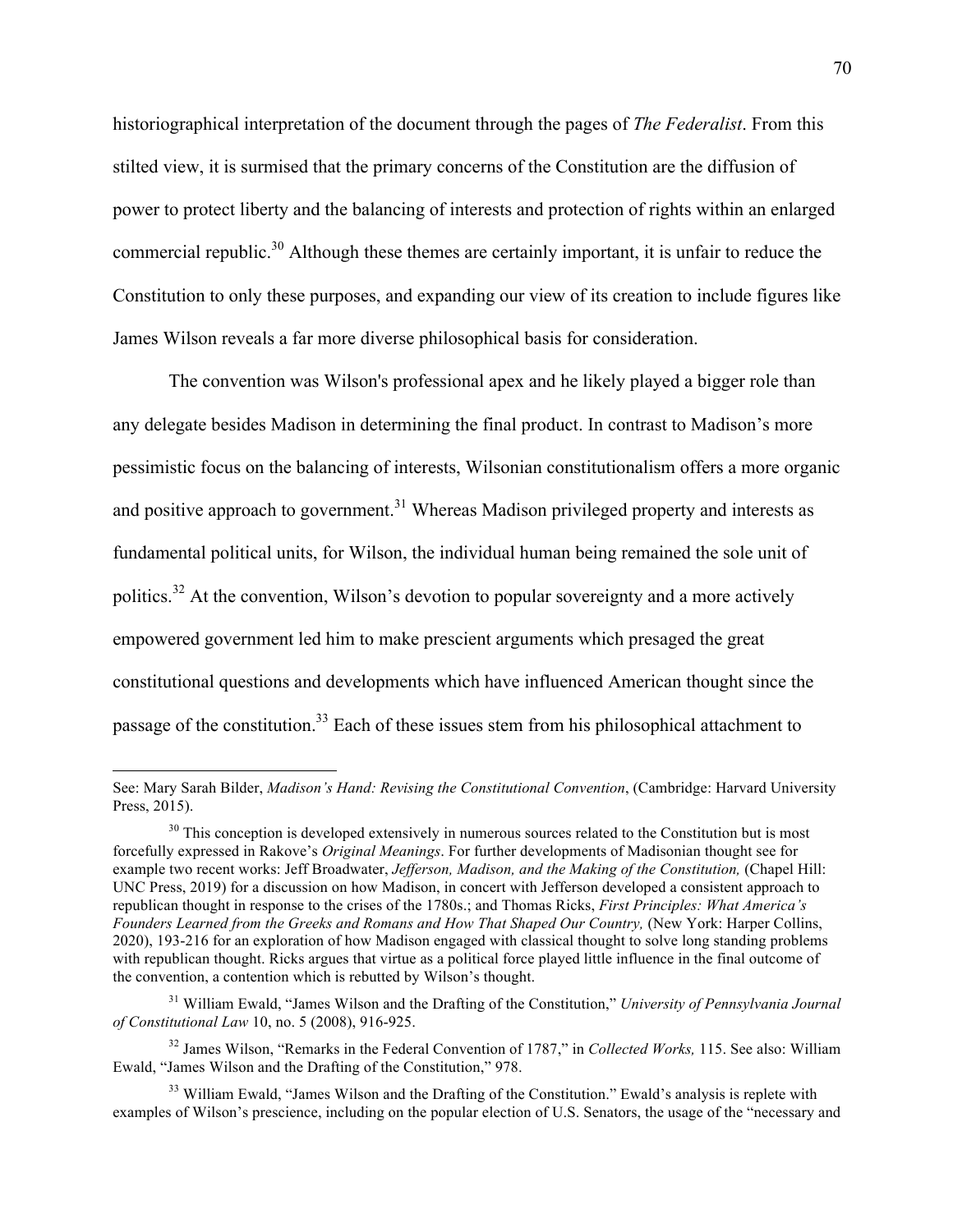happiness as the supreme moral concept which grounds the human experience and provides meaning to human life. This catalog of thought is largely lost if one focuses only on Madison's influence. Following Wilson opens new avenues of interpretation for the Constitution and of understanding for the grand purpose of political action in the United States.

The idea that the people were the ultimate source of political power grounded Wilson's thought. Given his reputation in less-focused scholarly pieces as an anti-democratic conservative monopolizer, this dedication to democratic principle seems somewhat jarring but is consistent with his prior intellectual work and general approach to moral philosophy. The metaphor Wilson often used to capture his views was that of the pyramid. Like a pyramid, Wilson argued that the federal government needed "as broad a basis as possible" so as to raise it "to a considerable altitude."<sup>34</sup> Wilson remained committed to integrating the people into the structure of government, although as noted by William Ewald, the metaphor of the pyramid more accurately explains Madison's belief in the filtration of power through bodies like the Senate rather than Wilson's view of popular sovereignty.<sup>35</sup> In later speeches, Wilson compared the passage of power from people to government as that of water flowing in a stream, which better illustrates the nuances of his thought.36 He also extended his belief in popular election to include both the Senate and the Executive and opposed any "unnecessary innovations" in restricting the franchise of electors.37 Supporting direct election for the President and the Senate put Wilson outside of

 $\overline{a}$ 

proper" clause, and critiques of the electoral college and comparative strength of direct election. Whereas Wilson's vision of a national citizenship seemed unrealizable in his own time, historical development has brought American identity more in line with Wilson's vision than perhaps any other founder.

<sup>34</sup> James Wilson, "Remarks in the Federal Convention" in *Collected Works*, 82-83.

<sup>&</sup>lt;sup>35</sup> William Ewald, "James Wilson and the Drafting of the U.S. Constitution," 942-944.

<sup>36</sup> See: James Wilson, "Remarks in the Pennsylvania Convention," in *Collected Works,* 193.

<sup>37</sup> James Wilson, "Remarks in the Federal Convention," in *Collected Works*, 85; and 139. Although Wilson did advocate for direct election of the President, he was also the architect of the electoral college which emerged as a key compromise measure later in the convention.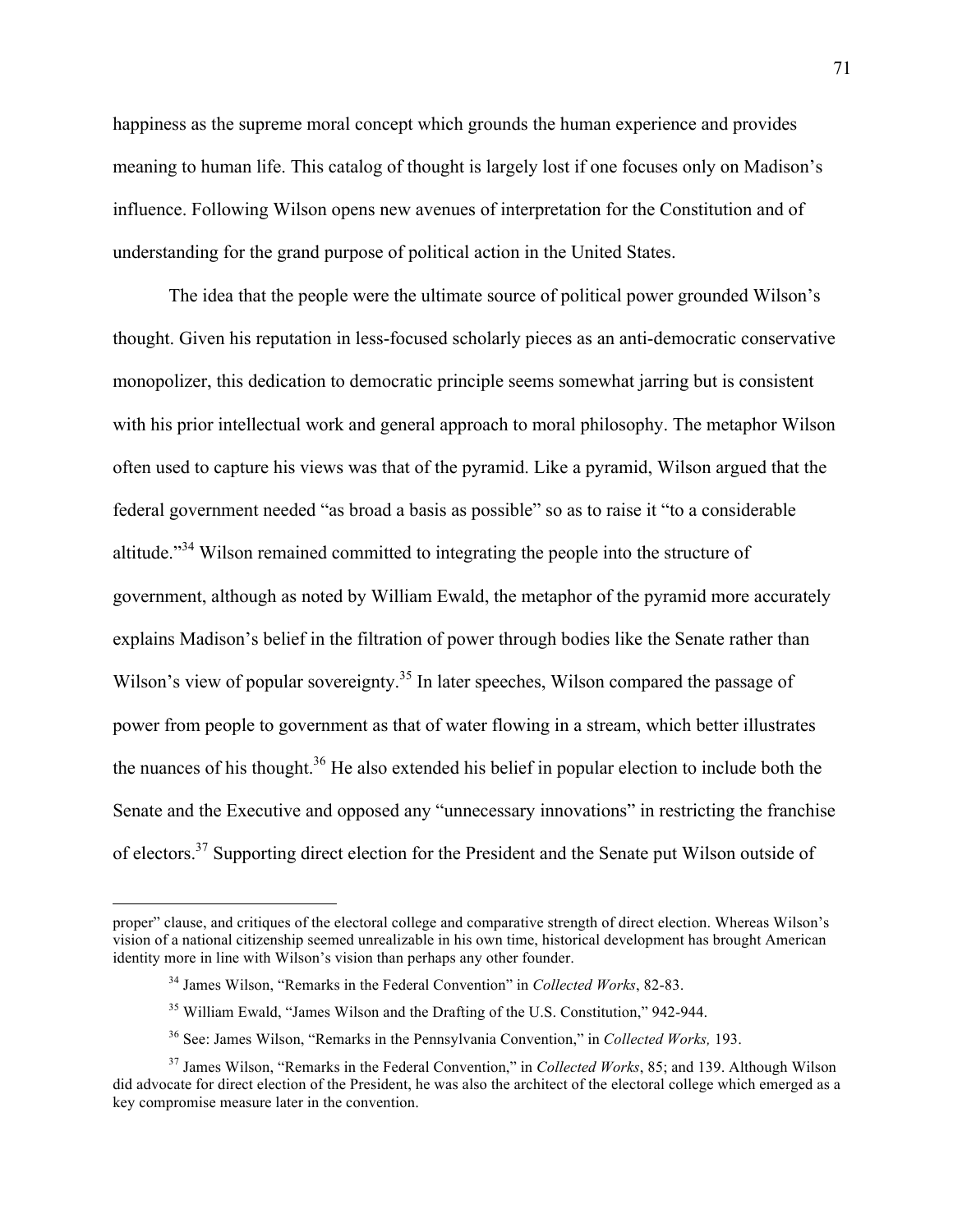the mainstream at the convention considering both plans were rejected, however they aptly demonstrate his commitment to popular sovereignty and the integration of the people's voice into government.

This commitment is an extension and refinement of the core power he assigned to consent in his theory of revolution. Individual participation in government was the key to popular sovereignty, which Wilson saw as critical to the republican experiment. Allowing citizens a voice at all levels of government ensured that government itself "possessed the mind or sense of the people at large" and helped limit the possibility that the government would abuse its power.38 More importantly, individual participation held the key to individual improvement, which Wilson identified as a key purpose of republican government. Countering Madisonian notions, Wilson denied that "property was the sole object…of government and society" arguing instead that "the cultivation and improvement of the human mind was [that] most noble object."<sup>39</sup> As government, driven by the people's voice, sought the common good, the people's voice itself would be refined by participation in government. This relationship connected republican government and happiness –– as people took steps like education and engagement needed to be active citizens in a republic, they would refine their morals, habits, and tastes, ultimately leading them to more moral, prosperous, and thus happy lives. These building blocks, sovereignty and improvement, provided the basis of the pursuit of happiness.

Wilson's work at the convention drew on his already developed notions of how government could aid citizens, which led him to also consistently advocate for an active and powerful national government that would form the American people into "one nation of

 <sup>38</sup> James Wilson, "Remarks in the Federal Convention," in *Collected Works*, 90.

<sup>39</sup> James Wilson, "Remarks in the Federal Convention," in *Collected Works,* 115.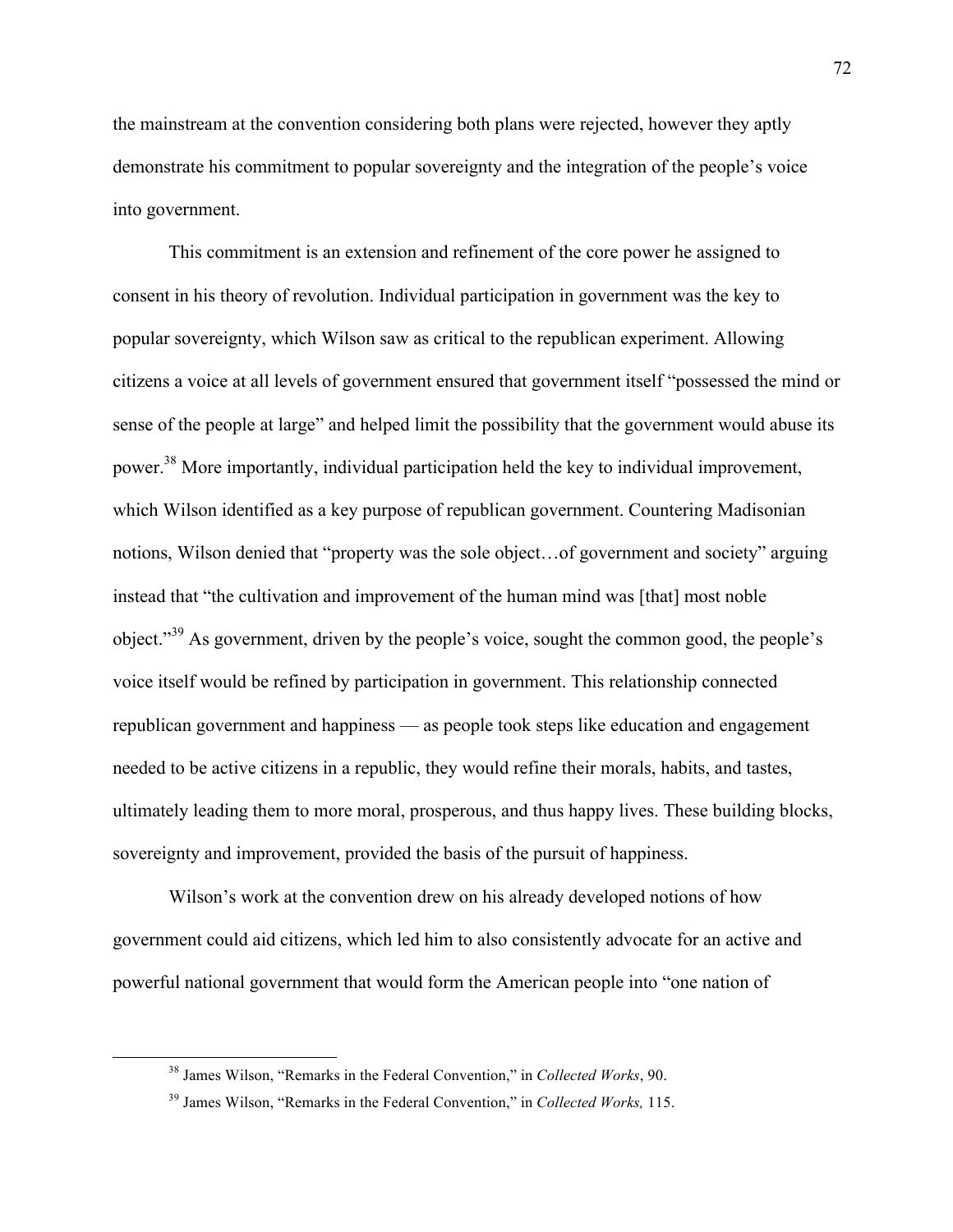brethren."40 In contrast to more locally-minded delegates who believed a strong national government would be anathema to the needs and desires of American citizens, he argued that "A private citizen of a State is indifferent whether power be exercised by the Gen. or State legislatures provided it be exercised for his happiness."41 Wilson recognized that ensuring that government power was directed toward the proper aim of providing for citizens' happiness was as critical for good government as the institutional distribution of power.

Wilson also translated his plan for an active and empowered national government into the design of individual departments. In debate over the executive, it was Wilson, not Madison, who led the convention and first argued for a single executive empowered with a limited set of prerogatives. This proposition generated controversy given that many delegates were concerned that a single executive would inevitably become a monarch. Wilson held firm, responding that a single executive would give the "most energy dispatch and responsibility to the office" while avoiding the pitfalls of Britain through careful choice of which prerogatives to grant the executive.<sup>42</sup> Wilson also advocated for direct election of the president before compromising with a proposal for an electoral college. His preferred mode of selection likely made him more willing to trust an empowered executive than other delegates –– given that the people would choose the president, he had little fear that an executive could override the will of the people and grow tyrannical. By the end of the convention, Wilson's essential vision remained intact and his mark is still evident on the office of the president. Where other delegates sought to dilute power behind layers of procedural constraints, Wilson sought to empower government officials like the president so that they had the latitude needed to act for the common good.

 <sup>40</sup> James Wilson, "Remarks in the Federal Convention," in *Collected Works,* 92.

<sup>41</sup> James Wilson, "Remarks in the Federal Convention," in *Collected Works*, 99.

<sup>42</sup> James Wilson, "Remarks in the Federal Convention," in *Collected Works,* 83-84.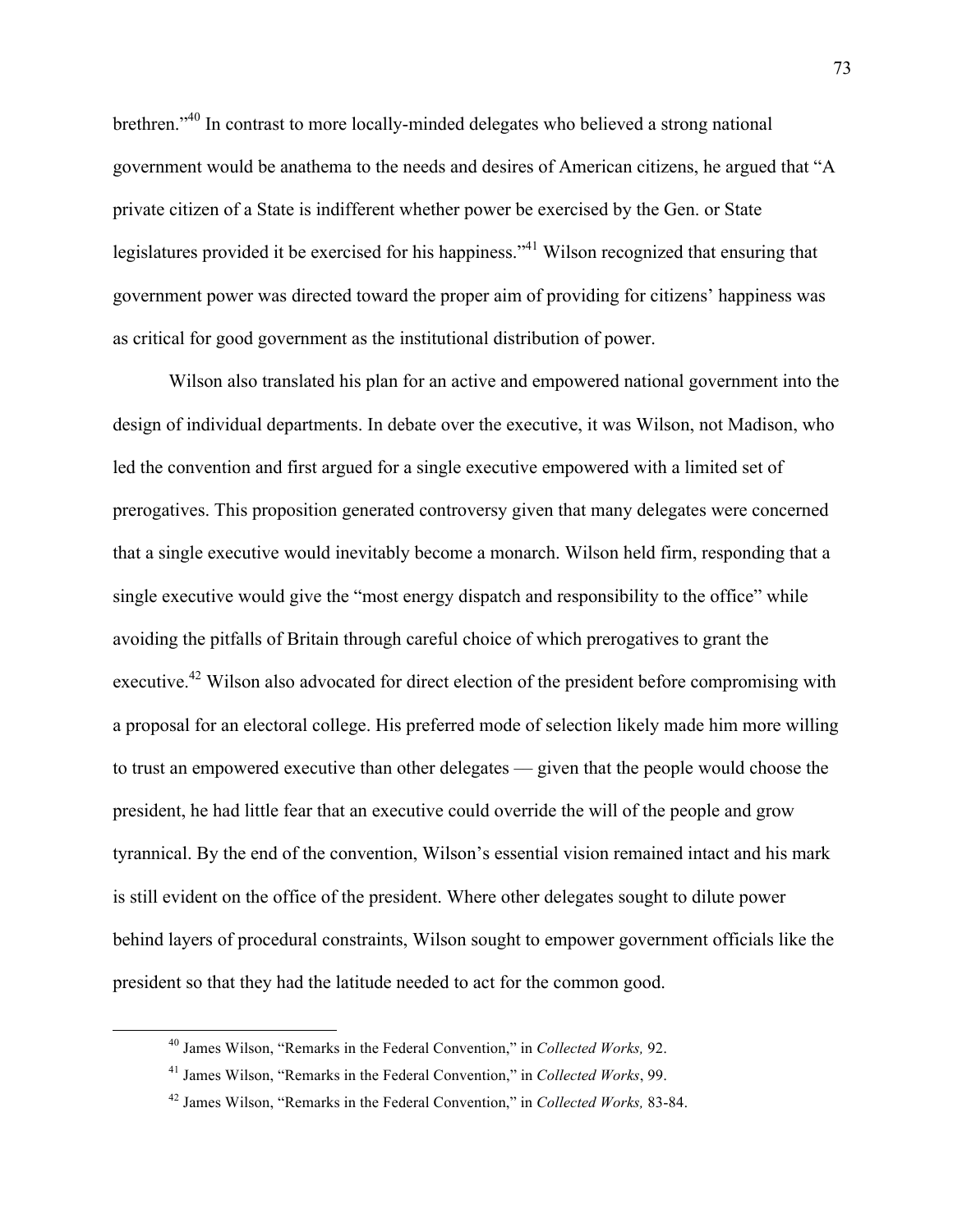By mid-July, the Convention had agreed to a series of propositions but had not yet agreed to any fully-fledged written framework. The job of crafting such a framework fell to the Committee of Detail, of which Wilson was a key member. Despite the importance of the Committee's task, it has not received sufficient coverage in academic explorations of the Constitution.<sup>43</sup> Although their instructions had been merely to compile the various motions and agreements the delegates had made into one document, the committee far exceeded that mandate and inserted new language, much of which made it into the final approved draft.<sup>44</sup> These provisions touched on the major issues dealt with in the convention, ranging from slavery to the scope and power of the federal government. In committee, Wilson worked to inject his own vision of government into each draft and thus through the Committee of Detail, he wielded unmatched influence over the final product of the Convention.

One of those provisions which Wilson inserted is perhaps one of the most important lines of constitutional text to be included in the final document: the necessary and proper clause. Although Southern members on the Committee had sought to limit the power of Congress by strictly enumerating what it could or could not legislate on, Wilson's added clause, stipulating that Congress had the power to "make all laws that shall be necessary and proper for carrying into execution the foregoing powers and all other powers vested…in the government of the

<sup>&</sup>lt;sup>43</sup> For a full narrative of the debates and discussions of the Committee of Detail, see William Ewald, "James Wilson and the Drafting of the U.S. Constitution."

<sup>&</sup>lt;sup>44</sup> The earliest drafts produced by the Committee bear a strong southern influence and were likely produced by Edward Rutledge. These drafts contained tenets strictly enumerating powers for the legislature and several provisions which were pro-slavery including a prohibition on banning the slave trade. These provisions do not reflect Wilson's intentions or thought and they were likely included because Wilson achieved other concessions from the Southern bloc. William Ewald contends that Wilson likely acquiesced to these changes because they would allow him to gain concessions from the other members of the Committee while being unlikely to be approved by the full convention. This strategic calculus was rewarded when most of Wilson's changes were adopted into the final product while almost all of those made by Rutledge were rejected.; See: William Ewald, "James Wilson and the Drafting of the Constitution," 989-992.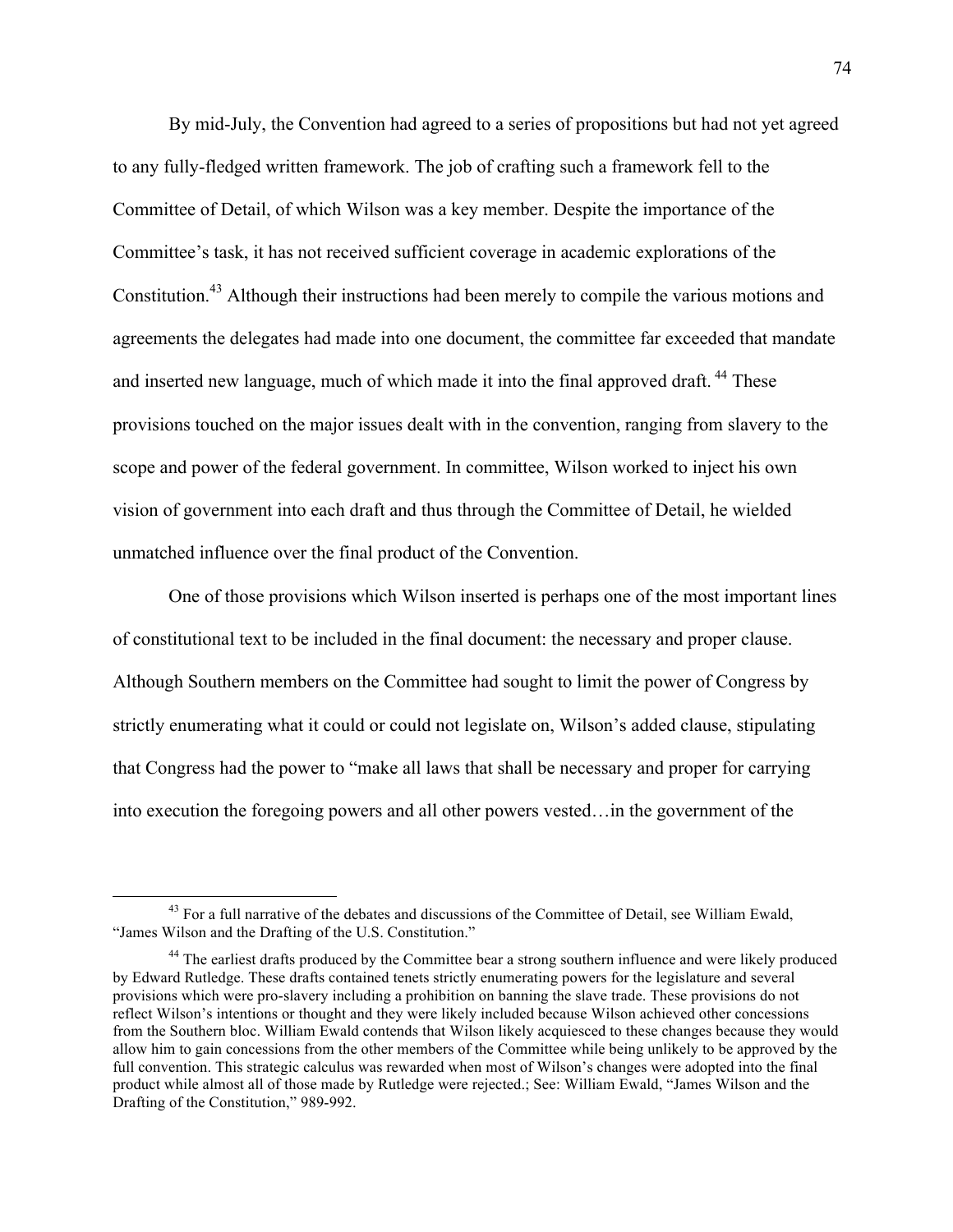United States" dramatically expanded the scope of subjects Congress could legislate on.<sup>45</sup> As far back as during the Imperial Crisis, Wilson expressed a belief that government ought to actively support the endeavors of citizens in order to foster their moral and material development. Later, in the 1780s, Wilson consistently advocated for institutions like a national bank, arguing that the economic impact provided by such institutions would ultimately be "highly advantageous" to the future growth of the United States.<sup>46</sup> Given his experiences in Pennsylvania, it is not surprising that Wilson took steps to give the national government a flexible array of powers.<sup>47</sup> In Wilson's mind, activities like chartering a bank were essential to supporting the development of the country and its citizens. The "necessary and proper" clause represents one way in which he reversed constitutional wisdom that had previously plagued him by ensuring that government could react to diverse situations which might impact the happiness of its citizens.<sup>48</sup>

Other sections added to the final draft delivered by the Committee of Detail support this outlook as well. Critical among these are a set of specific restrictions of state power as well as the Supremacy clause. Perhaps as an answer to the restriction of powers placed on the national legislature, in Article XIII of his draft, Wilson prevented states from actions like conducting foreign diplomacy and taxing imports without the consultation of the national legislature.<sup>49</sup> What

 <sup>45</sup> James Wilson, "Reported by the Committee of Detail," in *Collected Works,* 131.; See also: William Ewald, "James Wilson and the Drafting of the Constitution," 990-992.

<sup>46</sup> James Wilson, "Considerations on the Bank of North America," in *Collected Works,* 79.

<sup>&</sup>lt;sup>47</sup> Wilson's views reflect a wider intellectual debate over constitutionalism which defined American thought at that time: that between older British traditions of a flexible constitution and newer ideas of a fixed written constitution bound by the restrictions of text. Although Wilson was a master of constitutional text, it is also clear that he favored a broad interpretation of constitutional language so as to give governments much needed latitude to act. See also: Jonathan Gienapp, *The Second Creation: Fixing the American Constitution in the Founding Era.* (Cambridge: Harvard University Press, 2018).

<sup>&</sup>lt;sup>48</sup> Based on his writings, Wilson would no doubt be proud that since the founding, the "necessary and proper" clause has been one of the chief legal means through which government has acted.

<sup>49</sup> James Wilson, "Reported by the Committee of Detail," in *Collected Works,* 135.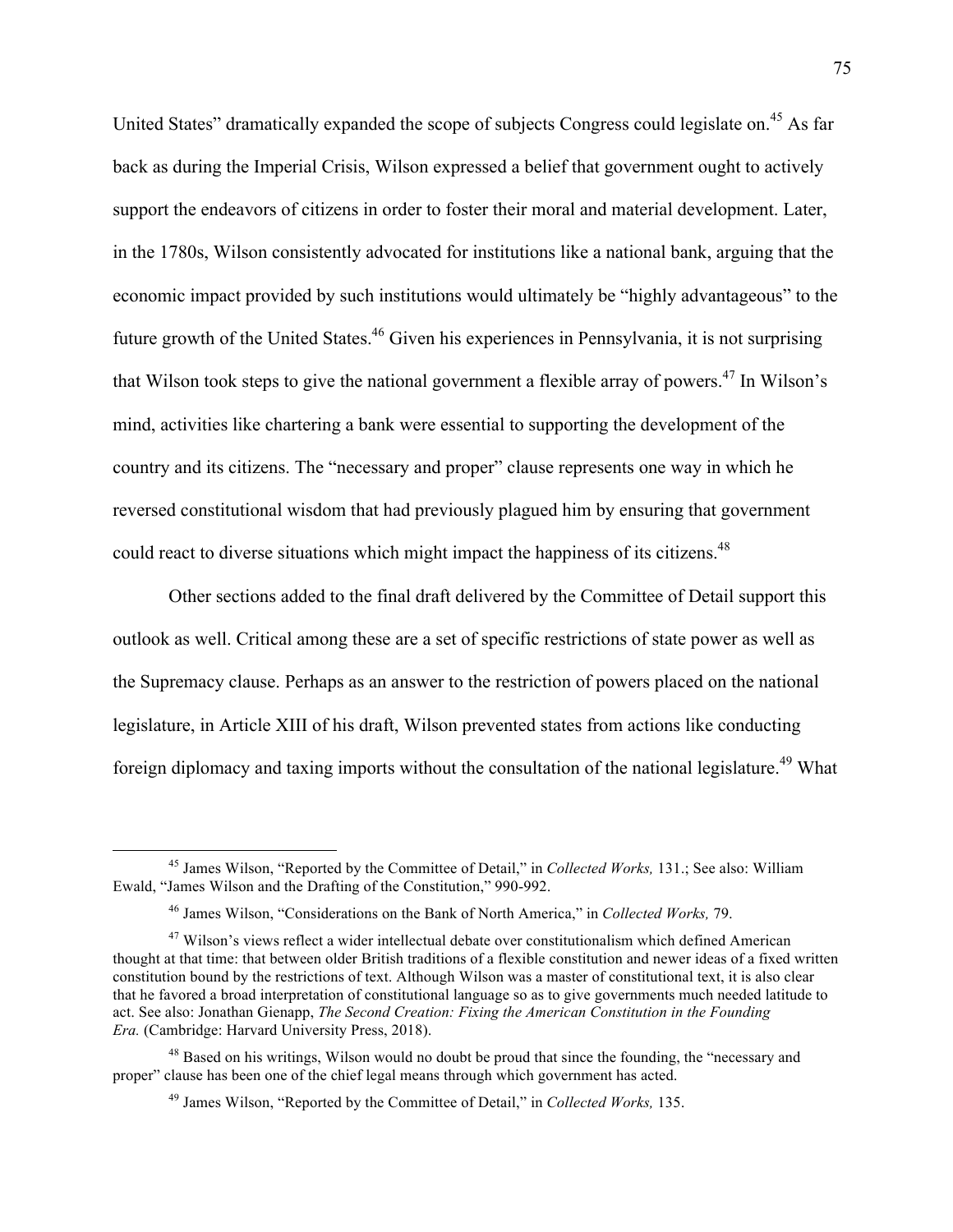would eventually become the "Supremacy Clause" asserted that acts of Congress made under the authority of the Constitution "shall be the supreme law of the several States…any thing in the Constitution or laws of the several States to the contrary notwithstanding."<sup>50</sup> In effect, this clause was designed to bypass a large collection of state laws and provisions which Wilson found incompatible with good government.<sup>51</sup> If the federal government could be designed properly and if that government could then be elevated above previous constitutional forms, then the benefits of good government would spread to all corners of the country. The changes Wilson inserted through committee work did much to establish fluidity of power in the national government in order to give the government the ability to support happiness. Wilson's additions demonstrate how his philosophical attachment to happiness shaped his constitutional visions and together they show what a government devoted to the support of happiness would look like.

The most contentious issue facing the Committee was slavery.<sup>52</sup> Slavery produced immense tension throughout the Convention and threatened to derail the proceedings at several points. Scholars have demonstrated the myriad ways in which the South was accommodated during the Convention and the myriad ways in which Constitutional provisions were used to support slavery following ratification.<sup>53</sup> This work should not be discounted and provides an essential window through which to view the Convention and political life in revolutionary America. However, this work falls short in evaluating the intentions and mindsets of those

 <sup>50</sup> James Wilson, "Reported by the Committee of Detail," in *Collected Works,* 132.

<sup>51</sup> William Ewald, "James Wilson and the Drafting of the Constitution," 991-992.

 $52$  This is true of the period more generally as well. For the most influential work on slavery in the colonial and revolutionary period see: Edmund S. Morgan, *American Slavery, American Freedom*, (New York: Norton, 1975). Morgan argues that the development of freedom and slavery in the American colonies were mutually dependent.

<sup>53</sup> See especially: David Waldstreicher, *Slavery's Constitution: From Revolution to Ratification,* (New York: Hill and Wang, 2009).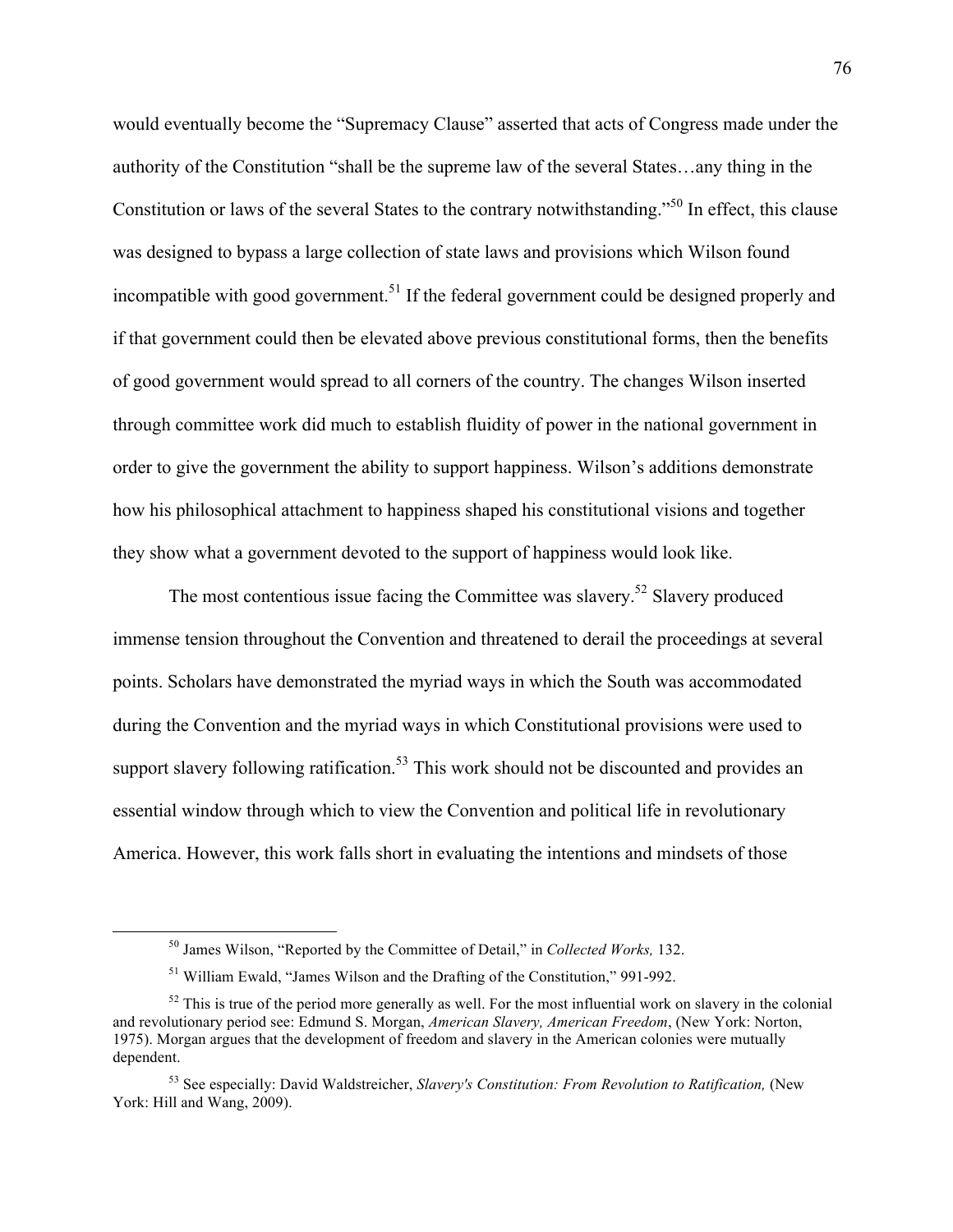framers who were opposed to slavery as they drafted the document. Intense focus on the ways in which the Constitution was utilized to uphold slavery after its adoption obscures the original intent of the framers with regard to the issue by substituting the actions of later actors for their own.

Certain historians have defended the document's anti-slavery credentials along these lines.<sup>54</sup> They contend that by the virtue of not explicitly recognizing "property in man," the Constitution was anti-slavery at heart and provided the platform for abolitionist activity in the Early Republic.<sup>55</sup> While this argument overstates the true anti-slavery sentiment present at the Convention, it does better capture the notion that many delegates did believe that they had set slavery on the path to extinction and thus the Constitution should not necessarily be viewed as pro-slavery at its core. Instead, its pro-slavery reputation is more a product of the politics of the Early Republic than the best intentions and hopes of the framers. This is an especially salient lens under which to consider Wilson.

No physical state could contradict Wilsonian visions of happiness more than that of chattel slavery. Throughout his career, however, Wilson left an ambiguous record on the issue. He advocated against slavery at various points but enslaved an individual, Thomas Purcell, for much of the Revolutionary period.<sup>56</sup> Like many founders, Wilson underwent an evolution of thought over the course of his career and his anti-slavery views hardened. In debate over the Articles of Confederation, he spoke about it as harmful to society and told delegates "it was their duty to lay every discouragement on the importation of slavery" to the nascent United States."

<sup>&</sup>lt;sup>54</sup> Sean Wilentz, *No Property in Man: Slavery and Antislavery at the Nation's Founding, (Cambridge:* Harvard University Press, 2018).

<sup>55</sup> Sean Wilentz, *No Property in Man,* Introduction.

<sup>56</sup> Nicholas Pedersen, "The Lost Founder: James Wilson in American Memory." *Yale Journal of Law & the Humanities* 22, no. 2 (2010), 275.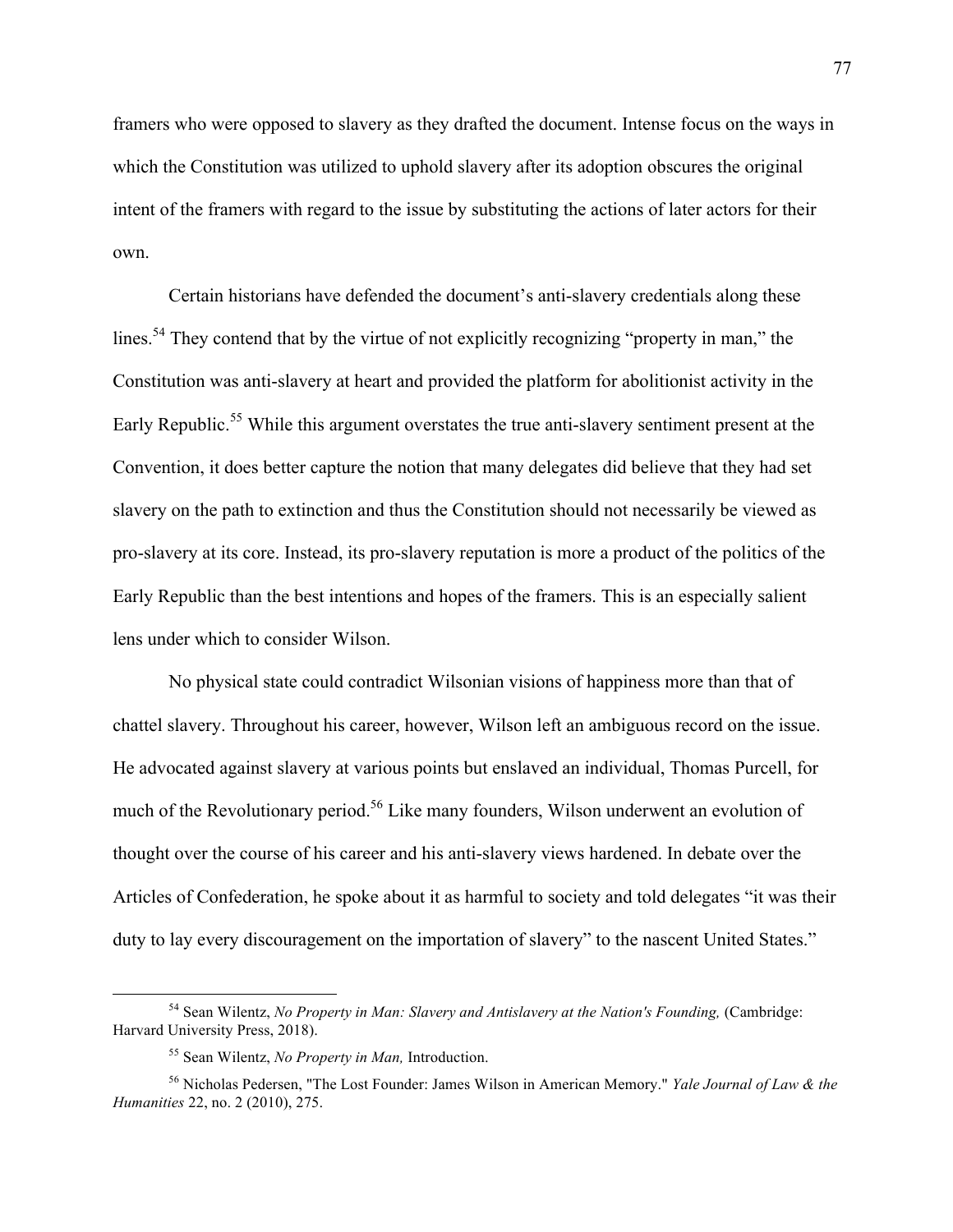During this speech, however, he spoke almost exclusively about its effect on white citizens rather than recognizing enslaved individuals. <sup>57</sup> In his law lectures in the 1790s, however, he offered a stronger repudiation of slavery, declaring it "repugnant to the principles of natural law, that such a state should subsist in any social system." Furthermore, he found justifications for slavery "to be built upon a false foundation" because the law "protects all."<sup>58</sup> By the end of his career, he recognized the legal humanity of the enslaved. Wilson freed Thomas Purcell in 1794, which is consistent with the stronger stance he took on slavery later in his career and helped belatedly align his actions more closely with his rhetoric.

Wilson's work at the Convention was similarly mixed. Throughout the proceedings, he spoke against the pro-slavery bloc and sought to limit the power granted to it. In a speech on the 3/5 compromise, he argued if enslaved people were to be counted for representation as people then they must be "admitted on an equality with White Citizens" and if they were to be included as property then there was no sense in admitting enslaved individuals for the purposes of representation while not recognizing other forms of property as well.<sup>59</sup> This position shows that at least rhetorically, Wilson was willing to extend citizen-sovereignty to Black individuals: should representation be granted on their behalf, they ought to have the full rights of citizens. Later in the Convention, he helped limit the enforcement of the fugitive slave clause, expressed disapproval of the slave trade, argued against providing special benefits to slave traders and importers and noted that "the abolition of Slavery seemed to be going on in the U.S. [and] that

 <sup>57</sup> Worthington Chauncey Ford, ed., *Journals of the Continental Congress, 1774-1789. Edited from the Original Records in the Library of Congress,* vol. 6, (Washington: GPO, 1906), 1100-1101. Nicholas Pedersen, "The Lost Founder," 273.

<sup>58</sup> James Wilson, "Remarks in the Federal Convention," in *Collected Works*, 1077.

<sup>59</sup> James Wilson, "Remarks in the Federal Convention," in *Collected Works*, 113.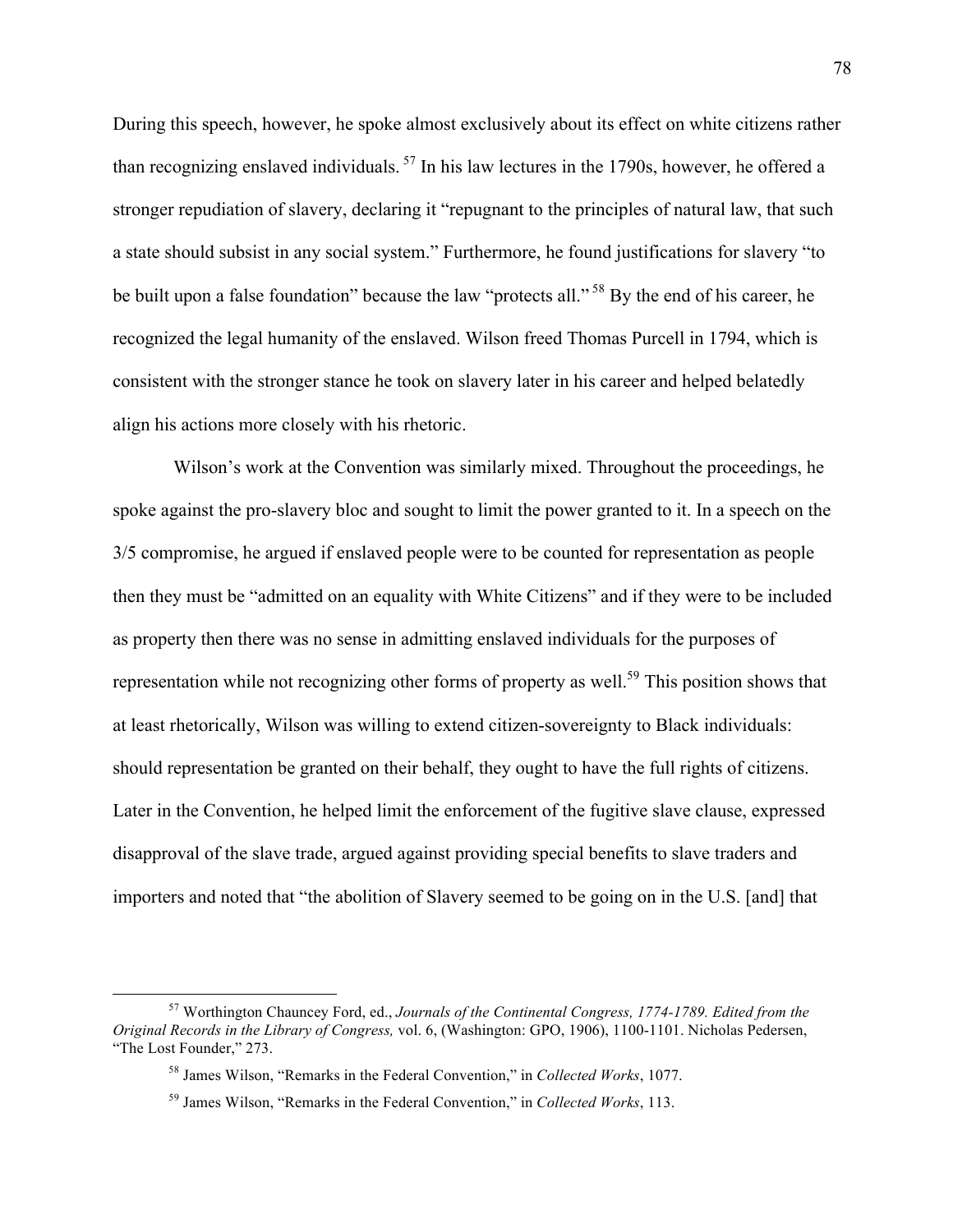the good sense of the several States would probably by degrees compleat it."<sup>60</sup> At least when expressing his own views, Wilson showed an unwillingness to accept the logic of enslavement and expressed a firm hope that slavery would soon be abolished.

Despite his personal opinions, Wilson helped broker critical compromises which sustained slavery. He valued the completion of the Constitution more than abolition. As the convention reached a conclusion, he "urged [it to] dispatch its business" and "leav[e] the [3/5] clause as it stands." To achieve federal union, Wilson was willing to cede ground to Southern delegates. $^{61}$  The sad irony was that Wilson was likely willing to compromise because he assumed that slavery would be a temporary nuisance which Congress would abolish soon after being empowered to do so. He argued at the Pennsylvania Ratifying Convention that the document provided "the foundation for banishing slavery out of this country."62 It was clear that Wilson both hoped for the end of slavery and believed that it was in sight. Because of this, he felt that empowering the national government was more critical than proactively ending slavery. That Wilson and the other founders were wrong on this count and therefore their carefully laid compromises helped sustain slavery for the next 80 years, was one of the great tragedies of the Founding. Ultimately, Wilson's interaction with slavery at the Convention reminds that the experience of happiness remained racially limited during the Founding Era.

Following the delivery of the Committee of Detail's draft, the Convention's activity was frantic. Delegates needed a quick conclusion to their work in order to maintain public confidence. This attitude helps explain the pinch Wilson expressed regarding compromise on

 <sup>60</sup> James Wilson, "Remarks in the Federal Convention," in *Collected Works*, 153.

<sup>61</sup> James Wilson, "Remarks in the Federal Convention," in *Collected Works*, 113; 153.

<sup>62</sup> James Wilson, "Remarks of James Wilson in the Pennsylvania Convention" in *Collected Works,* 210. This speech further supports Wilson's personal opposition to slavery.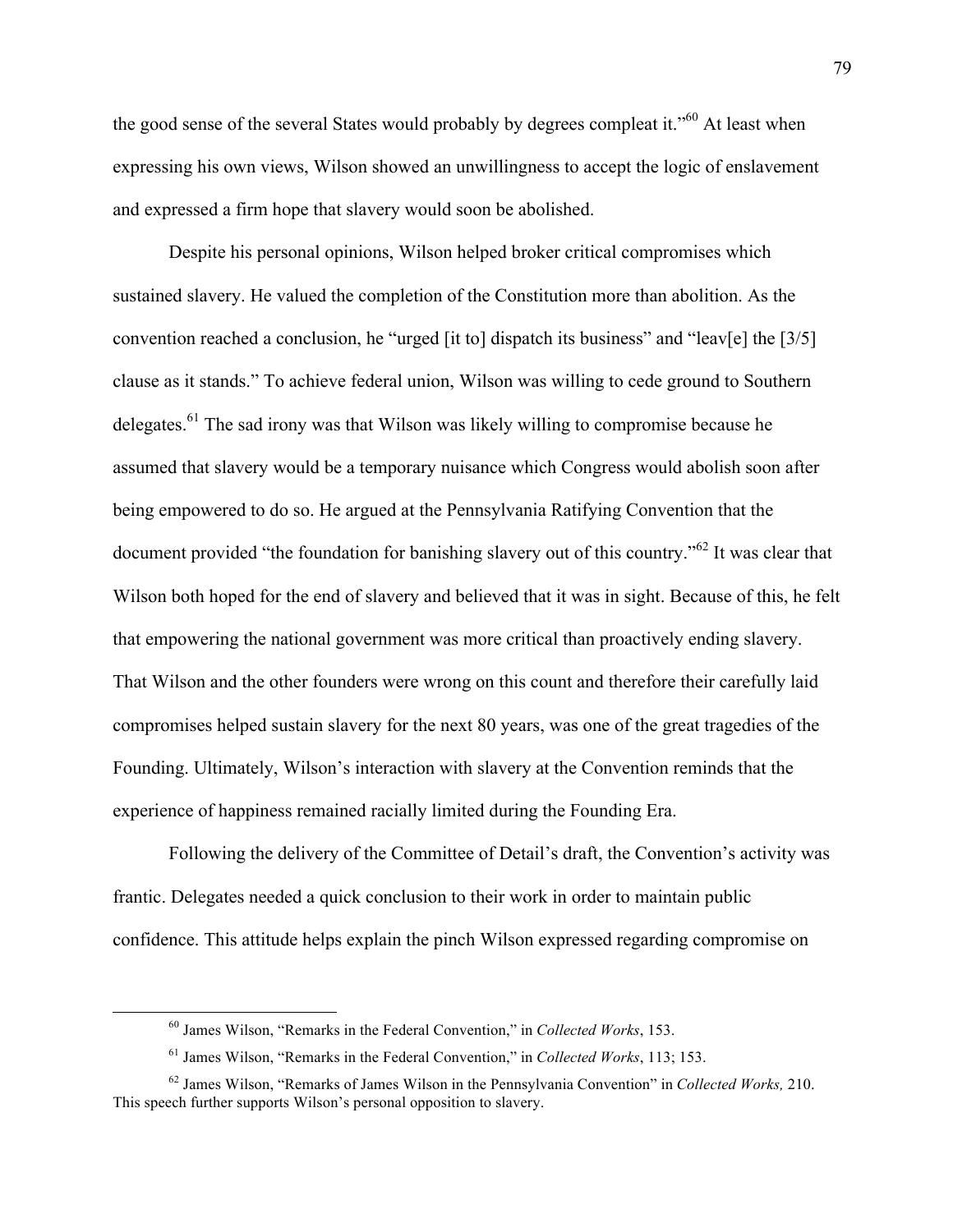slavery –– that issue, along with a host of others, was dealt with in a flurry of action designed to conclude the deliberations as quickly as possible. Even so, by the end, there was much that Wilson could be proud of in the final product. The final design of the presidency reflected his vision for the executive branch and he also won key procedural victories regarding the composition of the legislative branch. More importantly, Wilson innovatively inserted his own key constitutional and political theory into the document. These insertions helped craft a government focused on the individual and individual happiness. It also ensured that government itself was sufficiently empowered to enact measures to promote that happiness. In doing so, Wilson adopted constitutional language which incorporated the philosophical training that grounded his worldview, the theory of revolution he developed in the 1760s and 1770s, and his experiences under the 1776 constitution into a cogent theory of government. By following Wilson and not Madison, one sees a republic founded not on the control of faction or balancing of interests but rather on the principles of happiness.

Wilson's constitutional vision continued to evolve following the signing of the Constitution on September 17, 1787. It is important to study his actions during the ratification debates because although the text of the Constitution was fixed in the Convention, the interpretation of that text was not.<sup>63</sup> Ratification provided a chance for men like Wilson to insert their own values into the meaning of the text. Moreover, the ratification process forced those in favor of adopting the Constitution to articulate and defend a coherent philosophical theory of government which is useful for determining Wilson's constitutional outlook. Wilson emerged as one of the most influential leaders championing support for ratification and his speeches delivered during this time present one of the clearest articulations of "federalism" as an ideology

 <sup>63</sup> Jonathan Gienapp, *The Second Creation,* Introduction.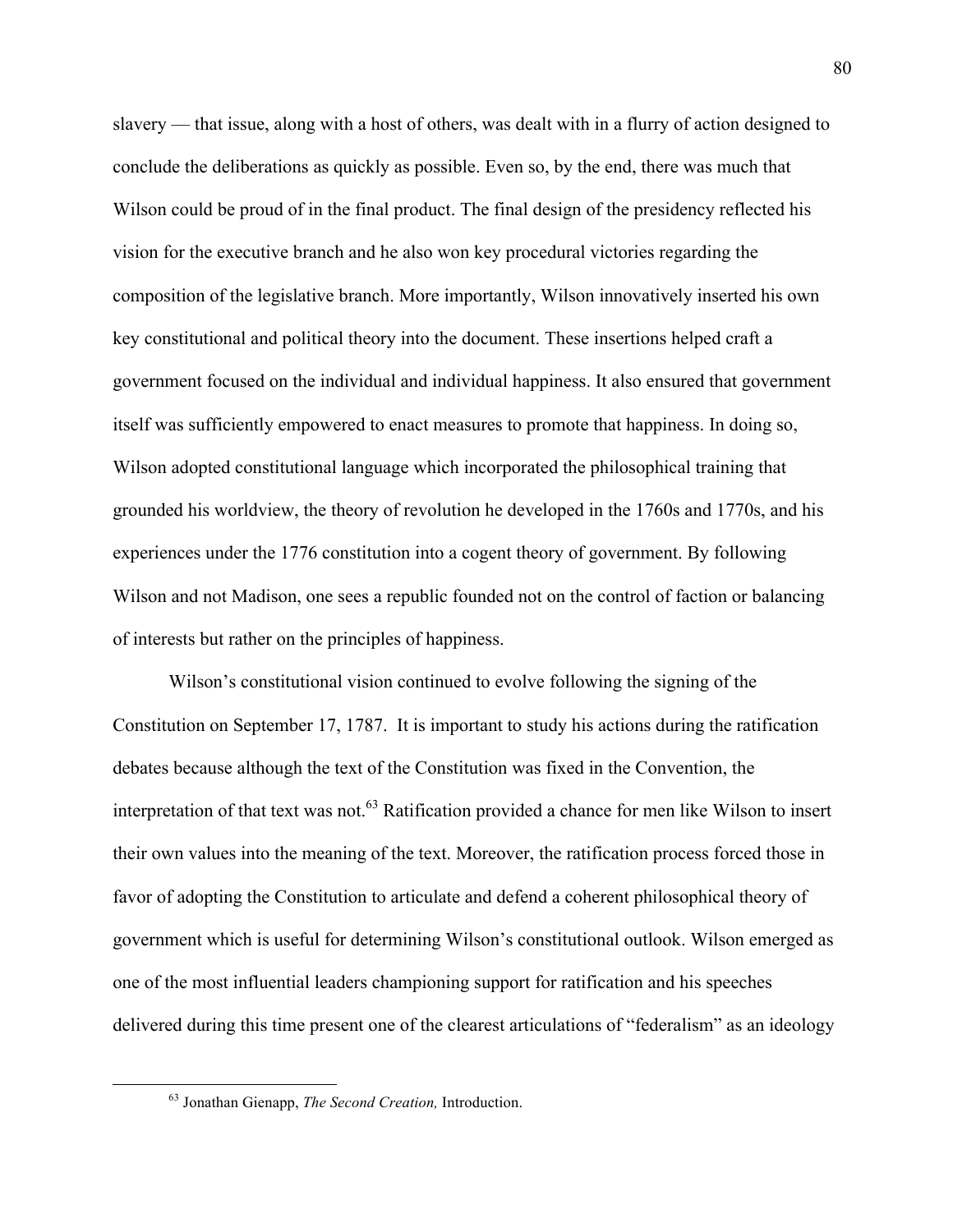as well as of the wider meaning he ascribed to the Constitution.<sup>64</sup> Through his work following the convention, we gain a better understanding of Wilson's approach to the Constitution.

Gordon Wood's *Creation of the American Republic* offers the classic account of ideological Federalism.<sup>65</sup> He argues that it was primarily concerned with extending revolutionary debates regarding sovereignty and the familiar struggle between power and liberty. As part of their strategy to win support, Wood argues that Federalists transformed the idea of "imperium ad imperio" by emphasizing that the Constitution placed sovereignty in the great body of the people.<sup>66</sup> They also collapsed the opposition between power and liberty, arguing that in a government founded on the strength of the people, power in government protects liberty.<sup>67</sup> Wood argues that these arguments appropriated the Revolution's tradition of democratic radicalism to create a new strand of constitutional thought representing "the end of classical politics" and the rise of a new liberal political ethos in the American tradition.<sup>68</sup> Furthermore, he aruges that the constitutional era as a whole should be considered as a fundamental struggle "between aristocracy and democracy."<sup>69</sup>

However, if one adopts the criterion of happiness, then conclusions can be drawn outside of Wood's structured transition from classical republican to liberal. Wilson's arguments can be

 <sup>64</sup> Gordon Wood, *Creation of the American Republic*, 530-531.

<sup>&</sup>lt;sup>65</sup> Wood's account adds much to our understanding but is highly theoretical. For a more rounded approach to ratification, see: Pauline Maier, *Ratification: The People Debate the Constitution, 1787-1788.* (New York: Simon and Schuster, 2010).

<sup>66</sup> Imperium ad imperio, meaning a "government within a government" was a popularly held political idea that there could only be one supreme sovereign in a polity. This logic was used to criticize the Constitution.

<sup>67</sup> Gordon Wood, *Creation of the American Republic*, Chapter XIII.

<sup>68</sup> Gordon Wood, *Creation of the American Republic,* 606-615. Wood argues that the "American Science of Politics" defeated an age-old problem in republican thought by minimizing individual virtue as an essential element of republican stability. Interestingly enough, he uses a quote from Wilson to make this claim which I argue is a misreading of Wilson's emphasis, given his attention to the cultivation of the personal virtue of happiness.

<sup>69</sup> Gordon Wood, *Creation of the American Republic,* 485.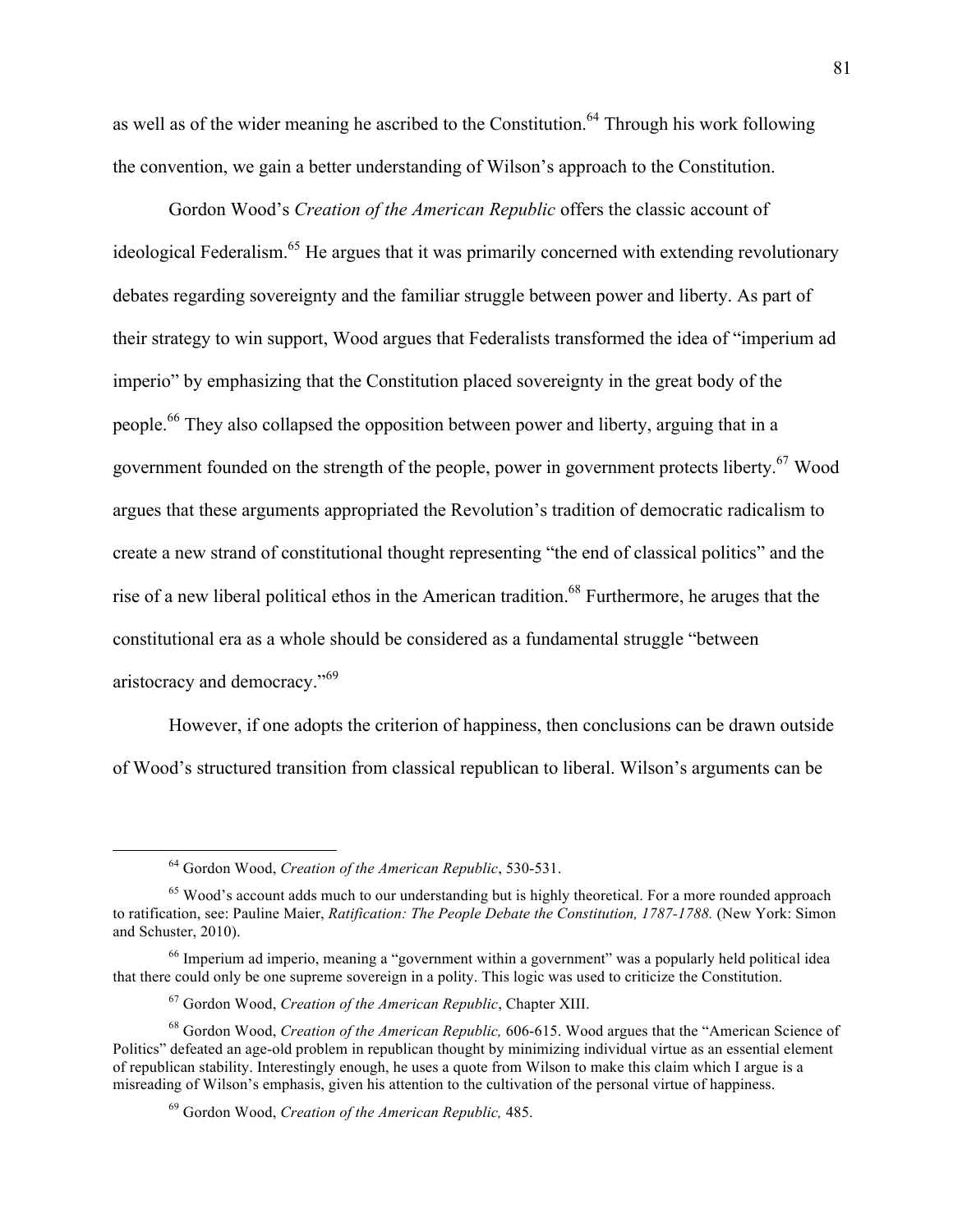read not as part of a protoliberal corpus of work designed to separate individual interest from the common good, but rather as the culmination of a new moral republicanism centered on the pursuit of individual advancement and fulfillment. His devotion to popular sovereignty, which he reinforced during ratification, as a core tenet of government also rebuts Wood's claim regarding aristocracy. Although there were certainly Federalists who made aristocratic arguments, Wilson's peculiar approach to constitutional thought illustrates how the institutions favored by Federalists could be utilized for individual empowerment as much as aristocratic restraint.<sup>70</sup>

Wilson delivered the first major argument in favor of ratification in a speech outside of the Pennsylvania Statehouse on October 6, 1787. The "State House Yard Speech," even more than the more famous and better studied *Federalist* papers, "captured most people's imaginations" and generated sentiment in favor of ratification.<sup>71</sup> Although the speech is not as helpful for understanding the origins and peculiarities of Wilson's thought because he primarily responds to others' criticisms of the document, it does help to set a foundational understanding of his justifications for various provisions of the document. In the speech, Wilson categorized the Constitution as a grant of specific powers by the people to a new federal government empowered to meet the general interest of the people. "Everything that is not given" Wilson explained, "is reserved" to the people.<sup>72</sup> This critique was designed to answer calls for a bill of rights as well as to justify the specific powers given to the government. Because each power was designed to meet and ensure the general interest, an overreach of power would be impossible. Similarly,

 $70$  Two notable examples of aristocratic speeches made by Federalists in the Convention were Alexander Hamilton's "Plan of Government" speech on June 18, and Gouverneur Morris' speech on the Senate delivered on July 2. See: Max Farrand, ed. *The Records of the Federal Convention of 1787*, vol. 1. (New Haven: Yale University Press, 1911), 282 – 293.; and 511-514.

<sup>71</sup> James Wilson, "Remarks in Pennsylvania Convention," in *Collected Works,* 171.; Bernard Bailyn, *The Ideological Origins of the American Revolution,* 50<sup>th</sup> Anniversary ed., (Cambridge, Mass.: Belknap, 2017), 328.

<sup>72</sup> James Wilson, "Remarks in Pennsylvania Convention," in *Collected Works,* 173.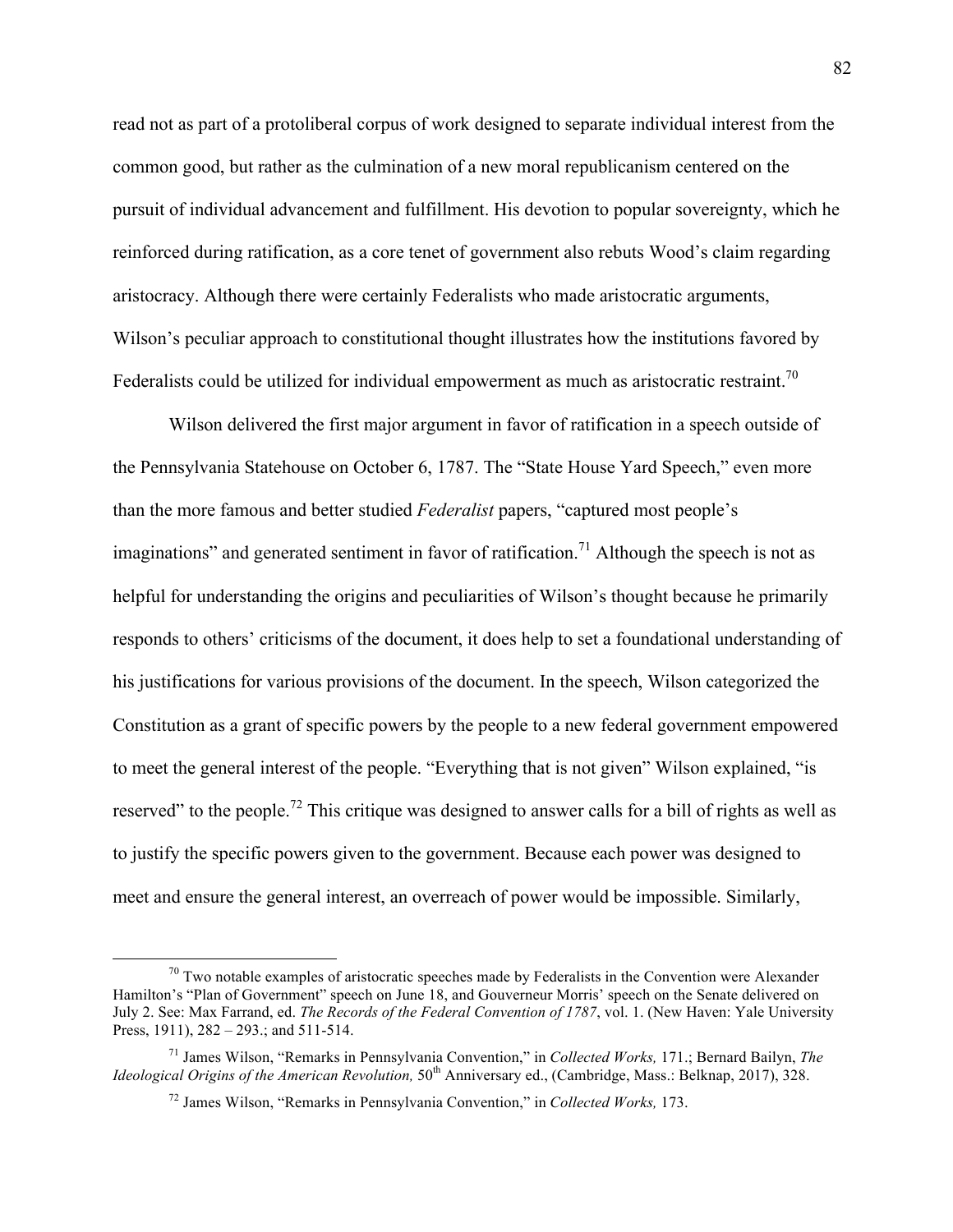although there was much concern that the Constitution's institutional design (particularly the Senate) would lead to the establishment of an aristocracy, Wilson felt this to be an impossibility because under the Constitution, all power is derived from the people. As such, any person seeking distinction or office needed to gain their support first.<sup>73</sup> Wilson's speech ended with a partial reflection on the potential offered by the Constitution: "It is the nature of man to pursue his own interest in preference to the public good," he opined, but through the Constitution, citizen's energies would "turn the stream of influence and emolument into… new channel[s]," offering new hope for a republican future. The Constitution may not be perfect in an absolute form, he closed, but it was the "best form of government which has ever been offered."<sup>74</sup> Although designed for a mass audience, Wilson's justification for ratification contained several hallmarks of his constitutional vision, including popular sovereignty, empowered government, and the transformational potential of republican political culture.

At the Pennsylvania Ratification Convention, Wilson had more space to fully expand on his views on government and the underlying logic behind them than he had in any previous forum. In this convention, Wilson was unparalleled in terms of education, reputation, and familiarity with the matters at hand. As one of the foremost architects of the system at the Federal Convention, it fell to him to do the heavy rhetorical lifting among the pro-ratification bloc of delegates. Although ratification was almost guaranteed by the convention's robust Federalist majority, Wilson not only ably defended the document against strident criticism from vocal Anti-Federalists, but also successfully built a strong case for it on its own merits.

 <sup>73</sup> James Wilson, "Remarks in Pennsylvania Convention," in *Collected Works,* 174.

<sup>74</sup> James Wilson, "Remarks in Pennsylvania Convention," in *Collected Works,* 176-177.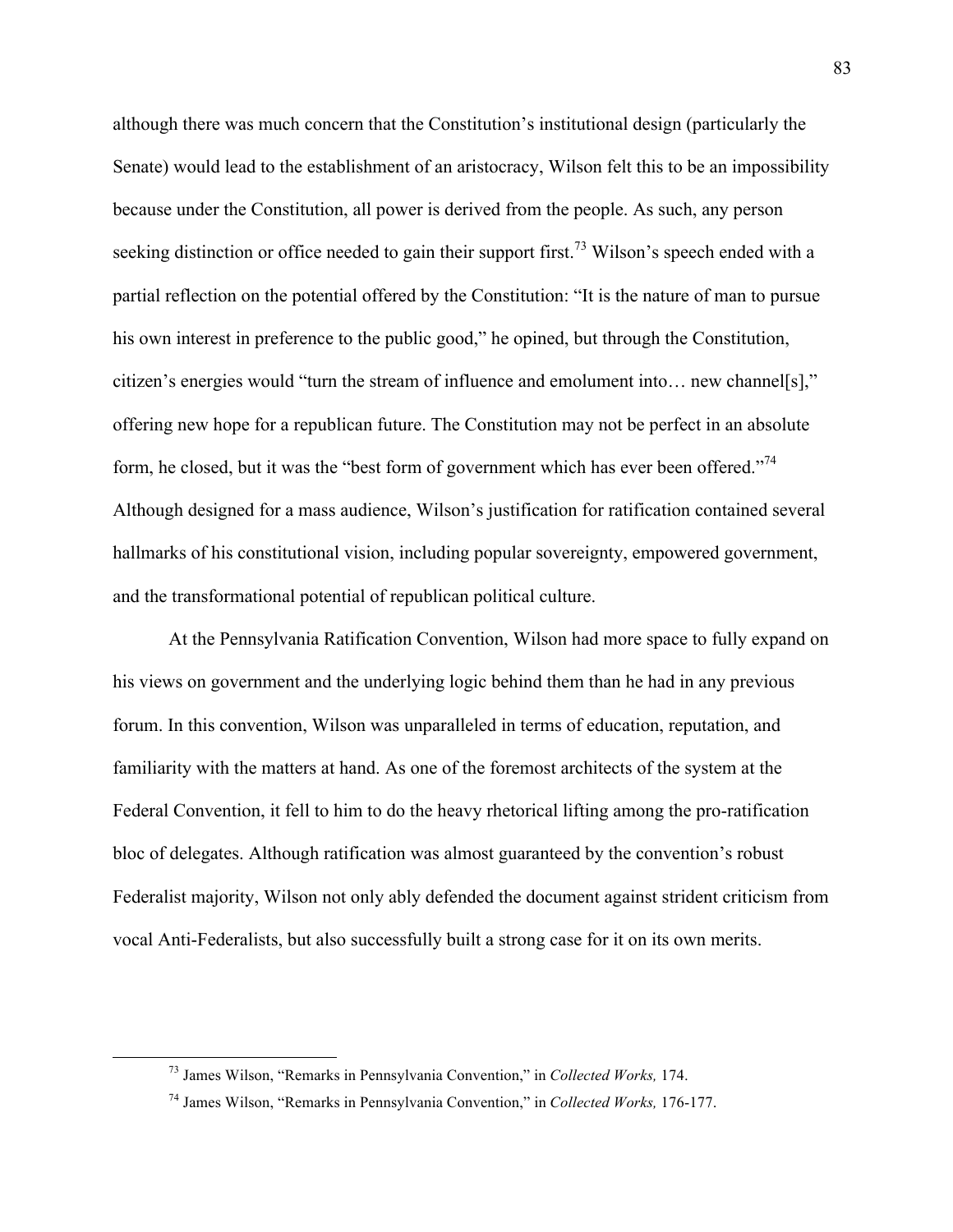In his first speech to the Convention he approached constitutional thought broadly. He reminded the delegates that the Constitution provided both for current citizens and the "myriads of the human race" yet to be born who would eventually spread across the American continent.<sup>75</sup> The American people, he said, possess a "warm and keen sense of freedom and independence" coupled with a "sound sense" for what would "best promote their freedom and happiness."<sup>76</sup> It was the task of the delegates to the Federal Convention and also those in the hall listening to Wilson to ensure that government cultivated and improved that "sound sense" in order to best support their happiness. Wilson grounded discussion in his own dearly held principles which, to him, provided both justification and order to the new system. This is especially important because, as Wilson noted, this was the first historical moment where people were "assembling voluntarily, deliberating fully and deciding calmly concerning [their] system of government."<sup>77</sup> Government was for the people and under the new system, power emanated like rays from the sun from the people to their government.<sup>78</sup>

At the Federal Convention, the transactional nature of debates often limited both the scope and content of Wilson's speeches and actions. At the Pennsylvania Convention, however, he had more latitude to connect constitutional provisions with fundamental principle, allowing for a better understanding of his motivations. Underlying all of it is a specific approach to human nature. "The nature of man is to live in a state of society" he noted, which in turn requires civil restraint to subsist. "Civil government is necessary to the perfection and happiness of man" and

 <sup>75</sup> James Wilson, "Remarks in Pennsylvania Convention," in *Collected Works,* 178. Wilson always possessed an expansionist view of the American future. Like other members of the Founding Generation, Wilson repeatedly minimized the presence of Native peoples in the Ohio Valley and West in order to rhetorically present America's promising republican future.

<sup>76</sup> James Wilson, "Remarks in Pennsylvania Convention," in *Collected Works*, 179.

<sup>77</sup> James Wilson, "Remarks in Pennsylvania Convention," in *Collected Works,* 182.

<sup>78</sup> James Wilson, "Remarks in the Pennsylvania Convention," in *Collected Works*, 180.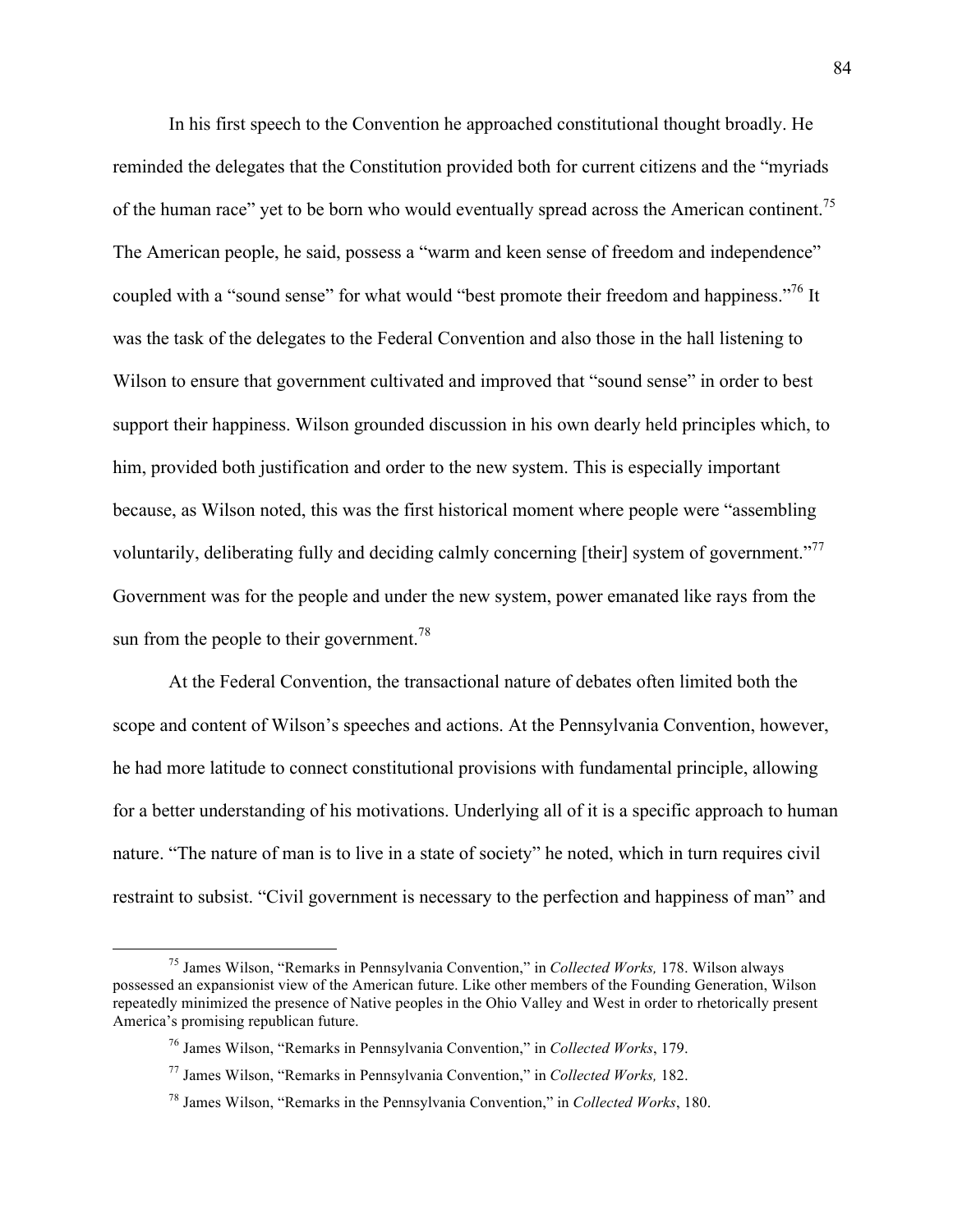so man needed to institute government to fulfill their potential and purpose.<sup>79</sup> Of the options for government facing Americans, only one, the extended federal republic contained in the Constitution, could provide government with the power and flexibility needed to ensure citizens' happiness and society's tranquility while not sacrificing civil liberties.<sup>80</sup> Under an extended federal republic like that devised by the Federal Convention, he assured delegates that "liberty will reign triumphant" and freedom will be secured for coming generations.  $81$ 

For this to succeed, however, sound general principles needed to guide government. For Wilson, of course, that meant first grounding the strength of government in popular sovereignty. He recognized it as inevitable that all governments must be ruled by a supreme and absolute power. The genius of the American republic, however, was that "the supreme absolute and uncontrollable power remains in the people.<sup>382</sup> Although distinct "streams [running] in different directions," separated that power, the ultimate source remains the "one abundant fountain": the people.<sup>83</sup>

This fact illustrates both the supreme advantage and the critical anxiety of Wilson's approach to government. In a government of the people, "there is a remedy for every distemper in government," so long as "the people are not wanting."<sup>84</sup> "For a people wanting to themselves," however, "there is no remedy."<sup>85</sup> For Wilson, government remained a project of self-reclamation. Although the people had the power to change and shape their government and could always

 <sup>79</sup> James Wilson, "Remarks in the Pennsylvania Convention," in *Collected Works,* 186.

<sup>80</sup> James Wilson, "Remarks in the Pennsylvania Convention," in *Collected Works,* 185-188.

<sup>81</sup> James Wilson, "Remarks in the Pennsylvania Convention," in *Collected Works,* 187.

<sup>82</sup> James Wilson, "Remarks in the Pennsylvania Convention," in *Collected Works*, 191.

<sup>83</sup> James Wilson, "Remarks in the Pennsylvania Convention," in *Collected Works,* 193.

<sup>84</sup> James Wilson, "Remarks in the Pennsylvania Convention," in *Collected Works,* 192.

<sup>85</sup> James Wilson, "Remarks in the Pennsylvania Convention," in *Collected Works*, 192.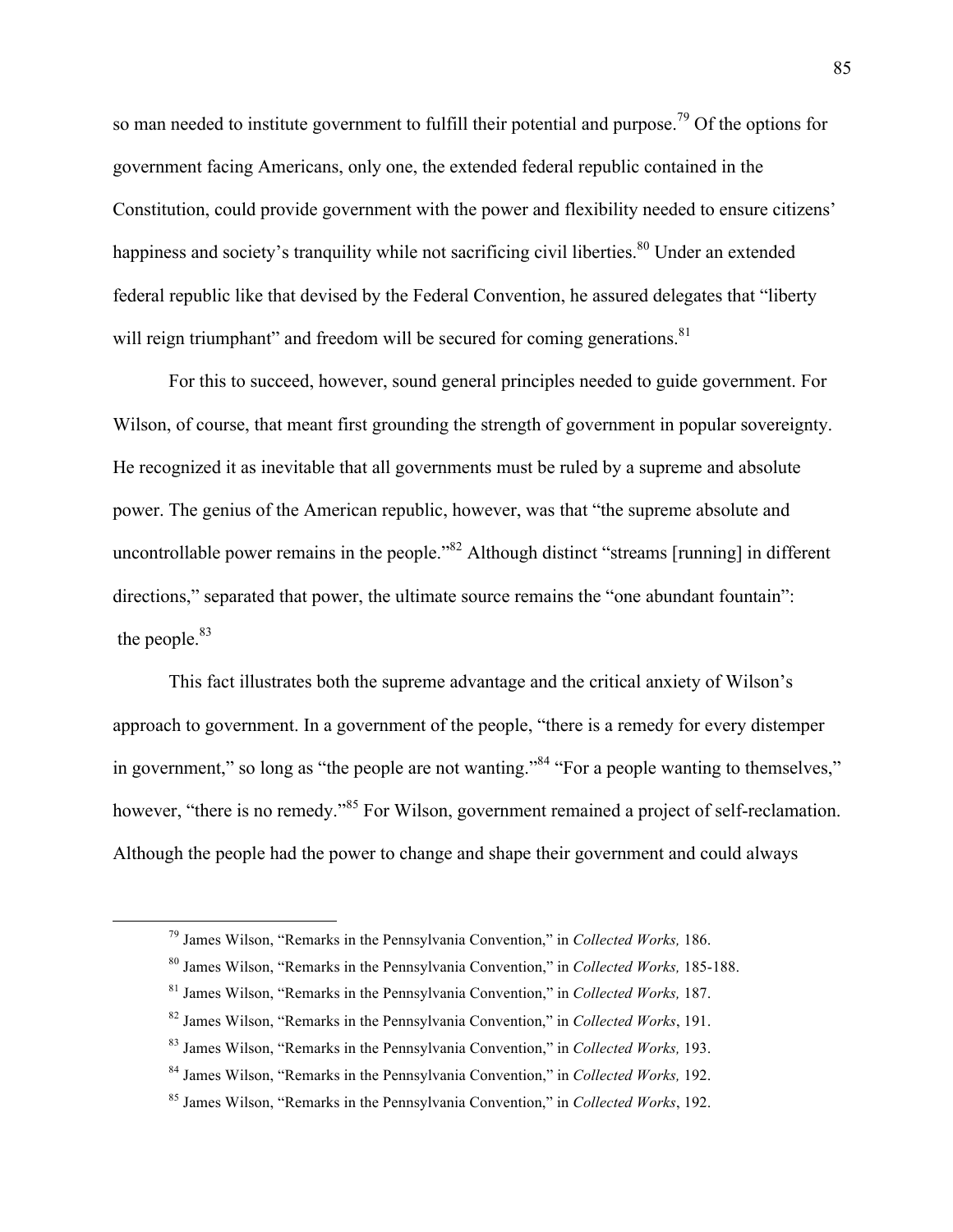ensure that government served the national interest and promoted happiness, the ultimate success of government depended on the people aspiring to higher levels of moral reasoning and conduct.

Wilson extended this logic to cover pertinent issues raised by other delegates, including representation. He answered calls that representatives in Congress would not be tied closely enough to the needs of their constituents to ensure that corruption would not take hold. Wilson found this suggestion somewhat ludicrous. In the national government, he told delegates, the scope of representation was not critical as in state governments; national representatives would make decisions based on the general need to improve the happiness of all citizens.<sup>86</sup> It was their attention to these needs and not their attachment to their locality that would prevent corruption. Such a contention reveals that Wilson had high hopes for the moral character of future citizens. He fervently believed that through participation in the newly designed republican system, moral feeling would be elevated along with the general wellbeing of the population.

Throughout the ratification process, Wilson challenged others to see the Constitution as he did: as a complete system with a purpose larger than the sum of its individual statutes and collected language. $87$  Wilson's continually expansive view of the task before him led him to see the Constitution as "a certain and solid foundation" for meeting the ends of society and ensuring prosperity.88 This could only be done by giving attention to the principles of happiness realized through good government. His "closing argument" for ratification emphasized that fact: the ultimate interest and happiness of citizens, states, and the nation as a whole depended on the plan for union. "By adopting this system," the Constitution would insure America would shine as a

 <sup>86</sup> James Wilson, "Remarks in the Pennsylvania Convention," in *Collected Works,* 200-201.

<sup>87</sup> James Wilson, "Remarks in the Pennsylvania Convention," in *Collected Works,* 208.

<sup>88</sup> James Wilson, "Remarks in the Pennsylvania Convention," in *Collected Works,* 215; 220.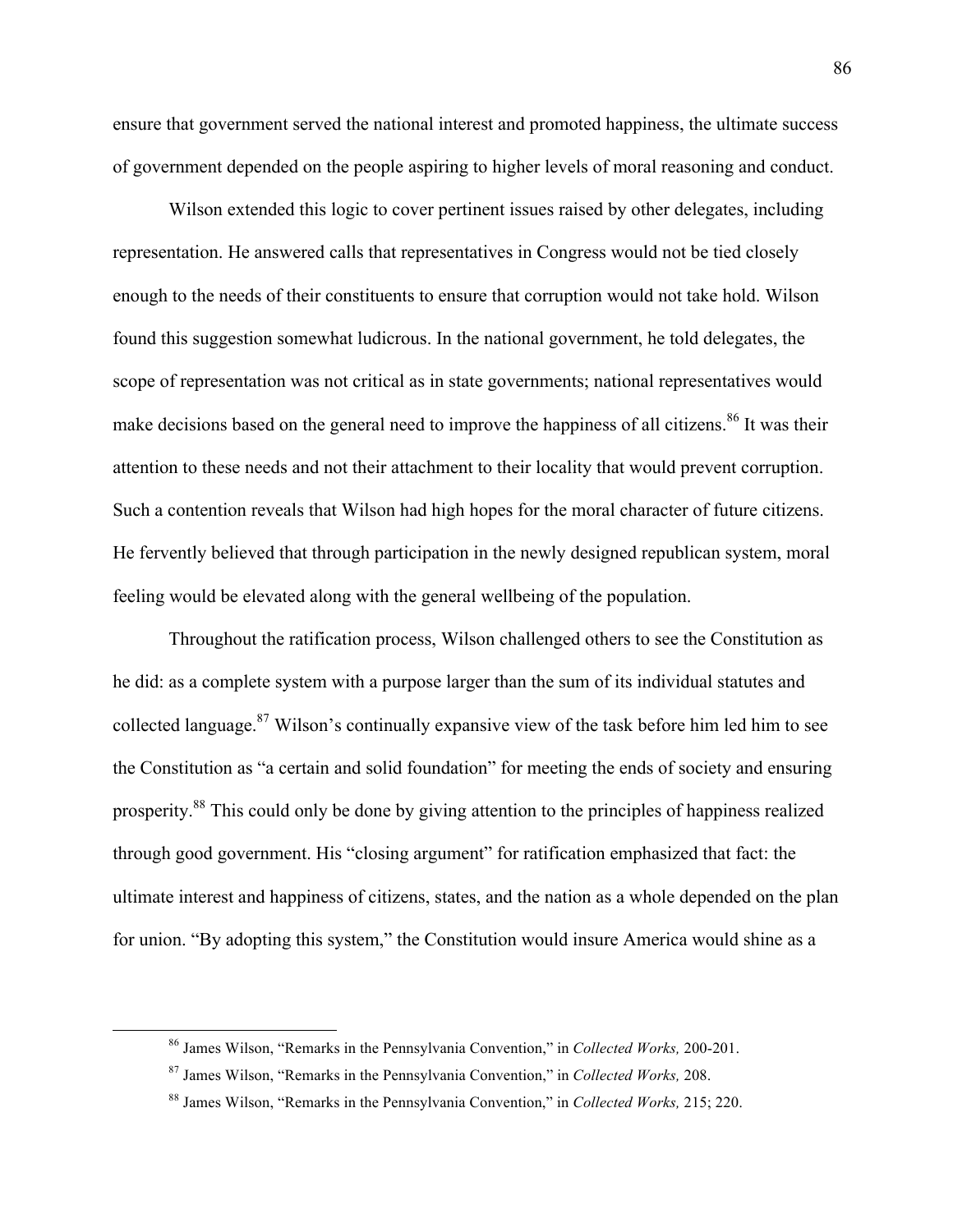"temple of liberty."89 The gift of good government would ensure the future of the American republic and guarantee for citizens "their improvement in knowledge and their advancement in happiness."<sup>90</sup> Arguing for ratification, Wilson joined together his previous work at the Federal Convention with a more thought-out attachment to his philosophical understandings of humanity and of government, demonstrating how government as a science was ultimately tied to the empowerment and improvement of individual citizens.

Wilson's constitutional vision developed first as he experienced new republican government as a citizen of Pennsylvania and then as he helped to craft a new national government. Too often, Wilson is assumed to be one of a faceless mass of federalists whose constitutional visions fell neatly in line with more famous figures like James Madison and Alexander Hamilton. As has been shown, however, Wilson developed his own theory of constitutional government derived from his experiences and philosophical viewpoints. That theory revolved around the idea of individual improvement so as to attain the realization of human happiness. Wilson's belief that the end of society, government, and ultimately human life was the pursuit of lasting happiness shaped his view of government dramatically. His experiences in Pennsylvania, where decentralized and destabilized government illustrated the dangers weak government posed to the pursuit of happiness, convinced him of the merits of a more empowered, activist government.

Many scholars argue Wilson's opposition to the state constitution was anti-democratic. Understanding his thought using happiness as a framework, however, reveals a far more satisfying explanation for his dissent. In contrast to his anti-democratic reputation, there was no

 <sup>89</sup> James Wilson, "Remarks in Pennsylvania Convention," in *Collected Works,* 284.

<sup>90</sup> James Wilson, "Remarks in Pennsylvania Convention," in *Collected Works,* 284.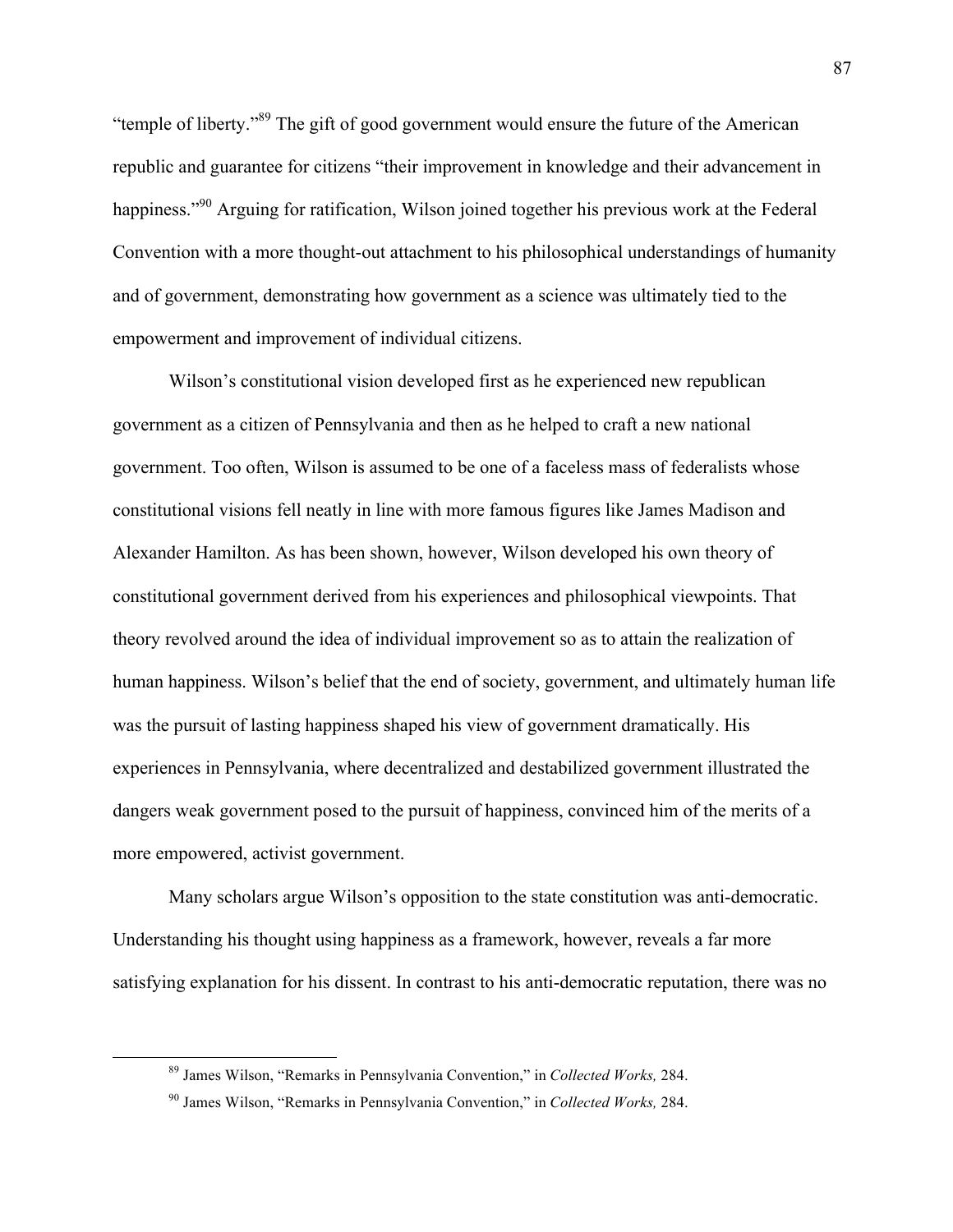delegate at the Federal Convention who argued more stridently for the empowerment of the people than Wilson. The consent and active participation of the people formed the base of Wilson's "pyramid of government." Where other delegates, including Madison, developed institutional mechanisms to limit the ability of the people to interfere in government, Wilson advocated that the people should be responsible for electing candidates at all levels of the government. Because Wilson gave the people such an active role in government, he saw little danger in empowering government and instead ensured that the national government would be empowered to meet the needs of citizens. The purpose of republican government, according to Wilson, was to refine individual's moral and intellectual government to make them suited to pursue their own happiness. As a constitutional theorist, he worked from those principles to ensure that the United States' Constitution, grounded in the ideas of happiness, would ultimately ensure that the country would become a "republic of happiness."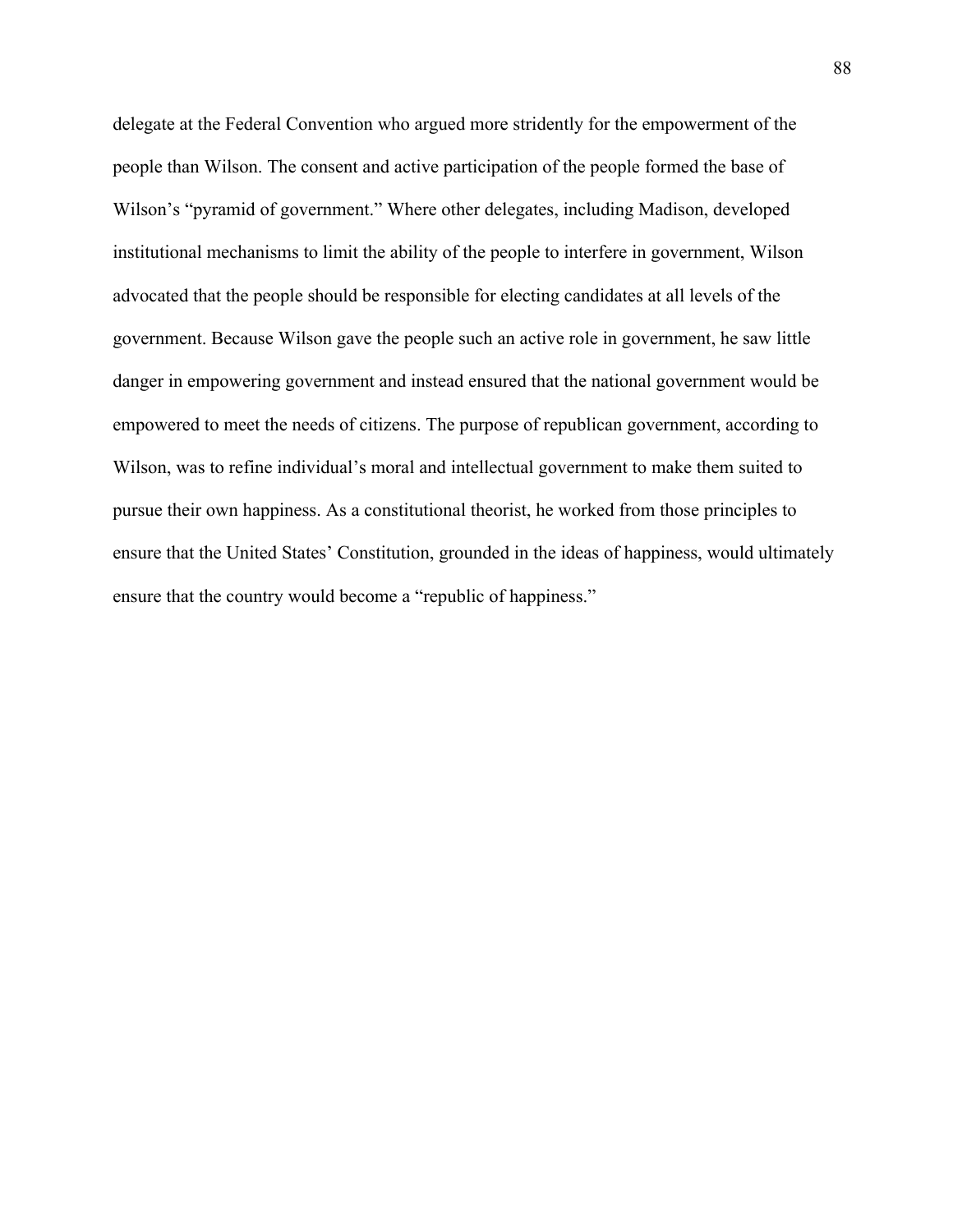## **Conclusion: The Republic of Happiness**

The Fourth of July, 1788 provided supporters of the Constitution in Philadelphia a grand stage upon which to celebrate their achievements. Ten states had ratified the document which meant that according to Article VII, the Constitution would take effect. New Hampshire, the allimportant ninth state, ratified on June 21. Virginia, critical because of its size and its projected importance in the new union, became the tenth state on June 25. On July 2, the Confederation Congress began plans to implement the new framework. For most federalists, James Wilson included, there was much to celebrate on that first Independence Day under the new Constitution. To do so, they planned a massive public spectacle emphasizing public support for the Constitution and the republican visions of its planners.<sup>1</sup>

This was a critical project for the city's federalists because they knew that although the Constitution provided a static framework of government, it was up to citizens to fill that framework with their own values. The parade contained everything from imagery memorializing the Revolution to showcases of the city's artisan shops. One float heralded in gold letters the start of "A New Era" followed by lines of poetry: "*Peace o'er our land her olive wand extends.* / *And white rob'd Innocence from Heaven descends.* / *The crimes and frauds of Anarchy shall fail/ Returning Justice again lifts her scale."*<sup>2</sup> The poetry was crude, but it conveyed the essential expectations Federalists had for the new republic: peace, prosperity, security and stability, and equal justice for citizens. The parade ended outside the city at the Bush Hill estate where James Wilson gave a grand speech in favor of the federal union. This performance is highly revealing and came at a point of inflection for Wilson. For the past twenty years, he had been at the center

 <sup>1</sup> "Grand Federal Procession*," Pennsylvania Mercury, and Universal Advertiser*, July 9, 1787.

<sup>2</sup> "Grand Federal Procession*," Pennsylvania Mercury, and Universal Advertiser*, July 9, 1787.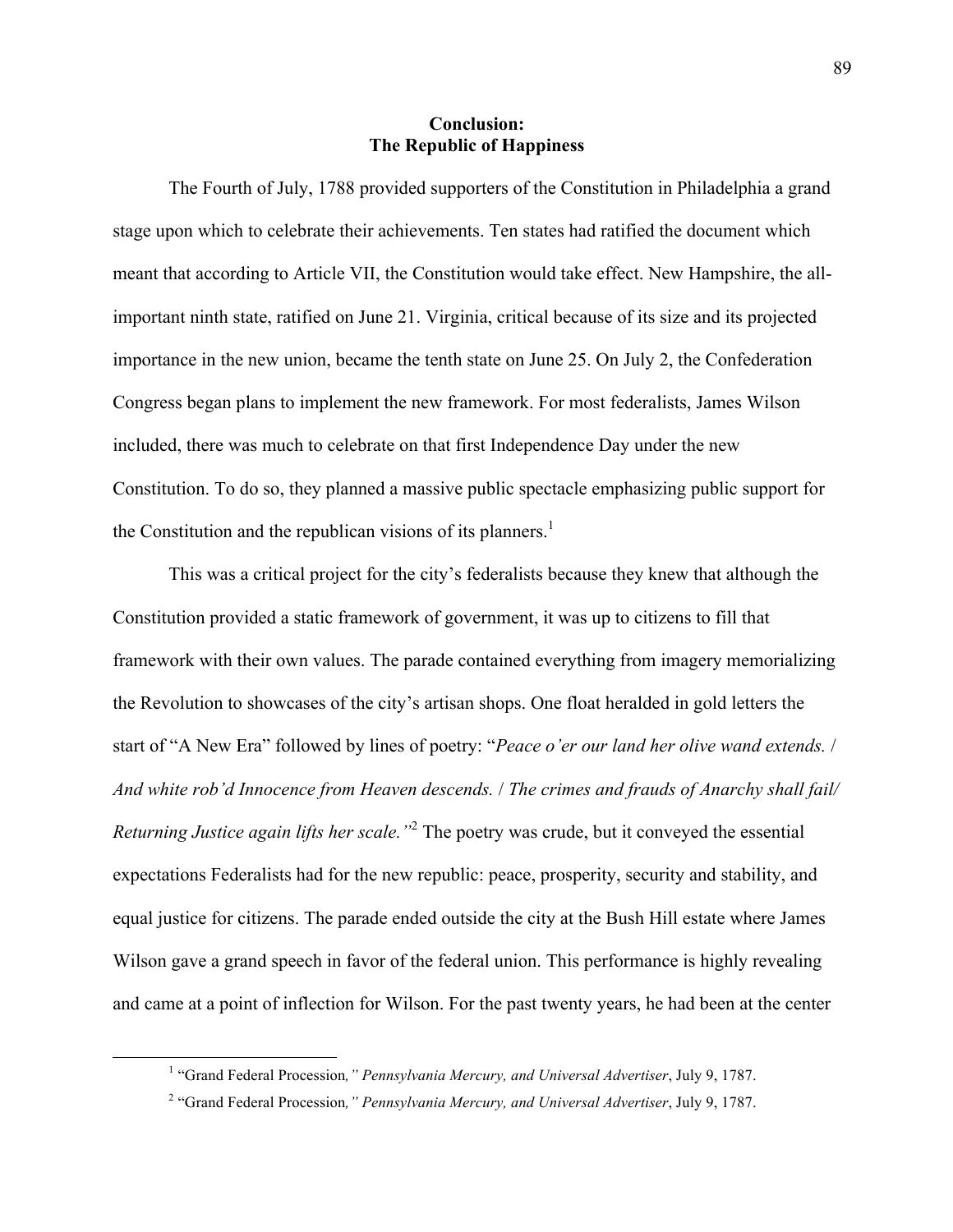of weighty political debates over the true nature and ends of government, the nature of rights and liberties, and the meaning of happiness. Secure in the knowledge that the Constitution had been ratified, the speech was a time for Wilson to take stock of the past, and more importantly, to project forward a unique vision of the republican future.

Wilson's analysis of the Constitution paralleled his conception of happiness. He began with the primary source of Constitutional power, the "whole people... performing an act of sovereignty original and unlimited."<sup>3</sup> Through that act, the people ensured that America would experience "just government ... [and the] blessings that walk in its train."<sup>4</sup> First among these was peace, "the mild and modest harbinger of felicity."<sup>5</sup> Wilson's equation of peace and felicity, (which was used synonymously with happiness), with the Constitution's passage underscores his understanding of the intersection between happiness and government. In Wilson's conceptualization, government supported society, allowing for the full expression of societal virtue and potential. "Disentangled from the intrigues and jealousies of European politicks," the new American republic would allow for "the cultivation of all the arts of peace."<sup>6</sup> The republic would increase American's material circumstance by providing for success and ingenuity in industry and prosperity in agriculture and commerce. It would provide benefits beyond the material by allowing for the cultivation of virtues, manners, and achievements at the individual level.<sup>7</sup> Wilson believed strongly in the potential of republican government to reform societal

 <sup>3</sup> James Wilson, "Oration Delivered on the Fourth of the July," in *Collected Works of James Wilson.*  Kermit L. Hall and Mark David Hall, ed. (Indianapolis, Ind.: Liberty Fund, 2007), 286.

<sup>4</sup> James Wilson, "Oration," in *Collected Works,* 287.

<sup>5</sup> James Wilson, "Oration," in *Collected Works,* 288.

<sup>6</sup> James Wilson, "Oration," in *Collected Works,* 288.

<sup>7</sup> James Wilson, "Oration," in *Collected Works,* 289-290. Drawing on his belief in the interconnected nature of government, society, and the individual, Wilson noted in his speech that "the constitution [of government] and our manners must mutually support and be supported."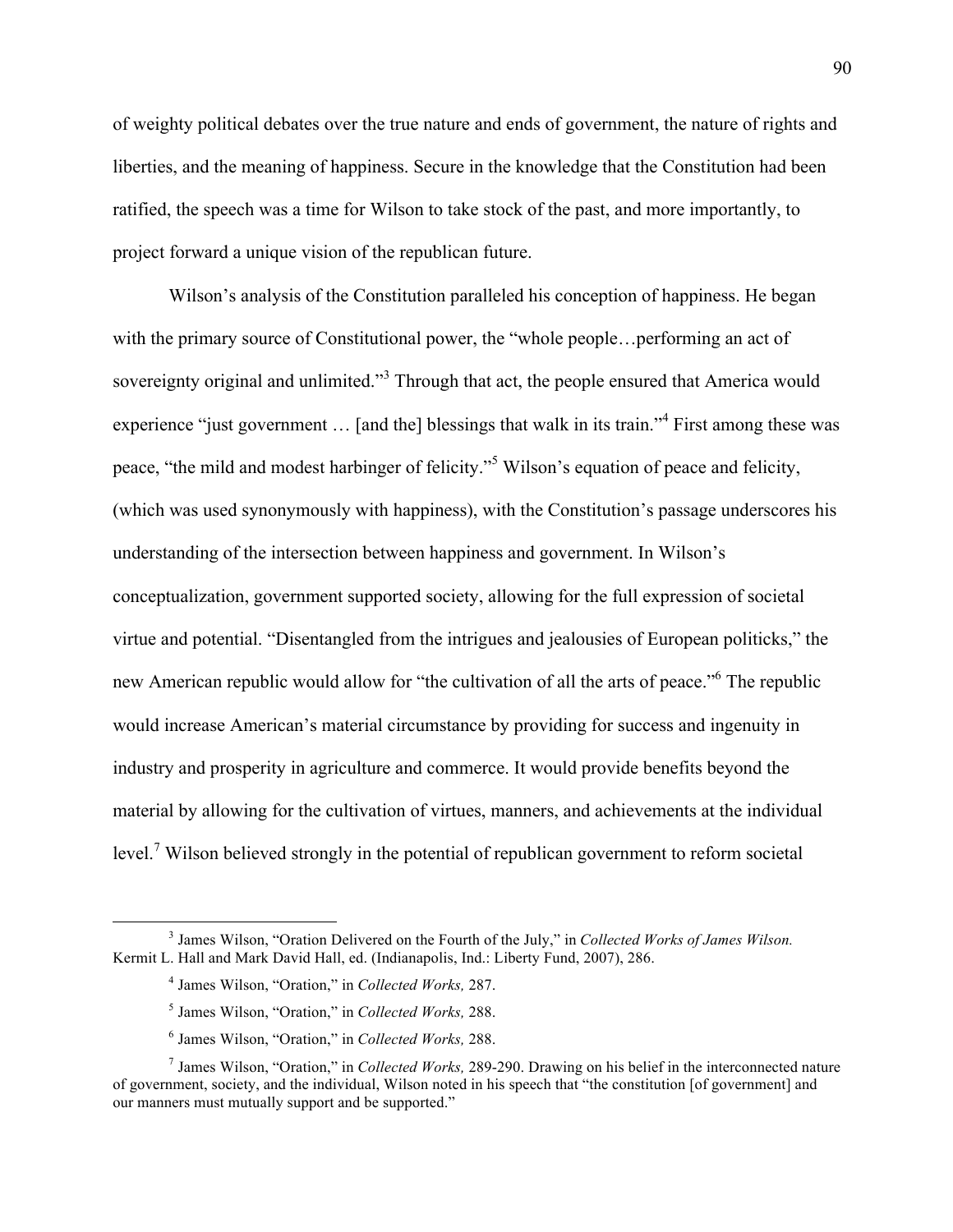structures and individual habits. It was his belief that under the new constitution, American society would flourish in unseen ways and that individuals would achieve new levels of moral and material prosperity. In short, "where good government prevails" one can find "the county of science and virtue," and "under a good government, therefore we must look for the accomplished  $man.$ <sup>38</sup>

Wilson ended his speech with characteristic optimism for the future. "A progressive state," he opined, "is necessary to the happiness and perfection of man." and the Constitution provided the framework for that state. <sup>9</sup> From there, it was up to individuals to push themselves even further. Wilson's mind was continually drawn to thoughts of the perpetual march of humanity –– "whatever attainments are already reached, attainments still higher should be pursued."10 "Let us," he urged, "with fervent zeal, press forward, and make unceasing advances in every thing that can support, improve, refine, or embellish society." In doing so, the reformed American under the auspices of the new constitution would ensure "peace walks serene and unalarmed over all the unmolested regions... [while] thy happiness [would] be perpetual."<sup>11</sup> Such a closing conveys his profound belief in the frame of government that he had worked tirelessly to create.

Wilson continued to consider the nature and promise of the country he helped found throughout the 1790s. While by the end of the decade, the luster of the framers' detached republican vision had faded, Wilson remained optimistic about the future and even laid out a

 <sup>8</sup> James Wilson, "Oration," in *Collected Works,* 289.

<sup>9</sup> James Wilson, "Oration," in *Collected Works,* 292

<sup>10</sup> James Wilson, "Oration," in *Collected Works,* 292

<sup>11</sup> James Wilson, "Oration," in *Collected Works,* 293.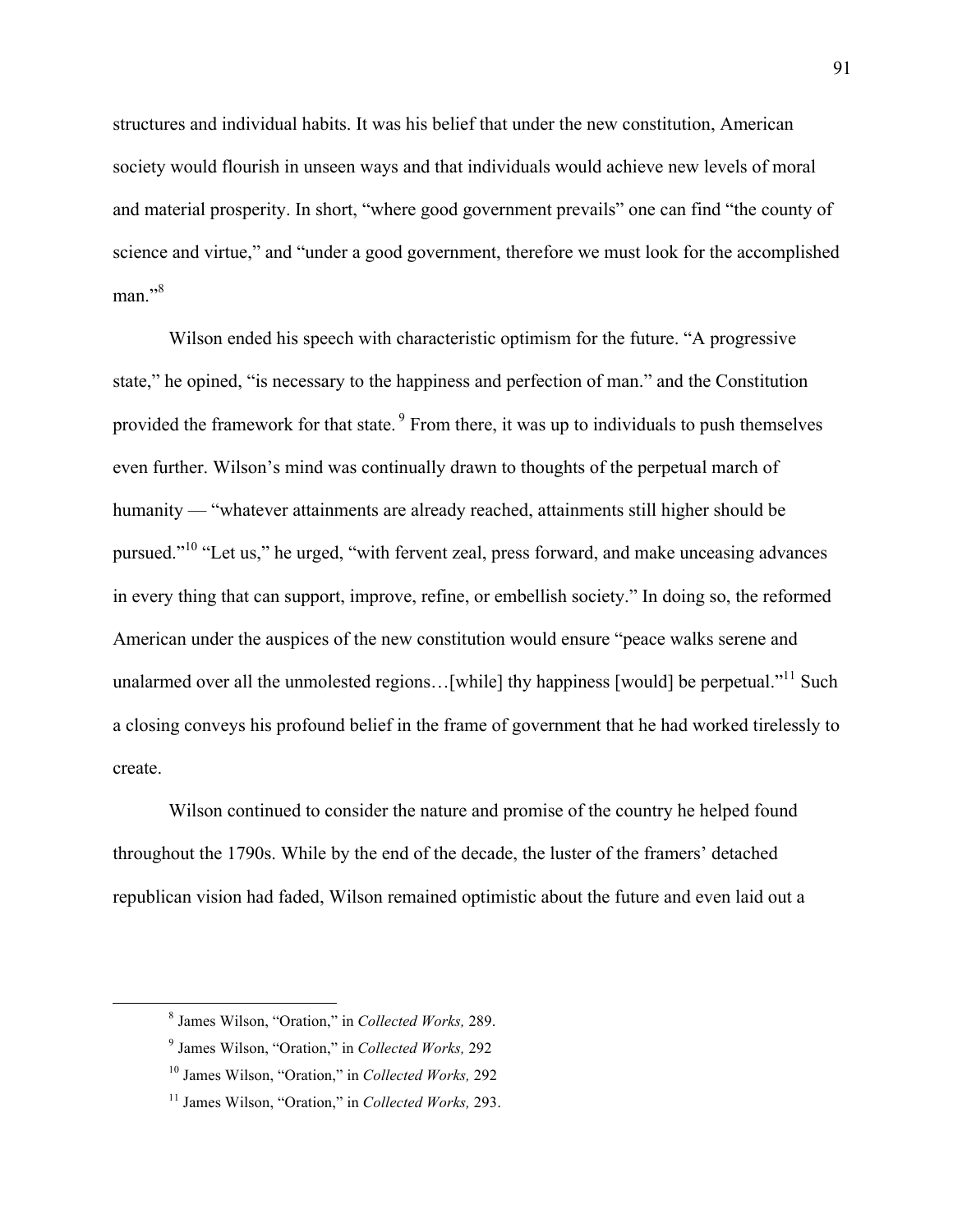grand plan for the "Improvement and Settlement of Lands in the United States."<sup>12</sup> Wilson's plan, predicated on the abundance of land in America and of labor in Europe, was designed to people the frontier with white settlers to increase the productivity and prosperity of America.<sup>13</sup> His plan if adopted would have involved incredible government activity to carry it to fruition; Wilson called for new government departments to manage settlement, "capital inducements" either through land or other benefits to encourage investment, a new project of road building to connect western settlements to the coast, and even direct aid in the form of material and supplies to new settlers to help them establish farms.<sup>14</sup> If adopted, it would have been an unprecedented example of government activity and management of economic expansion. What is most striking about it is how characteristically Wilsonian it was. He strongly believed in the possibility that human society could reach new heights and never doubted that the world around him could be improved through the application of sound reason and right principles. Through proper government action and form, Wilson believed that human happiness could be more perfectly achieved. The structure of his plan shows that he hoped to implement the principles of happiness at the heart of his

 <sup>12</sup> James Wilson, "On the Improvement and Settlement of Lands in the United States," in *Collected Works,*  372. Although this thesis has only dealt with Wilson's political economic views in a cursory manner due to a lack of space and a need for focus, a targeted reading of that record illustrates how he translated his theoretical views into practice. This document, although undated, can be traced to the mid 1790s.

<sup>&</sup>lt;sup>13</sup> It is important to note that Wilson's interest in this topic was not entirely disinterested or philosophical. His land speculation practices meant that he stood to gain a great deal of money from settling the frontier with white freeholders. He also wrote that "no expense…ought to be spared in *examining, surveying, and laying off* the Lands. The process of surveying was essential for speculators to gain control of the land. See: James Wilson, "On the Improvement and Settlement of Lands," in *Collected Works,* 384.

It is also critical to note that, like many others in his generation, Wilson's republican vision was built on a minimization of Native American agency and sovereignty. By crafting an image of vast unspoiled tracts of land for the American nation to expand to, Wilson denied the considerable presence of native tribes in the area. This attitude was pervasive among American republicans, evident in sources ranging from Jefferson's *Notes on the State of Virginia,* to speeches from various delegates at the Constitutional Convention, to popular art and poetry at the time. For a particularly strong example which rhetorically linked Americans westward movement to the biblical conquest of Canaan see: Timothy Dwight, "The Conquest of Canäan: A Poem, In Eleven Books," in Kornfeld, Eve, ed., *Creating An American Culture: 1775 – 1800,* (Boston: Bedford/St. Martin's, 2001), 88-93.

<sup>14</sup> James Wilson, "On the Improvement and Settlement of Lands," in *Collected Works,* 383-384.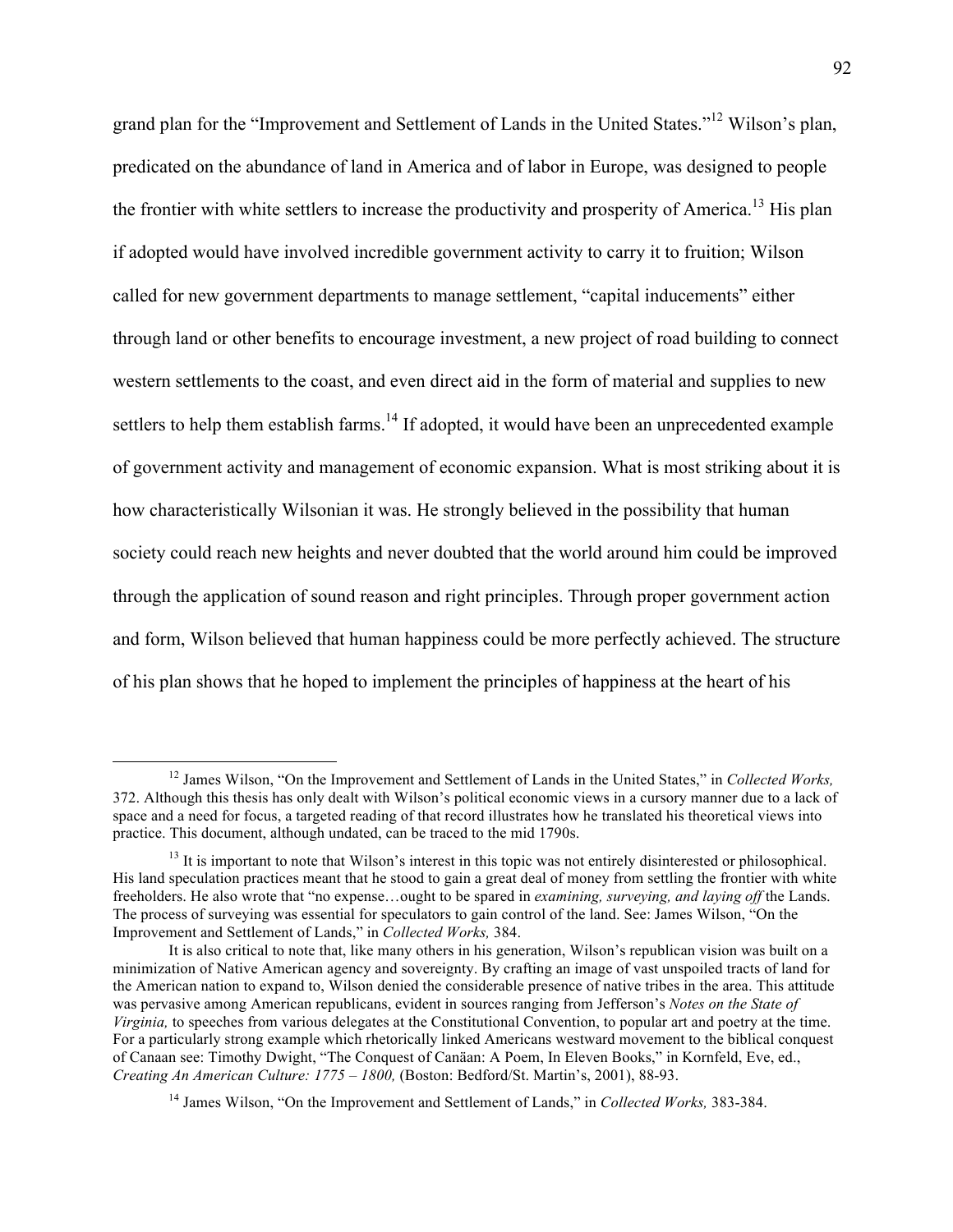political thought as tangible actions in the New Republic and together, these two documents provide a final exemplification of how Wilson conceived of life in a republic founded on happiness.

Wilson's conception of the republic of happiness was grounded in the stimulating world of Enlightenment thought first exposed to him during his education in Scotland. At St. Andrews and then at Glasgow, he learned from some of the most active scholarly minds in Europe and he developed a particular worldview predicated on common sense philosophy and the natural law theories of jurisprudence developed by Jean Jacques Burlamaqui. Like Burlamaqui, Wilson foregrounded human happiness when evaluating political action. This idea remained more influential than any other throughout Wilson's career and his writings convey that he considered lasting happiness to be the highest virtue which humans should strive to achieve. Together, these two influences explain Wilson's optimism, his belief in the power of human improvement, and his belief in the role government played to support human happiness.

Wilson was not alone in seeking to perfect the society he lived in. One of the defining characteristics of Enlightenment thought, as has been illustrated vividly across Wilson's intellectual career, was the belief that the application of reason and action could make tangible improvements in human society.<sup>15</sup> As the eighteenth century progressed, thinkers wondered about a new "utopia" –– not in the religious sense first proposed by Thomas More –– but rather a society guided by systematic knowledge of the mechanics by which societal problems could be minimized or eliminated.<sup>16</sup> Especially prior to the French Revolution, there was hope for the

 <sup>15</sup> Ritchie Robertson, *The Enlightenment: The Pursuit of Happiness 1680 – <sup>1790</sup>*, (New York: Harper, 2021).

<sup>&</sup>lt;sup>16</sup> Gareth Stedman Jones, *An End to Poverty?: A Historical Debate*, (New York: Columbia University Press, 2004), 1. Stedman Jones looks specifically at poverty but the pattern of thought can be universalized to encompass issues well beyond that.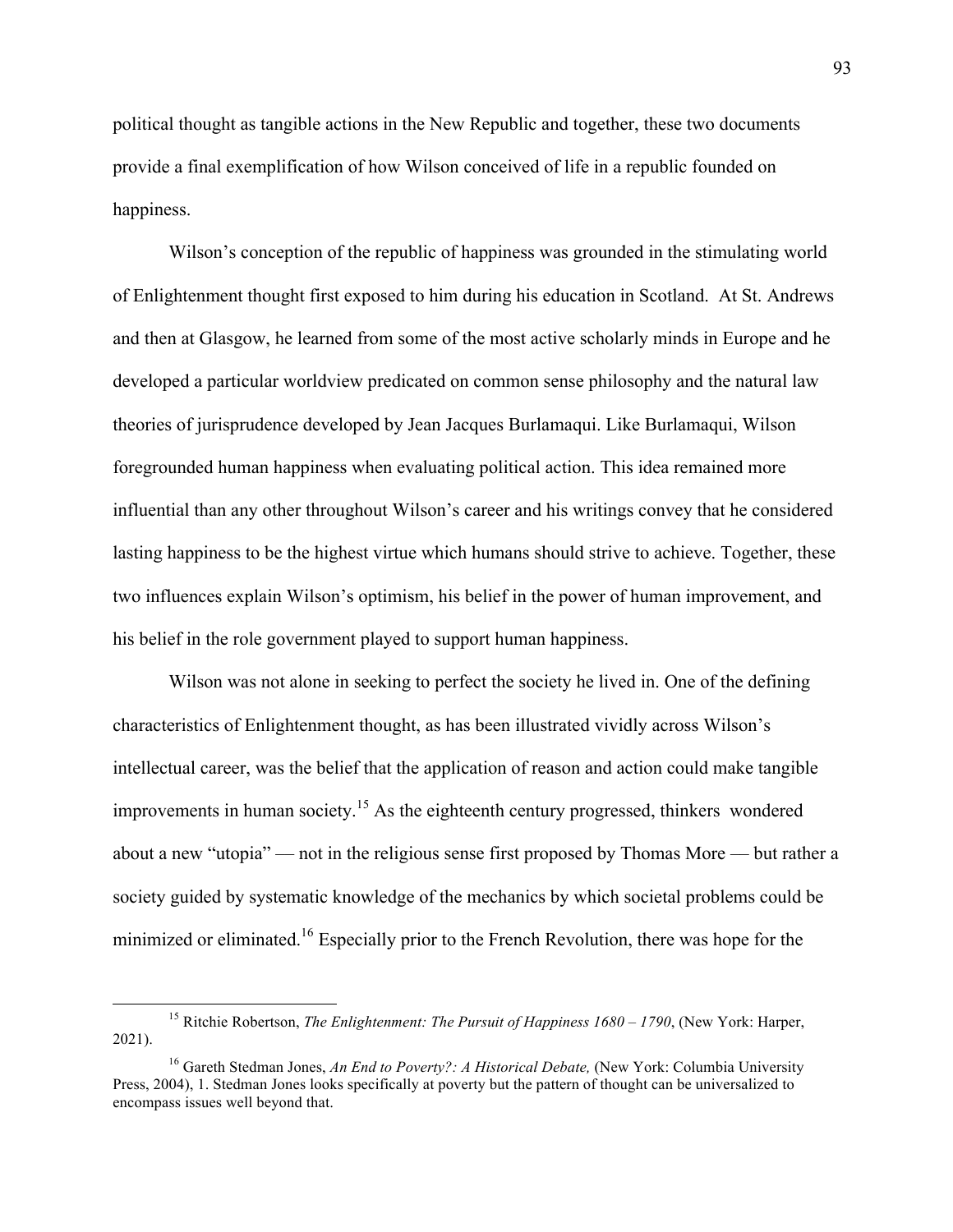transformative power of morally driven economic advancement.<sup>17</sup> By the late eighteenth century, enlightenment thought combined with republican visions stimulated by the American Revolution occasioned a brief but critical turning point in the history of political thought.<sup>18</sup> Wilson represents a version of that synthesis and it is as part of that synthesis that he is best understood. Although this synthesis was destroyed by reactions to the French Revolution, it is important to recapture its depth, both to better understand Wilson's world, and to better understand the true meaning and influence of his thought.

During the Revolution, Wilson utilized enlightenment ideals of happiness to structure his critique of the imperial relationship between Great Britain and the Colonies. Although often derided as an overly cautious thinker or even a closeted Tory, Wilson was a consistent advocate for the American cause and attention to his philosophical influences reveals a consistent theory of revolution grounded in the idea of happiness. Across a series of pamphlets and speeches written in the late 1760s and 1770s, Wilson critiqued British policy for not supporting colonist's happiness in a way that a government ought to. As the British government continued to neglect American interests, Wilson's critiques became more and more pointed until he finally determined separation was necessary as a delegate to the Second Continental Congress. Wilson was not a radical revolutionary by any definition of the word but he did believe that supporting individual happiness was the chief goal of any government. When governments failed to support that end and when citizens had exhausted any legal means of recourse, then Wilson believed they were fully justified in revolting.

 <sup>17</sup> Gareth Stedman Jones, *An End to Poverty,* 3-4.

<sup>18</sup> Gareth Stedman Jones, *An End to Poverty, 11*-12.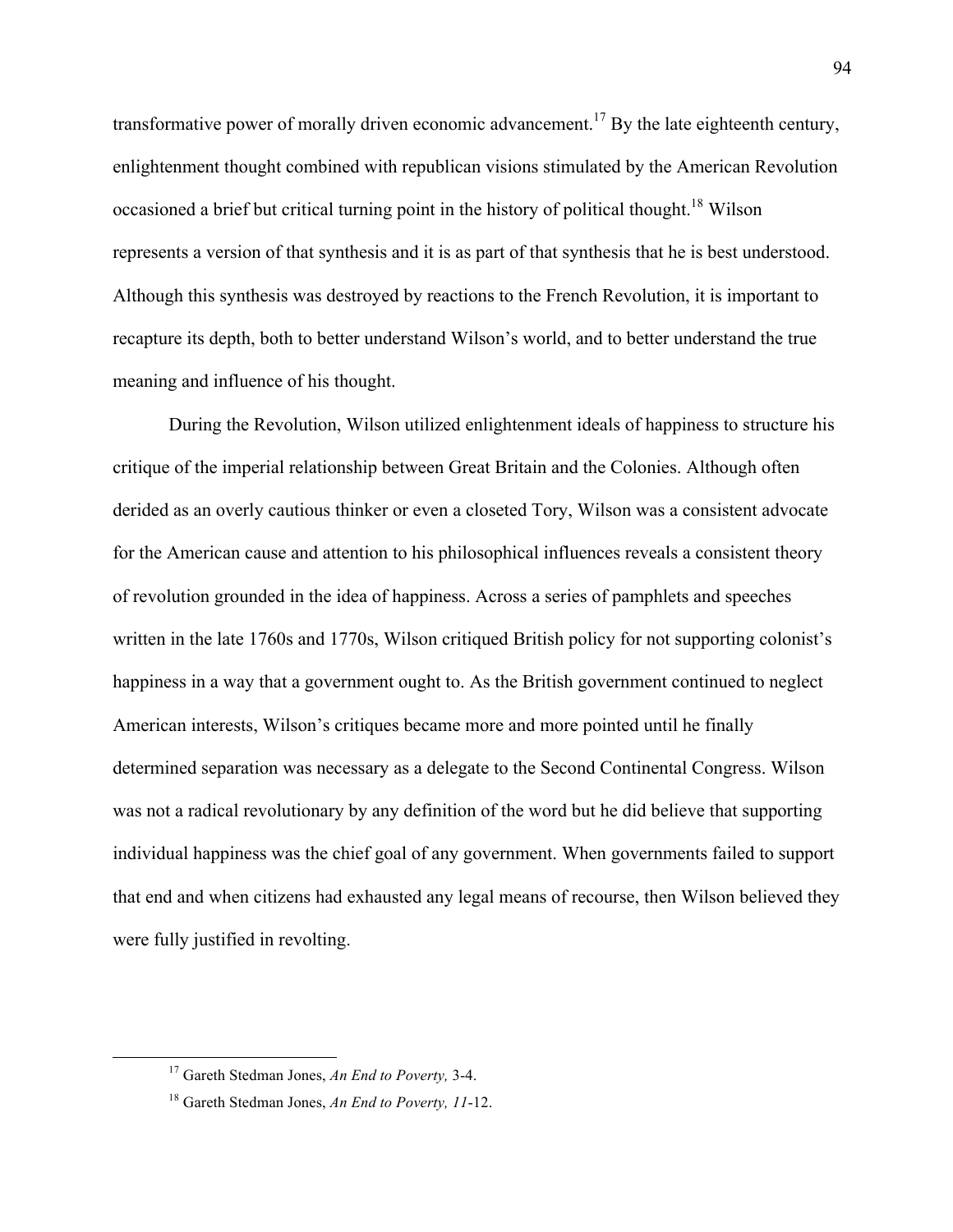Following Independence, Wilson worked tirelessly to translate his political thought into tangible systems of government at the state and federal level. In doing so, he became one of the foremost constitutional experts in the nascent republic and left an indelible mark on America's governing systems. Wilson advocated for a consolidated national government imbued with enough power to act decisively on issues of national importance. The policies he advocated for, including the necessary and proper clause, were informed both by his critique of Britain prior to the Revolution and of Pennsylvania in the years after Independence. By empowering government, he sought to give it the tools to support citizens' pursuits of happiness in a way prior governments never could. He also sought to involve people in government to the greatest degree possible and argued for the direct election of both senators and the chief executive. He did not fear government power because of the stock he placed in the consent of citizens  $-$  if citizens were intimately involved in choosing the officers of government, then the government could not operate against the interest of its citizens for very long. Encouraging citizen participation also helped accomplish Wilson's wider aim: that republican government would actively craft citizens' personal and material development. Through this combination, Wilson believed that America's constitution would be a positive force for realizing the greatest possible happiness for American citizens.

Wilson's thought also suggests ways to align revolutionary origins with revolutionary outcomes. Historians have long argued over whether there is a disconnect between revolutionary critiques in the 1760s and the passage of the Federal Constitution in 1787.<sup>19</sup> When viewing the Imperial Crisis strictly through the lens of limited government, it is easy to draw a contrast with

 <sup>19</sup> See for example: Michael J. Klarman, *The Framers' Coup: The Making of the United States Constitution*  (New York: Oxford University Press, 2016).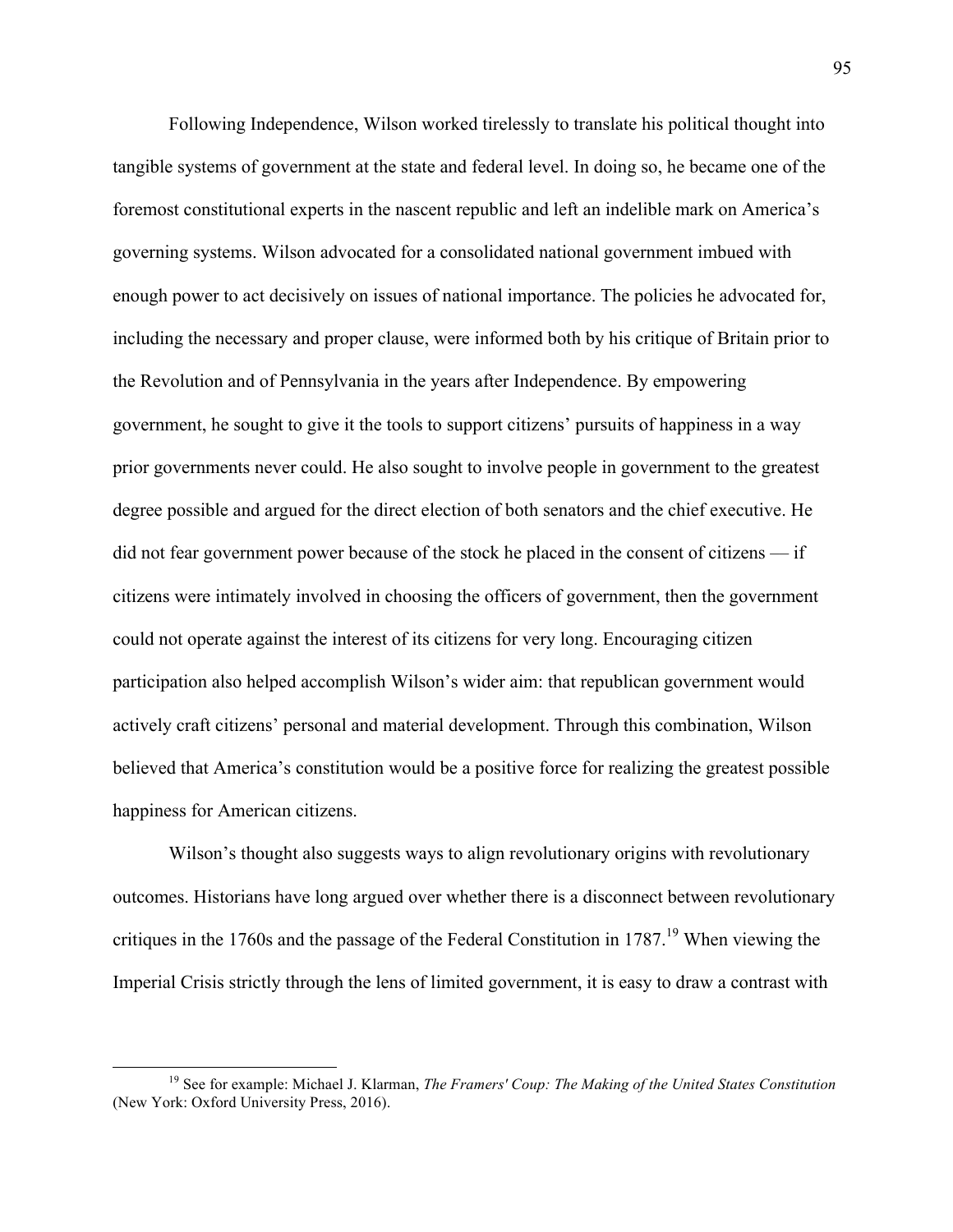the powerful federal structure created at the Constitutional Convention. As has been shown, however, Wilson's critiques of the colonial relationship were more far ranging and driven by his belief that the British government was not fulfilling its purpose in supporting its subjects' happiness. He acted throughout the late 1770s and 1780s to craft a government that would be actively empowered to meet that purpose. Through the lens of the republic of happiness, historians can better connect colonial beliefs about the shortcomings of British government with revolutionaries' own efforts to craft a government.

The tragedy of James Wilson is that the intellectual dream he devoted his life to ultimately seeded his destruction. Throughout the period, Wilson heavily invested in western lands. Because of the complex process land speculation involved, there were often long delays between land purchase and the realization of profit. In between, speculators needed to continue making payments or their claims would be foreclosed. So long as a steady stream of capital could be maintained, the cycle of purchase, payment, and profit would continue seamlessly to the speculators' benefit. In the late 1790s, however, a capital crisis rocked the American economy and Wilson struggled to cover his debts. He spent time in a debtor's prison and then escaped south, nominally as part of his duties as a Supreme Court justice, to escape his creditors. He died in disgrace in North Carolina in August 1798. Had he lived, he likely would have been the first justice to face impeachment hearings due to the impossibility of his financial situation.<sup>20</sup> In his downfall as in his rise, Wilson displayed the same basic traits: enormous energy, a fundamental optimism, and a tremendous thirst for improvement. Even his ignoble end betrays his belief that the American Republic, through dedication to expansion and improvement, would promote the

 <sup>20</sup> For a complete history of Wilson's final days, see: Charles Page Smith, *James Wilson, Founding Father, 1742-1798*, (Chapel Hill: UNC Press, 1956), Chapter XXV.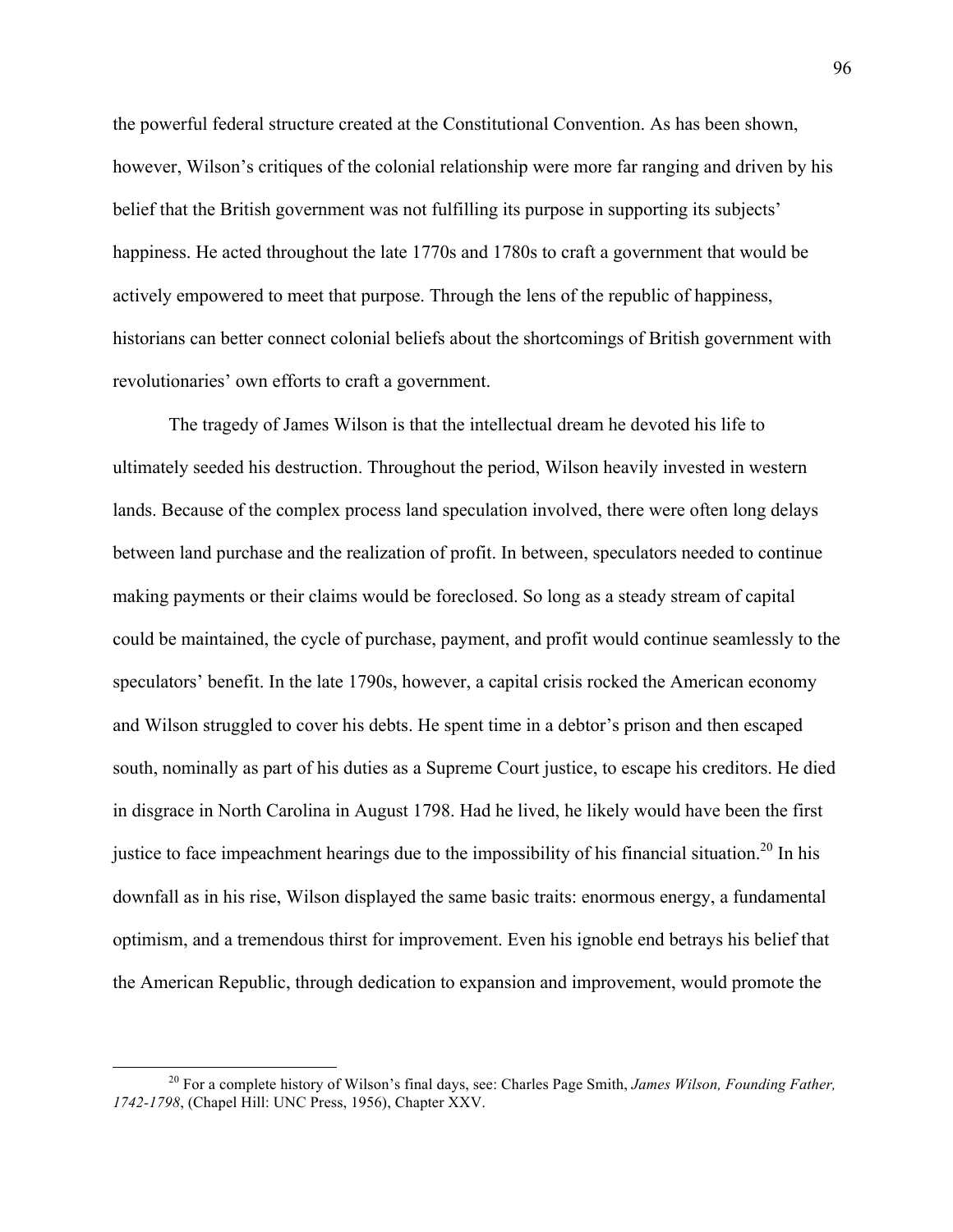material and personal growth of its citizens in order to support their pursuit of happiness. While the pursuit crushed Wilson, that does not detract from the force of his dedication or the vividness of his dream.

The intellectual legacy of the American Revolution has enormous implications for how we consider the American political community. For much of the nearly two hundred and fifty years since America asserted its independence, the Revolution has largely been presented in a singular fashion. As summarized by one historian, "Americanism," as an ideal is synonymous "with the self-evident truths of the Declaration of Independence."<sup>21</sup> By this he largely means freedom from tyranny and freedom to pursue one's passions. Government, he writes, is necessary only to "protect individuals from force" and to "define a sphere of liberty" within which individuals can act according to their will.<sup>22</sup> While this portrait of "ethical individualism," as he terms it, is certainly represented in both the founding generation and in contemporary discourse, reducing the whole of American intellectual work to this idea does a disservice to the nuanced nature of revolutionary thought.

Careful study of James Wilson and his vision of the republic of happiness suggests new facets for what constitutes "Americanism," ones which were not necessarily foregrounded throughout the progressive course of American history but which nevertheless were central to intellectual understandings during the American Revolution. First, Wilson thought government should play an active role in supporting society. This is evident in his philosophic reflections on the nature of man, society, and government, in his critiques of British power during the Imperial Crisis, and in the framework of government he advocated for at the Constitutional Convention.

 <sup>21</sup> C. Bradley Thompson, *America's Revolutionary Mind: A Moral History of the American Revolution and the Declaration That Defined It*, (New York: Encounter Books, 2019), 346.

<sup>22</sup> C. Bradley Thompson, *America's Revolutionary Mind,* 346.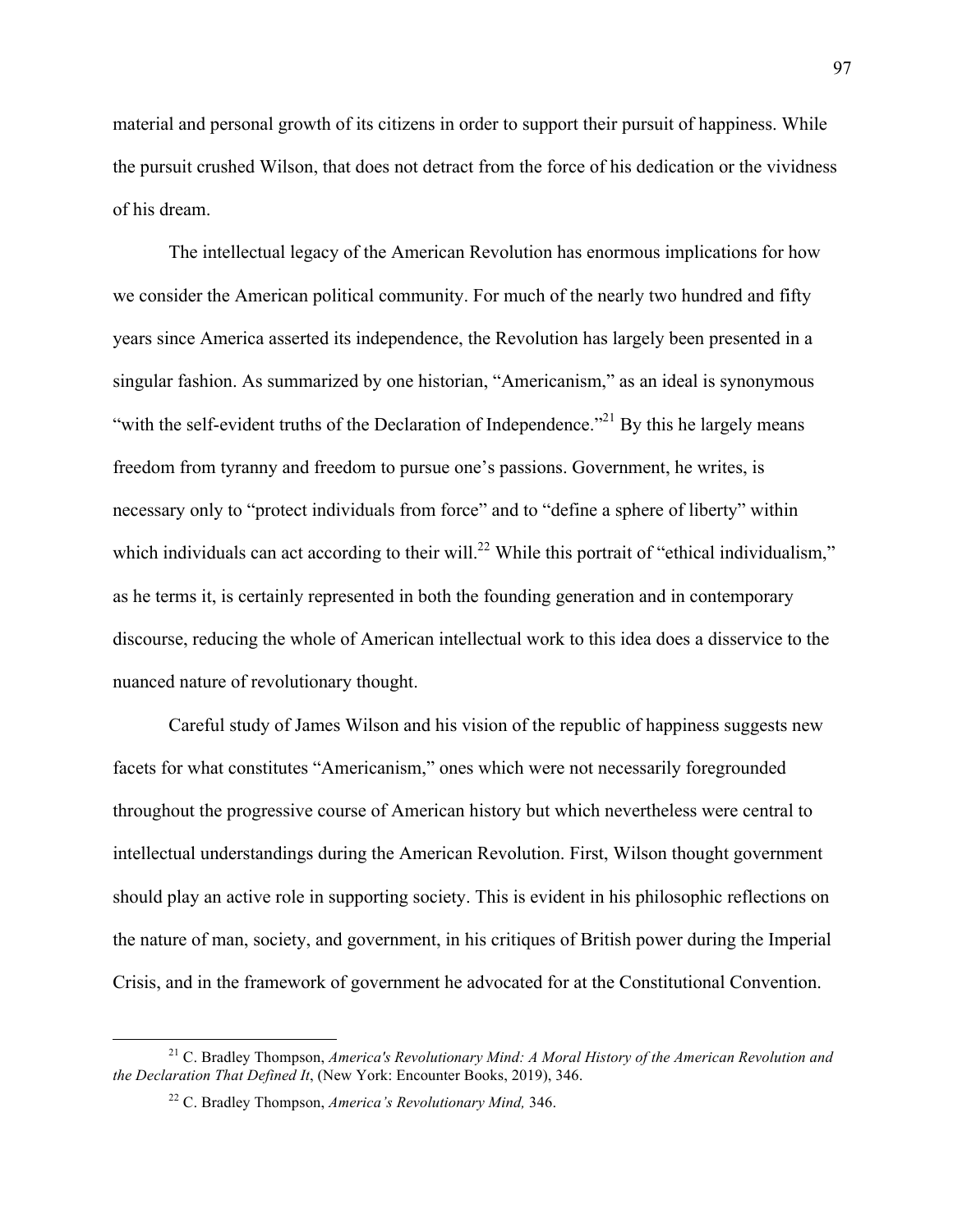Wilson believed both that properly designing government and actively empowering it to accomplish certain ends would provide the best support for citizens' pursuits of happiness. I do not mean to advocate that Wilson's thought should be utilized to justify today's progressive agenda, which seeks to use the power of government to accomplish a number of policy aims, or that Wilson would necessarily agree with these uses of government power. To do so would be equally inappropriate and ahistorical. However, Wilson's thought does demonstrate that the lessons we pull from the Revolution should not be limited to the precepts of limited government and libertarian personal freedom.

More importantly, Wilson cast politics in moral terms, a quality too often ignored in the American political lexicon. He repeatedly asserted that the purpose of political action was the support of individual happiness. This connection drove his development of a unique republican approach wherein government was structured to aid individual's moral and material improvement. Living in a republic required a higher standard of moral conduct for citizens, but Wilson had high hopes for the republic he helped found, believing that a new republican culture would elevate citizen's moral sensibilities, align them more closely with natural law, and ultimately help citizens realize a more perfect happiness. Wilson's political language was that of virtue and the common good –– naturally calling to mind qualities of republican simplicity, selflessness, and service to the community. It is not difficult to see how recapturing that moral language could provide important benefits to political culture in our contemporary world.

Centering James Wilson in the discussion of revolutionary thought challenges traditional interpretations of the Revolution and his republic of happiness points to a more optimistic outcome for the Revolution as a whole –– one where citizens would be elevated to new heights and prosperity through the enlightening influence of the republic of happiness. Although the final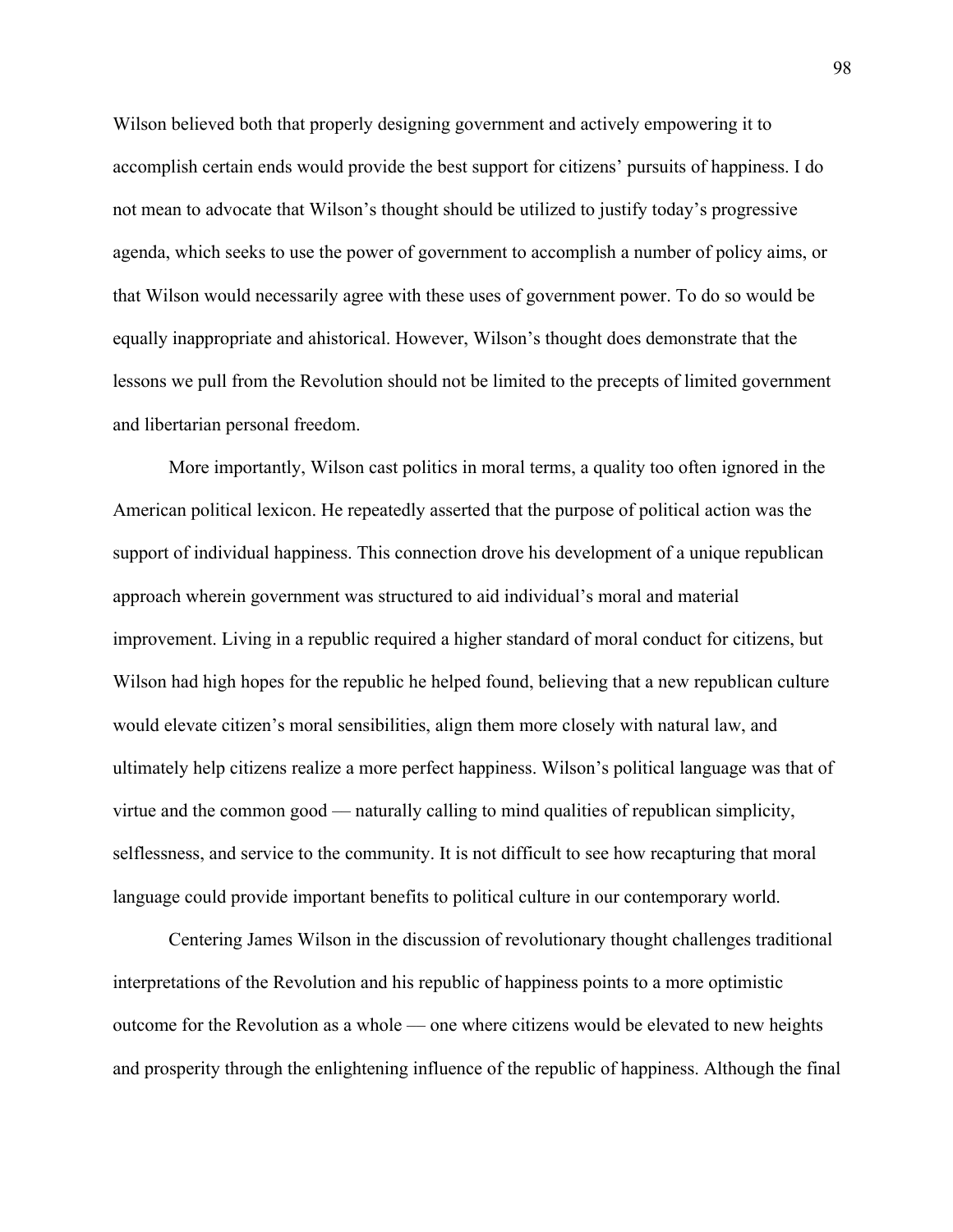outcome of the Revolution did not reach the lofty goals that men like Wilson envisioned and the benefits of the government Wilson helped craft were denied to too many for too long, the philosophical underpinnings of Wilson's work remain an aspect of American heritage that can now be claimed by all. The pursuit of happiness provides the basis for the most aspirational of American ideals and through the work of James Wilson, happiness as an ideal was imbued in the very foundations of the American nation.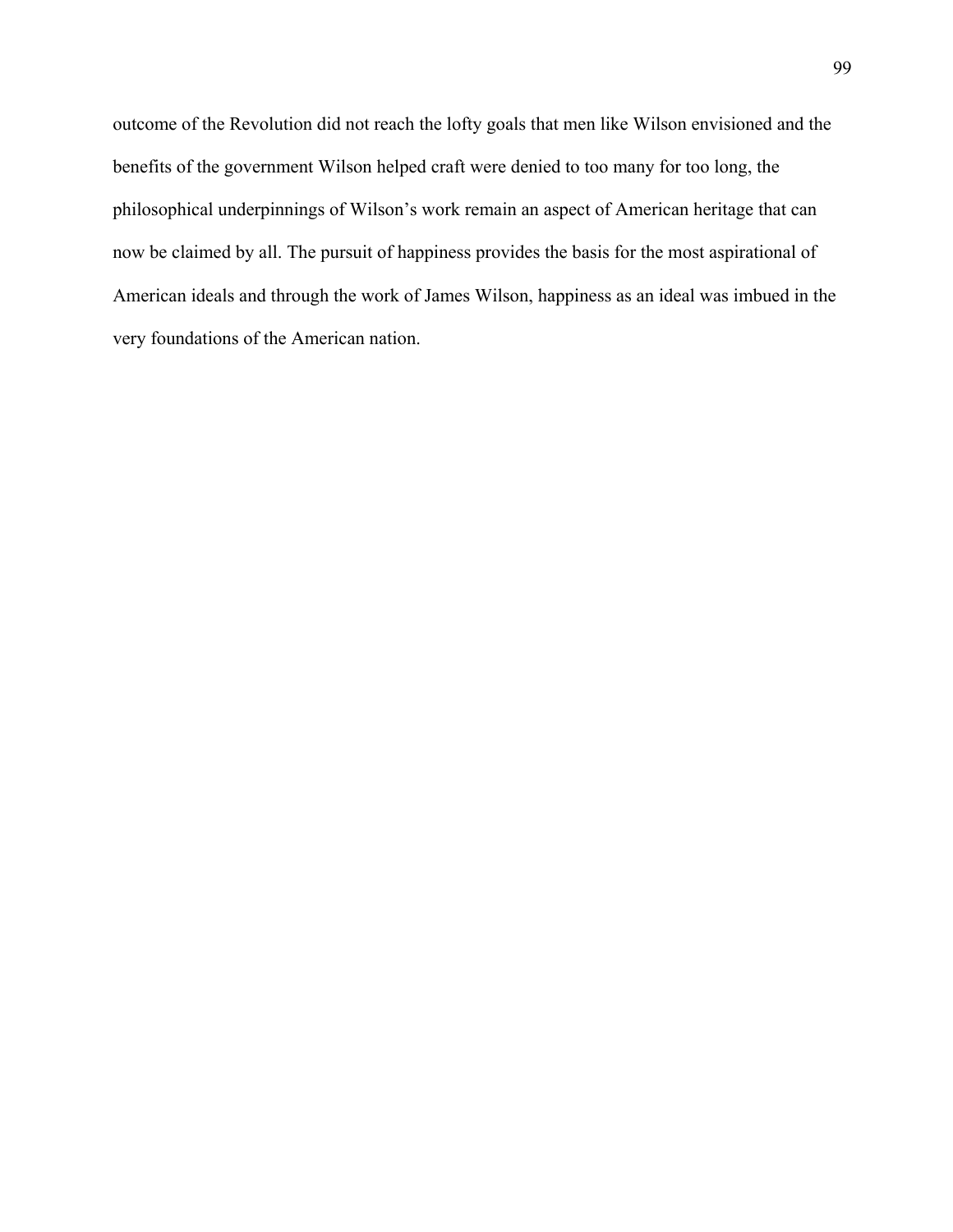## **Bibliography**

## **Primary Sources:**

Adams, John. "John Adams to Abigail Adams, 23 July 1775." *Founders Online.* National Archives. https://founders.archives.gov/documents/Adams/04-01-02-0164.

–––––– "From John Adams to Hezekiah Niles, 13 February 1818." *Founders Online*. National Archives. https://founders.archives.gov/documents/Adams/99-02-02-6854.

- Annan, Robert. "Letter to Bird Wilson, May 16, 1805." Benjamin Rush Papers. 43:133. Historical Society of Pennsylvania, Philadelphia.
- Burlamaqui, Jean-Jacques. *The Principles of Natural and Politic Law.* Petter Korman, ed. Indianapolis: Liberty Fund, 2006.
- Commager, Henry Steele. and Richard B. Morris, eds., *The Spirit of Seventy-Six: The Story of the American Revolution as Told by Participants.* vol. 2. New York: Bobbs-Merrill, 1958.
- Drinker, Elizabeth. *The Diary of Elizabeth Drinker.* Elaine Forman Crane, ed. Boston: Northeastern University Press, 1991.
- Farrand, Max. ed. *The Records of the Federal Convention of 1787*, vol. 1-3. New Haven: Yale University Press, 1911.
- Ferguson, Adam*. An Essay on the History of Civil Society* (1767), F. Oz-Salzberger ed. Cambridge: Cambridge University Press, 1995.
- Fénelon, François*. Telemachus* (1699). Patrick Riley ed. Cambridge: Cambridge University Press, 1994.
- Force, Peter. ed. *American Archives.* vol. 4. Washington D.C.: M. St. Clair Clarke and P. Force, 1843.
- Ford, Worthington Chauncey ed. *Journals of Continental Congress, Edited from Original Records in Library of Congress,* vol. 4. Washington: GPO, 1906.
- –––––– *Journals of Continental Congress, Edited from Original Records in Library of Congress,*  vol. 6. Washington: GPO, 1906.
- "For the Pennsylvania Chronicle. The Visitant." *Pennsylvania Chronicle.* February 1, 1768.

 $\equiv$  February 15, 1768.

–––––– February 22, 1768.

–––––– March 7, 1768.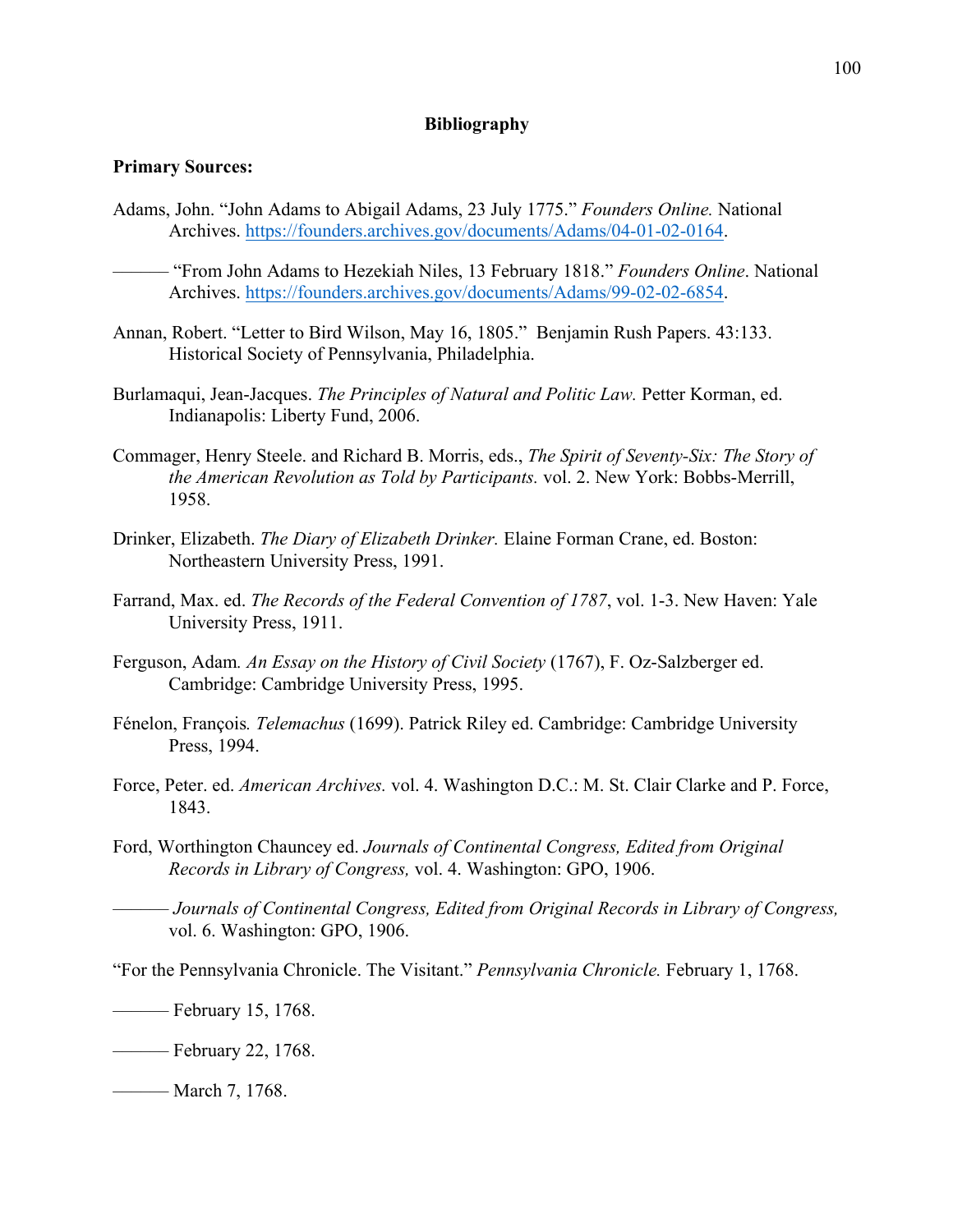- –––––– April 11, 1768.
- –––––– April 18, 1768.
- $\frac{1}{25,1768}$ .
- –––––– May 9, 1768.
- –––––– May 16, 1768.

"Grand Federal Procession*," Pennsylvania Mercury, and Universal Advertiser*. July 9, 1787.

- Hayden, Horace Edwin. ed. "The Reminiscences of David Hayfield Conyngham, I750-1834." in Wyoming Historical and Geological Society. Proceedings and Collections. vol. 8. 208- 215.
- Hume, David. "Moral Philosophy" Geoffrey Sayre-McCord, ed., Indianapolis: Hackett, 2006.
- Jensen, Merrill, ed. *Tracts of the American Revolution, 1763-1776.* Indianapolis, Indiana: Hackett, 2003.
- Kornfeld, Eve, ed. *Creating An American Culture: 1775 – 1800.* Boston: Bedford/St. Martin's, 2001.
- Locke, John. "Second Treatise of Government." C.B. Macpherson, ed. Indianapolis: Hackett, 1980.
- –––––– "An Essay Concerning Human Understanding." Kenneth P. Winkler, ed. Indianapolis: Hackett, 1996.
- Mandeville, Bernard. *Fable of the Bees* (1723). F.B. Kaye ed. Oxford: Clarendon Press, 1924; repr. Indianapolis, 1988.
- Paine, Thomas. "Common Sense." in *Rights of Man, Common Sense, and Other Political Writings.* Oxford: Oxford University Press, 1995.
- *Pennsylvania Constitution of 1776.* from The Avalon Project. http://avalon.law.yale.edu/18th\_century/pa08.asp.

*The Pennsylvania Gazette.* "To the Citizens of Pennsylvania". March 24, 1779.

*Pennsylvania Packet,* September 10, 1779.

*––––––* September 24, 1779.

Pierce, William. "Notes of Major William Pierce (Georgia) in the Federal Convention of 1787." from the Avalon Project. https://avalon.law.yale.edu/18th\_century/pierce.asp.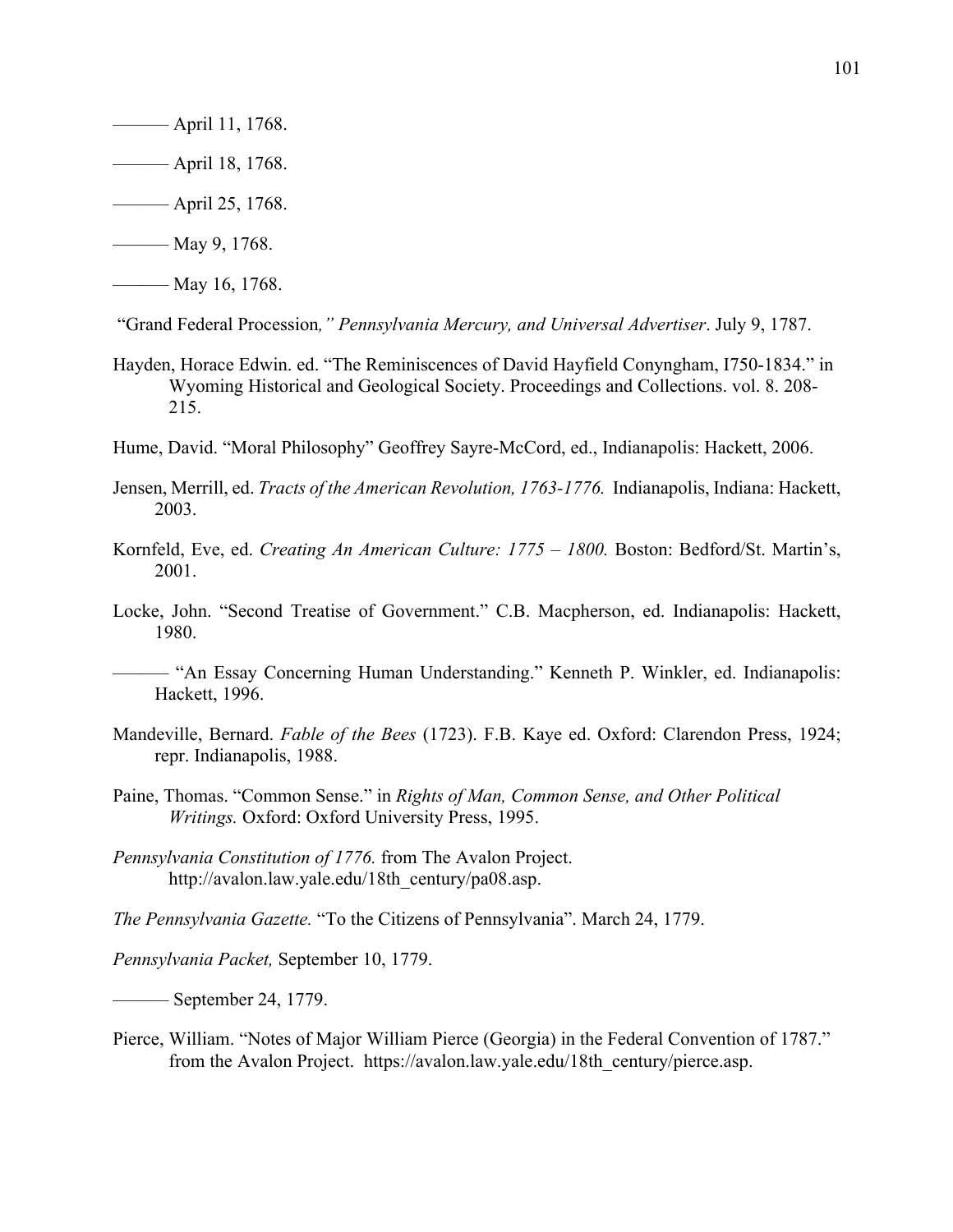- Reid, Thomas. *Inquiry and Essays.* Ronald E. Beanblossom and Keith Lehrer, eds. Indianapolis: Hackett, 1983.
- Rousseau, Jean- Jacques. *The Basic Political Writings.* Donald A. Cress, ed. Indianapolis: Hackett, 2011.
- Smith, Adam. *The Theory of Moral Sentiments*. Digireads, 2010.
- White, William. "Letter to James Wilson." November 27, 1768. Gratz Collection. Historical Society of Pennsylvania.
- Wilson, James*. Collected Works of James Wilson,* vol. 1-2. Kermit L. Hall and Mark David Hall, ed. Indianapolis: Liberty Fund, 2007.

## **Secondary Sources:**

- Appleby, Joyce. "Liberalism and the American Revolution." *The New England Quarterly* 49, no. 1 (1976): 3-26.
- –––––– *Liberalism and Republicanism in the Historical Imagination*. Cambridge, Mass.: Harvard University Press, 1992.
- Bailyn, Bernard. *The Ideological Origins of the American Revolution*. 50<sup>th</sup> Anniversary Ed. Cambridge: Belknap, 2017.
- Bayer, Roberta. "The Common Sense American Republic: The Political Philosophy of James Wilson (1742-1798)." *Studia Gilsoniana* 4, no. 3 (2015): 187-207.
- Beard, Charles A. An Economic Interpretation of the Constitution of the United States. New York: Macmillan Co., 1913.
- Beeman, Richard. The Varieties of Political Experience in 18th century America. Philadelphia: University of Pennsylvania Press, 2004.
- Bilder, Mary Sarah. *Madison's Hand: Revising the Constitutional Convention*. Cambridge: Harvard University Press, 2015.
- Bouton, Terry. *Taming Democracy: 'the People', the Founders, and the Troubled Ending of the American Revolution*. Oxford: Oxford University Press, 2009.

Bradburn, Mark. *The Citizenship Revolution: Politics and the Creation of the American Union, 1774-1804.* Charlottesville: University of Virginia Press, 2009.

- Breen, T.H. *The Marketplace of Revolution: How Consumer Politics Shaped American Independence.* New York: Oxford University Press, 2004.
- Broadie, Alexander ed., *The Cambridge Companion to the Scottish Enlightenment*, Cambridge Companions to Philosophy. New York: Cambridge University Press, 2003.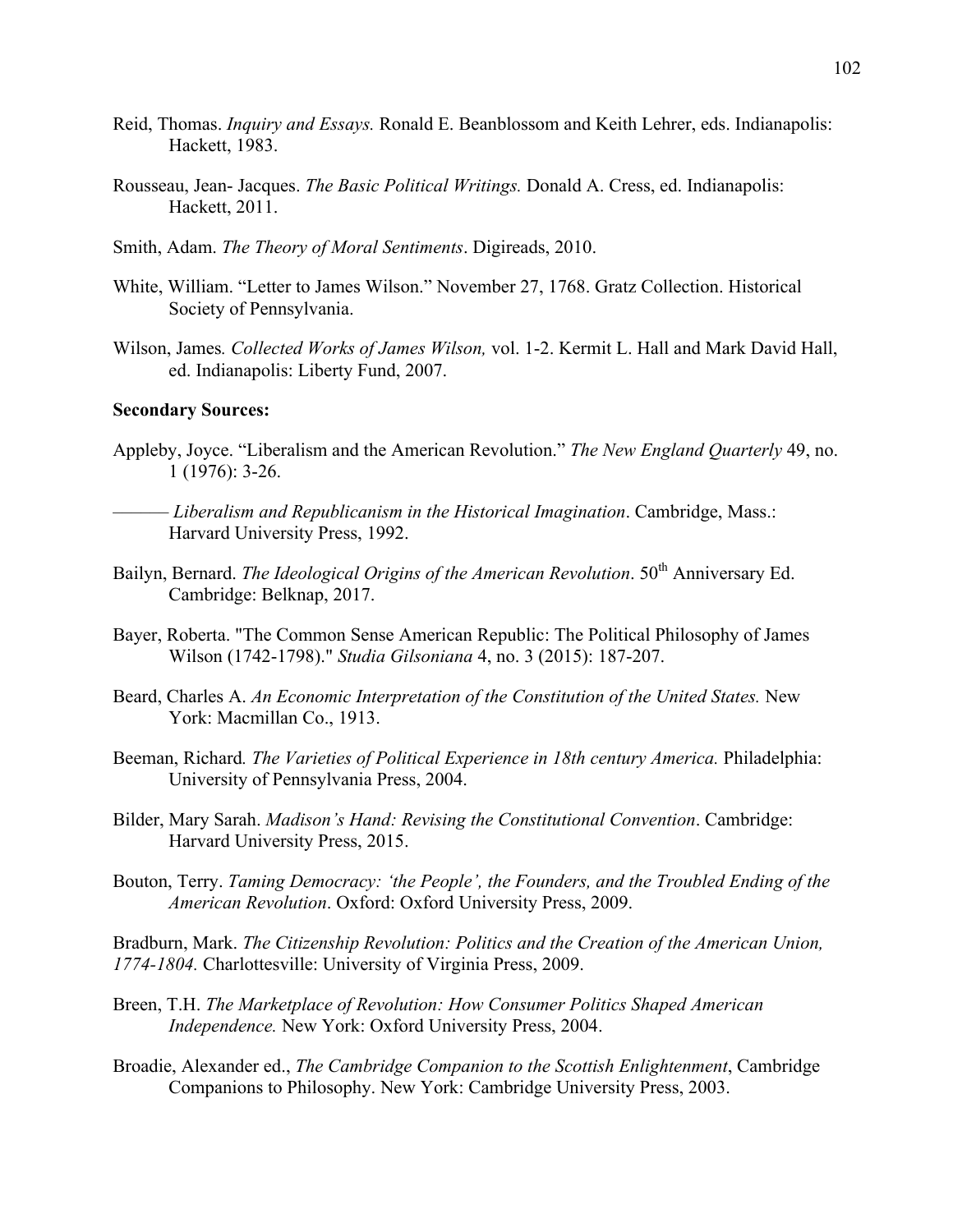- Broadwater, Jeff. *Jefferson, Madison, and the Making of the Constitution.* Chapel Hill: UNC Press, 2019.
- Brunhouse, Robert L. *The Counter-revolution in Pennsylvania, 1776-1790*. Harrisburg: Pennsylvania Historical Commission, 1942.
- Clagett, Martin. "James Wilson—His Scottish Background: Corrections and Additions." *Pennsylvania History: A Journal of Mid-Atlantic Studies* 79, no. 2 (2012): 154-76.

Conklin, Carli N. *The Pursuit of Happiness in the Founding Era*. Columbia: University of Missouri Press, 2019.

Conrad, Stephen A. "Metaphor and Imagination in James Wilson's Theory of Federal Union." *Law & Social Inquiry* 13, no. 1 (1988): 1-70.

–––––– "Polite Foundation: Citizenship and Common Sense in James Wilson's Republican Theory." *The Supreme Court Review* 1984 (1984): 359-88.

- Dennison, George M. "The 'Revolution Principle': Ideology and Constitutionalism in the Thought of James Wilson." *The Review of Politics* 39, no. 2 (1977): 157-91.
- Du Rivage, Justin A. *Revolution Against Empire: Taxes, Politics, and the Origins of American Independence*. New Haven: Yale University Press, 2017.

Edling, Max M. *A Revolution in Favor of Government: Origins of the U.S. Constitution and the Making of the American State.* New York: Oxford University Press, 2003.

- Edelson, S. Max., *The New Map of Empire: How Britain Imagined America Before Independence.* Cambridge: Harvard University Press, 2017.
- Ewald, William. "James Wilson and the Drafting of the Constitution." *University of Pennsylvania Journal of Constitutional Law.* 10, no. 5 (2008), 901 – 1009.

–––––– "James Wilson and the Scottish Enlightenment." *University of Pennsylvania Journal of Constitutional Law* 12, no. 4 (2010): 1053 - 1114.

- Ewald, William. and Lorianne Updike Toler. "Early Drafts of the U.S. Constitution." *The Pennsylvania Magazine of History and Biography* 135, no. 3 (2011): 227-38.
- Geertz, Clifford. "Ideology as a Cultural System" in David Apter, ed. *Ideology and Discontent* (Free Press, 1964).
- Gienapp, Jonathon. *The Second Creation: Fixing the American Constitution in the Founding Era.* Cambridge: Harvard University Press, 2018.
- Goldie, Mark, and Wokler, Robert. ed. *The Cambridge History of Eighteenth-century Political Thought.* Cambridge: Cambridge University Press, 2006.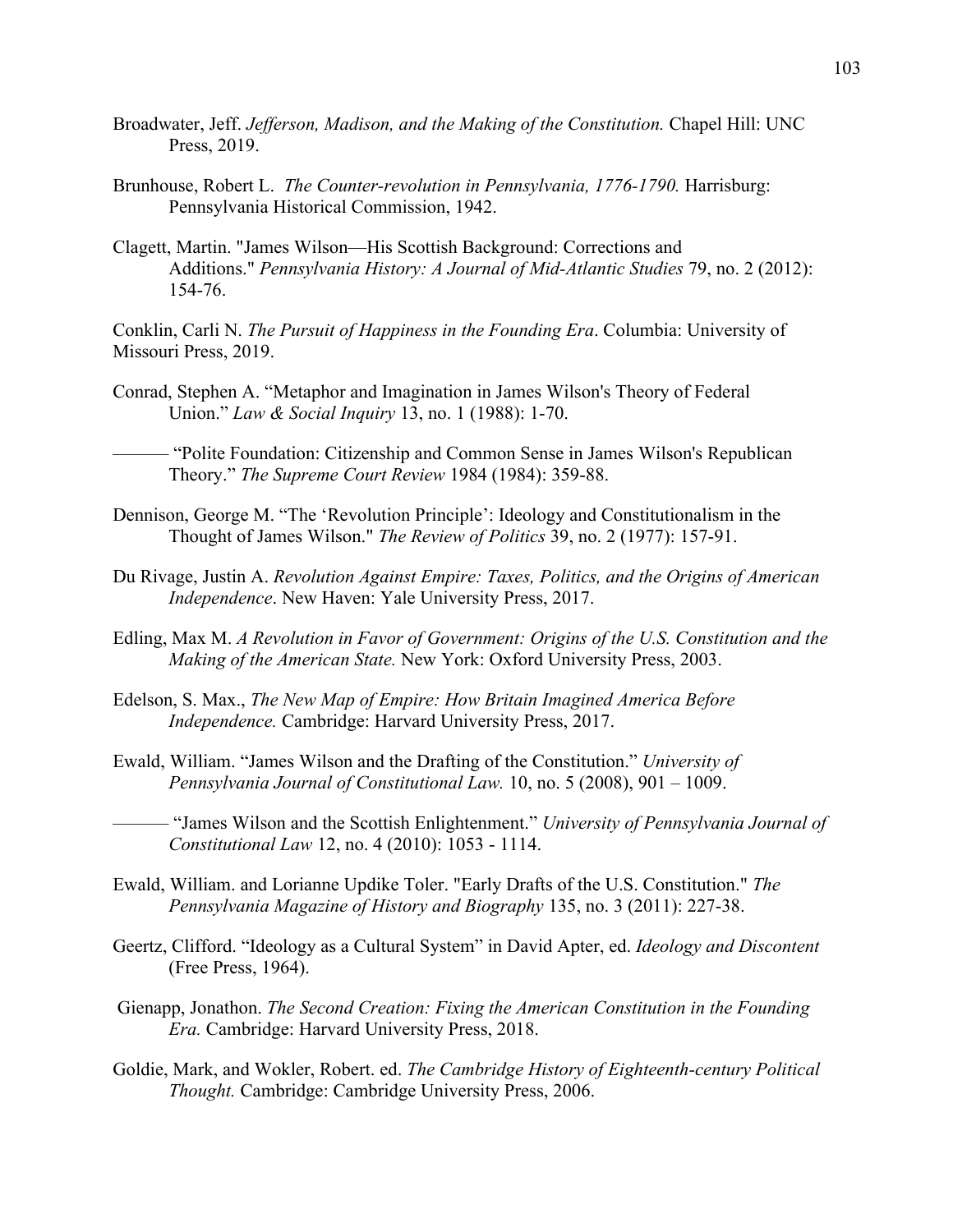- Hamilton, Alexander., and James Madison and John Jay. *The Federalist*. New York: Barnes and Noble, 2006.
- Hall, Mark David. "Bibliographical Essay History of James Wilson's Law Lectures," in *Collected Works of James Wilson.* Kermit L. Hall and Mark David Hall, ed. Indianapolis, Ind.: Liberty Fund, 2007.
- Hattem, Michael. "The American Revolution's Historiography," *Journal of the American Revolution*, August 27, 2013.
- Hartz, Louis*. The Liberal Tradition in America: An Interpretation of American Political Thought Since the Revolution*. New York: Harcourt, Brace, and World, 1955.
- Foster, A. Kristen. *Moral Visions and Material Ambitions.* Lanham: Lexington Books, 2004.
- Isenberg, Nancy. and Andrew Burstein. *The Problem of Democracy: The Presidents Adams Confront the Cult of Personalit*y. New York: Viking, 2019.
- Klarman, Michael J. *The Framers' Coup: The Making of the United States Constitution.* New York: Oxford University Press, 2016.
- Knapp, Aaron T. "Law's Revolutionary: James Wilson and the Birth of American Jurisprudence." *The Journal of Law & Politics* 29, no. 2 (2014): 189-308.
- Knights, Mark. "Towards a Social and Cultural History of Keywords and Concepts By the Early Modern Research Group." *History of Political Thought* 31, no. 3 (2010): 427–48.
- Knott, Sarah. *Sensibility and the American Revolution*. Chapel Hill: UNC Press, 2008.
- Konkle, Burton Alva. "James Wilson and the Constitution." Philadelphia, 1907.
- Langston, Paul. ""A Fickle, and Confused Multitude": War and Politics in Revolutionary Philadelphia, 1750-1783." PhD diss., University of Colorado, 2013.
- Lemon, James T. *The Best Poor Man's Country a Geographical Study of Early Southeastern Pennsylvania.* Baltimore: Johns Hopkins Press, 1972.
- Maier, Pauline. *American Scripture: Making the Declaration of Independence*. New York: Vintage, 1998.
	- –––––– *From Resistance to Revolution: Colonial Radicals and the Development of American Opposition to Britain, 1765-1776.* New York: Knopf, 1972.
- –––––– *Ratification: The People Debate the Constitution, 1787-1788.* New York: Simon and Schuster, 2010.
- McCoy, Drew R. *The Elusive Republic Political Economy in Jeffersonian America.* Chapel Hill: University of North Carolina Press, 1980.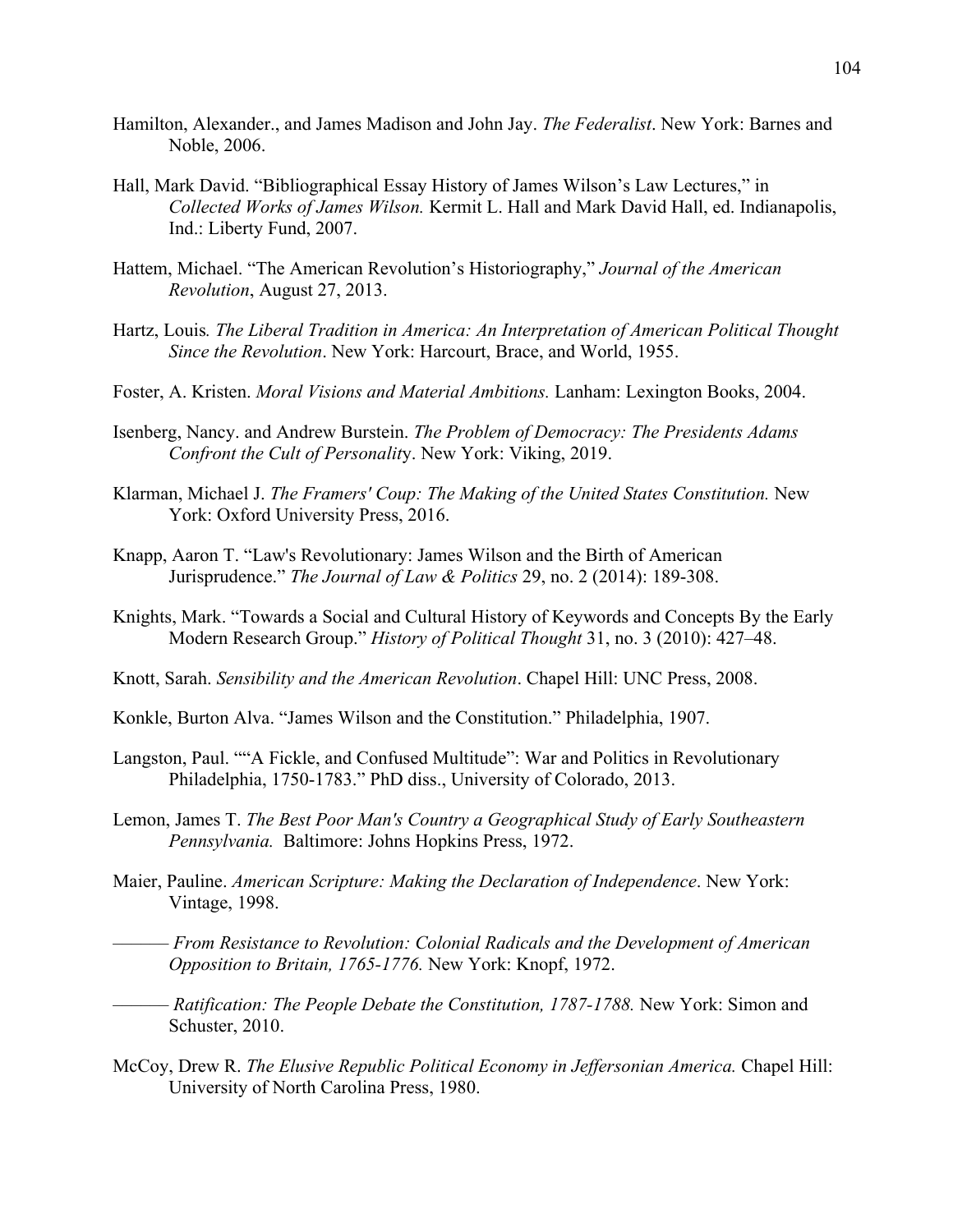Morgan, Edmund S. *American Slavery, American Freedom*. New York: Norton, 1975.

- –––––– *Inventing the People: The Rise of Popular Sovereignty in England and America.* New York: Norton, 1988.
- Norton, Mary Beth. *1774: The Long Year of Revolution*. New York: Knopf, 2020.
- Pedersen, Nicholas. "The Lost Founder: James Wilson in American Memory." *Yale Journal of Law & the Humanities.* 22, no. 2 (2010): 257-337.
- Pincus, Steven C. A. *The Heart of the Declaration: The Founders' Case for an Activist Government*. New Haven: Yale University Press, 2016.
- Rakove, Jack. *Original Meanings: Politics and Ideas in the Making of the Constitution.* New York: Vintage 1996.
- Reid, John Phillip. *Rule of Law: The Jurisprudence of Liberty in the Seventeenth and Eighteenth Centuries.* DeKalb: Northern Illinois University Press, 2004.
- Ricks, Thomas. *First Principles: What America's Founders Learned from the Greeks and Romans and How That Shaped Our Country.* New York: Harper Collins, 2020.
- Robbins, Caroline. "Algernon Sidney's Discourses Concerning Government: Textbook of Revolution." *The William and Mary Quarterly* 4, no. 3 (1947): 267-96.
- Robertson, Ritchie. *The Enlightenment: The Pursuit of Happiness 1680 – 1790.* New York: Harper, 2021.
- Rosenburg, Morton M. "In Search of James Wilson" in *Pennsylvania History: A Journal of Mid-Atlantic Studies*. Vol. 55, No. 3 (July, 1988), 107 – 117.
- Rosswurm, Steven*. Arms, Country, and Class: The Philadelphia Militia and "Lower Sort" During the American Revolution, 1775-1783.* New Brunswick: Rutgers University Press, 1987.
- Ryerson, Richard Alan. *The Revolution Is Now Begun: The Radical Committees of Philadelphia, 1765-1776.* Philadelphia: University of Pennsylvania, 1978.
- –––––– *John Adams's Republic: The One, the Few, and the Many.* Baltimore: Johns Hopkins University Press, 2016.
- Schlesinger, Arthur M. *The Colonial Merchants and the American Revolution.* New York: Longmans, Green, and Company, 1917.
- Schultz, Ronald. "Small Producer Thought In Early America. Part I: Philadelphia Artisans And Price Control" *Pennsylvania History: A Journal of Mid-Atlantic Studies*, Vol. 54, No. 2 (April 1987), pp. 115-147.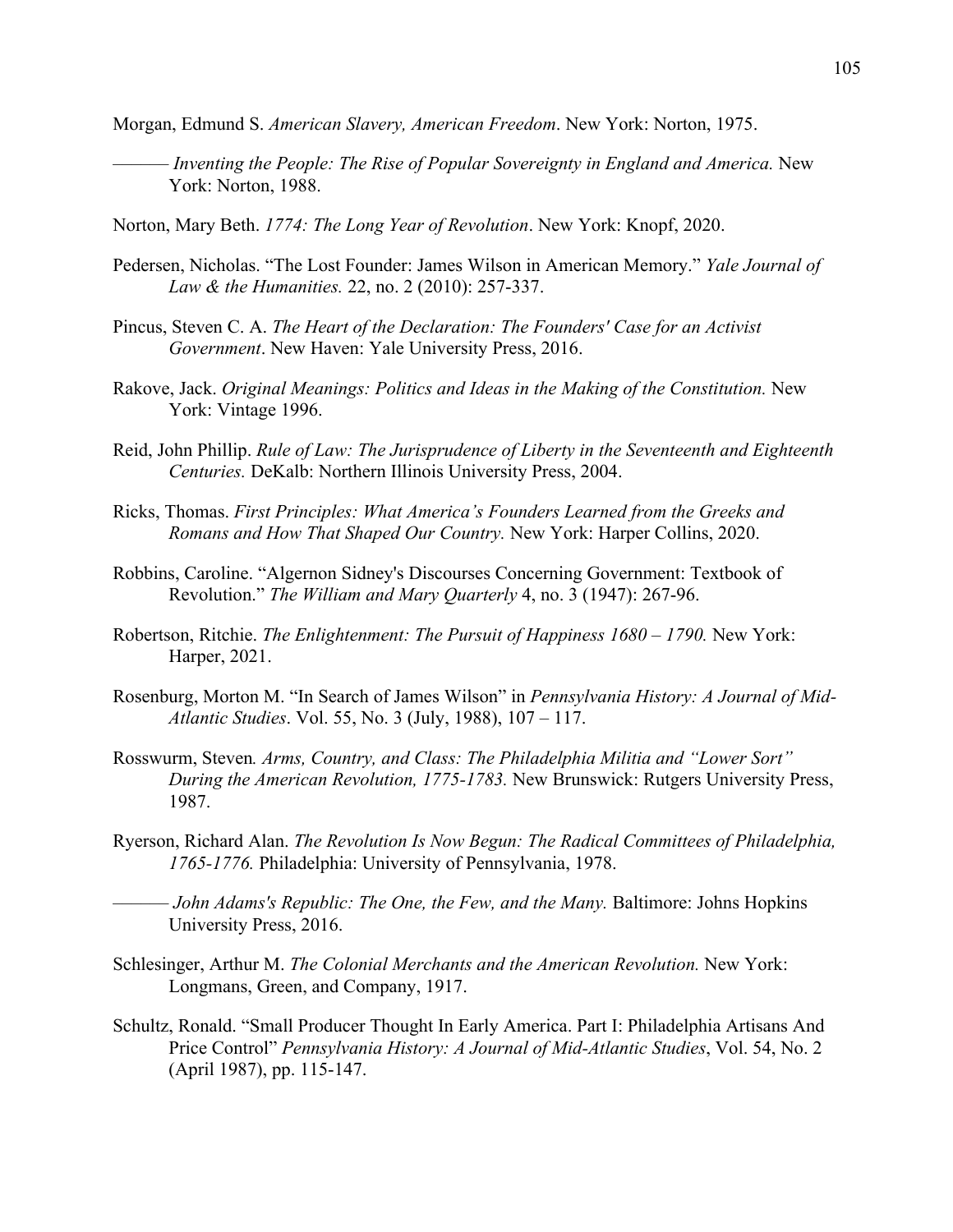- Scott, William B. *In Pursuit of Happiness: American Perceptions of Property from the Seventeenth to the Twentieth Century.* Bloomington: Indiana Press, 1977.
- Shalhope, Robert E. "Toward a Republican Synthesis: The Emergence of an Understanding of Republicanism in American Historiography." *The William and Mary Quarterly* 29, no. 1 (1972): 49-80.
- Smith, Charles Page. "The Attack on Fort Wilson." *Pennsylvania Magazine of History and Biography,* Vol. 78, No. 2 (April 1954), pp. 177-188.
	- –––––– *James Wilson, Founding Father, 1742-1798.* Chapel Hill: UNC Press, 1956.
- Smith, Craig Bruce. *American Honor: The Creation of the Nation's Ideals during the Revolutionary Era.* Chapel Hill: University of North Carolina Press, 2018.
- Stedman Jones, Gareth*. An End to Poverty?: A Historical Debate.* New York: Columbia University Press, 2004.
- Thompson, C. Bradley "The American Revolution and the New Moral History." *American Political Thought (Chicago, Ill.)* 8, no. 2 (2019): 175-201.

–––––– *America's Revolutionary Mind*. New York: Encounter, 2019.

- Tully, James H. "The Pen is a Mighty Sword: Quentin Skinner's Analysis of Politics." *British Journal of Political Science*. Vol. 13, No. 4 (1983): 489–509.
- Velásquez, Eduardo A. "Rethinking America's Modernity: Natural Law, Natural Rights and the Character of James Wilson's Liberal Republicanism." *Polity* 29, no. 2 (1996): 193-220.
- Waldstreicher, David. *Slavery's Constitution: From Revolution to Ratification.* New York: Hill and Wang, 2009.
- Wilentz, Sean. *No Property in Man: Slavery and Antislavery at the Nation's Founding.* Cambridge: Harvard University Press, 2018.
- Williams, Robert F. "The Influences of Pennsylvania's 1776 Constitution on American Constitutionalism during the Founding Decade" in *PMHB*, Vol. 112, No. 1 (January 1988), pp. 25-48.
- Winterer, Caroline. *American Enlightenments: Pursuing Happiness in the Age of Reason.* New Haven: Yale University Press, 2016.
- Wood, Gordon S. *The Creation of the American Republic, 1776-1787.* Chapel Hill: University of North Carolina Press, 1969.
- –––––– *The Radicalism of the American Revolution*. New York: Knopf, 1993.
- –––––– *The American Revolution: A History.* New York: Modern Library, 2002.